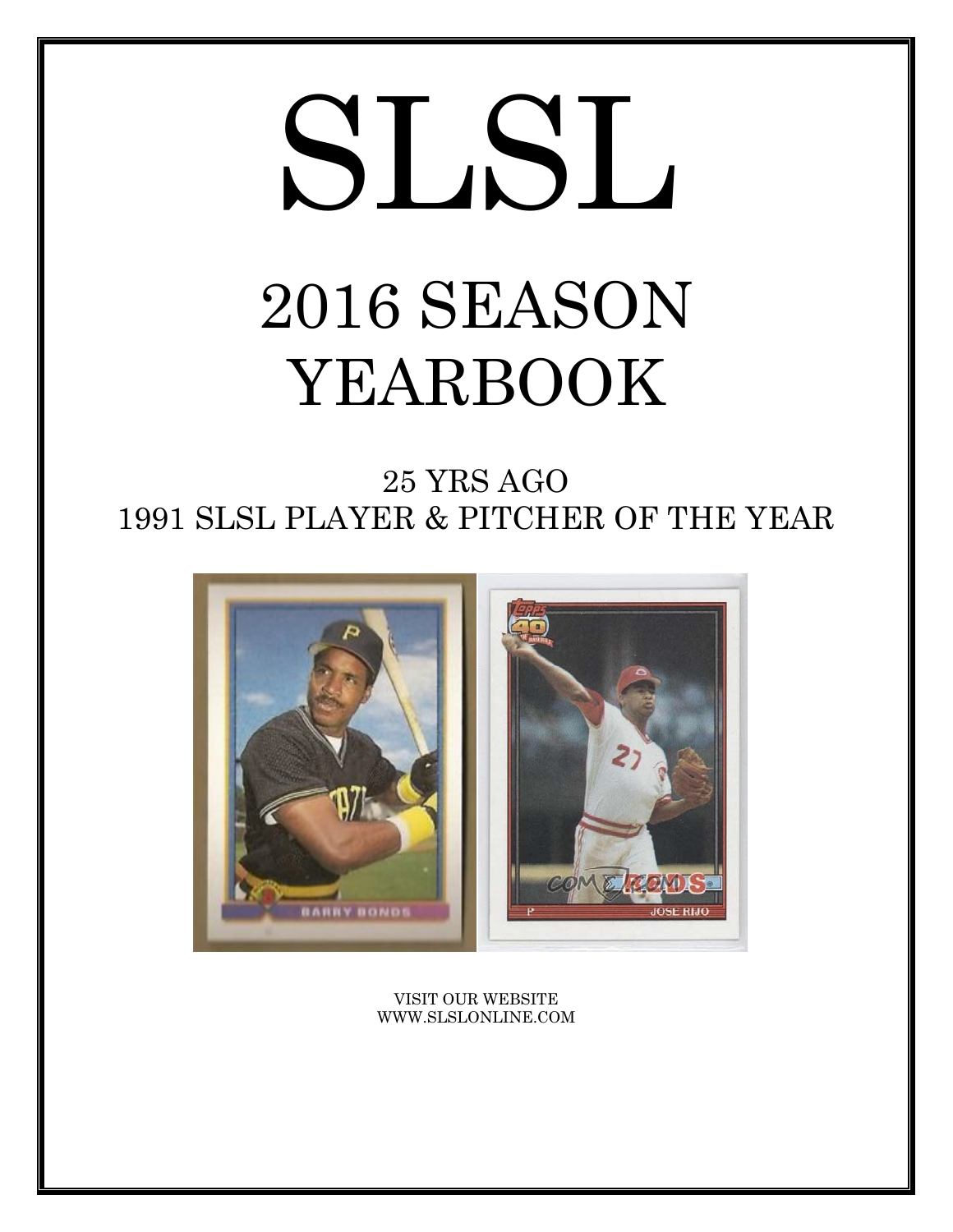# FINAL LEAGUE STANDINGS

| <b>Aaron</b>               | Won | Lost | Pct  | <b>GB</b> |
|----------------------------|-----|------|------|-----------|
| Arizona Heat               | 100 | 62   | .617 |           |
| Vernal Equinox             | 90  | 72   | .556 | 10.0      |
| New York Knights           | 86  | 76   | .531 | 14.0      |
| Jackson Guides             | 82  | 80   | .506 | 18.0      |
| <b>Emerald City Osprey</b> | 69  | 93   | .426 | 31.0      |
| Galapagos Tortoises        | 64  | 98   | .395 | 36.0      |

| <b>Mays</b>                   | Won | Lost | Pct  | <b>GB</b> |
|-------------------------------|-----|------|------|-----------|
| Chesapeake Crabs *            | 95  | 67   | .586 |           |
| <b>Central Valley Condors</b> | 95  | 67   | .586 |           |
| Malibu Wave                   | 90  | 72   | .556 | 5.0       |
| <b>Washington Generals</b>    | 82  | 80   | .506 | 13.0      |
| California Dragons            | 63  | 99   | .389 | 32.0      |
| St. George Sunrays            | 56  | 106  | .346 | 39.0      |

\*Won Tiebreaker

| <b>Team</b>                |     | Won Lost | Pct  | Home      | Road      | Left      | <b>Right</b> | <b>Extra</b> | 1-Run     |
|----------------------------|-----|----------|------|-----------|-----------|-----------|--------------|--------------|-----------|
| Arizona Heat               | 100 | 62       | .617 | $55 - 26$ | $45 - 36$ | $19 - 11$ | $81 - 51$    | $14 - 8$     | $34-17$   |
| California Dragons         | 63  | 99       | .389 | $41 - 40$ | 22-59     | $12 - 18$ | 51-81        | $8 - 4$      | $22 - 25$ |
| Chesapeake Crabes          | 95  | 67       | .586 | 52-29     | $43 - 38$ | $12 - 9$  | 83-58        | $8 - 8$      | $20 - 24$ |
| Central Valley Condors     | 95  | 67       | .586 | $55 - 26$ | $40 - 41$ | $10 - 10$ | 85-57        | $10 - 8$     | 28-24     |
| <b>Emerald City Osprey</b> | 69  | 93       | .426 | 38-43     | $31 - 50$ | $15 - 17$ | 54-76        | $13 - 6$     | $23 - 20$ |
| Galapagos Tortoises        | 64  | 98       | .395 | 34-47     | $30 - 51$ | $8 - 17$  | 56-81        | $7 - 18$     | 19-23     |
| Jackson Guides             | 82  | 80       | .506 | $45 - 36$ | 37-44     | 18-14     | 64-66        | $7 - 6$      | 18-20     |
| Malibu Wave                | 90  | 72       | .556 | $46 - 35$ | 44-37     | $21 - 10$ | 69-62        | $6 - 6$      | $25 - 25$ |
| New York Knights           | 86  | 76       | .531 | $41 - 40$ | $45 - 36$ | $19 - 11$ | 67-65        | $8 - 10$     | $27 - 22$ |
| St. George Sun Rays        | 56  | 106      | .346 | $30 - 51$ | $26 - 55$ | $9 - 17$  | 47-89        | $4 - 8$      | 19-30     |
| Vernal Equinox             | 90  | 72       | .556 | $45 - 36$ | $45 - 36$ | $17 - 9$  | $73 - 63$    | $8 - 11$     | 19-27     |
| <b>Washington Generals</b> | 82  | 80       | .506 | $41 - 40$ | $41 - 40$ | $19-13$   | 63-67        | $6 - 6$      | $20 - 17$ |

## **2016 Expanded Records**

# **2016 Monthly Records**

| <b>Team</b>                | $-Apr$    | <b>May</b> | Jun       | Jul       | Aug       | $Sep+$    | In Div    | <b>Out Div</b> | RF  | RA  | <b>Diff</b> |
|----------------------------|-----------|------------|-----------|-----------|-----------|-----------|-----------|----------------|-----|-----|-------------|
| Arizona Heat               | $17 - 12$ | $17 - 10$  | $15 - 10$ | $15 - 12$ | $19 - 8$  | $17 - 10$ | 55-35     | $45 - 27$      | 779 | 613 | $+166$      |
| California Dragons         | $11 - 18$ | $13 - 14$  | $9 - 16$  | $9 - 18$  | $11 - 16$ | $10 - 17$ | $35 - 55$ | 28-44          | 608 | 763 | $-155$      |
| Chesapeake Crabes          | $13 - 16$ | $13 - 14$  | $15-10$   | $18 - 9$  | $17 - 10$ | $19 - 8$  | 56-34     | 39-33          | 838 | 717 | $+121$      |
| Central Valley Condors     | 18-11     | 15-12      | $11 - 14$ | $17 - 10$ | 16-11     | $18 - 9$  | 54-36     | $41 - 31$      | 752 | 616 | $+136$      |
| Emerald City Osprey        | $12 - 17$ | $14 - 13$  | $9-16$    | $14 - 13$ | $10 - 17$ | $10 - 17$ | $37 - 53$ | 32-40          | 719 | 833 | $-114$      |
| Galapagos Tortoises        | $6 - 23$  | $10 - 17$  | $12 - 13$ | $10 - 17$ | $13 - 14$ | $13 - 14$ | 33-57     | $31 - 41$      | 635 | 843 | $-208$      |
| Jackson Guides             | $17 - 12$ | $15 - 12$  | $14 - 11$ | $11 - 16$ | $14 - 13$ | $11 - 16$ | 44-46     | 38-34          | 799 | 749 | $+50$       |
| Malibu Wave                | $17 - 12$ | $18 - 9$   | $12 - 13$ | $16 - 11$ | $11 - 16$ | $16 - 11$ | 48-42     | $42 - 30$      | 709 | 660 | $+49$       |
| New York Knights           | $20 - 9$  | 14-13      | $9-16$    | $17 - 10$ | $11 - 16$ | $15 - 12$ | 51-39     | 35-37          | 820 | 756 | $+64$       |
| St. George Sun Rays        | $10-19$   | $10 - 17$  | $11 - 14$ | $12 - 15$ | $6 - 21$  | $7 - 20$  | $31 - 59$ | 25-47          | 586 | 766 | $-180$      |
| Vernal Equinox             | $15 - 14$ | $11 - 16$  | $18 - 7$  | $10 - 17$ | $21 - 6$  | $15 - 12$ | 50-40     | $40 - 32$      | 752 | 659 | $+93$       |
| <b>Washington Generals</b> | 18-11     | 12-15      | $15 - 10$ | 13-14     | $13 - 14$ | $11 - 16$ | 46-44     | $36 - 36$      | 690 | 712 | $-22$       |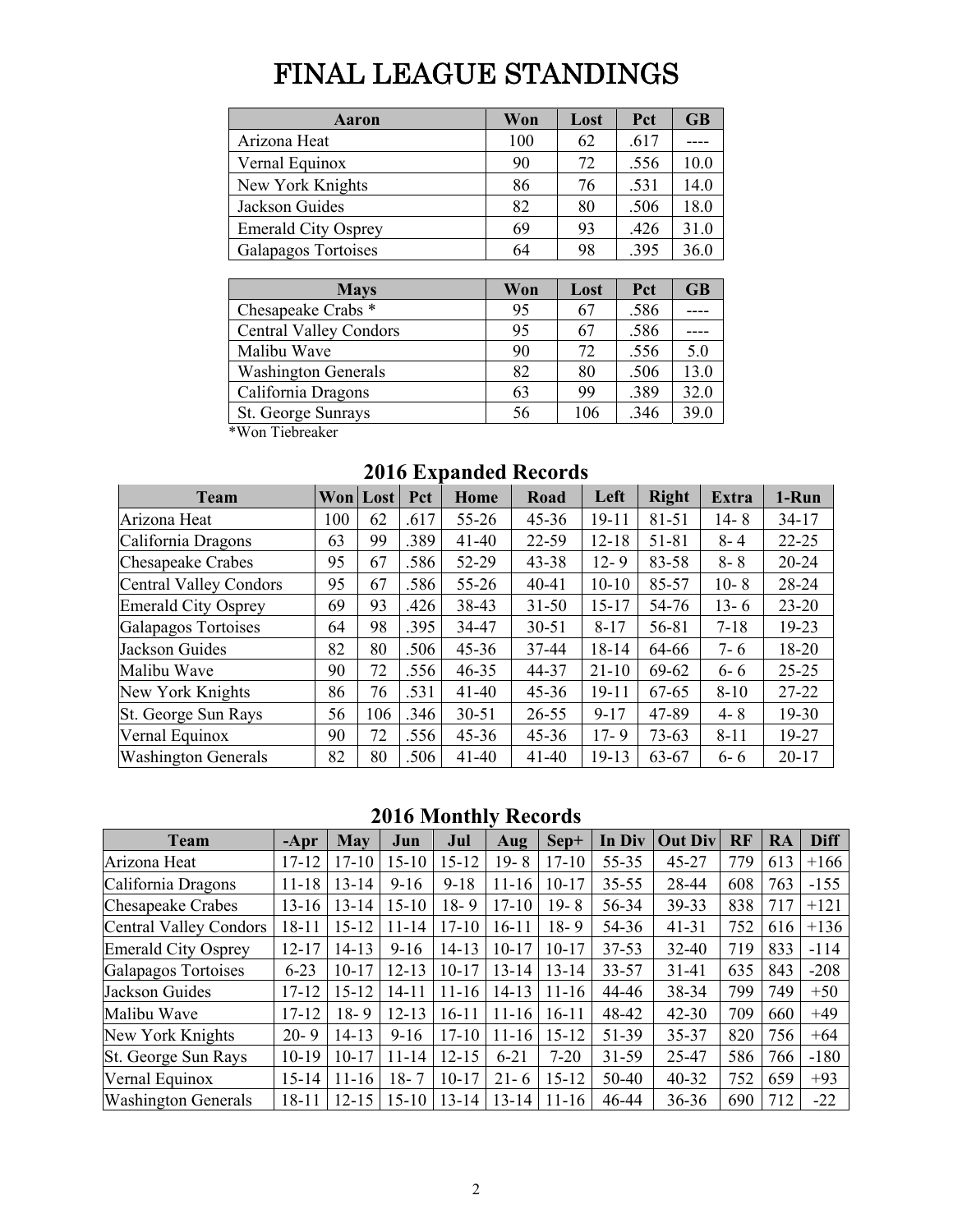| <b>Team</b>                |                |    |             |      |    |    |    | AZH   CAD   CVC   CHC   ECO   GAT   JAG   MAW   NYK |      | <b>SGS</b> | <b>VEE</b> | <b>WAG</b> |
|----------------------------|----------------|----|-------------|------|----|----|----|-----------------------------------------------------|------|------------|------------|------------|
| Arizona Heat               |                | 9  |             |      | 10 | 12 | 12 | 6                                                   | 10   | 10         | 11         | 6          |
| California Dragons         | 3              |    | 5           | 4    |    | 7  | 4  | 8                                                   | 6    | 11         |            |            |
| Central Valley Condors     | 5              | 13 | ----        | 10   | 5  | 8  | 7  | 10                                                  |      | 13         |            | 10         |
| Chesapeake Crabs           | 5              | 14 | 8           | ---- | 8  | 6  | 9  | 11                                                  | 5    | 12         | 8          | 9          |
| <b>Emerald City Osprey</b> | 8              | 5  |             | 4    |    | 9  | 9  | 5                                                   | 6    | 6          | 5          | 5          |
| Galapagos Tortoises        | 6              | 5  | 4           | 6    | 9  |    | 5  | 2                                                   | 5    | 9          | 8          | 5          |
| Jackson Hole Guides        | 6              | 8  | 5           | 3    | 9  | 13 |    | 6                                                   |      | 8          | 9          | 8          |
| Malibu Wave                | 6              | 10 | 8           | 7    | 7  | 10 | 6  |                                                     | 8    | 11         | 5          | 12         |
| New York Knights           | 8              | 6  | 5           | 7    | 12 | 13 | 11 | 4                                                   | ---- | 6          | 7          | 7          |
| St. George Sunrays         | $\overline{2}$ | 7  | $\varsigma$ | 6    | 6  | 3  | 4  |                                                     | 6    | ----       | 4          | 6          |
| Vernal Equinox             |                | 11 | 5           | 4    | 13 | 10 | 9  |                                                     | 11   | 8          |            | 5          |
| <b>Washington Generals</b> | 6              | 11 | 8           | 9    |    | 7  | 4  | h                                                   | 5    | 12         |            |            |

# **2016 Team by Team Matrix (Wins are Across, Losses are Down)**

## **2016 Team by Team Matrix (Runs Scored are Across, Runs Allowed are Down)**

| <b>Team</b>                |    | <b>AZH   CAD   CVC   CHC  </b> |    |      | <b>ECO</b> | GAT |      | <b>JAG MAW NYK</b> |      | <b>SGS</b> | <b>VEE</b> | <b>WAG</b> |
|----------------------------|----|--------------------------------|----|------|------------|-----|------|--------------------|------|------------|------------|------------|
| Arizona Heat               |    | 52                             | 62 | 53   | 91         | 88  | 90   | 46                 | 88   | 57         | 91         | 61         |
| California Dragons         | 37 |                                | 72 | 52   | 54         | 63  | 40   | 48                 | 52   | 67         | 44         | 79         |
| Chesapeake Crabs           | 50 | 106                            |    | 78   | 65         | 69  | 54   | 102                | 64   | 103        | 58         | 89         |
| Central Valley Condors     | 49 | 103                            | 59 | ---- | 72         | 55  | 73   | 69                 | 66   | 84         | 47         | 75         |
| Emerald City Osprey        | 67 | 45                             | 63 | 44   | ----       | 100 | 87   | 61                 | 79   | 61         | 62         | 50         |
| Galapagos Tortoises        | 59 | 50                             | 60 | 47   | 86         |     | 66   | 41                 | 56   | 58         | 66         | 46         |
| Jackson Hole Guides        | 52 | 59                             | 47 | 51   | 111        | 118 | ---- | 56                 | 85   | 56         | 95         | 69         |
| Malibu Wave                | 46 | 77                             | 76 | 63   | 60         | 68  | 60   |                    | 60   | 76         | 47         | 76         |
| New York Knights           | 87 | 56                             | 65 | 66   | 97         | 103 | 95   | 55                 | ---- | 57         | 71         | 68         |
| St. George Sun Rays        | 35 | 47                             | 72 | 57   | 49         | 42  | 44   | 69                 | 65   | ----       | 38         | 68         |
| Vernal Equinox             | 73 | 77                             | 45 | 37   | 96         | 89  | 96   | 59                 | 95   | 54         |            | 31         |
| <b>Washington Generals</b> | 58 | 91                             | 96 | 68   | 52         | 48  | 44   | 54                 | 46   | 93         | 40         |            |

# **2016 Team Batting**

| <b>Team</b>         | AVG  | $\mathbf{A}\mathbf{B}$ | $\mathbf R$ | $\bf H$ | 2B   | 3B  | <b>HR</b> | <b>RBI</b> | SB  | $\overline{\text{CS}}$ | E    |
|---------------------|------|------------------------|-------------|---------|------|-----|-----------|------------|-----|------------------------|------|
| Arizona             | .271 | 5741                   | 779         | 1558    | 313  | 28  | 150       | 745        | 138 | 29                     | 72   |
| New York            | .266 | 5678                   | 820         | 1513    | 301  | 15  | 268       | 782        | 57  | 18                     | 85   |
| Central Valley      | .265 | 5570                   | 752         | 1478    | 289  | 5   | 169       | 718        | 83  | 26                     | 76   |
| Chesapeake          | .264 | 5626                   | 838         | 1483    | 303  | 20  | 249       | 806        | 72  | 22                     | 104  |
| Malibu              | .260 | 5518                   | 709         | 1435    | 289  | 28  | 169       | 672        | 63  | 20                     | 80   |
| Jackson             | .260 | 5542                   | 799         | 1439    | 301  | 24  | 259       | 771        | 60  | 17                     | 96   |
| Washington          | .259 | 5545                   | 690         | 1434    | 255  | 42  | 143       | 656        | 91  | 24                     | 77   |
| Vernal              | .251 | 5540                   | 752         | 1389    | 239  | 31  | 205       | 718        | 98  | 23                     | 86   |
| <b>Emerald City</b> | .243 | 5599                   | 719         | 1361    | 301  | 25  | 212       | 677        | 62  | 17                     | 76   |
| California          | .243 | 5542                   | 608         | 1347    | 252  | 37  | 171       | 576        | 31  | 7                      | 88   |
| St. George          | .232 | 5472                   | 586         | 1269    | 208  | 26  | 198       | 563        | 67  | 25                     | 75   |
| Galapagos           | .228 | 5649                   | 635         | 1287    | 303  | 22  | 181       | 607        | 58  | 20                     | 86   |
| <b>TOTALS</b>       | .254 | 67022                  | 8687        | 16993   | 3354 | 303 | 2374      | 8291       | 880 | 248                    | 1001 |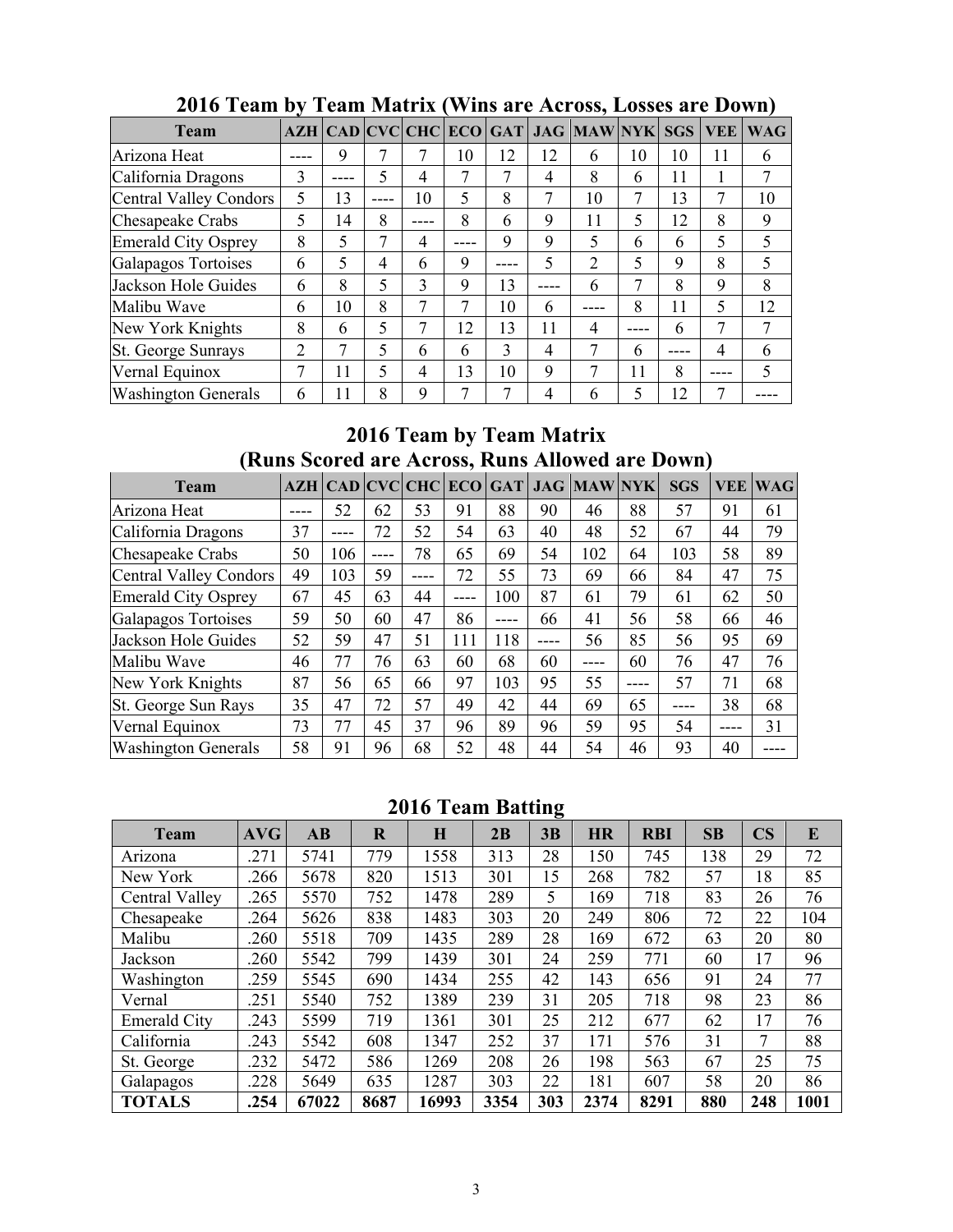| <b>TEAM</b>         | <b>ERA</b> | W   | L   | $\mathbf{IP}$ | H     | $\mathbf R$ | o<br>ER | <b>HR</b> | <b>BB</b> | <b>SO</b> | <b>OAVG</b> |
|---------------------|------------|-----|-----|---------------|-------|-------------|---------|-----------|-----------|-----------|-------------|
| Central Valley      | 3.49       | 95  | 67  | 1465.2        | 1249  | 616         | 568     | 159       | 481       | 1317      | .230        |
| Arizona             | 3.51       | 100 | 62  | 1477.1        | 1271  | 613         | 576     | 181       | 484       | 1400      | .231        |
| Vernal              | 3.79       | 90  | 72  | 1468.2        | 1416  | 659         | 618     | 183       | 495       | 1247      | .254        |
| Malibu              | 3.85       | 90  | 72  | 1445.0        | 1346  | 660         | 618     | 193       | 459       | 1242      | .246        |
| Washington          | 4.05       | 82  | 80  | 1448.1        | 1382  | 712         | 651     | 196       | 510       | 1307      | .251        |
| Chesapeake          | 4.05       | 95  | 67  | 1461.1        | 1444  | 717         | 657     | 195       | 452       | 1593      | .255        |
| Jackson             | 4.26       | 82  | 80  | 1441.2        | 1400  | 749         | 683     | 196       | 539       | 1416      | .253        |
| St. George          | 4.32       | 56  | 106 | 1445.1        | 1419  | 766         | 693     | 203       | 536       | 1443      | .256        |
| New York            | 4.35       | 86  | 76  | 1468.0        | 1507  | 756         | 710     | 193       | 470       | 1486      | .265        |
| California          | 4.40       | 63  | 99  | 1435.0        | 1454  | 763         | 702     | 201       | 482       | 1179      | .263        |
| Galapagos           | 4.72       | 64  | 98  | 1501.2        | 1583  | 843         | 788     | 213       | 490       | 1409      | .269        |
| <b>Emerald City</b> | 4.85       | 69  | 93  | 1457.1        | 1522  | 833         | 786     | 261       | 474       | 1148      | .268        |
| <b>TOTALS</b>       | 4.14       | 972 | 972 | 17515.1       | 16993 | 8687        | 8050    | 2374      | 5872      | 16187     | .254        |

**2016 Team Pitching** 

**2016 Miscellaneous Team Offense** 

| <b>Team</b>         | <b>OBA</b> | <b>SLG</b> | <b>OPS</b> | BB   | <b>IBB</b> | SO    | <b>HBP</b> | <b>SH</b> | <b>SF</b> | <b>GIDP</b> | TB    | <b>HRHM</b> | <b>HRRD</b> |
|---------------------|------------|------------|------------|------|------------|-------|------------|-----------|-----------|-------------|-------|-------------|-------------|
| Arizona             | .332       | .414       | .746       | 484  | 15         | 1346  | 53         | 22        | 38        | 150         | 2377  | 68          | 82          |
| California          | .307       | .394       | .701       | 473  | 8          | 1298  | 47         | 10        | 26        | 148         | 2186  | 83          | 88          |
| Chesapeake          | .329       | .457       | .787       | 489  | $\tau$     | 1444  | 76         | 2         | 25        | 162         | 2573  | 124         | 125         |
| Central Valley      | .336       | .410       | .746       | 521  | 9          | 1095  | 90         | 32        | 35        | 177         | 2284  | 99          | 70          |
| <b>Emerald City</b> | .305       | .419       | .725       | 461  | 18         | 1420  | 56         | 21        | 33        | 137         | 2348  | 109         | 103         |
| Galapagos           | .297       | .385       | .682       | 487  | 9          | 1260  | 78         | 10        | 22        | 146         | 2177  | 86          | 95          |
| Jackson             | .326       | .463       | .789       | 516  | 16         | 1357  | 44         | 43        | 35        | 141         | 2565  | 131         | 128         |
| Malibu              | .322       | .414       | .737       | 451  | 10         | 1352  | 70         | 30        | 30        | 146         | 2287  | 82          | 87          |
| New York            | .333       | .466       | .799       | 524  | 11         | 1371  | 61         | 20        | 42        | 161         | 2648  | 128         | 140         |
| St. George          | .294       | .388       | .682       | 428  | 4          | 1454  | 63         | 13        | 28        | 150         | 2123  | 101         | 97          |
| Vernal              | .317       | .416       | .733       | 478  | 9          | 1313  | 73         | 30        | 28        | 170         | 2305  | 113         | 92          |
| Washington          | .330       | .397       | .727       | 560  | 5          | 1477  | 51         | 37        | 37        | 136         | 2202  | 74          | 69          |
| <b>TOTALS</b>       | .319       | .419       | .738       | 5872 | 121        | 16187 | 762        | 270       | 379       | 1824        | 28075 | 1198        | 1176        |

# **2016 Miscellaneous Team Pitching**

| <b>Team</b>         | CG  | <b>SHO</b> | <b>SAV</b> | <b>BFP</b> | <b>IBB</b> | <b>BK</b>      | <b>WP</b> | PB  | <b>IRSC%</b> | <b>XTOT</b> | <b>XOUT</b> | <b>XPCT</b> |
|---------------------|-----|------------|------------|------------|------------|----------------|-----------|-----|--------------|-------------|-------------|-------------|
| Arizona             | 40  | 12         | 45         | 6096       | 28         | 6              | 44        | 7   | .241         | 851         | 738         | .867        |
| California          | 38  | 12         | 20         | 6113       | 14         | 3              | 48        | 14  | .311         | 855         | 672         | .786        |
| Central Valley      | 75  | 13         | 23         | 6026       | 6          |                | 61        | 28  | .360         | 822         | 633         | .770        |
| Chesapeake          | 51  | 7          | 29         | 6233       | 5          | 19             | 67        | 8   | .383         | 871         | 639         | .734        |
| <b>Emerald City</b> | 51  | 4          | 22         | 6266       | 6          | 2              | 51        | 7   | .332         | 847         | 712         | .841        |
| Galapagos           | 35  | 9          | 30         | 6512       | 13         |                | 37        | 6   | .242         | 883         | 654         | .741        |
| Jackson             | 23  | 5          | 34         | 6205       | 9          | 3              | 56        | 24  | .286         | 835         | 623         | .746        |
| Malibu              | 55  | 7          | 29         | 6051       | 3          | $\overline{2}$ | 64        | 6   | .307         | 854         | 701         | .821        |
| New York            | 41  | 8          | 34         | 6272       | 4          |                | 64        | 7   | .363         | 901         | 681         | .756        |
| St. George          | 37  | 5          | 21         | 6214       | 21         | 9              | 65        | 14  | .333         | 847         | 643         | .759        |
| Vernal              | 55  | 13         | 26         | 6201       | 8          | 5              | 58        | 10  | .357         | 879         | 720         | .819        |
| Washington          | 49  | 14         | 25         | 6121       | 4          | $\Omega$       | 51        | 21  | .360         | 880         | 694         | .789        |
| <b>TOTALS</b>       | 550 | 109        | 338        | 74310      | 121        | 52             | 666       | 152 | .320         | 10325       | 8110        | .785        |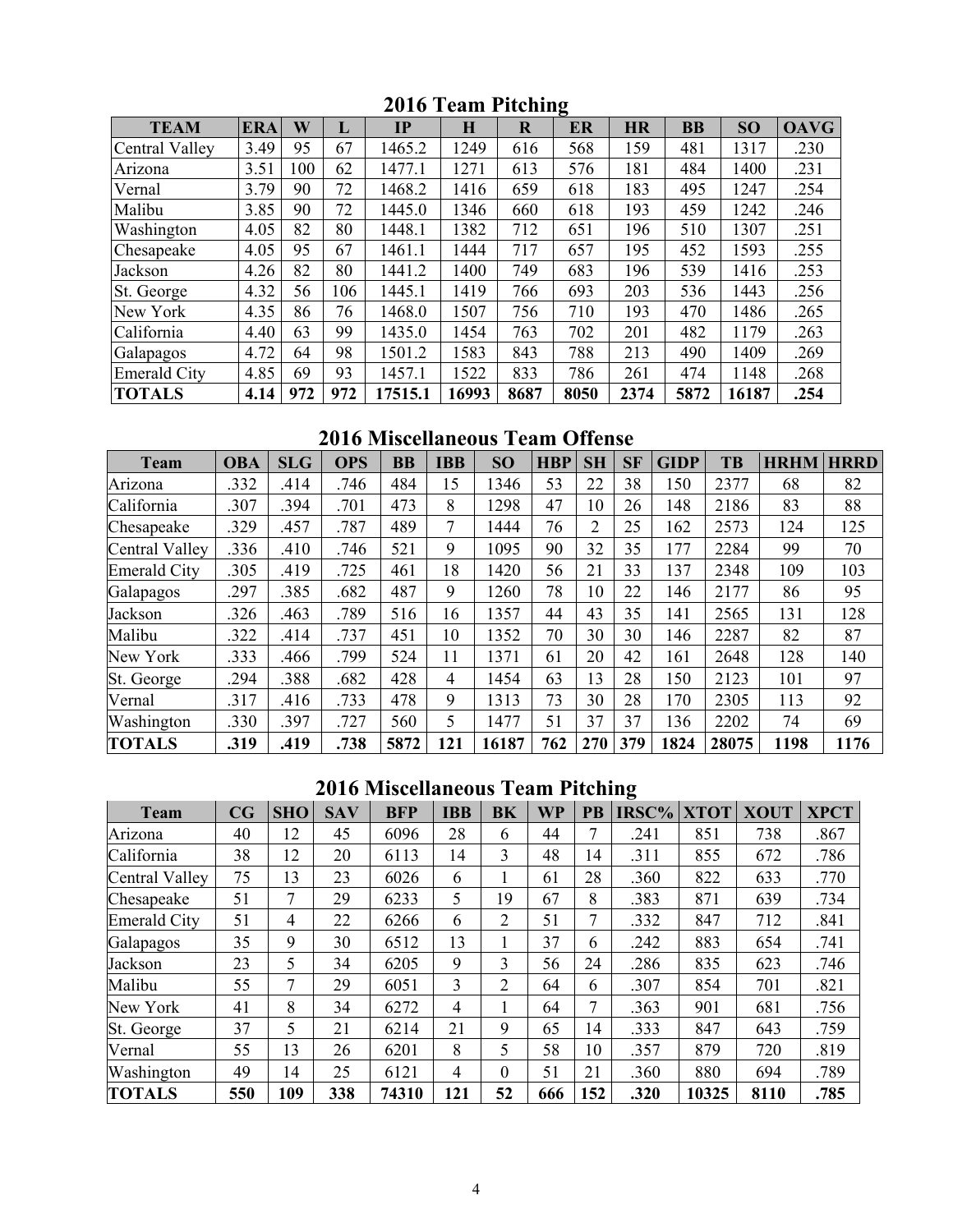| <b>Team</b>    | PO    | <b>AST</b> | <b>OFAST</b> | E    | <b>TC</b> | <b>DP</b> | <b>GDP</b> | ᇰ<br>PB | <b>OSB</b> | <b>OCS</b> | OSB% | <b>AVG</b> |
|----------------|-------|------------|--------------|------|-----------|-----------|------------|---------|------------|------------|------|------------|
| Arizona        | 5407  | 1979       | 39           | 91   | 7477      | 163       | 169        | ⇁       | 44         | 11         | .800 | .988       |
| California     | 5131  | 1925       | 27           | 106  | 7162      | 176       | 190        | 14      | 133        | 43         | .756 | .985       |
| Central Valley | 4783  | 1592       | 25           | 117  | 6492      | 147       | 150        | 8       | 32         | 11         | .744 | .982       |
| Chesapeake     | 4397  | 1747       | 27           | 76   | 6220      | 182       | 164        | 28      | 39         | 19         | .672 | .988       |
| Emerald City   | 5051  | 1919       | 24           | 95   | 7065      | 184       | 199        | 7       | 58         | 12         | .829 | .987       |
| Galapagos      | 5245  | 1952       | 35           | 96   | 7293      | 154       | 156        | 6       | 68         | 15         | .819 | .987       |
| Jackson        | 4804  | 1694       | 31           | 104  | 6602      | 162       | 166        | 24      | 61         | 19         | .763 | .984       |
| Malibu         | 4743  | 1775       | 28           | 88   | 6606      | 147       | 149        | 6       | 89         | 33         | .730 | .987       |
| New York       | 5804  | 2106       | 35           | 115  | 8025      | 157       | 171        |         | 120        | 26         | .822 | .986       |
| St. George     | 4923  | 1779       | 21           | 86   | 6788      | 165       | 176        | 14      | 83         | 13         | .865 | .987       |
| Vernal         | 4970  | 1938       | 31           | 98   | 7006      | 185       | 198        | 10      | 59         | 17         | .776 | .986       |
| Washington     | 5401  | 2012       | 45           | 97   | 7510      | 154       | 177        | 21      | 82         | 29         | .739 | .987       |
| <b>TOTALS</b>  | 60659 | 22418      | 368          | 1169 | 84246     | 1976      | 2065       | 152     | 868        | 248        | .778 | .986       |

**2016 Miscellaneous Team Fielding** 

**2016 Manager Profiles** 

| <b>Team</b>         | SB  | $\overline{\text{CS}}$ | SB%  | <b>SAC</b>     | <b>ATT</b> | <b>SQZ</b>     | <b>ATT</b> | H&R | <b>ATT</b> | <b>ADV</b> | <b>IBB</b> |
|---------------------|-----|------------------------|------|----------------|------------|----------------|------------|-----|------------|------------|------------|
| Arizona             | 138 | 29                     | .826 | 22             | 32         | 5              | 5          |     | 17         | 7          | 28         |
| California          | 31  | 7                      | .816 | 10             | 16         |                |            | 6   | 30         | 18         | 14         |
| Central Valley      | 72  | 22                     | .766 | $\overline{2}$ | 4          | $\theta$       | $\theta$   | 7   | 17         | 15         | 5          |
| Chesapeake          | 83  | 26                     | .761 | 32             | 42         | $\overline{2}$ | 7          | 26  | 96         | 56         | 6          |
| <b>Emerald City</b> | 62  | 17                     | .785 | 21             | 30         | 3              | 6          | 22  | 82         | 56         | 6          |
| Galapagos           | 58  | 20                     | .744 | 10             | 11         | $\theta$       | $\theta$   | 6   | 22         | 12         | 13         |
| Jackson             | 60  | 17                     | .779 | 43             | 48         | 7              | 7          | 18  | 72         | 47         | 9          |
| Malibu              | 63  | 20                     | .759 | 30             | 40         | 7              | 15         | 14  | 41         | 30         | 3          |
| New York            | 57  | 18                     | .760 | 20             | 24         |                |            | 13  | 46         | 35         | 4          |
| St. George          | 67  | 25                     | .728 | 13             | 17         | $\Omega$       | 3          | 4   | 15         | 11         | 21         |
| Vernal              | 98  | 23                     | .810 | 30             | 40         | $\overline{4}$ | 7          | 7   | 37         | 24         | 8          |
| Washington          | 91  | 24                     | .791 | 37             | 45         | 6              | 9          | 12  | 48         | 30         | 4          |
| <b>TOTALS</b>       | 880 | 248                    | .780 | 270            | 349        | 36             | 61         | 136 | 523        | 341        | 121        |

# **2016 Board Game Profile - Offense**

| <b>Team</b>         | <b>BAT</b> | <b>PIT</b> | <b>BPHR</b> | <b>ATT</b> | <b>BPSI</b> | <b>ATT</b> | <b>ClHit</b>     | <b>ClOut</b> | <b>PTire</b>   | Infld         | <b>Held</b> |
|---------------------|------------|------------|-------------|------------|-------------|------------|------------------|--------------|----------------|---------------|-------------|
| Arizona             | 3867       | 3864       | 72          | 182        | 168         | 325        | $\theta$         | 21           | 3              | 3             | 6           |
| California          | 3686       | 3594       | 88          | 184        | 136         | 303        | 6                | 22           |                |               | 5           |
| Central Valley      | 3378       | 3411       | 113         | 219        | 125         | 287        | 3                | 14           |                |               | 8           |
| Chesapeake          | 3079       | 3022       | 60          | 124        | 123         | 287        | 6                | 8            | 6              | 6             | 15          |
| <b>Emerald City</b> | 3517       | 3486       | 110         | 187        | 139         | 285        | 13               | 12           | 0              |               | 3           |
| Galapagos           | 3574       | 3689       | 83          | 171        | 151         | 305        | 9                | 6            |                |               | 12          |
| Jackson             | 3361       | 3364       | 111         | 220        | 123         | 293        | 4                | 13           | 0              | $\mathcal{E}$ | 6           |
| Malibu              | 3271       | 3294       | 75          | 152        | 123         | 282        | 6                | 5            | 0              |               | 6           |
| New York            | 4066       | 4156       | 139         | 288        | 195         | 393        | $\boldsymbol{0}$ | 11           | 3              | 6             | ⇁           |
| St. George          | 3494       | 3264       | 90          | 184        | 162         | 326        | 9                | 9            | $\mathfrak{D}$ | 11            | 6           |
| Vernal              | 3417       | 3435       | 106         | 192        | 132         | 311        | $\overline{2}$   | 5            | 0              | 6             | 7           |
| Washington          | 3802       | 3845       | 64          | 154        | 164         | 337        | 6                | 11           | 4              | 13            | 11          |
| <b>TOTAL</b>        | 42512      | 42424      | 1111        | 2257       | 1741        | 3734       | 64               | 137          | 21             | 75            | 92          |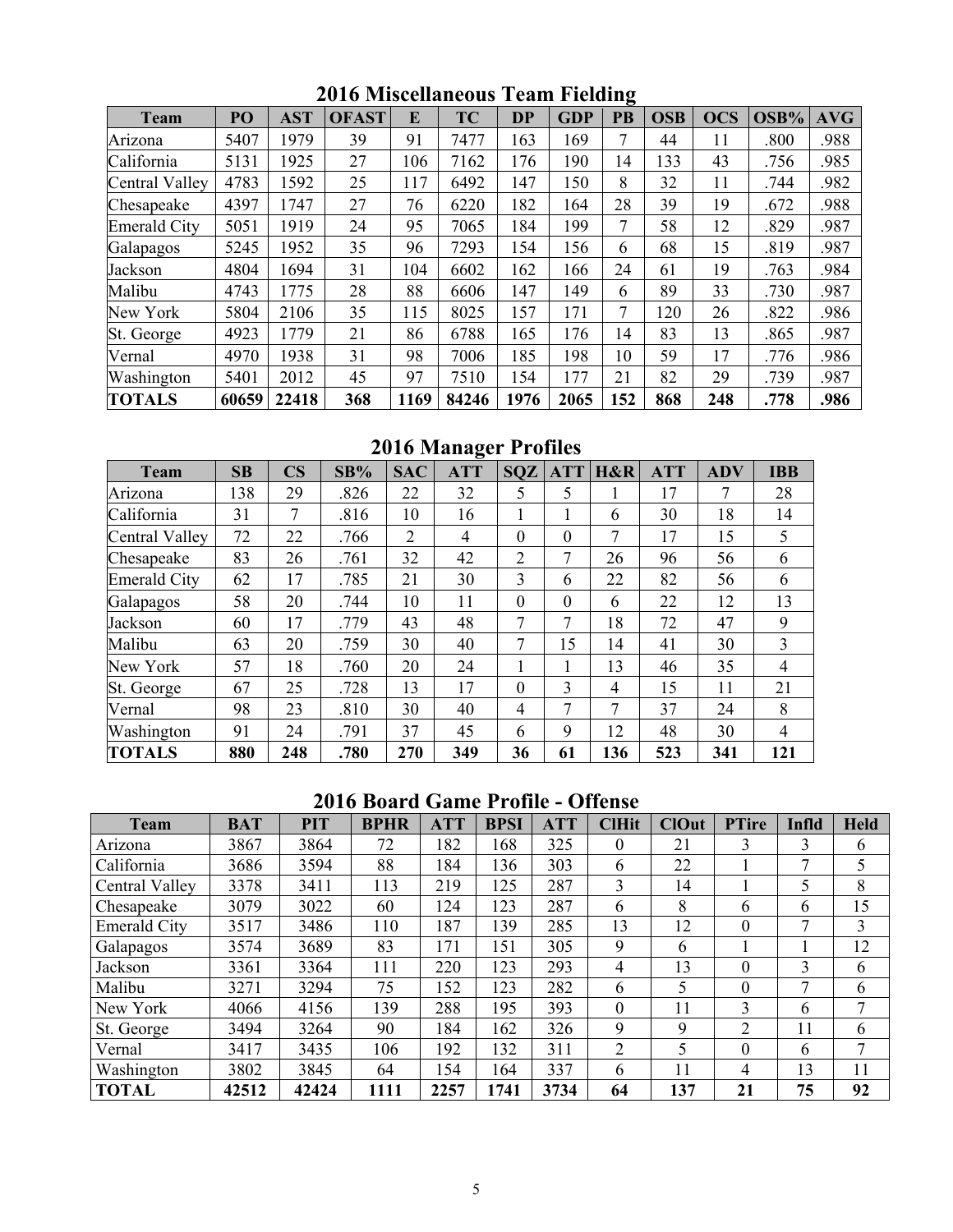| zviv dvalu valile i folile - delelise |            |            |             |            |             |            |              |              |                |       |             |
|---------------------------------------|------------|------------|-------------|------------|-------------|------------|--------------|--------------|----------------|-------|-------------|
| <b>Team</b>                           | <b>BAT</b> | <b>PIT</b> | <b>BPHR</b> | <b>ATT</b> | <b>BPSI</b> | <b>ATT</b> | <b>CIHit</b> | <b>ClOut</b> | <b>PTire</b>   | Infld | <b>Held</b> |
| Arizona                               | 3558       | 3848       | 74          | 196        | 168         | 314        | 6            | 11           |                | 2     | 7           |
| California                            | 3671       | 3545       | 90          | 208        | 130         | 328        | 2            | 9            |                | 13    | 6           |
| Central Valley                        | 3359       | 3411       | 98          | 194        | 149         | 319        | 3            | 12           | 2              | 4     | 15          |
| Chesapeake                            | 3028       | 2930       | 60          | 122        | 107         | 248        | 4            | 8            |                | 2     | 7           |
| <b>Emerald City</b>                   | 3643       | 3526       | 138         | 223        | 156         | 320        | 8            | 7            | $\theta$       | 5     | 6           |
| Galapagos                             | 3721       | 3770       | 108         | 211        | 166         | 344        | 9            | 18           | $\overline{2}$ | 10    | 8           |
| Jackson                               | 3476       | 3333       | 84          | 143        | 156         | 310        | 8            | 12           |                | 7     | 13          |
| Malibu                                | 3321       | 3240       | 79          | 157        | 129         | 306        | 6            | 11           |                | 6     | 3           |
| New York                              | 4114       | 4045       | 96          | 207        | 158         | 308        | 6            | 20           | 2              | 8     | 8           |
| St. George                            | 3483       | 3480       | 88          | 183        | 136         | 302        | 3            | 14           | $\theta$       | 6     | 5           |
| Vernal                                | 3471       | 3422       | 91          | 177        | 136         | 304        | 5            | 9            | $\Omega$       | 5     | 9           |
| Washington                            | 3676       | 3842       | 101         | 227        | 143         | 321        | 6            | 7            | 10             | 7     | 6           |
| <b>TOTALS</b>                         | 42521      | 42392      | 107         | 2248       | 1734        | 3724       | 66           | 138          | 21             | 75    | 93          |

### **2016 Board Game Profile - Defense**

### **2016 PLAYOFF RESULTS**

### **FIRST ROUND**

Aaron Division Vernal 4 New York 2 MVP - Miguel Sano

Mays Division Malibu 4 Central Valley 2 MVP - Mike Moustakas

## **DIVISION CHAMPIONSHIP**

Aaron Division Arizona 4 Vernal 2 MVP - A.J. Pollock

Mays Division Chesapeake 4 Malibu 2 MVP - Miguel Cabrera

### **LEAGUE CHAMPIONSHIP**

Chesapeake 4 Arizona 2 MVP - Clayton Kershaw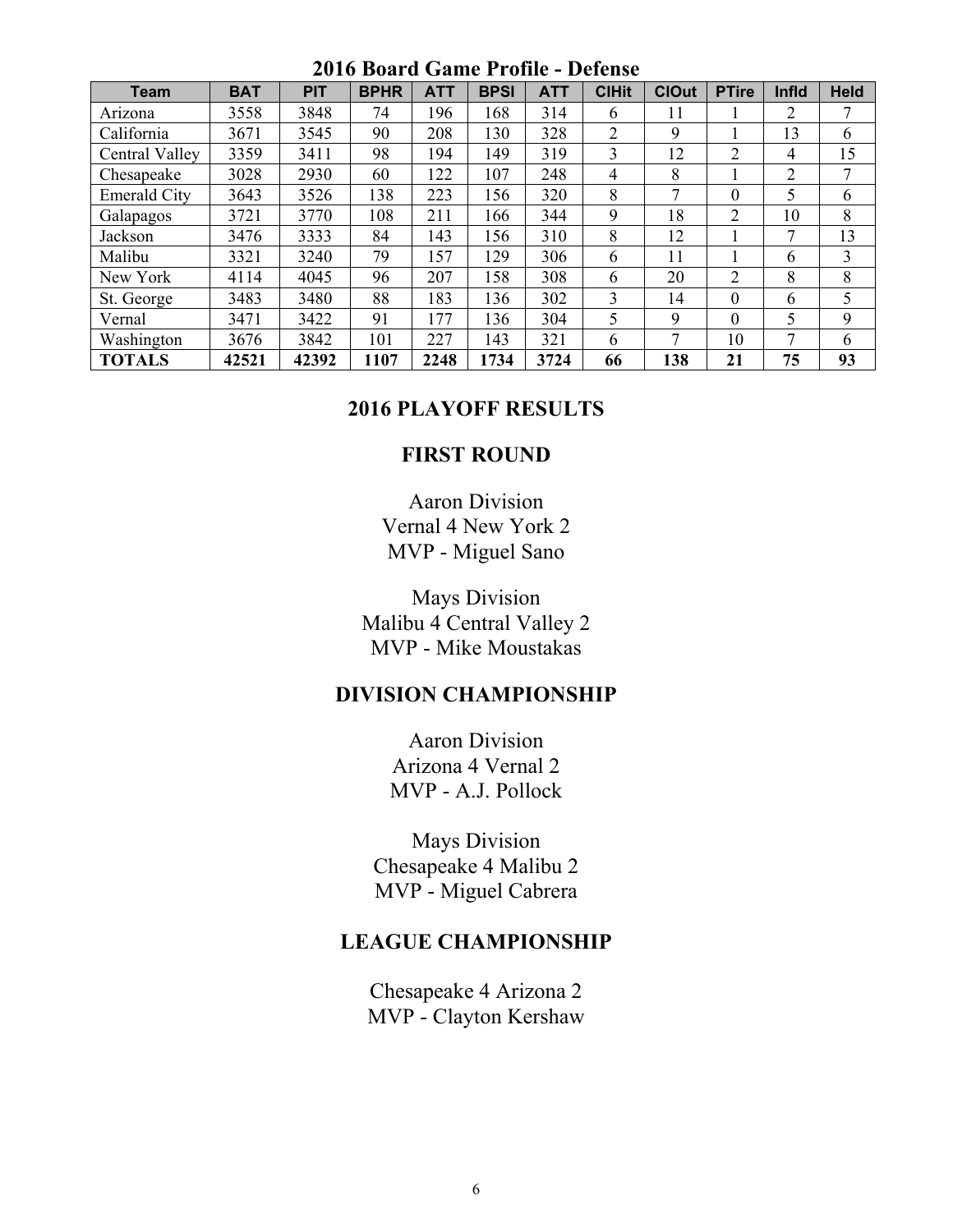# **Individual League Leaders**

| <b>Batting Average</b> |            |      | <b>At Bats</b> |            |     | <b>Runs Scored</b> |            |     |  |
|------------------------|------------|------|----------------|------------|-----|--------------------|------------|-----|--|
| P.Fielder              | <b>CVC</b> | .329 | D.Gordon       | <b>AZH</b> | 703 | M.Trout            | CHC        | 133 |  |
| X.Bogaerts             | <b>WAG</b> | .315 | M.Betts        | <b>GAT</b> | 655 | P.Goldschmidt      | AZH        | 124 |  |
| A.McCutchen            | <b>MAW</b> | .311 | A.Pollock      | <b>AZH</b> | 645 | <b>B.Harper</b>    | JAG        | 120 |  |
| N.Markakis             | <b>CVC</b> | .308 | N.Arenado      | <b>SGS</b> | 642 | M.Brantley         | <b>CVC</b> | 104 |  |
| E.Hosmer               | <b>AZH</b> | .304 | M.Brantley     | <b>CVC</b> | 641 | M.Sano             | VEE        | 103 |  |
| Y.Cespedes             | <b>NYK</b> | .304 | M.Trout        | <b>CHC</b> | 641 | A.McCutchen        | <b>MAW</b> | 102 |  |
| P.Goldschmidt          | <b>AZH</b> | .303 | P.Goldschmidt  | <b>AZH</b> | 624 | J.Votto            | WAG        | 97  |  |
| K.Marte                | <b>NYK</b> | .301 | J.Donaldson    | JAG        | 623 | J.Donaldson        | JAG        | 95  |  |
| J.Heyward              | <b>CHC</b> | .299 | C.Correa       | JAG        | 623 | J.Bautista         | NYK.       | 95  |  |
| D.Valencia             | <b>CHC</b> | .297 | S.Marte        | VEE.       | 623 | M.Betts            | <b>GAT</b> | 89  |  |
| J.Turner               | <b>NYK</b> | .296 | <b>B.Posey</b> | <b>GAT</b> | 619 | A.Pollock          | <b>AZH</b> | 88  |  |
| A.Pollock              | <b>AZH</b> | .296 | Others Tied    |            | 616 | Others Tied        |            | 87  |  |

| <b>Hits</b>    |            |     | <b>Doubles</b>  | <b>Triples</b> |    |             |            |    |
|----------------|------------|-----|-----------------|----------------|----|-------------|------------|----|
| D.Gordon       | <b>AZH</b> | 206 | M.Betts         | <b>GAT</b>     | 54 | A.Blanco    | <b>CAD</b> | 13 |
| X.Bogaerts     | WAG        | 194 | P.Goldschmidt   | AZH            | 46 | J.Kipnis    | JAG        | 9  |
| A.Pollock      | <b>AZH</b> | 191 | D.Valencia      | <b>CHC</b>     | 44 | A.Ethier    | <b>VEE</b> | 8  |
| P.Goldschmidt  | <b>AZH</b> | 189 | J.Bradley Jr    | ECO            | 43 | R.Grichuk   | <b>MAW</b> | 7  |
| M.Brantley     | <b>CVC</b> | 187 | A.Blanco        | <b>CAD</b>     | 42 | D.Gordon    | AZH        | 6  |
| P.Fielder      | <b>CVC</b> | 183 | M.Brantley      | <b>CVC</b>     | 42 | F.Cervelli  | <b>CAD</b> | 6  |
| M.Betts        | <b>GAT</b> | 180 | C.Beltran       | JAG            | 40 | E.Escobar   | <b>GAT</b> | 6  |
| A.McCutchen    | <b>MAW</b> | 179 | J.Turner        | <b>NYK</b>     | 40 | M.Betts     | <b>GAT</b> | 6  |
| M.Trout        | <b>CHC</b> | 177 | <b>B.Harper</b> | JAG            | 39 | K.Marte     | <b>NYK</b> | 6  |
| <b>B.Posev</b> | <b>GAT</b> | 169 | Others Tied     |                | 37 | D.Peralta   | WAG        | 6  |
| Y.Cespedes     | <b>NYK</b> | 166 |                 |                |    | Others Tied |            | 5  |
| N.Arenado      | <b>SGS</b> | 166 |                 |                |    |             |            |    |

| <b>Home Runs</b> |            |    | <b>RBIs</b>   | Walks      |     |                 |            |     |
|------------------|------------|----|---------------|------------|-----|-----------------|------------|-----|
| M.Trout          | <b>CHC</b> | 56 | P.Goldschmidt | <b>AZH</b> | 144 | <b>B.Harper</b> | JAG        | 123 |
| C.Gonzalez       | JAG        | 45 | M.Trout       | <b>CHC</b> | 123 | J.Votto         | WAG        | 121 |
| F.Gutierrez      | <b>MAW</b> | 45 | J.Donaldson   | JAG        | 122 | P.Goldschmidt   | AZH        | 106 |
| G.Stanton        | <b>GAT</b> | 43 | Y.Cespedes    | <b>NYK</b> | 116 | J.Bautista      | <b>NYK</b> | 103 |
| N.Arenado        | <b>SGS</b> | 43 | F.Gutierrez   | <b>MAW</b> | 116 | M.Sano          | VEE.       | 98  |
| P.Goldschmidt    | <b>AZH</b> | 41 | N.Arenado     | <b>SGS</b> | 111 | A.McCutchen     | <b>MAW</b> | 96  |
| <b>B.Harper</b>  | JAG        | 41 | C.Gonzalez    | JAG        | 103 | C.Davis         | ECO        | 75  |
| Y.Cespedes       | <b>NYK</b> | 40 | M.Carpenter   | <b>CHC</b> | 101 | M.Trout         | <b>CHC</b> | 72  |
| M.Sano           | <b>VEE</b> | 39 | E.Hosmer      | AZH        | 100 | C.Granderson    | WAG        | 72  |
| C.Davis          | ECO        | 39 | G.Stanton     | <b>GAT</b> | 96  | M.Carpenter     | <b>CHC</b> | 71  |
| J.Martinez       | <b>NYK</b> | 37 | A.Rizzo       | <b>GAT</b> | 95  | K.Bryant        | WAG        | 68  |
| J.Donaldson      | JAG        | 35 | Others Tied   |            | 94  | Others Tied     |            | 66  |

| <b>Intentional Walks</b> |            |                | <b>Strike Outs</b> |            |     | <b>Hit by Pitch</b> |            |    |  |
|--------------------------|------------|----------------|--------------------|------------|-----|---------------------|------------|----|--|
| P.Goldschmidt            | AZH        | 9              | M.Trout            | <b>CHC</b> | 224 | A.Rizzo             | <b>GAT</b> | 51 |  |
| <b>B.Harper</b>          | JAG        | 7              | G.Stanton          | <b>GAT</b> | 215 | J.Turner            | NYK.       | 24 |  |
| F.Lindor                 | <b>ECO</b> | 5              | F.Gutierrez        | <b>MAW</b> | 207 | S.Marte             | <b>VEE</b> | 17 |  |
| D.Ortiz                  | <b>NYK</b> | 4              | J.Bradley Jr       | ECO        | 191 | S.Choo              | AZH        | 16 |  |
| M.Brantley               | <b>CVC</b> | $\overline{4}$ | J.Votto            | WAG        | 187 | A.Eaton             | SGS        | 16 |  |
| E.Hosmer                 | <b>AZH</b> | $\mathbf{3}$   | J.Martinez         | <b>NYK</b> | 182 | L.Cain              | VEE        | 15 |  |
| K.Calhoun                | <b>CAD</b> | 3              | P.Goldschmidt      | <b>AZH</b> | 176 | R.Martin            | <b>CVC</b> | 14 |  |
| A.Rizzo                  | <b>GAT</b> | $\mathbf{3}$   | C.Davis            | ECO        | 176 | M.Trout             | <b>CHC</b> | 12 |  |
| J.Donaldson              | JAG        | $\mathbf{3}$   | K.Bryant           | WAG        | 173 | R.Odor              | <b>CHC</b> | 12 |  |
| E.Inciarte               | JAG        | 3              | M.Sano             | VEE        | 170 | M.Moustakas         | <b>MAW</b> | 12 |  |
| A.McCutchen              | <b>MAW</b> | 3              | <b>B.Dozier</b>    | <b>SGS</b> | 167 | Others Tied         |            | 10 |  |
| Others Tied              |            | $\mathfrak{D}$ | <b>B.Harper</b>    | JAG        | 157 |                     |            |    |  |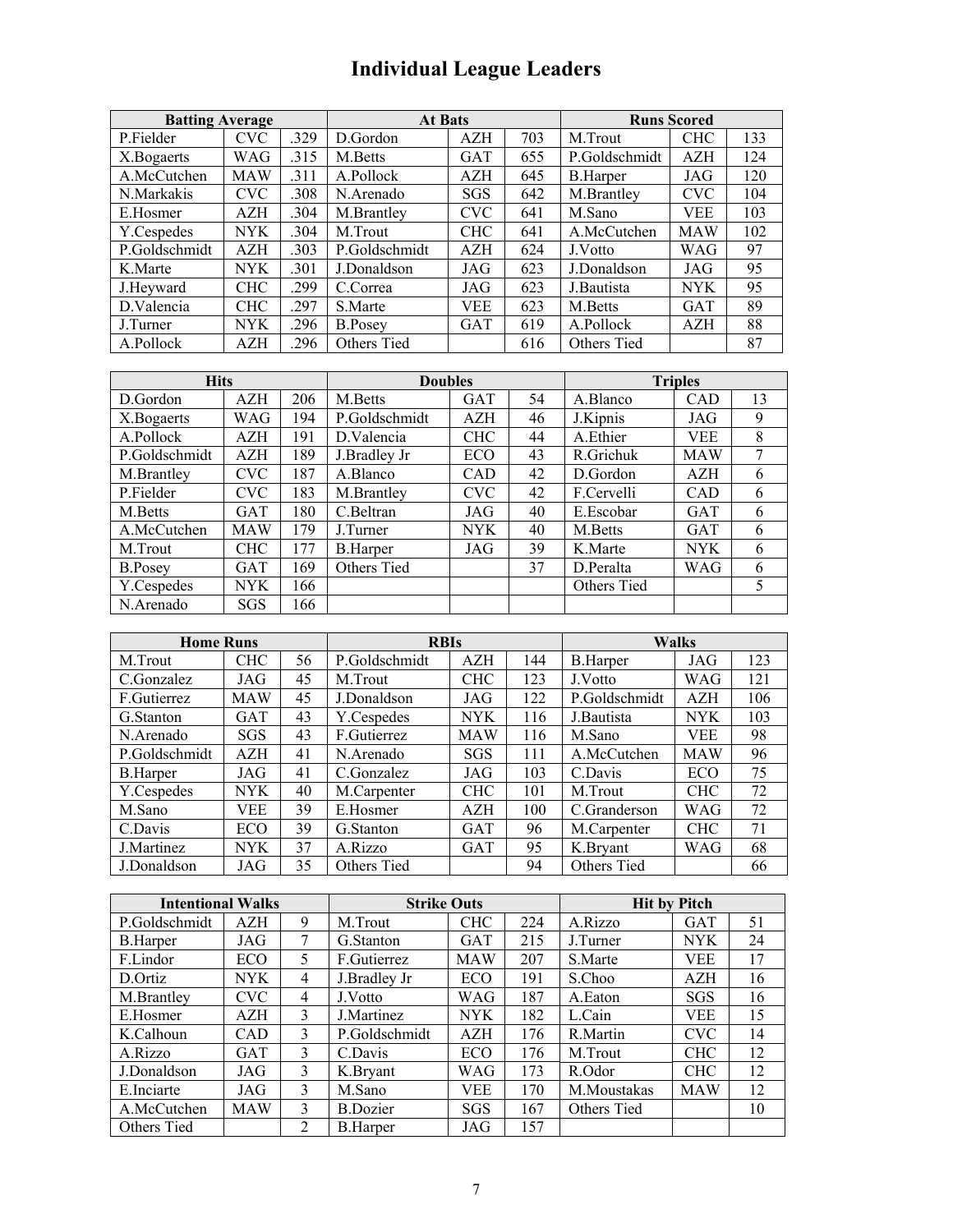| <b>Sacrifice Hits</b> |            |    |                  | <b>Stolen Bases</b> |    | <b>Stolen Base Pct</b> |            |      |
|-----------------------|------------|----|------------------|---------------------|----|------------------------|------------|------|
| J. Iglesias           | <b>CVC</b> | 14 | D.Gordon         | AZH                 | 60 | D.Gordon               | AZH        | .938 |
| X.Bogaerts            | <b>WAG</b> | 14 | S.Marte          | VEE                 | 32 | C.Gomez                | SGS        | .889 |
| E.Inciarte            | JAG        | 13 | A.Pollock        | AZH                 | 31 | S.Marte                | VEE        | .821 |
| C.Hernandez           | <b>MAW</b> | 12 | K.Marte          | <b>NYK</b>          | 30 | K.Marte                | <b>NYK</b> | .789 |
| E.Andrus              | VEE        | 11 | O.Herrera        | WAG                 | 25 | O.Herrera              | WAG        | .781 |
| R.Goins               | WAG        | 11 | J.Altuve         | ECO                 | 24 | J.Altuve               | ECO        | .774 |
| J.Kipnis              | JAG        | 10 | C.Gomez          | SGS                 | 24 | C.Correa               | JAG        | .773 |
| D.Gregorius           | <b>AZH</b> | 9  | L.Cain           | VEE                 | 22 | C.Hernandez            | <b>MAW</b> | .762 |
| O.Herrera             | WAG        | 9  | E.Inciarte       | JAG                 | 21 | L.Cain                 | VEE        | .759 |
| D.Deshields           | <b>CVC</b> | 8  | <b>B.Gardner</b> | ECO                 | 19 | E.Inciarte             | JAG        | .750 |
| Others Tied           |            | 7  | C.Correa         | JAG                 | 17 | A.Eaton                | SGS        | .727 |
|                       |            |    | J.Hevward        | <b>CHC</b>          | 17 | A.Pollock              | <b>AZH</b> | .721 |

| <b>GIDP</b>       |            |    | <b>Errors</b> |            |    | <b>Pinch Hit Average</b> |            |      |  |
|-------------------|------------|----|---------------|------------|----|--------------------------|------------|------|--|
| N.Arenado         | <b>SGS</b> | 31 | A.McCutchen   | <b>MAW</b> | 22 | G.Polanco                | <b>MAW</b> | .217 |  |
| M.Machado         | <b>CVC</b> | 29 | M.Brantley    | <b>CVC</b> | 19 | P.Gosselin               | <b>SGS</b> | .182 |  |
| P.Fielder         | <b>CVC</b> | 27 | M.Moreland    | <b>CHC</b> | 18 | H.Kendrick               | <b>MAW</b> | .174 |  |
| K.Morales         | ECO        | 27 | L.Cain        | VEE        | 17 | J. Abreu                 | VEE        | .143 |  |
| A.Blanco          | CAD        | 26 | G.Parra       | CAD        | 15 | M.Conforto               | <b>MAW</b> | .138 |  |
| K.Seager          | <b>GAT</b> | 26 | N.Arenado     | <b>SGS</b> | 15 | D.Deshields              | <b>CVC</b> | .130 |  |
| C.Correa          | JAG        | 24 | I.Kinsler     | WAG        | 15 | M.Teixeira               | VEE        | .095 |  |
| Y.Cespedes        | <b>NYK</b> | 24 | Y.Cespedes    | <b>NYK</b> | 14 |                          |            |      |  |
| D.Ortiz           | <b>NYK</b> | 23 | J.Turner      | NYK.       | 14 |                          |            |      |  |
| <b>B.Phillips</b> | VEE        | 23 | Y.Molina      | <b>CHC</b> | 14 |                          |            |      |  |
| <b>OTHERS</b>     |            | 22 | R.Odor        | <b>CHC</b> | 14 |                          |            |      |  |

| <b>Slugging Pct</b> |            |      |                 | <b>On Base Pct</b> |      | <b>Runs Created/27</b> |            |     |  |
|---------------------|------------|------|-----------------|--------------------|------|------------------------|------------|-----|--|
| Y.Cespedes          | <b>NYK</b> | .595 | <b>B.Harper</b> | JAG                | .413 | <b>B.Harper</b>        | JAG        | 8.6 |  |
| M.Trout             | <b>CHC</b> | .591 | A.McCutchen     | <b>MAW</b>         | .413 | P.Goldschmidt          | <b>AZH</b> | 8.5 |  |
| P.Goldschmidt       | <b>AZH</b> | .580 | P.Goldschmidt   | <b>AZH</b>         | .405 | A.McCutchen            | <b>MAW</b> | 8.4 |  |
| <b>B.Harper</b>     | JAG        | .575 | J.Votto         | WAG                | .401 | M.Trout                | <b>CHC</b> | 7.6 |  |
| D.Valencia          | <b>CHC</b> | .567 | P.Fielder       | <b>CVC</b>         | .385 | J.Votto                | WAG        | 7.4 |  |
| F.Gutierrez         | <b>MAW</b> | .545 | N.Markakis      | <b>CVC</b>         | .384 | M.Sano                 | <b>VEE</b> | 7.3 |  |
| C.Gonzalez          | JAG        | .545 | J.Turner        | <b>NYK</b>         | .376 | J.Turner               | <b>NYK</b> | 7.0 |  |
| C.Davis             | ECO        | .533 | M.Sano          | VEE                | .373 | P.Fielder              | <b>CVC</b> | 6.6 |  |
| D.Ortiz             | <b>NYK</b> | .532 | M.Cabrera       | <b>CHC</b>         | .369 | K.Brvant               | WAG        | 6.5 |  |
| M.Sano              | VEE        | .527 | K.Brvant        | WAG                | .368 | D.Valencia             | <b>CHC</b> | 6.4 |  |
| N. Arenado          | <b>SGS</b> | .519 | K.Marte         | <b>NYK</b>         | .368 | Y.Cespedes             | <b>NYK</b> | 6.4 |  |
| A.McCutchen         | <b>MAW</b> | .507 | E.Hosmer        | AZH                | .366 | E.Hosmer               | AZH        | 6.3 |  |

| <b>OPS</b>      |            |       |                 | <b>Total Bases</b> |     | <b>Batting Average vs. Left</b> |            |      |  |
|-----------------|------------|-------|-----------------|--------------------|-----|---------------------------------|------------|------|--|
| <b>B.Harper</b> | JAG        | 1.067 | M.Trout         | <b>CHC</b>         | 379 | M.Ozuna                         | <b>AZH</b> | .417 |  |
| P.Goldschmidt   | AZH        | 1.050 | P.Goldschmidt   | AZH                | 362 | N.Aoki                          | WAG        | .378 |  |
| M.Trout         | <b>CHC</b> | .988  | N.Arenado       | SGS                | 333 | X.Bogaerts                      | WAG        | .362 |  |
| A.McCutchen     | <b>MAW</b> | .978  | Y.Cespedes      | <b>NYK</b>         | 325 | M.Betts                         | <b>GAT</b> | .356 |  |
| J.Votto         | WAG        | .950  | <b>B.Harper</b> | JAG                | 320 | A.McCutchen                     | <b>MAW</b> | .347 |  |
| M.Sano          | VEE        | .948  | M.Betts         | <b>GAT</b>         | 315 | D.Ruf                           | JAG        | .346 |  |
| Y.Cespedes      | <b>NYK</b> | .885  | J.Donaldson     | JAG                | 310 | A.Pollock                       | AZH        | .342 |  |
| J.Turner        | <b>NYK</b> | .873  | D.Valencia      | <b>CHC</b>         | 304 | M.Prado                         | <b>NYK</b> | .325 |  |
| C.Davis         | ECO        | .871  | A.Pollock       | <b>AZH</b>         | 292 | C.Correa                        | JAG        | .319 |  |
| D.Valencia      | <b>CHC</b> | .861  | A.McCutchen     | <b>MAW</b>         | 292 | N.Cruz                          | <b>CAD</b> | .318 |  |
| K.Bryant        | WAG        | .857  | M.Brantley      | <b>CVC</b>         | 289 | A.Hechavarria                   | <b>MAW</b> | .315 |  |
| M.Carpenter     | <b>CHC</b> | .845  | F.Gutierrez     | <b>MAW</b>         | 285 | K.Tomlinson                     | VEE        | .314 |  |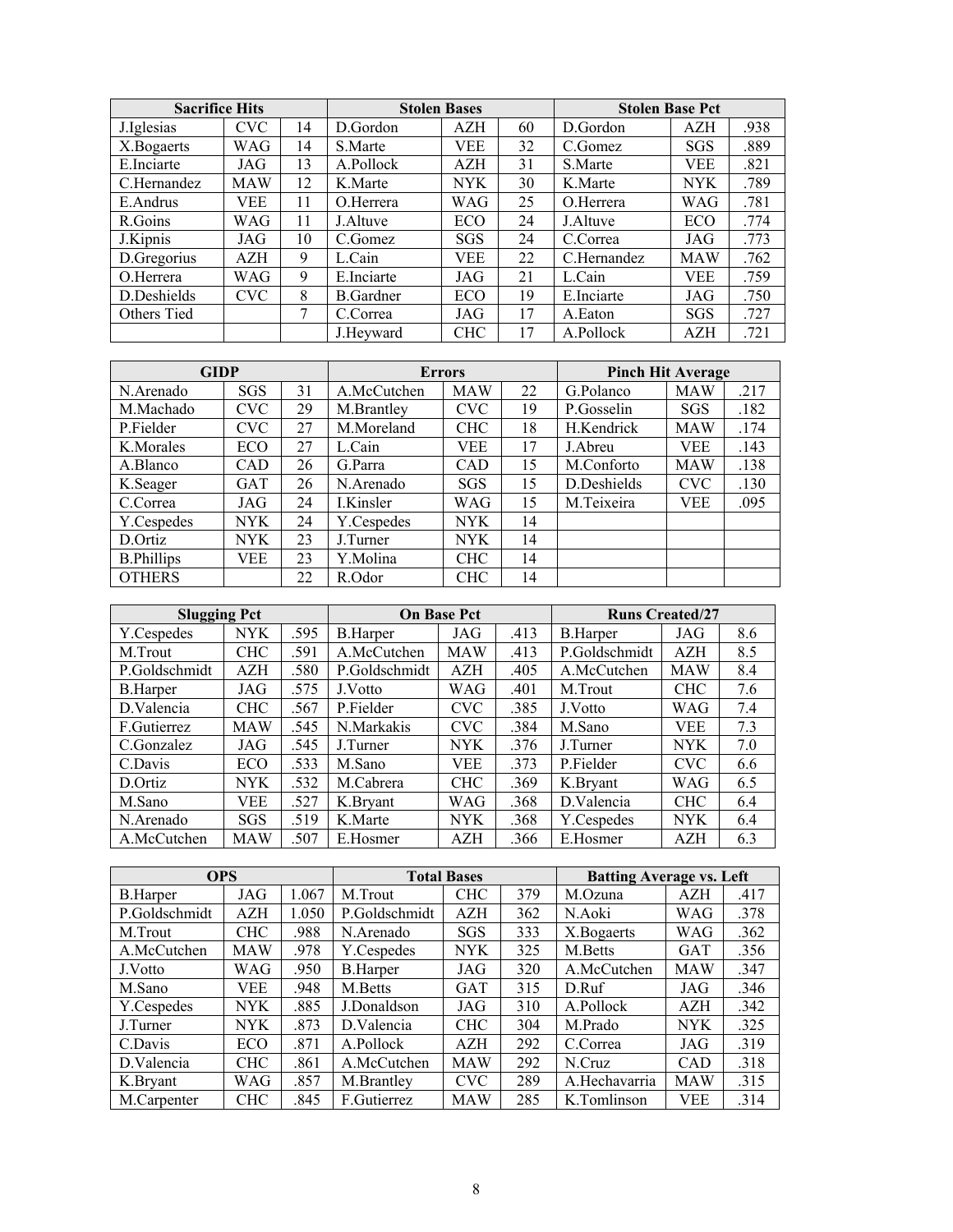| Homers vs. Left |            |    | <b>Batting Average vs. Right</b> |            |      | <b>Homers vs. Right</b> |            |    |  |
|-----------------|------------|----|----------------------------------|------------|------|-------------------------|------------|----|--|
| J.Uribe         | WAG        | 12 | P.Fielder                        | <b>CVC</b> | .340 | M.Trout                 | <b>CHC</b> | 51 |  |
| P.Goldschmidt   | AZH        | 10 | Y.Cespedes                       | <b>NYK</b> | .315 | C.Gonzalez              | JAG        | 45 |  |
| C.Correa        | JAG        | 10 | A.Pierzynski                     | <b>MAW</b> | .313 | N.Arenado               | <b>SGS</b> | 40 |  |
| J.Martinez      | <b>NYK</b> | 10 | N.Markakis                       | <b>CVC</b> | .312 | <b>B.Harper</b>         | JAG        | 37 |  |
| F.Gutierrez     | <b>MAW</b> | 10 | E.Hosmer                         | AZH        | .305 | C.Davis                 | ECO        | 37 |  |
| M.Napoli        | ECO        | 9  | M.Brantley                       | <b>CVC</b> | .304 | Y.Cespedes              | <b>NYK</b> | 36 |  |
| G.Stanton       | <b>GAT</b> | 8  | A.McCutchen                      | <b>MAW</b> | .303 | M.Sano                  | <b>VEE</b> | 36 |  |
| J.Werth         | ECO        | 8  | J.Schoop                         | NYK.       | .303 | G.Stanton               | <b>GAT</b> | 35 |  |
| A.Beltre        | ECO        | 8  | M.Moustakas                      | <b>MAW</b> | .302 | F.Gutierrez             | <b>MAW</b> | 35 |  |
| C.Colabello     | <b>MAW</b> | 8  | M.Duffy                          | <b>VEE</b> | .302 | D.Ortiz                 | <b>NYK</b> | 33 |  |
| Others Tied     |            | 7  | J.Turner                         | <b>NYK</b> | .302 | P.Goldschmidt           | <b>AZH</b> | 31 |  |
|                 |            |    | C.Beltran                        | JAG        | .301 | A.Rizzo                 | <b>GAT</b> | 30 |  |

| <b>First Base X Pct</b> |            |      | <b>Second Base X Pct</b> |            |      | <b>Third Base X Pct</b> |            |      |  |
|-------------------------|------------|------|--------------------------|------------|------|-------------------------|------------|------|--|
| P.Goldschmidt           | AZH        | .944 | J.Panik                  | ECO        | .970 | N.Arenado               | <b>SGS</b> | .809 |  |
| <b>B.Belt</b>           | JAG        | .878 | D.Gordon                 | <b>AZH</b> | .953 | M.Moustakas             | <b>MAW</b> | .789 |  |
| M.Cabrera               | <b>CHC</b> | .833 | I.Kinsler                | WAG        | .934 | A.Beltre                | ECO        | .783 |  |
| M.Teixeira              | VEE        | .826 | <b>B.Phillips</b>        | VEE        | .926 | J.Donaldson             | JAG        | .753 |  |
| F.Freeman               | <b>NYK</b> | .809 | <b>B.Dozier</b>          | <b>SGS</b> | .863 | K.Seager                | <b>GAT</b> | .750 |  |
| A.Rizzo                 | <b>GAT</b> | .759 | D.Pedroia                | <b>CAD</b> | .856 | A.Blanco                | <b>CAD</b> | .738 |  |
| J.Votto                 | WAG        | .738 | J.Schoop                 | <b>NYK</b> | .810 | M.Machado               | <b>CVC</b> | .731 |  |
| A.Lind                  | <b>SGS</b> | .714 | <b>B.Zobrist</b>         | <b>GAT</b> | .800 | M.Duffy                 | <b>VEE</b> | .729 |  |
| R.Cano                  | <b>CVC</b> | .742 | J.Kipnis                 | JAG        | .744 | M.Franco                | <b>AZH</b> | .710 |  |
| R.Odor                  | <b>CHC</b> | .704 | K.Bryant                 | WAG        | .568 |                         |            |      |  |
| C.Davis                 | ECO        | .644 | M.Carpenter              | <b>CHC</b> | .541 |                         |            |      |  |

| <b>Shortstop X Pct</b> |            |      |              | <b>Outfield X Pct</b> |       |                   | <b>Catcher X Pct</b> |      |
|------------------------|------------|------|--------------|-----------------------|-------|-------------------|----------------------|------|
| A.Simmons              | <b>MAW</b> | .972 | C.Yelich     | AZH                   | 1.000 | S.Perez           | ECO                  | .891 |
| D.Gregorius            | AZH        | .914 | A.Jones      | <b>GAT</b>            | 1.000 | T.D'Arnaud        | <b>NYK</b>           | .868 |
| F.Lindor               | ECO        | .886 | M.Trout      | <b>CHC</b>            | 1.000 | <b>B.Posey</b>    | <b>GAT</b>           | .843 |
| J.Iglesias             | <b>CVC</b> | .881 | A.McCutchen  | <b>MAW</b>            | .988  | J.McCann          | AZH                  | .824 |
| X.Bogaerts             | WAG        | .838 | S.Marte      | <b>VEE</b>            | .964  | <b>B.</b> Swihart | WAG                  | .822 |
| T.Tulowitzki           | <b>SGS</b> | .832 | A.Pollock    | AZH                   | .947  | F.Cervelli        | <b>CAD</b>           | .819 |
| C.Correa               | JAG        | .754 | L.Cain       | <b>VEE</b>            | .930  | N.Hundlev         | SGS                  | .797 |
| E.Escobar              | <b>GAT</b> | .737 | J.Heyward    | <b>CHC</b>            | .918  | R.Martin          | <b>CVC</b>           | .783 |
| <b>B.Miller</b>        | <b>CHC</b> | .688 | J.Pederson   | <b>GAT</b>            | .881  | M.Montero         | <b>VEE</b>           | .767 |
| K.Marte                | <b>NYK</b> | .667 | C.Granderson | WAG                   | .833  | S.Vogt            | JAG                  | .763 |
|                        |            |      | C.Gomez      | SGS                   | .803  | A.Pierzynski      | <b>MAW</b>           | .725 |
|                        |            |      | K.Calhoun    | <b>CAD</b>            | .800  | M. Wieters        | AZH                  | .722 |

| <b>Errors</b> |            |    |                   | <b>Opponent Steals</b> |     |                   | <b>Opponent SB Pct</b> |      |
|---------------|------------|----|-------------------|------------------------|-----|-------------------|------------------------|------|
| B.Miller      | <b>CHC</b> | 23 | F.Cervelli        | <b>CAD</b>             | 124 | R.Martin          | <b>CVC</b>             | .641 |
| J.Donaldson   | JAG        | 22 | T.D'Arnaud        | <b>NYK</b>             | 88  | A.Pierzynski      | <b>MAW</b>             | .711 |
| M.Duffy       | VEE        | 20 | N.Hundley         | SGS                    | 63  | <b>B.</b> Swihart | WAG                    | .727 |
| A.Beltre      | <b>ECO</b> | 20 | <b>B.Posey</b>    | <b>GAT</b>             | 62  | S.Perez           | ECO                    | .730 |
| K.Bryant      | WAG        | 20 | A.Pierzynski      | <b>MAW</b>             | 59  | C.Casali          | <b>CVC</b>             | .733 |
| C.Correa      | JAG        | 19 | <b>B.</b> Swihart | WAG                    | 56  | S.Vogt            | JAG                    | .750 |
| K.Marte       | <b>NYK</b> | 19 | M.Montero         | <b>VEE</b>             | 43  | M.Montero         | <b>VEE</b>             | .754 |
| M.Machado     | <b>CVC</b> | 19 | S.Vogt            | JAG                    | 42  | F.Cervelli        | CAD                    | .756 |
| M.Carpenter   | <b>CHC</b> | 18 | B.McCann          | <b>NYK</b>             | 29  | W.Castillo        | <b>CHC</b>             | .759 |
| F.Lindor      | ECO        | 18 | M. Wieters        | AZH                    | 27  | B.McCann          | NYK.                   | .763 |
| M.Franco      | AZH        | 15 | S.Perez           | ECO                    | 27  | A.Ellis           | WAG                    | .769 |
| A.Blanco      | <b>CAD</b> | 15 | R.Martin          | <b>CVC</b>             | 25  | J.Realmuto        | SGS                    | .792 |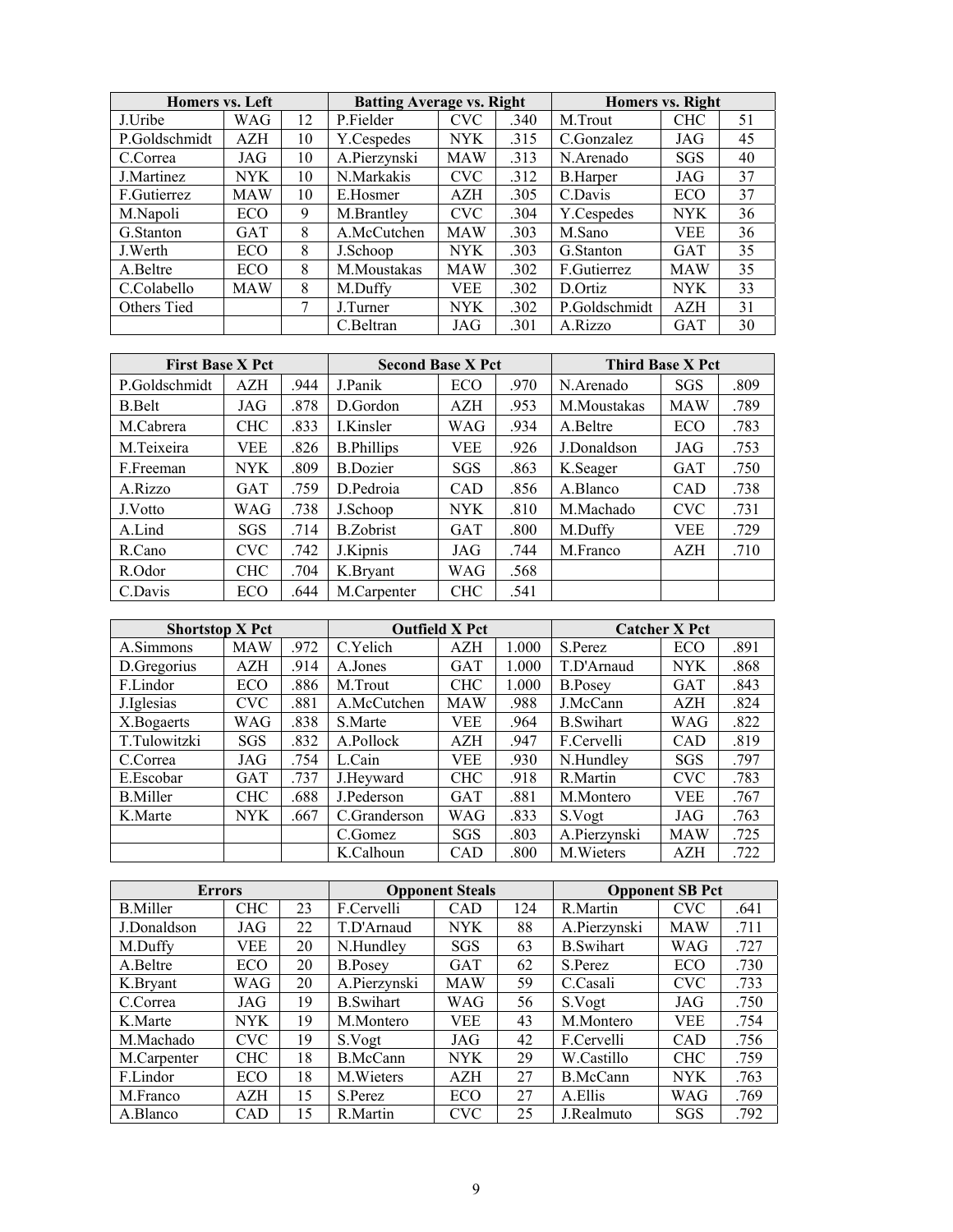| <b>Wins</b> |            |    |              | <b>Losses</b> |    |            | <b>Winning Pct</b> |      |
|-------------|------------|----|--------------|---------------|----|------------|--------------------|------|
| C.Kershaw   | <b>CHC</b> | 26 | F.Hernandez  | <b>SGS</b>    | 22 | Z.Greinke  | <b>MAW</b>         | .722 |
| Z.Greinke   | <b>MAW</b> | 26 | J.Lester     | <b>GAT</b>    | 19 | C.Archer   | VEE                | .694 |
| C.Archer    | VEE        | 25 | D.Keuchel    | JAG           | 19 | C.Kluber   | <b>CHC</b>         | .690 |
| J.Arrieta   | <b>CVC</b> | 25 | J.Zimmermann | <b>GAT</b>    | 18 | C.Kershaw  | <b>CHC</b>         | .684 |
| J.Cueto     | AZH        | 21 | J.Verlander  | ECO           | 18 | S.Grav     | <b>CVC</b>         | .677 |
| S.Gray      | CVC.       | 21 | M.Scherzer   | <b>SGS</b>    | 18 | J.Cueto    | <b>AZH</b>         | .656 |
| G.Cole      | NYK.       | 20 | C.Sale       | <b>AZH</b>    | 17 | J.Odorizzi | <b>CHC</b>         | .636 |
| C.Kluber    | CHC.       | 20 | E.Ramirez    | <b>CAD</b>    | 17 | J. Arrieta | <b>CVC</b>         | .625 |
| K.Gibson    | WAG        | 18 | J.Nelson     | <b>CAD</b>    | 16 | J.Hammel   | <b>NYK</b>         | .600 |
| C.Sale      | AZH        | 17 | H.Iwakuma    | WAG           | 16 | M.Blazek   | <b>MAW</b>         | .600 |
| M.Tanaka    | <b>NYK</b> | 17 | Others Tied  |               | 15 | K.Gibson   | WAG                | .600 |
| Others Tied |            | 16 |              |               |    | C.Anderson | VEE                | .593 |

| <b>ERA</b> |            |      |              | <b>Innings Pitched</b> |       | <b>Total Batters Faced</b> |            |      |
|------------|------------|------|--------------|------------------------|-------|----------------------------|------------|------|
| J.Arrieta  | <b>CVC</b> | 2.28 | J. Arrieta   | <b>CVC</b>             | 359.1 | C.Kershaw                  | <b>CHC</b> | 1411 |
| Z.Greinke  | <b>MAW</b> | 2.79 | C.Kershaw    | <b>CHC</b>             | 343.0 | J.Arrieta                  | <b>CVC</b> | 1390 |
| C.Archer   | VEE        | 3.06 | Z.Greinke    | <b>MAW</b>             | 335.2 | Z.Greinke                  | <b>MAW</b> | 1343 |
| C.Kershaw  | <b>CHC</b> | 3.25 | C.Archer     | <b>VEE</b>             | 320.1 | C.Archer                   | <b>VEE</b> | 1327 |
| J.Cueto    | AZH        | 3.31 | S.Gray       | <b>CVC</b>             | 304.0 | G.Cole                     | <b>NYK</b> | 1277 |
| J.Hahn     | VEE        | 3.43 | G.Cole       | <b>NYK</b>             | 299.0 | C.Kluber                   | <b>CHC</b> | 1261 |
| K.Gibson   | WAG        | 3.44 | C.Kluber     | <b>CHC</b>             | 296.1 | S.Grav                     | <b>CVC</b> | 1246 |
| M.Estrada  | JAG        | 3.48 | J.Cueto      | <b>AZH</b>             | 291.0 | M.Scherzer                 | <b>SGS</b> | 1191 |
| J.Degrom   | WAG        | 3.56 | D.Price      | <b>CVC</b>             | 284.2 | D.Price                    | <b>CVC</b> | 1186 |
| S.Grav     | <b>CVC</b> | 3.61 | M.Scherzer   | SGS                    | 276.1 | J.Cueto                    | <b>AZH</b> | 1181 |
| D.Price    | <b>CVC</b> | 3.64 | C.Sale       | <b>AZH</b>             | 274.1 | C.Sale                     | AZH        | 1137 |
| E.Ramirez  | CAD        | 3.88 | J.Zimmermann | GAT                    | 263.2 | F.Hernandez                | <b>SGS</b> | 1130 |

| <b>Games Pitched</b> |            |    |             | <b>Games Started</b> |    |               | <b>Complete Games</b> |    |
|----------------------|------------|----|-------------|----------------------|----|---------------|-----------------------|----|
| C.Smith              | JAG        | 84 | G.Cole      | NYK                  | 41 | J. Arrieta    | <b>CVC</b>            | 37 |
| A.Ramos              | <b>GAT</b> | 82 | C.Archer    | <b>VEE</b>           | 41 | C.Kershaw     | <b>CHC</b>            | 29 |
| H.Strickland         | JAG        | 79 | S.Grav      | <b>CVC</b>           | 41 | C.Archer      | VEE                   | 23 |
| B.Cecil              | JAG        | 77 | J.Arrieta   | <b>CVC</b>           | 41 | Z.Greinke     | <b>MAW</b>            | 20 |
| A.Miller             | <b>GAT</b> | 72 | Z.Greinke   | <b>MAW</b>           | 41 | G.Cole        | <b>NYK</b>            | 17 |
| W.Davis              | <b>GAT</b> | 70 | J.Cueto     | AZH                  | 40 | S.Grav        | <b>CVC</b>            | 17 |
| D.O'Dav              | <b>NYK</b> | 70 | C.Kershaw   | <b>CHC</b>           | 40 | J.Verlander   | ECO                   | 16 |
| W.Smith              | JAG        | 68 | C.Sale      | AZH                  | 39 | N.Syndergaard | <b>MAW</b>            | 16 |
| K.Uehara             | <b>NYK</b> | 68 | D.Price     | <b>CVC</b>           | 39 | J.Cueto       | AZH                   | 15 |
| K.Giles              | <b>VEE</b> | 68 | C.Kluber    | <b>CHC</b>           | 39 | M.Scherzer    | SGS                   | 15 |
| F.Rodriguez          | <b>NYK</b> | 66 | F.Hernandez | <b>SGS</b>           | 39 | J.Hahn        | <b>VEE</b>            | 14 |
| Others Tied          |            | 64 | M.Scherzer  | SGS                  | 39 | Others Tied   |                       | 13 |

| <b>Games Finished</b> |            |    | <b>Saves</b> |            |    |              | <b>Save Pct</b> |      |
|-----------------------|------------|----|--------------|------------|----|--------------|-----------------|------|
| F.Rodriguez           | <b>NYK</b> | 51 | K.Jansen     | AZH        | 34 | K.Jansen     | AZH             | .919 |
| M.Blazek              | <b>MAW</b> | 48 | F.Rodriguez  | <b>NYK</b> | 27 | W.Davis      | <b>GAT</b>      | .846 |
| W.Davis               | <b>GAT</b> | 47 | W.Davis      | <b>GAT</b> | 22 | M.Blazek     | <b>MAW</b>      | .842 |
| H.Strickland          | JAG        | 46 | W.Harris     | WAG        | 19 | H.Strickland | JAG             | .762 |
| W.Harris              | WAG        | 44 | H.Strickland | JAG        | 16 | W.Harris     | WAG             | .760 |
| K.Jansen              | AZH        | 42 | M.Blazek     | <b>MAW</b> | 16 | F.Rodriguez  | <b>NYK</b>      | .750 |
| G.Kontos              | <b>CAD</b> | 38 | Z.Britton    | <b>CHC</b> | 13 | Z.Britton    | <b>CHC</b>      | .684 |
| K.Giles               | VEE        | 35 | K.Giles      | VEE        | 12 | H.Rondon     | ECO             | .647 |
| H.Street              | <b>CHC</b> | 35 | J.Benoit     | <b>CVC</b> | 11 | K.Giles      | VEE             | .571 |
| D. Betances           | SGS        | 34 | H.Rondon     | ECO        | 11 | G.Kontos     | CAD             | .529 |
| A.Miller              | <b>GAT</b> | 33 | D. Betances  | <b>SGS</b> | 11 |              |                 |      |
| H.Rondon              | ECO        | 33 | G.Kontos     | <b>CAD</b> | 9  |              |                 |      |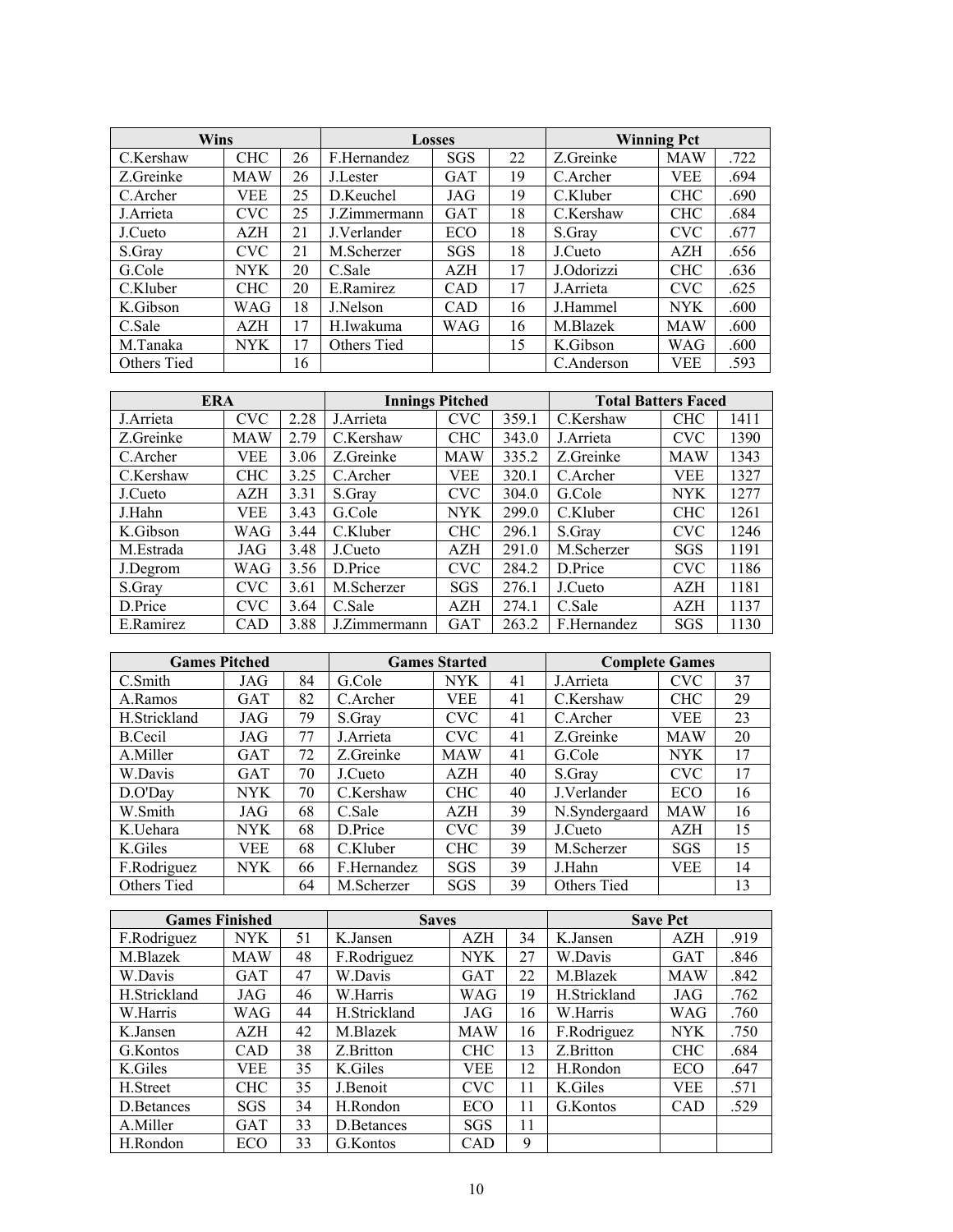| <b>Shutouts</b> |            |                | <b>Hits Allowed</b> |            |     | <b>Runs</b> |            |     |  |
|-----------------|------------|----------------|---------------------|------------|-----|-------------|------------|-----|--|
| J.Arrieta       | <b>CVC</b> | 6              | G.Cole              | <b>NYK</b> | 321 | J.Lester    | <b>GAT</b> | 175 |  |
| J.Cueto         | AZH        | 4              | C.Kluber            | <b>CHC</b> | 319 | M.Scherzer  | <b>SGS</b> | 163 |  |
| C.Archer        | VEE        | 4              | J.Lester            | <b>GAT</b> | 300 | G.Cole      | <b>NYK</b> | 158 |  |
| M.Scherzer      | <b>SGS</b> | 4              | C.Kershaw           | <b>CHC</b> | 296 | F.Hernandez | SGS        | 150 |  |
| S.Strasburg     | <b>CAD</b> | 3              | J.Zimmermann        | <b>GAT</b> | 286 | D.Keuchel   | JAG        | 148 |  |
| E.Ramirez       | <b>CAD</b> | 3              | C.Archer            | <b>VEE</b> | 281 | C.Kluber    | <b>CHC</b> | 147 |  |
| J.Zimmermann    | <b>GAT</b> | $\mathcal{F}$  | M.Scherzer          | <b>SGS</b> | 277 | D.Salazar   | <b>CHC</b> | 143 |  |
| G.Cole          | <b>NYK</b> | 3              | D.Keuchel           | JAG        | 276 | C.Kershaw   | <b>CHC</b> | 136 |  |
| J.Hahn          | <b>VEE</b> | $\mathcal{F}$  | J.Cueto             | <b>AZH</b> | 272 | C.Sale      | AZH        | 135 |  |
| C.Kershaw       | <b>CHC</b> | 3              | D.Price             | <b>CVC</b> | 272 | J.Verlander | ECO        | 134 |  |
| K.Gibson        | WAG        | 3              | F.Hernandez         | <b>SGS</b> | 272 | H.Iwakuma   | WAG        | 133 |  |
| Others Tied     |            | $\mathfrak{D}$ | M.Tanaka            | <b>NYK</b> | 263 | Others Tied |            | 132 |  |

| <b>Earned Runs</b> |            |     | <b>Homers Allowed</b> |            |    |             | <b>Walks</b> |     |
|--------------------|------------|-----|-----------------------|------------|----|-------------|--------------|-----|
| J.Lester           | <b>GAT</b> | 162 | M.Scherzer            | <b>SGS</b> | 50 | L.McCullers | JAG          | 104 |
| M.Scherzer         | SGS        | 151 | C.Sale                | <b>AZH</b> | 49 | C.Archer    | VEE          | 103 |
| G.Cole             | NYK        | 146 | M.Tanaka              | <b>NYK</b> | 45 | S.Gray      | <b>CVC</b>   | 103 |
| F.Hernandez        | SGS        | 139 | F.Hernandez           | <b>SGS</b> | 45 | T.Ross      | <b>NYK</b>   | 102 |
| D.Keuchel          | JAG        | 135 | C.Kershaw             | <b>CHC</b> | 44 | E.Volquez   | ECO          | 97  |
| C.Kluber           | <b>CHC</b> | 135 | T.Roark               | <b>ECO</b> | 44 | N.Karns     | <b>WAG</b>   | 94  |
| D.Salazar          | <b>CHC</b> | 131 | C. Archer             | VEE.       | 42 | D.Keuchel   | JAG          | 93  |
| J.Verlander        | ECO        | 130 | C.Kluber              | <b>CHC</b> | 42 | F.Hernandez | <b>SGS</b>   | 92  |
| L.McCullers        | JAG        | 126 | D.Salazar             | <b>CHC</b> | 42 | C.Martinez  | SGS          | 91  |
| M.Tanaka           | NYK        | 124 | J.Verlander           | <b>ECO</b> | 42 | J.Odorizzi  | <b>CHC</b>   | 90  |
| C.Kershaw          | <b>CHC</b> | 124 | J.Lester              | <b>GAT</b> | 40 | C.Kershaw   | <b>CHC</b>   | 89  |
| J.Zimmermann       | <b>GAT</b> | 123 | C.Anderson            | VEE        | 40 | Others Tied |              | 88  |

|             | <b>Strikeouts</b> |     |             | <b>Wild Pitches</b> |    | <b>Balks</b> |            |                |
|-------------|-------------------|-----|-------------|---------------------|----|--------------|------------|----------------|
| C.Kershaw   | <b>CHC</b>        | 455 | S.Grav      | <b>CVC</b>          | 22 | M.Scherzer   | SGS        | 7              |
| C.Sale      | <b>AZH</b>        | 382 | N.Karns     | WAG                 | 20 | J.Cueto      | <b>AZH</b> | 5              |
| C.Archer    | <b>VEE</b>        | 368 | T.Ross      | NYK.                | 19 | C.Kluber     | <b>CHC</b> | 5              |
| J.Arrieta   | <b>CVC</b>        | 359 | J.Hahn      | VEE.                | 19 | C.Kershaw    | <b>CHC</b> | $\overline{4}$ |
| C.Kluber    | <b>CHC</b>        | 329 | C.Kershaw   | <b>CHC</b>          | 16 | D.Salazar    | <b>CHC</b> | 4              |
| M.Scherzer  | <b>SGS</b>        | 301 | C.Archer    | VEE                 | 14 | J.Odorizzi   | <b>CHC</b> | $\overline{4}$ |
| G.Cole      | NYK.              | 300 | G.Richards  | <b>CVC</b>          | 14 | F.Liriano    | WAG        | 3              |
| Z.Greinke   | <b>MAW</b>        | 294 | M.Scherzer  | SGS                 | 14 | J.Nelson     | <b>CAD</b> | 2              |
| D.Price     | CVC               | 284 | F.Hernandez | <b>SGS</b>          | 13 | C.Anderson   | <b>VEE</b> | 2              |
| C.Carrasco  | WAG               | 275 | Others Tied |                     | 12 | R.Iglesias   | <b>CHC</b> | $\mathfrak{D}$ |
| J.Degrom    | WAG               | 264 |             |                     |    | C.Martinez   | <b>SGS</b> | 2              |
| S.Strasburg | CAD               | 258 |             |                     |    | Others Tied  |            |                |

|              | <b>Pitcher X Pct</b> |       |               | <b>Opponent Steals</b> |    | <b>Opponent SB Pct</b> |            |      |
|--------------|----------------------|-------|---------------|------------------------|----|------------------------|------------|------|
| E.Ramirez    | CAD                  | 1.000 | G.Cole        | <b>NYK</b>             | 54 | A.Warren               | <b>MAW</b> | .619 |
| C.McHugh     | <b>GAT</b>           | 1.000 | J.Lester      | <b>GAT</b>             | 45 | T.Hunter               | <b>CAD</b> | .667 |
| G.Cole       | <b>NYK</b>           | 1.000 | T.Ross        | <b>NYK</b>             | 35 | N.Karns                | WAG        | .700 |
| M.Tanaka     | <b>NYK</b>           | 1.000 | F.Hernandez   | SGS                    | 35 | J. Arrieta             | <b>CVC</b> | .765 |
| J.Degrom     | WAG                  | 1.000 | J.Nelson      | CAD                    | 34 | A.Burnett              | CAD        | .778 |
| H.Iwakuma    | WAG                  | 1.000 | N.Syndergaard | <b>MAW</b>             | 29 | E.Volquez              | ECO        | .824 |
| Z.Greinke    | <b>MAW</b>           | .933  | E.Volquez     | ECO                    | 28 | T.Ross                 | <b>NYK</b> | .833 |
| C.Kluber     | <b>CHC</b>           | .929  | J.Arrieta     | <b>CVC</b>             | 26 | C.Carrasco             | WAG        | .840 |
| S.Grav       | <b>CVC</b>           | .917  | A.Burnett     | CAD                    | 21 | G.Cole                 | <b>NYK</b> | .844 |
| C.Carrasco   | WAG                  | .900  | C.Carrasco    | WAG                    | 21 | N.Syndergaard          | <b>MAW</b> | .879 |
| J.Zimmermann | <b>GAT</b>           | .875  | N.Karns       | WAG                    | 21 | J.Lester               | <b>GAT</b> | .882 |
| Others Tied  |                      | .857  | Others Tied   |                        | 16 | J.Nelson               | CAD        | .895 |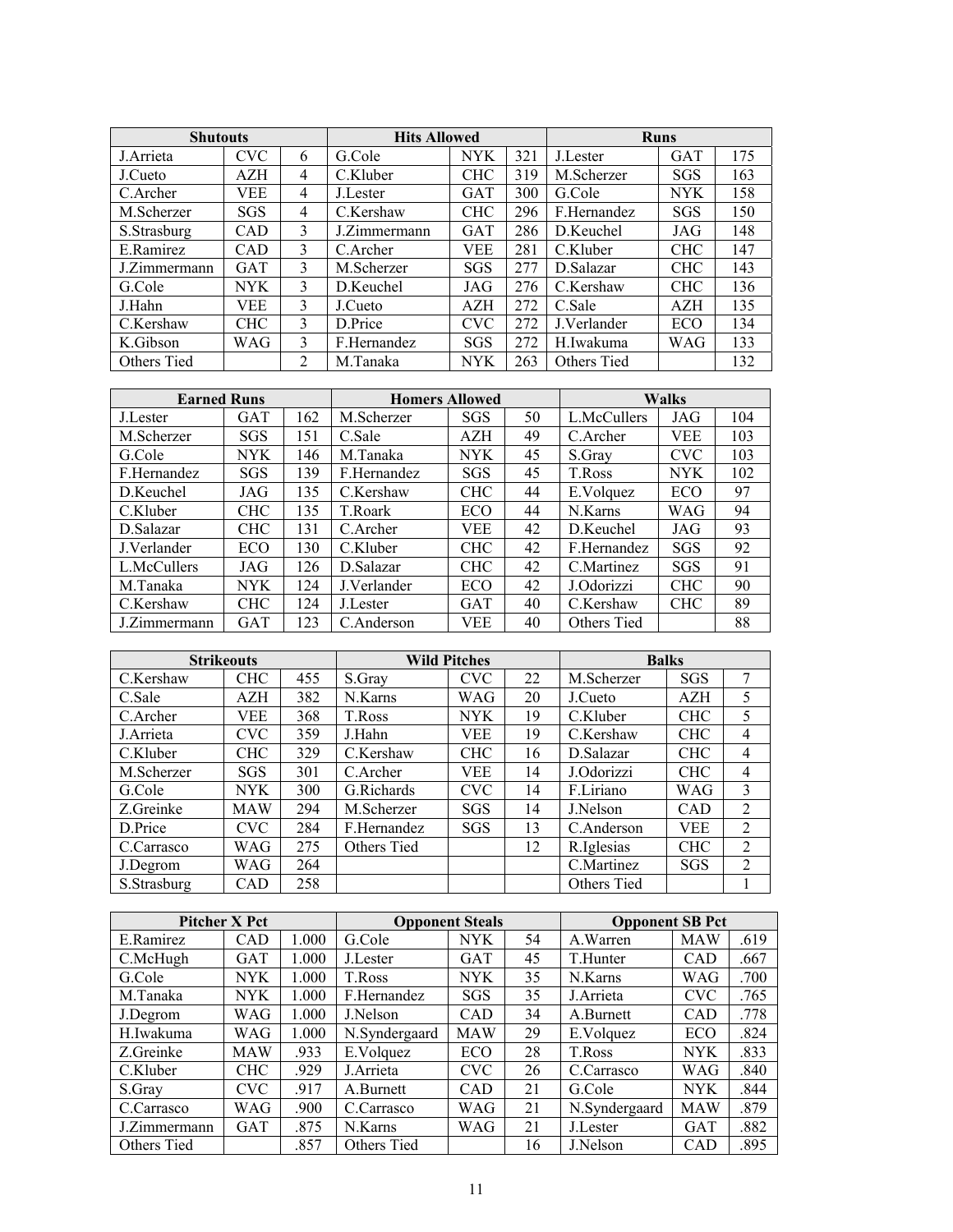|               | <b>Hits/9 Innings</b> |      |              | <b>BB/9 Innings</b> |      |             | <b>Ks/9 Innings</b> |       |
|---------------|-----------------------|------|--------------|---------------------|------|-------------|---------------------|-------|
| J.Arrieta     | <b>CVC</b>            | 6.51 | M.Harvey     | SGS                 | 1.76 | C.Sale      | AZH                 | 12.53 |
| Z.Greinke     | <b>MAW</b>            | 6.84 | J.Cueto      | AZH                 | 1.89 | C.Kershaw   | <b>CHC</b>          | 11.94 |
| S.Gray        | <b>CVC</b>            | 7.08 | J.Arrieta    | <b>CVC</b>          | 1.93 | S.Strasburg | CAD                 | 10.49 |
| M.Estrada     | JAG                   | 7.58 | J.Zimmermann | <b>GAT</b>          | 2.05 | C.Carrasco  | WAG                 | 10.46 |
| C.Sale        | <b>AZH</b>            | 7.58 | C.Buchholz   | <b>MAW</b>          | 2.09 | C.Archer    | <b>VEE</b>          | 10.34 |
| C.Kershaw     | <b>CHC</b>            | 7.77 | J.Degrom     | WAG                 | 2.24 | C.Kluber    | <b>CHC</b>          | 9.99  |
| C.Archer      | VEE                   | 7.89 | C.Anderson   | VEE.                | 2.25 | M.Scherzer  | <b>SGS</b>          | 9.80  |
| J.Degrom      | WAG                   | 8.21 | Z.Greinke    | <b>MAW</b>          | 2.31 | C.Martinez  | SGS                 | 9.77  |
| K.Gibson      | WAG                   | 8.26 | C.Kershaw    | <b>CHC</b>          | 2.34 | T.Ross      | <b>NYK</b>          | 9.44  |
| N.Syndergaard | <b>MAW</b>            | 8.40 | M.Scherzer   | SGS                 | 2.34 | D.Salazar   | <b>CHC</b>          | 9.36  |
| J.Cueto       | AZH                   | 8.41 | M.Tanaka     | <b>NYK</b>          | 2.38 | L.McCullers | JAG                 | 9.31  |
| E.Ramirez     | CAD                   | 8.52 | C.Kluber     | <b>CHC</b>          | 2.43 | M.Bumgarner | <b>NYK</b>          | 9.27  |

|            | <b>HRs/9 Innings</b> |      | <b>Opponent Batting Average</b> |            |      |             | <b>Left Opponent Bat Avg</b> |      |  |
|------------|----------------------|------|---------------------------------|------------|------|-------------|------------------------------|------|--|
| J.Arrieta  | <b>CVC</b>           | 0.53 | J.Arrieta                       | <b>CVC</b> | .201 | J. Arrieta  | <b>CVC</b>                   | .157 |  |
| T.Ross     | <b>NYK</b>           | 0.57 | Z.Greinke                       | <b>MAW</b> | .207 | M.Estrada   | JAG                          | .199 |  |
| E.Ramirez  | <b>CAD</b>           | 0.75 | S.Grav                          | <b>CVC</b> | .215 | M.Wacha     | <b>AZH</b>                   | .200 |  |
| K.Gibson   | WAG                  | 0.79 | C.Sale                          | <b>AZH</b> | .222 | D.Keuchel   | JAG                          | .206 |  |
| J.Garcia   | <b>GAT</b>           | 0.85 | M.Estrada                       | JAG        | .226 | E.Ramirez   | CAD                          | .206 |  |
| J.Hahn     | VEE                  | 0.88 | C.Kershaw                       | <b>CHC</b> | .228 | J.Cueto     | AZH                          | .211 |  |
| C.Buchholz | <b>MAW</b>           | 0.88 | C.Archer                        | VEE        | .234 | Z.Greinke   | <b>MAW</b>                   | .213 |  |
| G.Cole     | <b>NYK</b>           | 0.90 | J.Degrom                        | WAG        | .240 | L.McCullers | JAG                          | .215 |  |
| C.Martinez | <b>SGS</b>           | 0.94 | K.Gibson                        | WAG        | .243 | C.Bassitt   | AZH                          | .217 |  |
| C.Bassitt  | AZH                  | 0.98 | N.Syndergaard                   | <b>MAW</b> | .247 | C.Archer    | VEE                          | .226 |  |
| J.Cueto    | AZH                  | 0.99 | J.Cueto                         | AZH        | .247 | J.Verlander | ECO                          | .226 |  |
| Z.Greinke  | MAW                  | 0.99 | C.Carrasco                      | <b>WAG</b> | .250 | E.Volquez   | ECO                          | .228 |  |

| <b>Right Opponent Bat Avg</b> |            |      |             | <b>Run Support</b> |      | <b>Inherited Score %</b> |            |      |
|-------------------------------|------------|------|-------------|--------------------|------|--------------------------|------------|------|
| S.Grav                        | <b>CVC</b> | .194 | S.Grav      | <b>CVC</b>         | 5.51 | <b>B.Maurer</b>          | <b>CAD</b> | .077 |
| Z.Greinke                     | <b>MAW</b> | .200 | L.McCullers | JAG                | 5.50 | <b>B.Ziegler</b>         | AZH        | .105 |
| N.Karns                       | WAG        | .211 | D.Keuchel   | JAG                | 5.47 | W.Smith                  | JAG        | .153 |
| C.Sale                        | <b>AZH</b> | .218 | T.Ross      | <b>NYK</b>         | 5.44 | W.Davis                  | <b>GAT</b> | .172 |
| J.Degrom                      | WAG        | .220 | C.Kluber    | <b>CHC</b>         | 5.38 | C.Kimbrel                | <b>AZH</b> | .185 |
| M.Scherzer                    | <b>SGS</b> | .224 | C.Bassitt   | <b>AZH</b>         | 5.33 | $C$ . Allen              | <b>VEE</b> | .205 |
| C.Kershaw                     | <b>CHC</b> | .228 | M.Tanaka    | <b>NYK</b>         | 5.29 | A.Ramos                  | <b>GAT</b> | .212 |
| C.Kluber                      | <b>CHC</b> | .230 | J.Odorizzi  | <b>CHC</b>         | 5.29 | M.Lowe                   | <b>MAW</b> | .226 |
| Y.Ventura                     | <b>VEE</b> | .231 | G.Cole      | <b>NYK</b>         | 5.12 | D.Hudson                 | SGS        | .229 |
| J.Nelson                      | <b>CAD</b> | .232 | J.Cueto     | AZH                | 5.07 | M.Blazek                 | <b>MAW</b> | .237 |
| J.Arrieta                     | <b>CVC</b> | .233 | S.Miller    | JAG                | 5.03 | A.Miller                 | <b>GAT</b> | .237 |
| S.Miller                      | JAG        | .235 | M.Fiers     | ECO                | 4.96 | H.Rondon                 | ECO        | .242 |

| <b>K/BB Ratio</b> |            |      |  |  |  |  |  |  |
|-------------------|------------|------|--|--|--|--|--|--|
| C.Kershaw         | <b>CHC</b> | 5.11 |  |  |  |  |  |  |
| J.Arrieta         | <b>CVC</b> | 4.66 |  |  |  |  |  |  |
| M.Harvey          | SGS        | 4.59 |  |  |  |  |  |  |
| C.Sale            | <b>AZH</b> | 4.44 |  |  |  |  |  |  |
| M.Scherzer        | SGS        | 4.18 |  |  |  |  |  |  |
| J.Degrom          | WAG        | 4.13 |  |  |  |  |  |  |
| C.Kluber          | <b>CHC</b> | 4.11 |  |  |  |  |  |  |
| S.Strasburg       | CAD        | 4.10 |  |  |  |  |  |  |
| C.Buchholz        | <b>MAW</b> | 3.87 |  |  |  |  |  |  |
| J.Cueto           | AZH        | 3.67 |  |  |  |  |  |  |
| M.Tanaka          | <b>NYK</b> | 3.65 |  |  |  |  |  |  |
| D.Price           | <b>CVC</b> | 3.59 |  |  |  |  |  |  |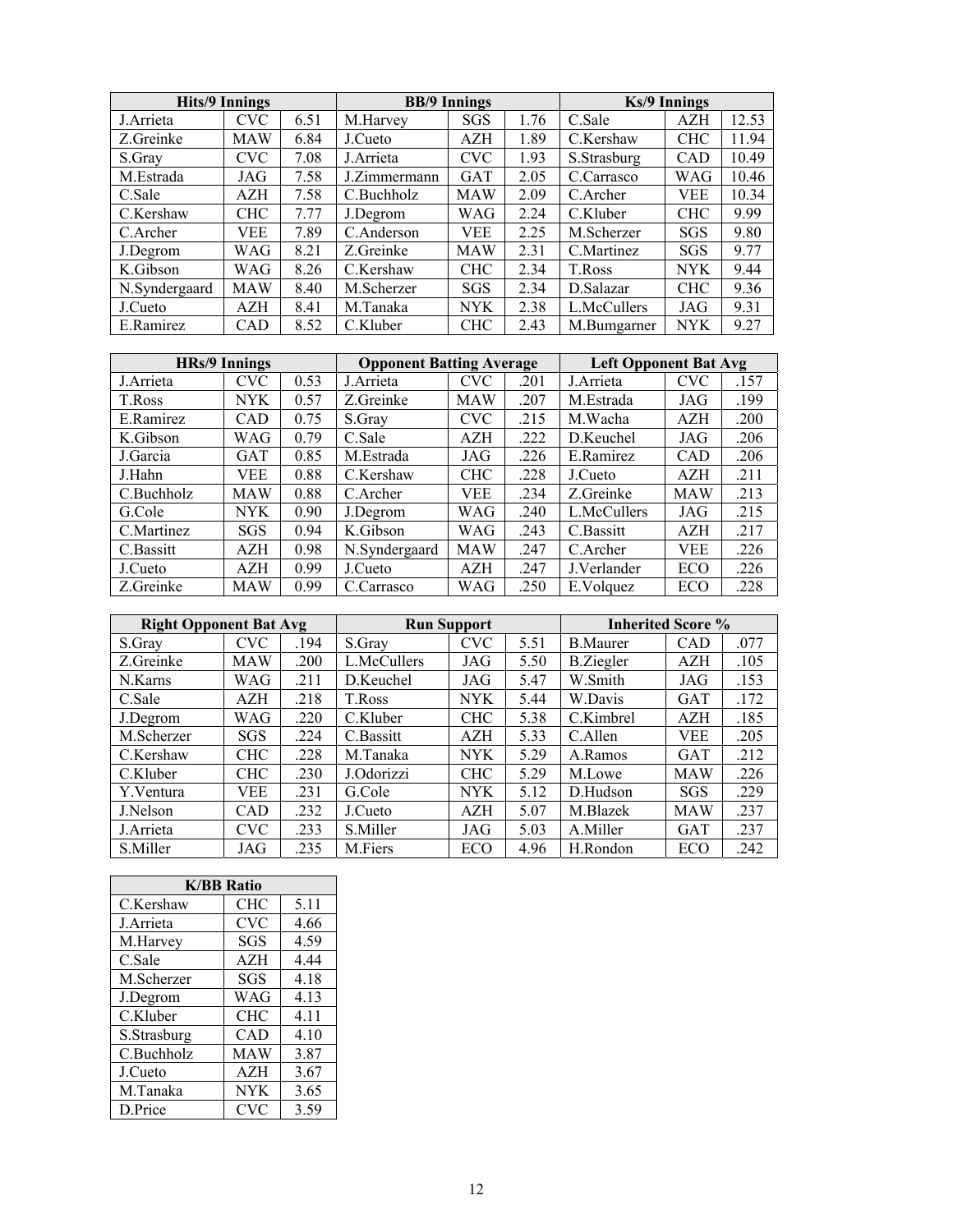| $\mu$ ulu $\Lambda$ w $\Lambda$ in $\nu$ y v $\Lambda$ ling |                            |                 |    |  |  |  |  |
|-------------------------------------------------------------|----------------------------|-----------------|----|--|--|--|--|
| <b>Player of the Year</b>                                   | <b>Pitcher of the Year</b> |                 |    |  |  |  |  |
| J.Arrieta (CVC)<br>408                                      |                            | J.Arrieta (CVC) |    |  |  |  |  |
| P.Goldschmidt (AZH)                                         | 366                        | C.Kershaw (CHC) | 98 |  |  |  |  |
| M.Trout (CHC)                                               | 219                        | Z.Greinke (MAW) | 54 |  |  |  |  |
| B.Harper (JAG)                                              | 118                        | C.Archer (VEE)  |    |  |  |  |  |
| A.McCutchen (MAW)                                           | 87                         | S.Gray (CVC)    |    |  |  |  |  |

### **2016 AWARDS VOTING**

### **ALL SLSL TEAM**

| Pos       | 1st Team            | <b>Votes</b> | 2nd Team          | <b>Votes</b> |
|-----------|---------------------|--------------|-------------------|--------------|
| C         | B.Posey (GAT)       | 1,606,952    | S.Vogt (JAG)      | 1,551,471    |
| 1B        | P.Goldschmidt (AZH) | 4,524,522    | J.Votto (WAG)     | 2,695,230    |
| 2B        | D.Gordon (AZH)      | 1,887,687    | J.Kipnis (JAG)    | 1,559,035    |
| 3B        | J.Donaldson (JAG)   | 2,714,957    | N.Arenado (SGS)   | 2,710,716    |
| <b>SS</b> | C.Correa (JAG)      | 2,199,784    | F.Lindor (ECO)    | 1,794,420    |
| LF        | M.Betts (GAT)       | 2,310,145    | F.Gutierrez (MAW) | 2,218,488    |
| <b>CF</b> | M.Trout (CHC)       | 4,824,527    | A.McCutchen (MAW) | 2,910,931    |
| <b>RF</b> | B.Harper (JAG)      | 3,323,330    | G.Stanton (GAT)   | 2,096,085    |
| Pitch     | J.Arrieta (CVC)     | 4,631,546    | Z.Greinke (MAW)   | 4,552,393    |
|           | C.Kershaw (CHC)     | 4,435,077    | C.Archer (VEE)    | 3,514,278    |
|           | S.Gray (CVC)        | 2,728,543    | K.Jansen (AZH)    | 2,311,498    |
|           | J.Cueto (AZH)       | 2,078,660    | C.Sale (AZH)      | 1,876,657    |
|           | C.Kluber (CHC)      | 1,780,149    | W.Davis (GAT)     | 1,653,736    |
|           | M.Blazek (MAW)      | 1,385,315    | G.Cole (NYK)      | 1,360,396    |

|               | <b>Gold Glove Awards</b> |                         | <b>Silver Slugger Awards</b> |                     |                   |  |  |
|---------------|--------------------------|-------------------------|------------------------------|---------------------|-------------------|--|--|
| Pos           | Winner                   | Runner-up               | Pos                          | Winner              | <b>Runner-up</b>  |  |  |
| P             | J.Degrom (WAG)           | Z.Greinke (MAW)         | $\mathcal{C}$                | S.Vogt (JAG)        | B.Posey (GAT)     |  |  |
| $\mathcal{C}$ | S.Perez (ECO)            | B.Posey (GAT)           | 1B                           | P.Goldschmidt (AZH) | J.Votto (WAG)     |  |  |
| 1B            | P.Goldschmidt (AZH)      | M.Cabrera (CHC)         | 2B                           | D.Gordon (AZH)      | J.Kipnis (JAG)    |  |  |
| 2B            | D.Gordon (AZH)           | <b>B.Phillips (VEE)</b> | 3B                           | N.Arenado (SGS)     | J.Donaldson (JAG) |  |  |
| 3B            | N.Arenado (SGS)          | A.Beltre (ECO)          | <b>SS</b>                    | C.Correa (JAG)      | X.Bogaerts (WAG)  |  |  |
| <b>SS</b>     | D.Gregorius (AZH)        | F.Lindor (ECO)          | LF                           | F.Gutierrez (MAW)   | C.Gonzalez (JAG)  |  |  |
| OF            | M.Trout (CHC)            | A.Pollock (AZH)         | <b>CF</b>                    | M.Trout (CHC)       | Y.Cespedes (NYK)  |  |  |
| OF            | J.Bradley Jr (ECO)       | S.Marte (VEE)           | RF                           | B.Harper (JAG)      | G.Stanton (GAT)   |  |  |
| OF            | A.McCutchen (MAW)        | C.Yelich (AZH)          |                              |                     |                   |  |  |

| <b>Reliever of the Year</b> | <b>Manager of the Year</b> |                       |
|-----------------------------|----------------------------|-----------------------|
| K.Jansen (AZH)              | 102                        | Steve Weiser (AZH)    |
| W.Davis (GAT)               | 60                         | Chili Davis (CVC)     |
| M.Blazek (MAW)              | 50                         | Cal Ripken, Sr. (CHC) |
| F.Rodriguez (NYK)           | 49                         | Davey Lopes (MAW)     |
| W.Harris (WAG)              | 49                         | Lou Piniella (NYK)    |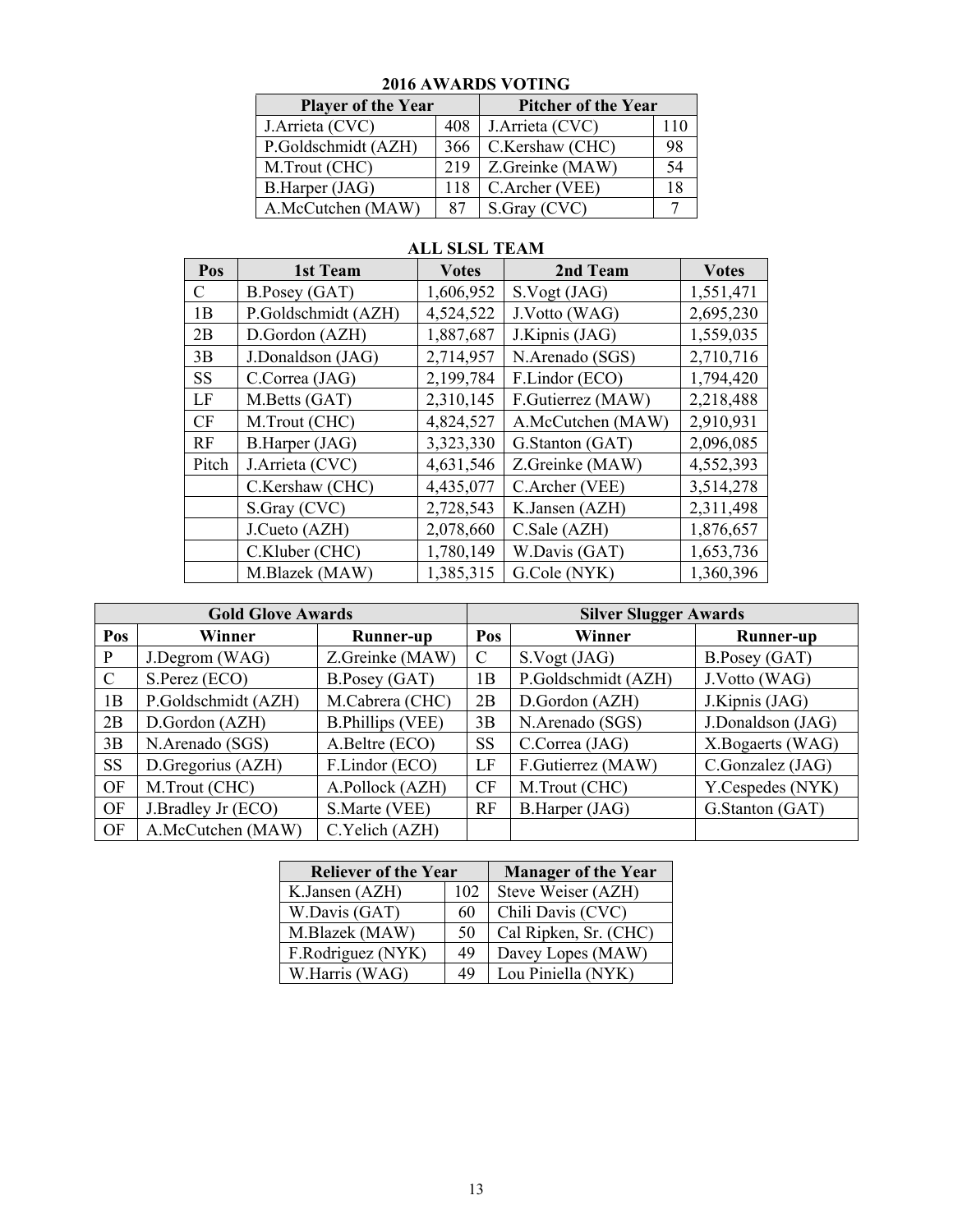# **2016 FREE AGENT DRAFT**

|          | Round 1             | <b>Pick</b>             |    | Round 2             | Pick             |    | Round 3             | <b>Pick</b>          |
|----------|---------------------|-------------------------|----|---------------------|------------------|----|---------------------|----------------------|
|          | Jackson             | Carlos Correa           | 13 | Jackson             | Lance McCullers  | 25 | Jackson             | Carson Smith         |
|          | Washington          | Kris Bryant             | 14 | Washington          | Hisashi Iwakuma  | 26 | Washington          | Odubel Herrera       |
|          | Arizona             | Corey Seager            | 15 | Arizona             | Steven Matz      | 27 | Arizona             | James McCann         |
| 4        | Malibu              | Noah Syndergaard        | 16 | Malibu              | Michael Conforto | 28 | Malibu              | Delino Deshields     |
|          | California          | <b>Addison Russell</b>  | 17 | California          | Gregory Bird     | 29 | California          | Kyle Hendricks       |
| $\theta$ | <b>Emerald City</b> | Francisco Lindor        | 18 | Vernal              | Cody Anderson    | 30 | Vernal              | Jesse Hahn           |
|          | Vernal              | Miguel Sano             | 19 | <b>Emerald City</b> | Domingo Santana  | 31 | <b>Emerald City</b> | <b>Andrew Heaney</b> |
| 8        | New York            | Ketel Marte             | 20 | New York            | Devon Travis     | 32 | New York            | Jake Peavey          |
|          | St. George          | Kyle Schwarber          | 21 | St. George          | Taylor Jungmann  | 33 | St. George          | <b>Brandon Drury</b> |
| 10       | Chesapeake          | Luis Severino           | 22 | Chesapeake          | Raisel Iglesias  | 34 | Chesapeake          | Eddie Rosario        |
| 11       | Central Valley      | <b>Byron Buxton</b>     | 23 | Central Valley      | Joey Gallo       | 35 | Central Valley      | Jeff Manship         |
| 12       | Galapagos           | <b>Stephen Piscotty</b> | 24 | Galapagos           | Joe Ross         | 36 | Galapagos           | Trea Turner          |

| Round 4 |                     | <b>Pick</b>          |    | Round 5        | <b>Pick</b>           |    | Round 6             | Pick                 |
|---------|---------------------|----------------------|----|----------------|-----------------------|----|---------------------|----------------------|
| 37      | Jackson             | <b>Brett Cecil</b>   | 49 | Jackson        | Felipe Rivero         | 61 | Jackson             | Ryan Raburn          |
| 38      | Washington          | <b>Blake Swihart</b> | 50 | Washington     | Luke Gregerson        | 62 | Washington          | Nathan Karns         |
| 39      | Arizona             | Aaron Nola           | 51 | Arizona        | Erik Johnson          | 63 | Arizona             | Patrick Corbin       |
| 40      | Malibu              | Michael Blazek       | 52 | Malibu         | Clay Buchholz         | 64 | Malibu              | Franklin Gutierrez   |
| 41      | California          | Erasmo Ramirez       | 53 | California     | <b>Brandon Maurer</b> | 65 | California          | Jimmy Nelson         |
| 42      | Vernal              | Ryan Madson          | 54 | Vernal         | Derek Dietrich        | 66 | Vernal              | Trayce Thompson      |
| 43      | <b>Emerald City</b> | Roberto Osuna        | 55 | Vernal         | Keone Kela            | 67 | <b>Emerald City</b> | Alex Wilson          |
| 44      | New York            | Francisco Rodriguez  | 56 | New York       | Luis Valbuena         | 68 | New York            | Eugenio Suarez       |
| 45      | St. George          | Yasmany Tomas        | 57 | St. George     | Vincent Velasquez     | 69 | St. George          | Carl Edwards Jr.     |
| 46      | Chesapeake          | Jung Ho Kang         | 58 | Chesapeake     | Welington Castillo    | 70 | Chesapeake          | Danny Valencia       |
| 47      | Central Valley      | John Jaso            | 59 | Central Valley | Shawn Kelley          | 71 | Central Valley      | <b>Brandon Guyer</b> |
| 48      | Galapagos           | Eduardo Rodriguez    | 60 | Galapagos      | <b>Billy Burns</b>    | 72 | Galapagos           | Anthony DeSclafani   |

|    | Round <sub>7</sub>  | <b>Pick</b>      |    | Round 8             | <b>Pick</b>     |  |
|----|---------------------|------------------|----|---------------------|-----------------|--|
| 73 | Jackson             | Aaron Altherr    | 85 | St. George          | Preston Tucker  |  |
| 74 | Washington          | Justin Bour      | 86 | Washington          | Yimi Garcia     |  |
| 75 | Arizona             | Antonio Bastardo | 87 | Arizona             | Chris Bassit    |  |
| 76 | Malibu              | Sam Dyson        | 88 | Malibu              | Cesar Hernandez |  |
| 77 | California          | Max Kepler       | 89 | California          | Hansel Robles   |  |
| 78 | Vernal              | Tommy Pham       | 90 | Vernal              | Derek Norris    |  |
| 79 | <b>Emerald City</b> | Gary Sanchez     | 91 | <b>Emerald City</b> | Joey Butler     |  |
| 80 | New York            | Travis Shaw      | 92 | New York            | Colby Rasmus    |  |
| 81 | St. George          | Starlin Castro   | 93 | St. George          | Ichiro Suzuki   |  |
| 82 | Chesapeake          | Socrates Brito   | 94 | Chesapeake          | Jake McGee      |  |
| 83 | Central Valley      | Mychal Givens    | 95 | Central Valley      | Pedro Baez      |  |
| 84 | Galapagos           | Jose Peraza      | 96 | Galapagos           | Hector Olivera  |  |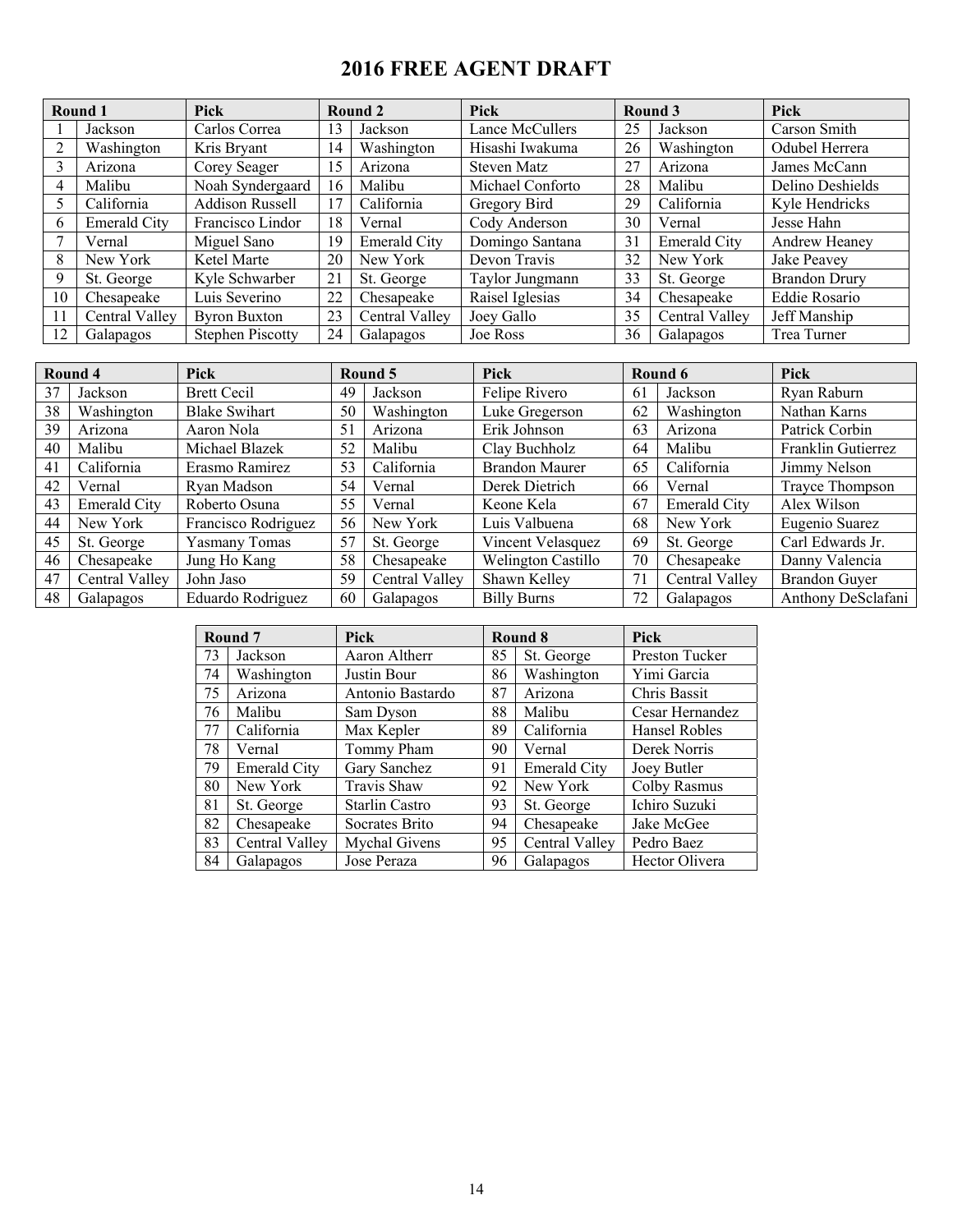### **2016 FREE AGENT DRAFT BY TEAM**

Corey Seager Addison Russell Byron Buxton Luis Severino Steven Matz Gregory Bird Joey Gallo Raisel Iglesias<br>
James McCann Kyle Hendricks Jeff Manship Eddie Rosario James McCann Kyle Hendricks Jeff Manship Eddie Rosario Aaron Nola Erasmo Ramirez John Jaso Jung Ho Kang Patrick Corbin Jimmy Nelson Brandon Guyer Danny Valencia Antonio Bastardo Max Kepler Mychal Givens Socrates Brito Chris Bassit Hansel Robles Pedro Baez Jake McGee

Devon Travis Taylor Jungmann Cody Anderson Hisashi Iwakuma Jake Peavey Brandon Drury Jesse Hahn Odubel Herrera Francisco Rodriguez Yasmany Tomas Ryan Madson Blake Swihart Luis Valbuena Vincent Velasquez Derek Dietrich Luke Gregerson Eugenio Suarez Carl Edwards Jr. Keone Kela Nathan Karns Travis Shaw Starlin Castro Trayce Thompson Justin Bour Colby Rasmus Preston Tucker Tommy Pham Yimi Garcia

**Emerald City**<br> **Exercisco Lindor**<br> **Exercisco Lindor**<br> **Exercisco Lindor**<br> **Stephen Piscotty**<br> **Carlos Correa**<br> **Carlos Correa**<br> **Noah Sy** Francisco Lindor Stephen Piscotty Carlos Correa Noah Syndergaard<br>
Domingo Santana Joe Ross Lance McCullers Michael Conforto Domingo Santana Joe Ross Lance McCullers Michael Conforto Andrew Heaney Trea Turner Carson Smith Delino Deshields Roberto Osuna Eduardo Rodriguez Brett Cecil Michael Blazek Alex Wilson Billy Burns Felipe Rivero Clay Buchholz Gary Sanchez Anthony DeSclafani Ryan Raburn Franklin Gutierrez Joey Butler Jose Peraza Aaron Altherr Sam Dyson Hector Olivera Cesar Hernandez

# **New York 5t. George Vernal Washington**<br> **New York St. Schwarber** Miguel Sano Kris Bryant

Kyle Schwarber Miguel Sano Kris Bryant Ichiro Suzuki Derek Norris

### **Arizona California Central Valley Chesapeake**

Erik Johnson Brandon Maurer Shawn Kelley Welington Castillo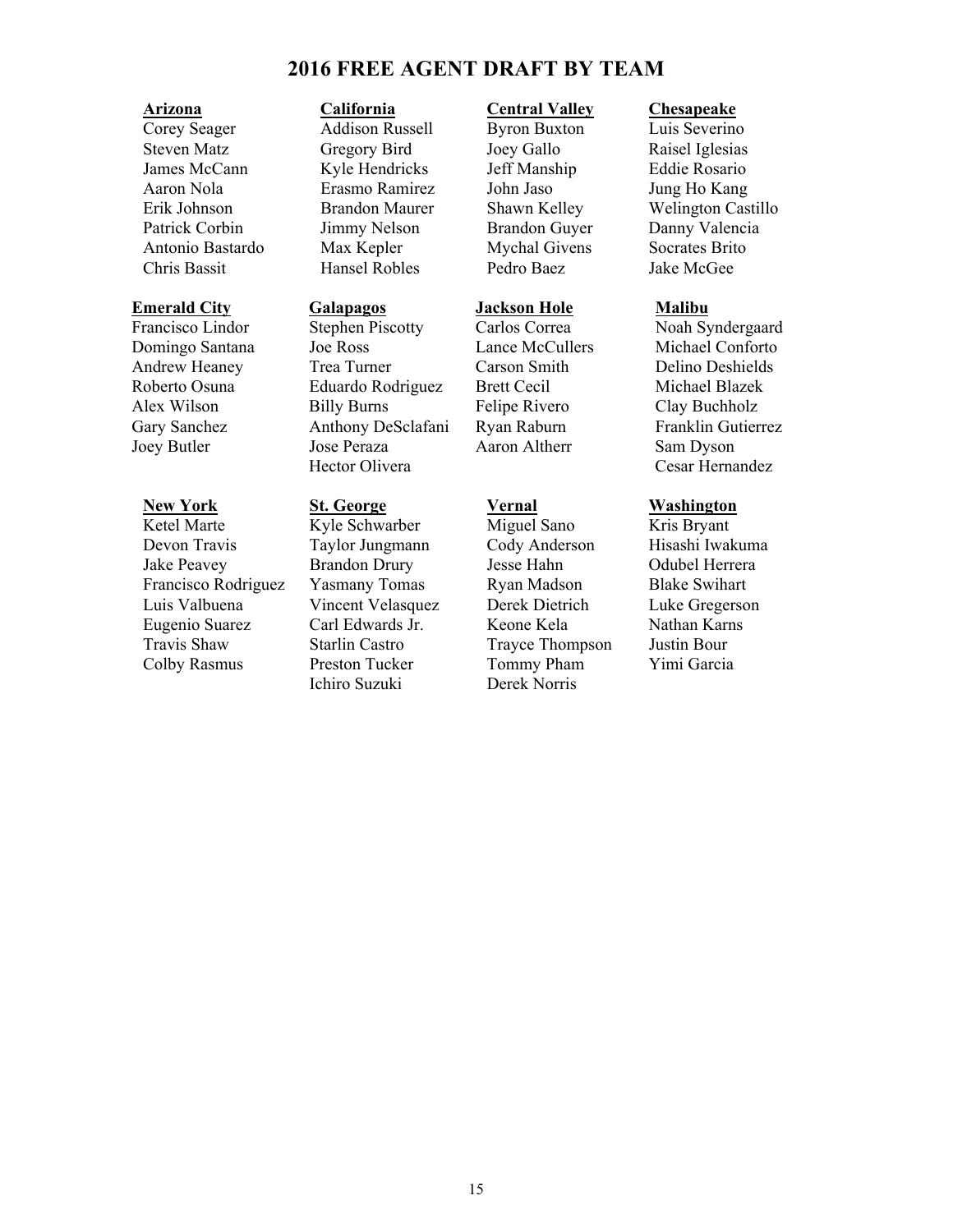# **SUPPLEMENTAL DRAFT MARCH 2016**

| Round 1        |                | <b>Pick</b>    | $\overline{\text{Cut}}$ | Round 2 |                     | Pick               | Cut              |
|----------------|----------------|----------------|-------------------------|---------|---------------------|--------------------|------------------|
|                | Jackson        | Carlos Beltran | Franklin Morales        | 13      | St. George          | Steven Souza       | Lance Lynn       |
|                | Washington     | A.J. Ellis     | Hiroki Kuroda           | 14      | Washington          | Melvin Upton       | Shane Victorino  |
| 3              | Arizona        | Andrew Chafin  | Rick Porcello           | 15      | Arizona             | Jedd Gyorko        | Pat Neshek       |
| $\overline{4}$ | Malibu         | John Lackey    | Kyle Blanks             | 16      | Malibu              | <b>Trevor Gott</b> | Zach Putnam      |
| 5              | California     | Daniel Murphy  | Desmond Jennings        | 17      | California          | <b>PASS</b>        |                  |
| 6              | Vernal         | Sean Gilmartin | Drew Pomeranz           | 18      | Vernal              | Kelby Tomlinson    | Joe Smith        |
|                | Emerald City   | R.A. Dickey    | <b>ORS</b>              | 19      | <b>Emerald City</b> | Erik Goeddel       | Chris Owings     |
| 8              | New York       | Archie Bradley | <b>ORS</b>              | 20      | New York            | <b>PASS</b>        |                  |
| 9              | St. George     | Phil Gosselin  | Andrew Susac            | 21      | St. George          | Daniel Hudson      | Marlon Byrd      |
| 10             | Chesapeake     | Arq. Caminero  | <b>ORS</b>              | 22      | Chesapeake          | Brandon Finnegan   | <b>ORS</b>       |
| 11             | Central Valley | Javier Lopez   | Jake Smolinski          | 23      | Central Valley      | Clint Robinson     | Kevin Kouzmanoff |
| 12             | Galapagos      | <b>PASS</b>    |                         |         |                     |                    |                  |

| Round 3 |                     | <b>Pick</b>   | Cut              |    | Round 4             | <b>Pick</b>    | Cut           |
|---------|---------------------|---------------|------------------|----|---------------------|----------------|---------------|
| 24      | Jackson             | Will Smith    | Chase Anderson   | 33 | Jackson             | Kevin Pillar   | Juan Lagares  |
| 25      | Washington          | Nori Aoki     | Rajai Davis      | 34 | Washington          | Alex Rodriguez | Neil Ramirez  |
| 26      | Arizona             | <b>PASS</b>   |                  | 35 | Malibu              | Mark Lowe      | Leonys Martin |
| 27      | Malibu              | Juan Nicasio  | Odris. Despaigne | 36 | Vernal              | Justin Smoak   | Phil Hughes   |
| 28      | Vernal              | Ryan Goins    | Torii Hunter     | 37 | <b>Emerald City</b> | <b>PASS</b>    |               |
| 29      | <b>Emerald City</b> | Mike Fiers    | Wily Peralta     | 38 | St. George          | <b>PASS</b>    |               |
| 30      | St. George          | Matt Cain     | Yovani Gallardo  | 39 | Central Valley      | Curt Casali    | Greg Holland  |
| 31      | Chesapeake          | <b>PASS</b>   |                  |    |                     |                |               |
| 32      | Central Valley      | Mikie Mahtook | Rvan Howard      |    |                     |                |               |

| Round 5 |                | Pick            | $\bf Cut$      | Round 6 |            | Pick        | Cut |
|---------|----------------|-----------------|----------------|---------|------------|-------------|-----|
| 40      | Jackson        | Arodys Vizcaino | Felipe Rivero  | 45      | Jackson    | <b>PASS</b> |     |
| 41      | Washington     | Justin Wilson   | James Russell  | 46      | Washington | <b>PASS</b> |     |
| 42      | Malibu         | James Loney     | K. Quackenbush | -47     | Malibu     | <b>PASS</b> |     |
| 43      | √ernal         | <b>PASS</b>     |                |         |            |             |     |
| 44      | Central Valley | <b>PASS</b>     |                |         |            |             |     |
|         |                |                 |                |         |            |             |     |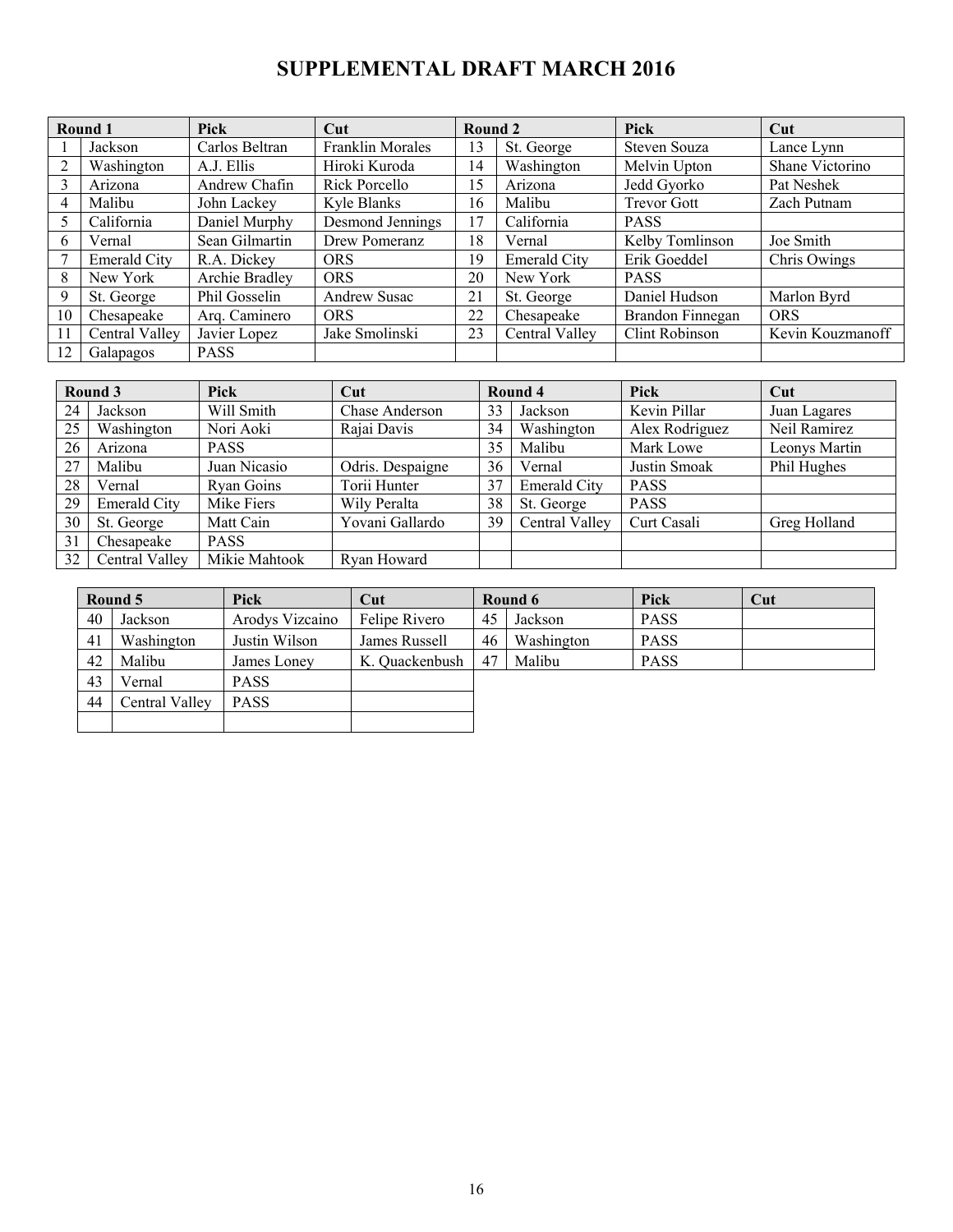# **SUPPLEMENTAL DRAFT JUNE 2016**

|                | Round 1             | <b>Pick</b>         | Cut             |    | Round 2             | Pick              | Cut             |
|----------------|---------------------|---------------------|-----------------|----|---------------------|-------------------|-----------------|
|                | Galapagos           | Jonathan Villar     | <b>ORS</b>      | 13 | Galapagos           | Leonys Martin     | <b>ORS</b>      |
| $\overline{2}$ | St. George          | Adam Duvall         | Anibal Sanchez  | 14 | St. George          | Drew Pomeranz     | Preston Tucker  |
| 3              | California          | Josh Tomlin         | Greg Bird       | 15 | California          | <b>PASS</b>       |                 |
| 4              | <b>Emerald City</b> | Stephen Wright      | Josh Hamilton   | 16 | <b>Emerald City</b> | <b>Brad Brach</b> | Pablo Sandoval  |
| 5              | Chesapeake          | Chris Herrmann      | <b>ORS</b>      | 17 | Chesapeake          | Eduardo Nunez     | <b>ORS</b>      |
| 6              | Vernal              | Matt Andriese       | Joe Kelly       | 18 | Vernal              | Jerad Eickoff     | Gio Gonzalez    |
|                | Washington          | PENALTY-PASS        |                 | 19 | Central Valley      | Fernando Rodney   | Josh Collmenter |
| 8              | Central Valley      | Cameron Maybin      | Ben Revere      | 20 | Jackson             | Matt Wisler       | Devin Mesoraco  |
| 9              | Jackson             | Jarrett Parker      | Drew Hutchinson | 21 | Arizona             | Rich Hill         | Erik Johnson    |
| 10             | Arizona             | Lonnie Chisenhall   | Patrick Corbin  | 22 | Malibu              | Paulo Orlando     | Nick Martinez   |
| 11             | Malibu              | <b>Brandon Moss</b> | Juan Nicasio    |    |                     |                   |                 |
| 12             | New York            | PENALTY-PASS        |                 |    |                     |                   |                 |

|    | Round 3             | Pick            | Cut                 | Round 4 |                     | Pick              | Cut                    |
|----|---------------------|-----------------|---------------------|---------|---------------------|-------------------|------------------------|
| 23 | Galapagos           | Jake Diekman    | Hector Olivera      | 32      | Galapagos           | <b>Bud Norris</b> | <b>Rusney Castillo</b> |
| 24 | St. George          | Mark Reynolds   | Chris Colabello     | 33      | St. George          | Ian kennedy       | J, J, Hoover           |
| 25 | <b>Emerald City</b> | Josh Phegley    | Andrew Cashner      | 34      | <b>Emerald City</b> | Colby Lewis       | R.A. Dickey            |
| 26 | Chesapeake          | Hernan Perez    | Charlie Furbush     | 35      | Chesapeake          | Gordon Beckham    | Erick Aybar            |
| 27 | Vernal              | Greg Garcia     | Ben Paulsen         | 36      | Vernal              | Carlos Perez      | Chris Stewart          |
| 28 | Central Valley      | Miguel Rojas    | Freddie Galvis      | 37      | Central Valley      | Roberto Perez     | Alex Avila             |
| 29 | Jackson             | Matt Jovce      | <b>ORS</b>          | 38      | Jackson             | Dailer Hinojosa   | Arodys Vizcaino        |
| 30 | Arizona             | Jeremy Jeffress | <b>Stephen Drew</b> | 39      | Arizona             | <b>PASS</b>       |                        |
| 31 | Malibu              | Jhonny Peralta  | Mike Bolsinger      | 40      | Malibu              | Ryan Hanigan      | Brayan Pena            |

| Round 5 |                     | Pick        | Cut            |    | Round 6    | Pick        | Cut |
|---------|---------------------|-------------|----------------|----|------------|-------------|-----|
| 41      | Galapagos           | Jon Gray    | Kennys Vargas  | 49 | Galapagos  | <b>PASS</b> |     |
| 42      | St. George          | <b>PASS</b> |                | 50 | Chesapeake | <b>PASS</b> |     |
| 43      | <b>Emerald City</b> | <b>PASS</b> |                |    |            |             |     |
| 44      | Chesapeake          | Joe Blanton | Justin Morneau |    |            |             |     |
| 45      | Vernal              | <b>PASS</b> |                |    |            |             |     |
| 46      | Central Valley      | <b>PASS</b> |                |    |            |             |     |
| 47      | Jackson             | <b>PASS</b> |                |    |            |             |     |
| 48      | Malibu              | <b>PASS</b> |                |    |            |             |     |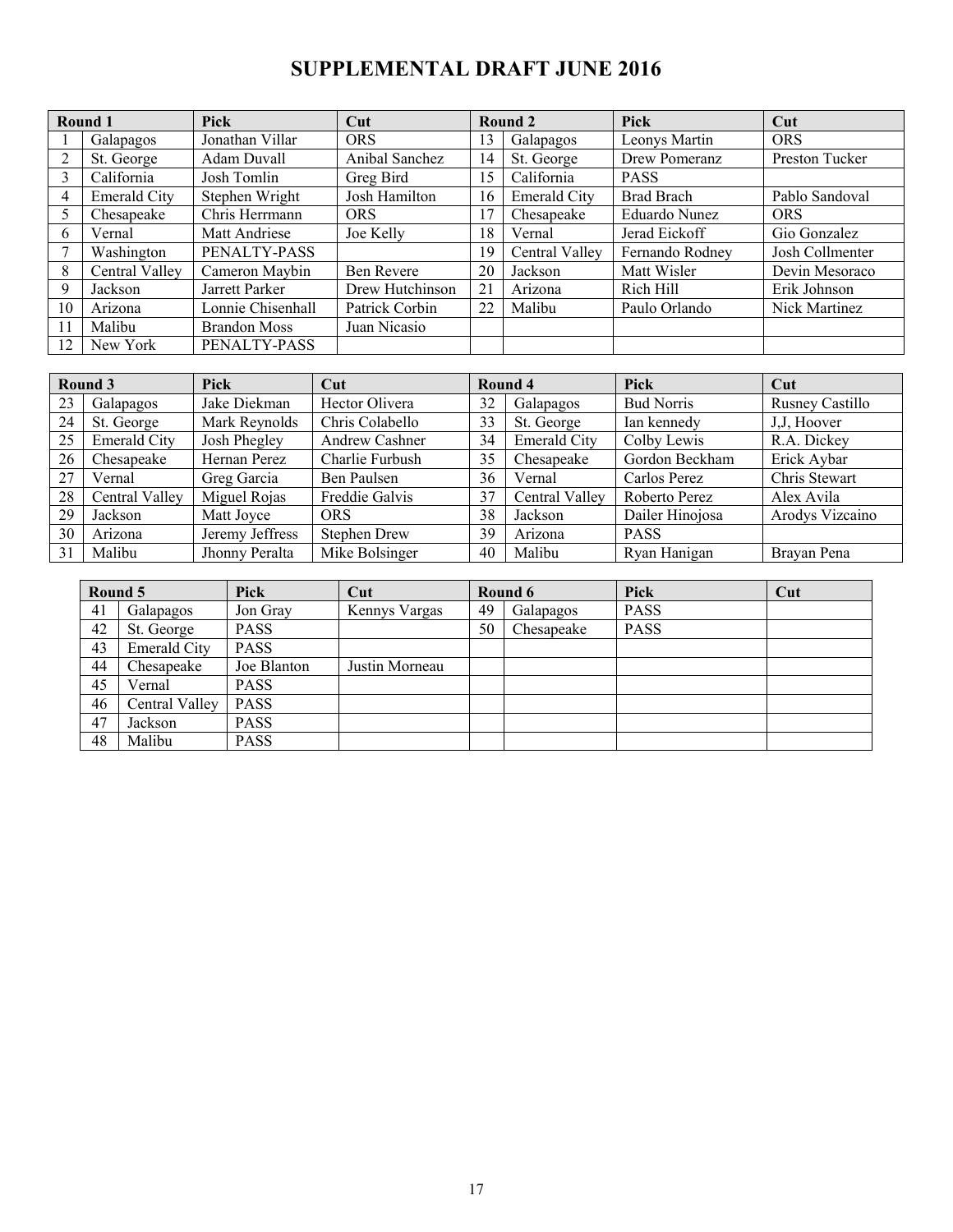# **SUPPLEMENTAL DRAFT AUGUST 2016**

|    | Round 1             | Pick                   | Cut            |    | Round 2    | Pick             | Cut                   |
|----|---------------------|------------------------|----------------|----|------------|------------------|-----------------------|
|    | St. George          | Sandy Leon             | Matt Cain      | 13 | St. George | Chris Owings     | Taylor Jungmann       |
|    | California          | <b>PASS</b>            |                | 14 | Galapagos  | Travis Jankowski | <b>Brad Boxberger</b> |
|    | Galapagos           | David Phelps           | Oswaldo Arcia  | 15 | Jackson    | Ervin Santana    | Kevin Pillar          |
| 4  | <b>Emerald City</b> | <b>PASS</b>            |                | 16 | Washington | <b>PASS</b>      |                       |
|    | Jackson             | Rick Porcello          | Matt Wisler    | 17 | New York   | <b>PASS</b>      |                       |
| 6  | Washington          | Cam Bedrosian          | Jesse Chavez   | 18 | Vernal     | Adonis Garcia    | Justin Smoak          |
|    | New York            | Dan Otero              | Jose Reyes     | 19 | Chesapeake | Hector Neris     | Carlos Frias          |
| 8  | Vernal              | Jason Grilli           | Keone Kela     | 20 | Malibu     | Ben Revere       | Lucas Duda            |
| 9  | Chesapeake          | Addison Reed           | Gordon Beckham | 21 | Arizona    | Mike Zunino      | Jeremy Jeffress       |
| 10 | Malibu              | Chris Colabello        | James Loney    |    |            |                  |                       |
| 11 | Central Valley      | <b>PASS</b>            |                |    |            |                  |                       |
| 12 | Arizona             | <b>Tyler Thornburg</b> | Danny Santana  |    |            |                  |                       |

|    | Round 3    | <b>Pick</b>      | Cut            |    | Round 4    | Pick            | Cut                |
|----|------------|------------------|----------------|----|------------|-----------------|--------------------|
| 22 | St. George | Robbie Ray       | Chris Ianetta  | 29 | St. George | <b>PASS</b>     |                    |
| 23 | Galapagos  | <b>PASS</b>      |                | 30 | Vernal     | Rusney Castillo | Francisco Liriano  |
| 24 | Jackson    | <b>PASS</b>      |                | 31 | Malibu     | Felipe Rivero   | <b>Trevor Gott</b> |
| 25 | Vernal     | Kyle Blanks      | Marcus Semien  | 32 | Arizona    | <b>PASS</b>     |                    |
| 26 | Chesapeake | <b>PASS</b>      |                |    |            |                 |                    |
| 27 | Malibu     | Jefry Marte      | Jhonny Peralta |    |            |                 |                    |
| 28 | Arizona    | Michael Lorenzen | Kurt Suzuki    |    |            |                 |                    |

|                         | Round 5 | Pick        | Cut |
|-------------------------|---------|-------------|-----|
| $\mathbf{\Omega}$<br>JЈ | 'ernal  | <b>PASS</b> |     |
|                         | Malibu  | PASS        |     |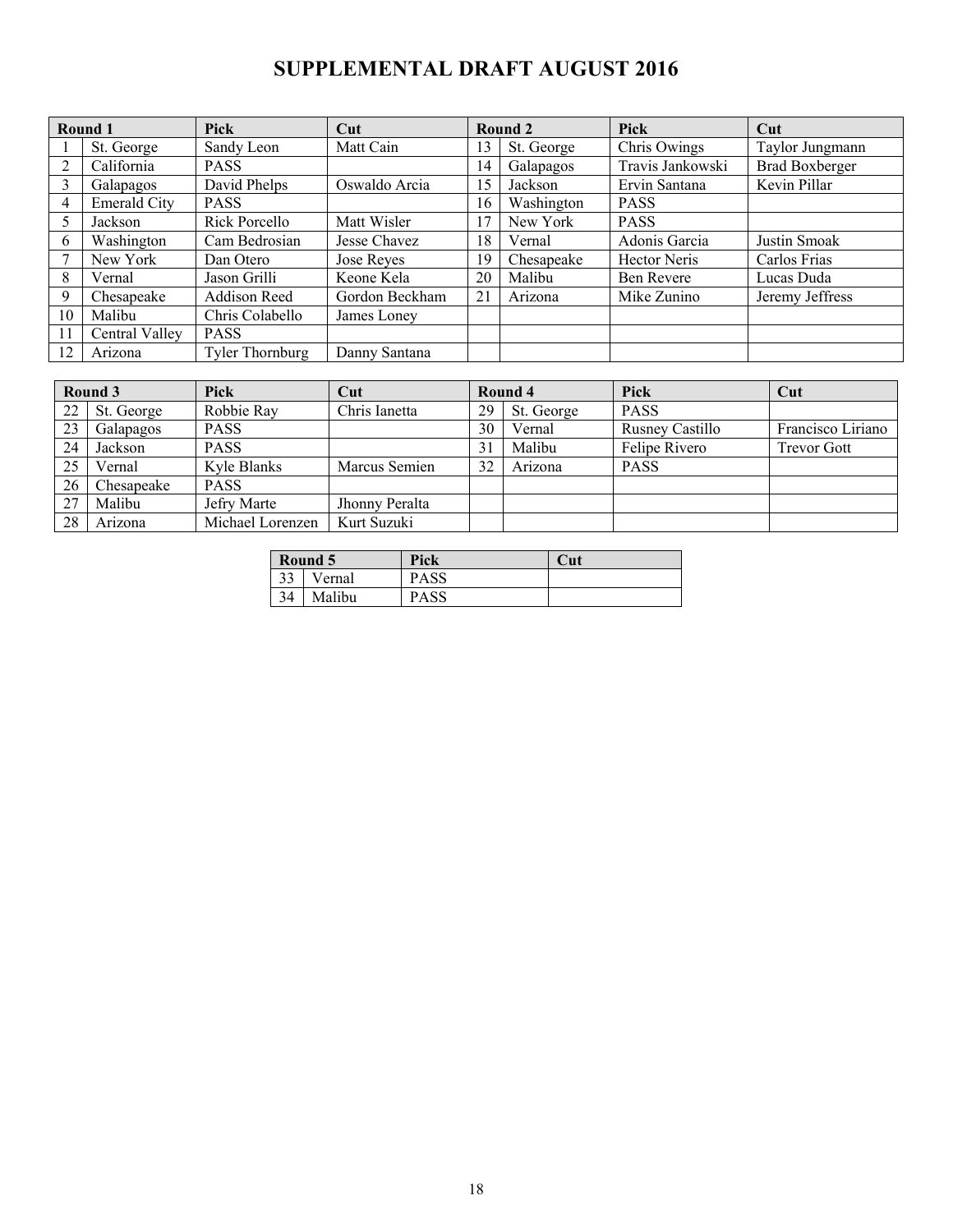### **2016 OFFICIAL TRADES**

### **January 16, 2016**

Emerald City trades the #7 and #55 of the 2016 Free Agent Draft to Vernal for the #6 pick in the 2016 Free Agent Draft.

St. George trades Steven Vogt to Jackson Hole for pick #85 and their March 2016 2nd Round Supplement Draft pick.

Central Valley trades Matt Carpenter to Chesapeake to Edwin Encarnacion

### **March 26, 2016**

Vernal trades Didi Gregorius to Arizona for Matt Duffy

### **June 6, 2016**

Central Valley trades their 2nd Rd pick in the 2017 Free Agent Draft to Galapagos for Garrett Richards.

### **July 2, 2016**

Jackson Hole trades Alex Gordon to Central Valley for its 4th round pick in the 2017 Free Agent Draft.

### **August 27, 2016**

Emerald City trades Brandon Crawford and their 2nd round pick in the 2017 Free Agent Draft to Vernal for their 2017 1st round pick and 5th round pick in the 2017 Free Agent Draft. Vernal cuts Ryan Goins.

Central Valley trades Clint Robinson to Malibu for Delino DeShields, Jr.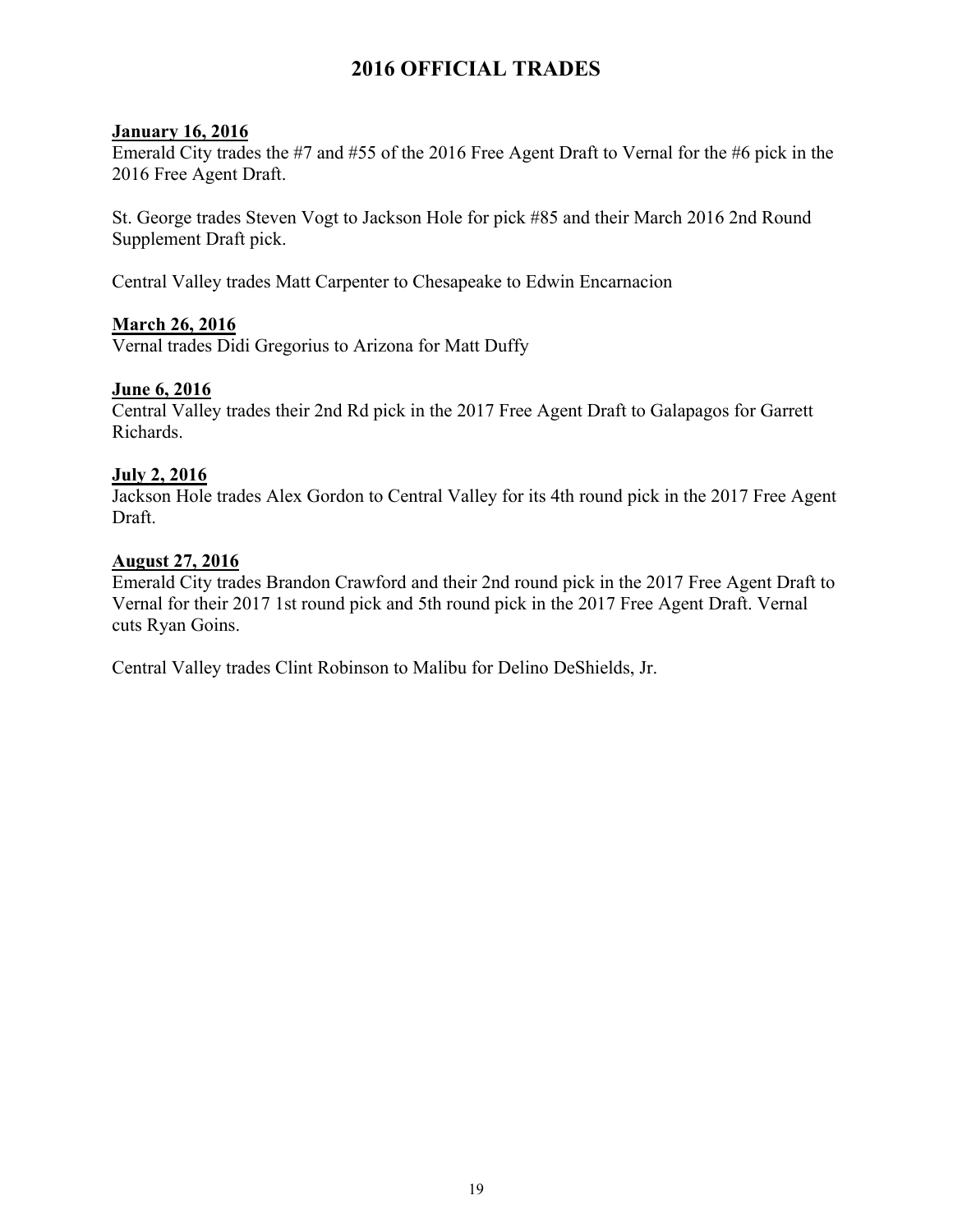# **2016 INDIVIDUAL BATTING STATISTICS (BY ALPHA)**

| Name                    | <b>TM</b>    | AVG  | <b>OBA</b> | <b>SLG</b> | <b>OPS</b> | <b>GM</b>      | AB             | R              | Н              | 2B               | 3B               | <b>HR</b>       | <b>RBI</b>       | <b>BB</b>      | IW                           | K               | HВ                       | <b>SH</b>         | <b>SF</b>        | <b>DP</b>                | <b>SB</b>        | $\mathbf{CS}$    | E                |
|-------------------------|--------------|------|------------|------------|------------|----------------|----------------|----------------|----------------|------------------|------------------|-----------------|------------------|----------------|------------------------------|-----------------|--------------------------|-------------------|------------------|--------------------------|------------------|------------------|------------------|
| Jose Abreu              | <b>VEE</b>   | .276 | .328       | .525       | .853       | 83             | 221            | 38             | 61             | 7                | $\mathbf{0}$     | 16              | 41               | 12             | 1                            | 59              | $\overline{4}$           | $\theta$          | $\theta$         | 7                        | $\overline{0}$   | $\mathbf{0}$     | 6                |
| Nick Ahmed              | SGS          | .120 | .154       | .120       | .274       | 10             | 25             | $\theta$       | 3              | $\overline{0}$   | $\overline{0}$   | $\theta$        | $\theta$         | $\overline{1}$ | $\theta$                     | 5               | $\mathbf{0}$             | $\theta$          | $\theta$         | $\overline{c}$           | $\theta$         | 1                | $\mathbf{0}$     |
| Abraham Almonte         | WAG          | .268 | .358       | .465       | .823       | 30             | 71             | 9              | 19             | 6                | 4                | $\Omega$        | 6                | 10             | $\theta$                     | 21              | $\mathbf{0}$             | $\overline{4}$    | $\theta$         | -1                       | 2                | $\mathbf{0}$     | $\mathbf{0}$     |
| Yonder Alonso           | CAD          | .258 | .331       | .361       | .691       | 68             | 233            | 26             | 60             | 11               | $\sqrt{2}$       | 3               | 21               | 24             | $\theta$                     | 35              | $\overline{c}$           | $\mathbf{0}$      | -1               | 5                        | $\overline{0}$   | $\mathbf{1}$     | $\boldsymbol{7}$ |
| Aaron Altherr           | <b>JAG</b>   | .079 | .125       | .079       | .204       | 27             | 38             |                | 3              | $\theta$         | $\theta$         | $\theta$        | $\theta$         | $\overline{1}$ | $\theta$                     | 18              | 1                        | $\theta$          | $\theta$         | 3                        |                  | $\mathbf{1}$     | $\mathbf{0}$     |
| Jose Altuve             | ECO          | .270 | .308       | .390       | .697       | 83             | 267            | 32             | 72             | 11               | 3                | 5               | 29               | 12             | $\overline{0}$               | 50              | $\overline{4}$           | $\theta$          | 3                | $\overline{7}$           | 24               | $\overline{7}$   |                  |
| Pedro Alvarez           | ECO          | .071 | .188       | .071       | .259       | 5              | 14             | 1              | -1             | $\overline{0}$   | $\mathbf{0}$     | $\theta$        | $\mathbf{0}$     | $\overline{2}$ | $\theta$                     | 6               | $\mathbf{0}$             | $\mathbf{0}$      | $\mathbf{0}$     | 1                        | $\mathbf{0}$     | $\mathbf{0}$     | $\boldsymbol{0}$ |
| Elvis Andrus            | <b>VEE</b>   | .233 | .295       | .353       | .648       | 98             | 258            | 30             | 60             | 15               | $\overline{c}$   | 4               | 23               | 21             | $\theta$                     | 41              | $\overline{2}$           | 11                | $\mathbf{0}$     | 4                        | 10               | 5                | $\,$ 8 $\,$      |
| Nori Aoki               | <b>WAG</b>   | .358 | .410       | .417       | .827       | 66             | 151            | 23             | 54             | 3                | 3                | $\mathbf{0}$    | 17               | 9              | $\overline{2}$               | 25              | 3                        | -1                | 1                | 1                        | 5                | 3                | $\mathbf{0}$     |
| Nolan Arenado           | SGS          | .259 | .280       | .519       | .799       | 158            | 642            | 73             | 166            | 36               |                  | 43              | 111              | 17             | $\mathbf{0}$                 | 134             | $\overline{4}$           | $\mathbf{0}$      | $\overline{4}$   | 31                       | $\overline{0}$   | $\mathbf{0}$     | 13               |
| Javier Baez             | ECO          | .246 | .258       | .328       | .586       | 20             | 61             | 5              | 15             | 5                | $\mathbf{0}$     | $\theta$        | 3                | $\overline{1}$ | $\theta$                     | 21              | $\theta$                 | $\theta$          | $\theta$         | $\mathbf{0}$             | $\overline{0}$   | $\mathbf{1}$     | 3                |
| Tucker Barnhart         | <b>WAG</b>   | .204 | .232       | .222       | .454       | 19             | 54             | 3              | 11             | 1                | $\mathbf{0}$     | $\theta$        | $\overline{2}$   | $\overline{2}$ | $\theta$                     | 10              | $\theta$                 | $\theta$          | $\theta$         | 4                        | $\theta$         | $\theta$         | 1                |
| Jose Bautista           | <b>NYK</b>   | .232 | .356       | .439       | .795       | 151            | 526            | 95             | 122            | 30               | $\overline{c}$   | 25              | 70               | 103            | $\overline{0}$               | 126             | $\overline{2}$           | $\mathbf{0}$      | 7                | 13                       |                  | $\mathbf{0}$     | 3                |
| <b>Brandon Belt</b>     | <b>JAG</b>   | .224 | .280       | .400       | .680       | 141            | 407            | 48             | 91             | 17               | $\overline{c}$   | 17              | 42               | 25             | $\theta$                     | 142             | 7                        | 3                 |                  | 7                        | $\overline{c}$   | $\mathbf{0}$     | 3                |
| Carlos Beltran          | <b>JAG</b>   | .300 | .356       | .539       | .895       | 111            | 373            | 52             | 112            | 40               | $\sqrt{2}$       | 15              | 45               | 33             | $\theta$                     | 71              | $\mathbf{0}$             | $\theta$          |                  | 7                        |                  | $\theta$         | $\mathbf{0}$     |
| Adrian Beltre           | ECO          | .232 | .276       | .374       | .650       | 154            | 583            | 70             | 135            | 25               | 5                | 16              | 49               | 34             | $\Omega$                     | 97              | $\overline{4}$           | $\theta$          | 5                | 16                       | $\overline{0}$   | 1                | 20               |
| Mookie Betts            | GAT          | .275 | .331       | .481       | .812       | 159            | 655            | 89             | 180            | 54               | 6                | 23              | 82               | 53             | 1                            | 113             | $\overline{2}$           | $\overline{4}$    | 1                | 5                        | 16               | $\overline{c}$   | $\mathbf{0}$     |
| Greg Bird               | CAD          | .250 | .330       | .485       | .776       | 55             | 200            | 28             | 50             | 11               | $\overline{0}$   | 12              | 20               | 23             | $\theta$                     | 77              | 1                        | $\mathbf{0}$      | $\theta$         | 6                        | $\Omega$         | $\theta$         | 3                |
| Charlie Blackmon        | <b>CVC</b>   | .244 | .316       | .381       | .698       | 77             | 160            | 26             | 39             | 8                |                  | $\overline{4}$  | 20               | 12             | $\theta$                     | 39              | 5                        |                   | $\theta$         |                          | 16               | 1                | $\mathbf{0}$     |
| Andres Blanco           | CAD          | .232 | .300       | .418       | .718       | 147            | 574            | 54             | 133            | 42               | 13               | 13              | 62               | 49             | $\overline{0}$               | 135             | 8                        | -1                | 3                | 26                       | 0                | $\boldsymbol{0}$ | 15               |
| Gregor Blanco           | <b>ECO</b>   | .194 | .255       | .264       | .520       | 112            | 299            | 32             | 58             | 13               | 1                | $\overline{2}$  | 29               | 23             | $\theta$                     | 66              | $\overline{2}$           | $\overline{7}$    | $\mathbf{1}$     | $\overline{\mathcal{L}}$ | 12               | $\overline{2}$   | 3                |
| Kyle Blanks             | <b>VEE</b>   | .182 | .308       | .182       | .490       | 9              | 11             | 1              | $\overline{2}$ | $\overline{0}$   | $\theta$         | $\theta$        | $\theta$         | $\overline{1}$ | 1                            | 3               | $\theta$                 | $\theta$          | $\mathbf{0}$     | $\theta$                 | $\theta$         | $\theta$         | $\mathbf{0}$     |
| Xander Bogaerts         | <b>WAG</b>   | .315 | .339       | .412       | .751       | 161            | 616            | 53             | 194            | 34               | $\overline{4}$   | 6               | 73               | 20             | $\mathbf{1}$                 | 127             | $\overline{2}$           | 14                | $\overline{2}$   | 22                       | $\overline{4}$   | $\mathbf{1}$     | 10               |
| Justin Bour             | WAG          | .231 | .291       | .388       | .679       | 61             | 160            | 16             | 37             | 7                | $\mathbf{0}$     | 6               | 24               | 13             | $\theta$                     | 44              | 1                        | $\theta$          | 1                | 4                        | $\Omega$         | $\mathbf{0}$     | $\mathbf{0}$     |
| Jackie Bradley Jr       | ECO          | .226 | .298       | .451       | .749       | 154            | 545            | 77             | 123            | 43               | $\overline{4}$   | 24              | 73               | 51             | $\theta$                     | 191             | 6                        | -1                | $\overline{2}$   | 9                        | $\theta$         | $\overline{2}$   | $\mathbf{0}$     |
| Michael Brantley        | <b>CVC</b>   | .292 | .348       | .451       | .799       | 153            | 641            | 104            | 187            | 42               | $\mathbf{0}$     | 20              | 72               | 50             | $\overline{4}$               | 82              | $\overline{c}$           | $\theta$          | $\mathbf{1}$     | 17                       | 15               | $\overline{2}$   | 1                |
| Ryan Braun              | <b>CVC</b>   | .280 | .446       | .360       | .806       | 27             | 50             | 8              | 14             | 4                | $\overline{0}$   | $\mathbf{0}$    | 10               | 13             | $\Omega$                     | 14              | $\overline{2}$           | $\mathbf{0}$      | $\theta$         | 1                        | 3                | $\mathbf{0}$     | $\boldsymbol{0}$ |
| Jay Bruce               | <b>MAW</b>   | .250 | .250       | .500       | .750       | 11             | 16             | $\overline{2}$ | $\overline{4}$ | 1                | $\theta$         | $\mathbf{1}$    | $\overline{2}$   | $\theta$       | $\Omega$                     | 5               | $\theta$                 | $\theta$          | $\theta$         |                          | $\theta$         | $\theta$         | $\mathbf{0}$     |
| Kris Bryant             | WAG          | .266 | .368       | .469       | .837       | 142            | 473            | 70             | 126            | 22               | $\overline{4}$   | 22              | 75               | 68             | $\Omega$                     | 173             | 9                        | $\theta$          | $\overline{2}$   | 10                       | $\tau$           | $\theta$         | 20               |
| <b>Billy Burns</b>      | GAT          | .286 | .338       | .397       | .735       | 47             | 126            | 18             | 36             | 10               | $\mathfrak{2}$   | $\theta$        | 3                | $\overline{7}$ | $\Omega$                     | 24              | 3                        | $\mathbf{0}$      | $\mathbf{0}$     | 3                        | 8                | $\overline{4}$   | $\mathbf{0}$     |
| Joey Butler             | ECO          | .305 | .349       | .356       | .705       | 20             | 59             | $\overline{7}$ | 18             | 3                | $\mathbf{0}$     | $\theta$        | 7                | 3              | $\theta$                     | 19              | $\mathbf{1}$             | $\theta$          | $\mathbf{0}$     | $\overline{c}$           |                  | $\mathbf{0}$     | $\mathbf{0}$     |
| Asdrubal Cabrera        | <b>CHC</b>   | .222 | .268       | .316       | .584       | 80             | 171            | 13             | 38             | 8                |                  | $\overline{c}$  | 17               | 8              | 1                            | 41              | $\overline{2}$           | $\theta$          | 1                | 6                        | 3                | $\theta$         | $\,$ 8 $\,$      |
| Melky Cabrera           | <b>VEE</b>   | .500 | .500       | .500       | 1.000      | $\overline{2}$ | $\overline{2}$ |                | $\overline{1}$ | $\overline{0}$   | $\theta$         | $\mathbf{0}$    | $\mathbf{0}$     | $\theta$       | $\theta$                     | $\mathbf{0}$    | $\theta$                 | $\mathbf{0}$      | $\mathbf{0}$     | $\mathbf{0}$             | $\theta$         | $\mathbf{0}$     | $\mathbf{0}$     |
| Miguel Cabrera          | <b>CHC</b>   | .283 | .371       | .446       | .817       | 144            | 540            | 82             | 153            | 29               | 1                | 19              | 68               | 66             | $\overline{c}$               | 133             | 8                        | $\mathbf{0}$      |                  | 21                       |                  | $\mathbf{0}$     | 3                |
| Lorenson Cain           | <b>VEE</b>   | .265 | .328       | .407       | .735       | 157            | 597            | 73             | 158            | 18               | $\overline{c}$   | 21              | 78               | 42             | $\mathbf{1}$                 | 136             | 15                       | $\theta$          | $\overline{4}$   | 20                       | 22               | $\overline{7}$   | $\,$ $\,$        |
| Kole Calhoun            | CAD          | .226 | .287       | .373       | .659       | 95             | 287            | 31             | 65             | 8                | $\overline{c}$   | 10              | 29               | 22             | 3                            | 79              | $\theta$                 | $\theta$          | $\overline{2}$   | 3                        | $\mathbf{0}$     | $\mathbf{0}$     | $\sqrt{2}$       |
| Robinson Cano           | <b>CVC</b>   | .262 | .306       | .381       | .687       | 151            | 564            | 59             | 148            | 34               | $\boldsymbol{0}$ | 11              | 70               | 33             | 1                            | 108             | 3                        | $\mathbf{0}$      | $\overline{4}$   | 21                       | $\overline{c}$   | 6                | 9                |
| Matt Carpenter          | <b>CHC</b>   | .264 | .361       | .489       | .850       | 147            | 489<br>тυ,     | 79             | 129            | 33               |                  | $\overline{25}$ | 101<br>1 V 1     | 71             | $\boldsymbol{0}$             | 130             | $\overline{\phantom{a}}$ | $\Omega$          | $\mathbf{a}$     | 14                       | $\mathfrak{D}$   | $\mathbf{1}$     | $18\,$           |
| Curt Casali             | <b>CVC</b>   | .247 | .306       | .506       | .812       | 33             | 77             | 8              | 19             | 5                | $\overline{0}$   | 5               | 12               | $\overline{4}$ | $\overline{0}$               | 32              | 3                        | 1                 | 1                | $\overline{c}$           | $\overline{0}$   | $\mathbf{0}$     | $\overline{0}$   |
| Nick Castellanos        | <b>CHC</b>   | .270 | .313       | .449       | .762       | 39             | 89             | 12             | 24             | 4                | $\boldsymbol{0}$ | 4               | 16               | 6              | $\mathbf{0}$                 | 27              | $\boldsymbol{0}$         | $\overline{0}$    |                  | 5                        | 0                | $\mathbf{0}$     | $\boldsymbol{0}$ |
| Welington Castillo      | <b>CHC</b>   | .188 | .225       | .344       | .569       | 81             | 288            | $28\,$         | 54             | 4                | 1                | 13              | 37               | 10             | $\mathbf{0}$                 | 80              | 4                        | 1                 | $\boldsymbol{0}$ | 7                        | 0                | $\mathbf{0}$     | 6                |
| Francisco Cervelli      | CAD          | .263 | .341       | .352       | .693       | 158            | 529            | 61             | 139            | 8                | 6                | 9               | 36               | 55             | $\overline{0}$               | 120             | 9                        | $\mathbf{1}$      | $\overline{2}$   | 13                       | 1                | 1                | 8                |
| Yeonix Cespedes         | <b>NYK</b>   | .304 | .338       | .595       | .934       | 147            | 546            | 84             | 166            | 35               | $\sqrt{2}$       | 40              | 116              | $20\,$         | $\overline{c}$               | 134             | 10                       | $\bf{0}$          | $\tau$           | 24                       | 5                | 3                | $\mathfrak{H}$   |
| Robinson Chirinos       | CAD          | .217 | .280       | .304       | .584       | 31             | 23             | $\mathfrak{Z}$ | 5              | $\boldsymbol{2}$ | $\overline{0}$   | $\mathbf{0}$    | $\overline{c}$   | $\sqrt{2}$     | $\mathbf{0}$                 | $7\phantom{.0}$ | $\mathbf{0}$             | $\overline{0}$    | $\boldsymbol{0}$ | 1                        | $\mathbf{0}$     | $\mathbf{0}$     | $\bf{0}$         |
| Shin-shoo Choo          | AZH          | .207 | .327       | .346       | .673       | 130            | 439            | 64             | 91             | 17               | 1                | 14              | 43               | 63             | $\overline{0}$               | 147             | 16                       | $\overline{0}$    | $\overline{2}$   | 9                        | 2                | $\overline{2}$   | 6                |
| Chris Coghlan           | WAG          | .228 | .310       | .390       | .699       | 49             | 136            | 15             | 31             | 5                |                  | 5               | 20               | 15             | $\mathbf{0}$                 | 34              | $\mathfrak{2}$           | $\mathbf{0}$      | $\overline{2}$   | 3                        | $\overline{c}$   | $\theta$         | 5                |
| Chris Colabello         | ***          | .290 | .314       | .498       | .812       | 73             | 217            | 22             | 63             | 6                | $\boldsymbol{0}$ | 13              | 37               | 8              | $\mathbf{0}$                 | 75              | $\mathbf{0}$             | $\boldsymbol{0}$  | 1                | 6                        | $\boldsymbol{0}$ | 1                | 5                |
| Michael Conforto        | <b>MAW</b>   | .252 | .319       | .514       | .833       | 135            | 401            | 50             | 101            | 37               | $\mathbf{1}$     | 22              | 73               | 40             | $\theta$                     | 97              | $\mathbf{1}$             | $\theta$          | 3                | 9                        | $\mathbf{0}$     | $\theta$         | $\overline{0}$   |
| Hank Conger             | <b>JAG</b>   | .167 | .302       | .444       | .747       | 16             | 36             | $\overline{4}$ | 6              | 1                | $\overline{0}$   | $\mathfrak{Z}$  | $\tau$           | 5              | $\mathbf{0}$                 | 17              | $\mathfrak{2}$           | $\overline{0}$    | $\boldsymbol{0}$ | $\mathbf{0}$             | $\overline{0}$   | $\mathbf{0}$     | $\overline{0}$   |
| Carlos Correa           | JAG          | .252 | .317       | .430       | .747       | 162            | 623            | 87             | 157            | 31<br>14         |                  | 26              | 75               | 61             | $\mathbf{0}$<br>$\mathbf{0}$ | 143             | $\overline{0}$           | 3<br>$\mathbf{0}$ | 3                | 24                       | 17               | 5<br>$\theta$    | 19               |
| Zach Cozart             | CAD<br>$***$ | .181 | .251       | .355       | .606       | 95             | 276            | 26             | 50             |                  | $\mathbf{2}$     | 10              | 26               | 21             |                              | 56              | 5                        |                   | 1                | $8\,$                    | $\overline{c}$   |                  | 6                |
| <b>Brandon Crawford</b> |              | .252 | .317       | .504       | .822       | 39             | 115            | 18             | 29             | $8\,$            | $\mathbf{0}$     | $\overline{7}$  | 18               | $\tau$         | $\mathbf{0}$                 | 34              | $\overline{4}$           | $\overline{0}$    | $\mathbf{0}$     | 5                        | $\mathbf{0}$     | $\mathbf{0}$     | 1                |
| C.J. Cron               | <b>CVC</b>   | .286 | .286       | .286       | .571       | $\mathfrak{Z}$ | $\tau$         | 1              | $\overline{2}$ | $\overline{0}$   | $\boldsymbol{0}$ | $\mathbf{0}$    | $\boldsymbol{0}$ | $\mathbf{0}$   | $\mathbf{0}$                 | 3               | $\mathbf{0}$             | $\mathbf{0}$      | $\boldsymbol{0}$ | $\boldsymbol{0}$         | $\overline{0}$   | $\mathbf{0}$     | $\overline{0}$   |
| Nelson Cruz             | CAD          | .260 | .319       | .438       | .756       | 106            | 400            | 44             | 104            | 13               | $\mathbf{2}$     | 18              | 49               | 33             | $\overline{0}$               | 115             | 3                        | $\overline{0}$    | 3                | 3                        | 0                | $\boldsymbol{0}$ | 1                |
| Travis D'Arnaud         | <b>NYK</b>   | .226 | .304       | .453       | .756       | 118            | 380            | 53             | 86             | 20               | $\mathbf{0}$     | 22              | 56               | 36             | $\mathbf{0}$                 | 92              | 7                        | $\overline{0}$    | $\overline{2}$   | 16                       | $\bf{0}$         | $\theta$         | 6                |
| Chris Davis             | ECO          | .212 | .329       | .533       | .862       | 140            | 458            | 81             | 97             | 30               | $\mathbf{0}$     | 39              | 88               | 75             | $\overline{c}$               | 176             | $\overline{4}$           | $\overline{0}$    | $\overline{c}$   | 9                        | $\overline{0}$   | 1                | $\tau$           |
| Khris Davis             | CAD          | .167 | .252       | .406       | .657       | 52             | 138            | 19             | 23             | 6                | $\boldsymbol{0}$ | $\overline{9}$  | 25               | 16             | $\overline{0}$               | $50\,$          | $\mathbf{0}$             | $\mathbf{0}$      | 1                | 4                        | $\bf{0}$         | $\bf{0}$         | -1               |
| Alejandro De Aza        | WAG          | .244 | .320       | .378       | .698       | 19             | 45             | 8              | 11             | 3                | $\boldsymbol{0}$ | $\mathbf{1}$    | $\tau$           | $\mathfrak{S}$ | $\mathbf{0}$                 | 12              | $\mathbf{0}$             | $\mathbf{0}$      | $\mathbf{0}$     |                          | $\overline{c}$   | $\boldsymbol{0}$ | $\mathbf{0}$     |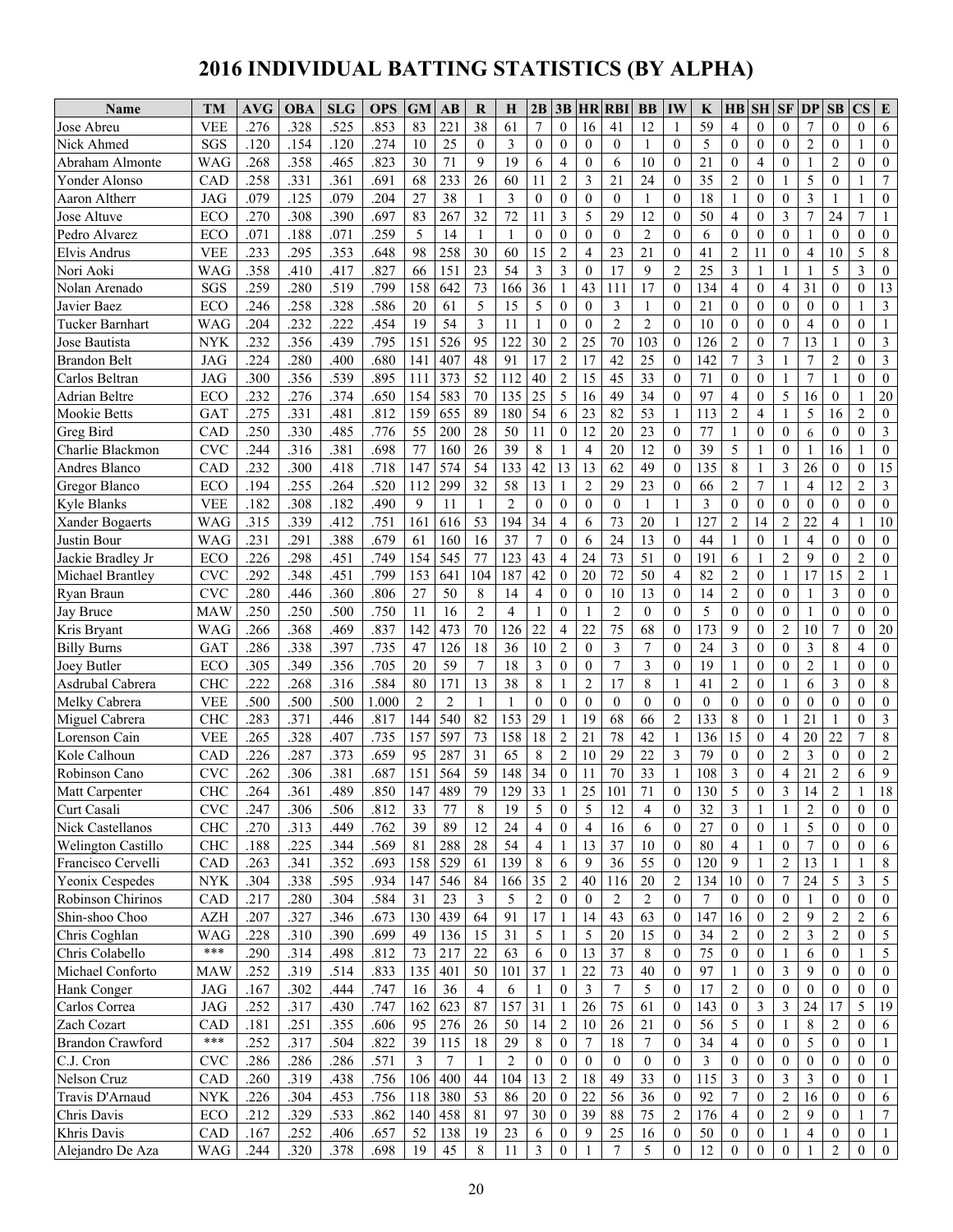| <b>Name</b>           | <b>TM</b>  | AVG   | <b>OBA</b> | <b>SLG</b> | <b>OPS</b>        | <b>GM</b>      | AВ             | R                        | $\bf H$        | 2B               | 3B               |                | <b>HR RBI</b>    | <b>BB</b>      | IW               | K                | $H$ $B$          | <b>SH</b>        | SF               | DP               | SB               | <b>CS</b>        | E                |
|-----------------------|------------|-------|------------|------------|-------------------|----------------|----------------|--------------------------|----------------|------------------|------------------|----------------|------------------|----------------|------------------|------------------|------------------|------------------|------------------|------------------|------------------|------------------|------------------|
| Delino Deshields Jr   | ***        | .195  | .291       | .235       | .525              | 90             | 226            | 31                       | 44             | $\overline{7}$   | 1                | $\theta$       | 10               | 31             | $\theta$         | 60               | $\boldsymbol{0}$ | 8                |                  | 3                | 7                | $\overline{4}$   | $\overline{2}$   |
| Ian Desmond           | GAT        | .176  | .263       | .216       | .479              | 31             | 51             | $\mathfrak{Z}$           | 9              | $\overline{2}$   | $\mathbf{0}$     | $\theta$       | $\overline{2}$   | 6              | $\mathbf{0}$     | 20               | $\mathbf{0}$     | $\overline{2}$   | $\mathbf{0}$     | $\mathbf{0}$     | $\theta$         | $\mathbf{0}$     | 3                |
| Corey Dickerson       | <b>ECO</b> | .255  | .276       | .479       | .755              | 104            | 361            | 37                       | 92             | 22               | 4                | 17             | 50               | 10             | 1                | 102              | $\mathbf{0}$     | $\mathbf{0}$     | 1                | 12               | $\mathbf{0}$     | $\theta$         | $\overline{4}$   |
| Derek Dietrich        | <b>VEE</b> | .152  | .264       | .196       | .460              | 26             | 46             | $\overline{4}$           | $\overline{7}$ | $\overline{2}$   | $\theta$         | $\Omega$       | $\overline{2}$   | 5              | $\Omega$         | 12               | $\overline{c}$   | $\mathbf{0}$     | $\theta$         | $\overline{2}$   | $\theta$         | $\theta$         | $\mathbf{0}$     |
| Josh Donaldson        | <b>JAG</b> | .263  | .334       | .498       | .831              | 162            | 623            | 95                       | 164            | 37               | $\overline{c}$   | 35             | 122              | 59             | 3                | 152              | 6                | $\theta$         | $\overline{4}$   | 13               |                  | $\mathbf{0}$     | 22               |
| <b>Brian Dozier</b>   | SGS        | .201  | .269       | .354       | .623              | 161            | 587            | 57                       | 118            | 27               | 3                | 19             | 45               | 51             | $\mathbf{0}$     | 167              | $\overline{4}$   | $\overline{2}$   | $\overline{c}$   | 18               | 4                | $\overline{2}$   | 5                |
| Lucas Duda            | <b>MAW</b> | .168  | .265       | .341       | .606              | 88             | 273            | 37                       | 46             | 17               | $\boldsymbol{0}$ | 10             | 22               | 28             | $\mathbf{0}$     | 83               | 8                | $\theta$         | $\mathbf{0}$     | 8                | $\mathbf{0}$     | $\theta$         | $\mathfrak{Z}$   |
| Matt Duffy            | <b>VEE</b> | .296  | .334       | .409       | .743              | 155            | 548            | 69                       | 162            | 33               | $\overline{4}$   | $\overline{7}$ | 50               | 25             | 1                | 89               | $\tau$           | $\theta$         | 3                | 22               | 11               | $\mathbf{0}$     | 20               |
| Jarrod Dyson          | <b>VEE</b> | .194  | .219       | .226       | .445              | 30             | 31             | 5                        | 6              |                  | $\mathbf{0}$     | $\mathbf{0}$   | 1                | 1              | $\mathbf{0}$     | 8                | $\overline{0}$   | $\overline{4}$   | $\mathbf{0}$     | $\mathbf{0}$     | 5                | $\overline{c}$   | $\mathbf{0}$     |
| Adam Eaton            | SGS        | .261  | .348       | .381       | .730              | 146            | 540            | 68                       | 141            | 19               | 5                | 12             | 43               | 56             | $\mathbf{0}$     | 142              | 16               | $\overline{7}$   | $\mathbf{0}$     | 8                | 16               | 6                | 5                |
| A.J. Ellis            | <b>WAG</b> | .193  | .331       | .362       | .693              | 95             | 207            | 25                       | 40             | 8                | $\mathbf{0}$     | 9              | 25               | 42             | $\mathbf{0}$     | 61               | 1                | $\mathbf{1}$     |                  | 9                | $\mathbf{0}$     | $\theta$         | $\overline{2}$   |
| Jacoby Ellsbury       | <b>AZH</b> | .354  | .396       | .396       | .792              | 21             | 48             | 6                        | 17             | $\overline{2}$   | $\mathbf{0}$     | $\theta$       | 7                | 3              | $\mathbf{0}$     | 11               | 1                | $\mathbf{0}$     | 1                |                  | $\overline{2}$   | $\theta$         | $\mathbf{0}$     |
| Edwin Encarnacion     | <b>CVC</b> | .237  | .353       | .477       | .830              | 107            | 333            | 62                       | 79             | 17               | $\mathbf{0}$     | 21             | 63               | 56             | $\mathbf{0}$     | 67               | 6                | $\theta$         | 5                | 12               | 1                | $\theta$         | 4                |
| Alcides Escobar       | <b>CVC</b> | .214  | .248       | .234       | .482              | 66             | 154            | 22                       | 33             | 3                | $\overline{0}$   | $\Omega$       | 11               | 6              | $\theta$         | 30               | 1                | 6                | $\mathbf{0}$     | 1                | 7                | 1                | $\mathfrak{Z}$   |
| Eduardo Escobar       | GAT        | .177  | .232       | .266       | .498              | 161            | 548            | 47                       | 97             | 28               | 6                | 3              | 29               | 37             | $\theta$         | 145              | $\overline{c}$   | $\overline{2}$   | $\mathbf{0}$     | 14               | $\mathbf{0}$     | $\overline{c}$   | 11               |
| Yunel Escobar         | <b>WAG</b> | .295  | .368       | .381       | .749              | 95             | 315            | 41                       | 93             | 12               | $\mathbf{0}$     | 5              | 34               | 33             | $\mathbf{0}$     | 44               | 5                | $\mathbf{0}$     | 3                | 8                | $\mathbf{0}$     | 1                | $\boldsymbol{0}$ |
| Danny Espinosa        | ECO        | .302  | .375       | .442       | .817              | 27             | 43             | 10                       | 13             | $\theta$         | $\theta$         | $\overline{2}$ | 6                | 3              | $\theta$         | 9                | $\overline{c}$   | 3                | $\theta$         | $\overline{2}$   | $\theta$         | $\theta$         | $\overline{2}$   |
| Andre Ethier          | <b>VEE</b> | .265  | .333       | .483       | .816              | 142            | 453            | 67                       | 120            | 23               | $\,8\,$          | 20             | 72               | 46             | $\theta$         | 96               | $\overline{c}$   | $\theta$         | $\overline{4}$   | 14               | $\mathbf{0}$     | $\theta$         | 6                |
| Prince Fielder        | CVC        | .329  | .386       | .489       | .875              | 146            | 556            | 77                       | 183            | 29               | $\mathbf{0}$     | 20             | 85               | 43             | 1                | 74               | 10               | $\mathbf{0}$     | $\overline{4}$   | 27               | $\mathbf{0}$     | $\mathbf{0}$     | $\mathbf{0}$     |
| <b>Wilmer Flores</b>  | SGS        | .256  | .266       | .438       | .704              | 41             | 121            | 12                       | 31             | 10               | $\mathbf{0}$     | 4              | 11               | $\theta$       | $\theta$         | 20               | $\overline{c}$   | $\theta$         | 1                | 11               | $\theta$         | $\theta$         | $\mathbf{0}$     |
| Logan Forsythe        | <b>CHC</b> | .221  | .301       | .372       | .673              | 95             | 258            | 38                       | 57             | 16               |                  | $\overline{7}$ | 25               | 21             | $\theta$         | 73               | 9                | $\theta$         | $\mathbf{1}$     | 6                | $\mathfrak{2}$   | $\theta$         | $\overline{7}$   |
| Dexter Fowler         | <b>AZH</b> | .257  | .347       | .408       | .755              | 55             | 152            | 31                       | 39             | 5                | $\mathbf{0}$     | 6              | 24               | 21             | $\theta$         | 44               | $\mathbf{0}$     | $\mathbf{0}$     | $\mathbf{0}$     | 4                | 5                | $\theta$         | $\mathbf{1}$     |
| Maikel Franco         | <b>AZH</b> | .250  | .302       | .413       | .715              | 138            | 492            | 54                       | 123            | 37               | $\overline{c}$   | 13             | 60               | 33             | $\mathbf{0}$     | 103              | $\tau$           | $\theta$         | $\overline{7}$   | 19               | $\mathbf{0}$     | 1                | 15               |
| <b>Todd Frazier</b>   | <b>AZH</b> | .243  | .275       | .486       | .761              | 70             | 218            | 27                       | 53             | 14               | $\overline{0}$   | 13             | 39               | 9              | $\theta$         | 63               | $\overline{c}$   | $\theta$         | $\overline{4}$   | 11               | 3                | $\theta$         | $\mathfrak{Z}$   |
| Freddie Freeman       | <b>NYK</b> | .254  | .333       | .458       | .790              | 134            | 461            | 69                       | 117            | 19               | $\mathbf{0}$     | 25             | 76               | 51             | $\overline{2}$   | 114              | $\overline{4}$   | $\mathbf{0}$     | 5                | 17               | 1                | 1                | 5                |
| David Freese          | CAD        | 1.000 | 1.000      | 1.000      | 2.000             | 1              | 1              | $\Omega$                 | 1              | $\mathbf{0}$     | $\mathbf{0}$     | $\theta$       | $\boldsymbol{0}$ | $\theta$       | $\overline{0}$   | $\theta$         | $\boldsymbol{0}$ | $\theta$         | $\theta$         | $\overline{0}$   | $\mathbf{0}$     | $\mathbf{0}$     | $\mathbf{0}$     |
| Freddy Galvis         | <b>CVC</b> | .294  | .333       | .412       | .745              | 8              | 17             | 3                        | 5              | $\overline{2}$   | $\mathbf{0}$     | $\theta$       | 3                | $\mathbf{1}$   | $\theta$         | 3                | $\boldsymbol{0}$ | $\mathbf{1}$     | $\mathbf{0}$     | $\overline{0}$   | $\theta$         | $\theta$         | $\mathbf{0}$     |
| Adonis Garcia         | <b>VEE</b> | .500  | .500       | 1.250      | 1.750             | 5              | $\overline{4}$ |                          | $\overline{2}$ | $\mathbf{0}$     | $\theta$         | 1              | 3                | $\theta$       | $\theta$         |                  | $\boldsymbol{0}$ | $\mathbf{0}$     | $\mathbf{0}$     | $\Omega$         | $\theta$         | $\theta$         | $\mathbf{0}$     |
| <b>Brett Gardner</b>  | ECO        | .254  | .341       | .384       | .725              | 122            | 323            | 39                       | 82             | 16               | 1                | 8              | 40               | 38             | 1                | 77               | 5                | 5                | $\overline{c}$   | 3                | 19               | 1                | $\mathbf{0}$     |
| Scooter Gennett       | <b>NYK</b> | .261  | .261       | .304       | .565              | 9              | 23             |                          | 6              |                  | $\mathbf{0}$     | $\Omega$       | $\overline{2}$   | $\theta$       | $\Omega$         | 6                | $\overline{0}$   | $\overline{4}$   | $\theta$         | $\theta$         | $\theta$         | $\theta$         | $\mathbf{0}$     |
| Chris Gimenez         | CAD        | .571  | .625       | 1.143      | 1.768             | $\overline{2}$ | $\overline{7}$ | 3                        | $\overline{4}$ |                  | $\theta$         | 1              | 3                | $\mathbf{1}$   | $\theta$         | $\mathbf{0}$     | $\overline{0}$   | $\theta$         | $\theta$         | $\theta$         | $\theta$         | $\theta$         | $\theta$         |
| <b>Ryan Goins</b>     | <b>VEE</b> | .183  | .275       | .251       | .527              | 101            | 235            | 25                       | 43             | 8                |                  | $\overline{2}$ | 17               | 28             | $\mathbf{0}$     | 47               | 2                | 11               | $\theta$         | 8                | $\mathbf{0}$     | $\theta$         | $\overline{2}$   |
| Paul Goldschmidt      | AZH        | .303  | .412       | .580       | .992              | 162            | 624            | 124                      | 189            | 46               | $\overline{2}$   | 41             | 144              | 106            | 9                | 176              | $\overline{c}$   | $\theta$         | $\overline{2}$   | 21               | 14               | 5                | $\mathfrak{Z}$   |
| Yan Gomes             | <b>CHC</b> | .182  | .182       | .273       | $.45\overline{5}$ | 15             | 11             | $\theta$                 | $\overline{2}$ |                  | $\mathbf{0}$     | $\theta$       | $\theta$         | $\theta$       | $\Omega$         | 6                | $\theta$         | $\mathbf{0}$     | $\mathbf{0}$     | $\theta$         | $\theta$         | $\mathbf{0}$     | $\mathbf{0}$     |
| Carlos Gomez          | SGS        | .241  | .302       | .355       | .657              | 136            | 423            | 42                       | 102            | 27               | $\mathbf{0}$     | $\overline{7}$ | 32               | 29             | $\Omega$         | 104              | 9                | $\overline{2}$   | $\overline{2}$   | 5                | 24               | 3                | 8                |
| Adrian Gonzalez       | <b>CVC</b> | .231  | .310       | .396       | .706              | 97             | 268            | 29                       | 62             | 11               | $\mathbf{0}$     | 11             | 42               | 29             | $\theta$         | 70               | 3                | $\mathbf{0}$     | 3                | 11               | $\mathbf{0}$     | $\theta$         | $\mathfrak{Z}$   |
| Carlos Gonzalez       | <b>JAG</b> | .236  | .275       | .545       | .820              | 150            | 512            | 75                       | 121            | 23               | $\boldsymbol{0}$ | 45             | 103              | 31             | $\mathbf{0}$     | 145              | $\mathbf{0}$     | $\mathbf{0}$     | 9                | 16               |                  | $\mathbf{0}$     | 11               |
| Marwin Gonzalez       | <b>MAW</b> | 391   | 417        | 435        | 851               | 18             | 23             | $\overline{4}$           | $\mathbf Q$    |                  | $\theta$         | $\Omega$       | $\mathcal{D}$    |                | $\Omega$         | 6                | $\Omega$         |                  | $\Omega$         | $\Omega$         | $\theta$         | $\Omega$         |                  |
| Alex Gordon           | ***        | .297  | .389       | .477       | .867              | 41             | 111            | 12                       | 33             | 5                | $\bf{0}$         | 5              | 16               | 13             | $\overline{2}$   | 31               | 3                | $\bf{0}$         | 2                | $\overline{c}$   |                  | $\boldsymbol{0}$ | $\overline{0}$   |
| Dee Gordon            | <b>AZH</b> | .293  | .315       | .356       | .671              | 155            | 703            | 87                       | 206            | 17               | 6                | 5              | 59               | 22             | $\mathbf{0}$     | 121              | 3                | 6                | 5                | 11               | 60               | $\overline{4}$   | $5\overline{)}$  |
| <b>Anthony Gose</b>   | CAD        | .429  | .429       | .571       | 1.000             | 11             | $\tau$         | 3                        | 3              |                  | $\mathbf{0}$     | $\overline{0}$ | $\mathbf{0}$     | $\mathbf{0}$   | $\mathbf{0}$     | $\overline{0}$   | $\mathbf{0}$     | $\mathbf{0}$     | $\mathbf{0}$     | $\overline{0}$   |                  | $\mathbf{0}$     | $\boldsymbol{0}$ |
| Phil Gosselin         | SGS        | .235  | .307       | .382       | .689              | 41             | 68             | $\overline{\mathcal{L}}$ | 16             | $\sqrt{2}$       | 1                | $\sqrt{2}$     | 9                | 6              | $\mathbf{0}$     | 18               | $\mathbf{1}$     | $\boldsymbol{0}$ | $\boldsymbol{0}$ | 1                | $\mathbf{0}$     | $\mathbf{2}$     | $\mathbf{1}$     |
| Yasmani Grandal       | GAT        | .250  | .333       | .521       | .854              | 24             | 48             | $\overline{7}$           | 12             | 1                | $\boldsymbol{0}$ | $\overline{4}$ | 6                | 6              | $\mathbf{0}$     | 16               | $\boldsymbol{0}$ | $\overline{0}$   | $\mathbf{0}$     | 1                | $\mathbf{0}$     | $\mathbf{0}$     | $\mathbf{0}$     |
| Curtis Granderson     | <b>WAG</b> | .205  | .317       | .345       | .662              | 141            | 444            | 54                       | 91             | 21               | 1                | 13             | 62               | 72             | $\mathbf{0}$     | 126              | $\overline{4}$   | $\overline{0}$   | 6                | 11               | 10               | $\overline{2}$   | $\overline{4}$   |
| Didi Gregorius        | AZH        | .275  | .318       | .362       | .680              | 152            | 530            | 62                       | 146            | 29               |                  | 5              | 38               | 24             | $\mathbf{0}$     | 103              | 10               | 9                | $\sqrt{2}$       | 8                | $\overline{4}$   | $\mathfrak{Z}$   | 12               |
| Randall Grichuk       | MAW        | .259  | .303       | .443       | .746              | 88             | 255            | 29                       | 66             | 15               | $\boldsymbol{7}$ | 6              | 33               | 13             | $\boldsymbol{0}$ | 98               | 3                | $\boldsymbol{0}$ | $\boldsymbol{0}$ | 8                | $\overline{4}$   | $\overline{2}$   | $\overline{5}$   |
| Franklin Gutierrez    | MAW        | .235  | .304       | .545       | .849              | 142            | 523            | 80                       | 123            | 27               | $\boldsymbol{0}$ | 45             | 116              | 44             | $\overline{2}$   | 207              | 10               | $\mathbf{0}$     | 9                | $10\,$           | $\boldsymbol{0}$ | $\mathbf{0}$     | $\overline{5}$   |
| <b>Brandon Guver</b>  | <b>CVC</b> | .253  | .343       | .389       | .732              | 45             | 95             | 20                       | $24\,$         | $7\phantom{.0}$  | $\mathbf{0}$     | $\overline{2}$ | 10               | 5              | $\mathbf{0}$     | 20               | 8                | $\mathbf{0}$     | $\theta$         | 5                | $\sqrt{2}$       | $\mathbf{0}$     | $\overline{1}$   |
| Jedd Gyorko           | <b>AZH</b> | .134  | .216       | .194       | .410              | 29             | 67             | 9                        | 9              | 1                | $\mathbf{0}$     | $\mathbf{1}$   | 1                | $\overline{7}$ | $\mathbf{0}$     | $20\,$           | $\mathbf{0}$     | $\mathbf{1}$     | $\mathbf{0}$     | 3                | $\overline{0}$   | $\mathbf{0}$     | $\mathbf{1}$     |
| <b>Billy Hamilton</b> | WAG        | .143  | .182       | .238       | .420              | 19             | 21             | 6                        | 3              | $\boldsymbol{0}$ | 1                | $\overline{0}$ | 1                | 1              | $\mathbf{0}$     | 3                | $\mathbf{0}$     | 3                | $\boldsymbol{0}$ | $\boldsymbol{0}$ | 7                | 3                | $\overline{0}$   |
| Ryan Hanigan          | <b>MAW</b> | .197  | .305       | .296       | .601              | 35             | 71             | $\overline{4}$           | 14             | $\overline{4}$   | $\boldsymbol{0}$ | $\mathbf{1}$   | 5                | 9              | $\mathbf{0}$     | 20               | $\overline{2}$   | 1                | $\theta$         | $\mathbf{0}$     | $\boldsymbol{0}$ | $\mathbf{0}$     | $\overline{0}$   |
| J.J. Hardy            | <b>WAG</b> | .200  | .200       | .200       | .400              | 1              | 5              |                          | 1              | $\mathbf{0}$     | $\boldsymbol{0}$ | $\overline{0}$ | $\boldsymbol{0}$ | $\mathbf{0}$   | $\boldsymbol{0}$ | $\boldsymbol{0}$ | 0                | $\boldsymbol{0}$ | $\boldsymbol{0}$ | $\mathbf{0}$     | $\boldsymbol{0}$ | $\mathbf{0}$     | $\boldsymbol{0}$ |
| <b>Bryce Harper</b>   | JAG        | .284  | .419       | .575       | .994              | 157            | 557            | 120                      | 158            | 39               | $\boldsymbol{0}$ | 41             | 94               | 123            | $\tau$           | 157              | $\overline{c}$   | $\mathbf{0}$     | 3                | 21               | $\mathfrak{Z}$   | $\mathbf{0}$     | $\,8\,$          |
| Josh Harrison         | <b>NYK</b> | .000  | .000       | .000       | .000              | $\mathfrak{Z}$ | $\overline{4}$ | $\overline{0}$           | $\bf{0}$       | $\overline{0}$   | $\boldsymbol{0}$ | $\overline{0}$ | $\mathbf{0}$     | $\overline{0}$ | $\mathbf{0}$     | $\mathbf{0}$     | $\mathbf{0}$     | $\bf{0}$         | $\boldsymbol{0}$ | 1                | $\theta$         | $\mathbf{0}$     | $\mathbf{0}$     |
| Adeiny Hechavarria    | <b>MAW</b> | .292  | .351       | .403       | .754              | 65             | 154            | 26                       | 45             | 11               | $\boldsymbol{0}$ | $\sqrt{2}$     | 16               | 12             | $\mathbf{0}$     | 33               | $\overline{c}$   | 3                | $\mathbf{0}$     | 4                | 4                | 1                | $\overline{4}$   |
| Cesar Hernandez       | <b>MAW</b> | .292  | .347       | .342       | .689              | 119            | 319            | 36                       | 93             | $10\,$           | $\mathfrak{Z}$   | $\bf{0}$       | 20               | 22             | $\mathbf{0}$     | 79               | 5                | 12               | $\mathbf{0}$     | $\overline{4}$   | 16               | 5                | $\,8\,$          |
| Enrique Hernandez     | <b>CHC</b> | .328  | .350       | .507       | .857              | 50             | 134            | 19                       | 44             | $\tau$           | 1                | 5              | 21               | 5              | $\mathbf{0}$     | 29               | $\boldsymbol{0}$ | $\overline{0}$   | 1                | 3                | $\mathbf{0}$     | $\mathbf{1}$     | -1               |
| Dilson Herrera        | GAT        | .192  | .267       | .436       | .703              | 25             | 78             | 10                       | 15             | 5                | 1                | $\overline{4}$ | 8                | 6              | $\theta$         | 14               | $\overline{2}$   | -1               | $\mathbf{0}$     | $\overline{c}$   | $\theta$         | $\theta$         | $\overline{2}$   |
| Odubel Herrera        | WAG        | .280  | .315       | .385       | .700              | 118            | 475            | 57                       | 133            | 25               | 5                | $\mathfrak s$  | 35               | 16             | $\mathbf{0}$     | 135              | 8                | 9                | $\boldsymbol{0}$ | 8                | 25               | $\boldsymbol{7}$ | $\mathfrak{S}$   |
| Jason Heyward         | <b>CHC</b> | .299  | .359       | .404       | .763              | 144            | 505            | 64                       | 151            | 26               | 3                | $\tau$         | 45               | 41             | $\mathbf{0}$     | 86               | $\tau$           | $\mathbf{0}$     | $\overline{2}$   | 10               | 17               | $\boldsymbol{7}$ | $\overline{4}$   |
| Aaron Hicks           | <b>MAW</b> | .299  | .359       | .488       | .847              | 63             | 127            | $20\,$                   | 38             | $\mathfrak{Z}$   | $\boldsymbol{0}$ | $\overline{7}$ | $25\,$           | 13             | $\boldsymbol{0}$ | 46               | $\boldsymbol{0}$ | $\boldsymbol{0}$ | $\sqrt{2}$       |                  | $\overline{4}$   | $\,1\,$          | $\boldsymbol{0}$ |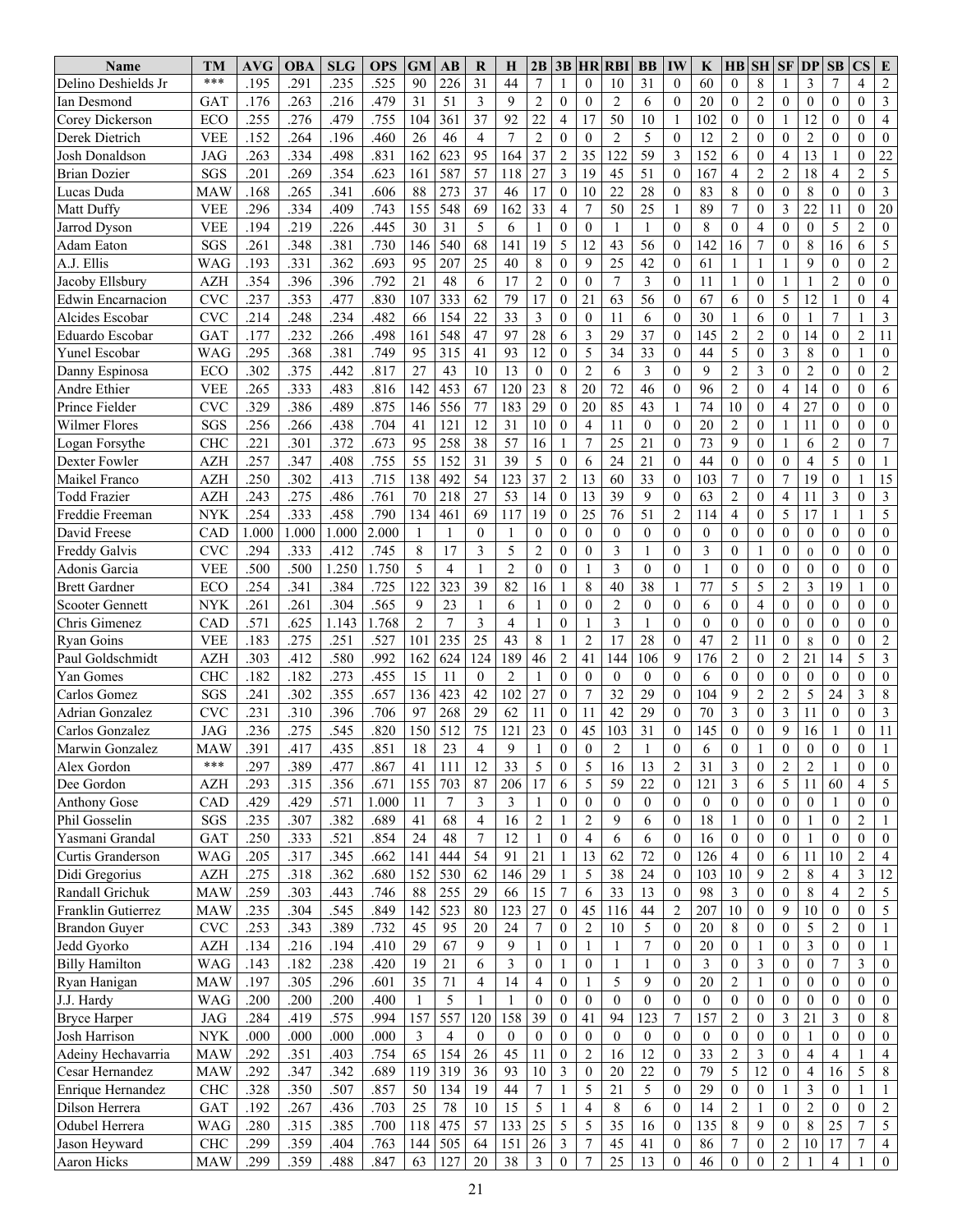| .816<br>$\overline{2}$<br>$\overline{c}$<br>Matt Hollidav<br>.314<br>.444<br>.371<br>17<br>35<br>$\mathbf{0}$<br>$\theta$<br>3<br>$\tau$<br>$\theta$<br>7<br>SGS<br>11<br>$\theta$<br>$\theta$<br>1<br>.776<br>.296<br>.367<br>.408<br>24<br>71<br>8<br>21<br>6<br>$\mathbf{0}$<br>8<br>16<br>$\mathbf{0}$<br>$\mathbf{0}$<br>3<br>$\mathbf{0}$<br><b>MAW</b><br>6<br>$\overline{0}$<br>$\mathbf{0}$<br>Brock Holt<br>1<br>$\overline{2}$<br>.304<br>513<br>68<br>156<br>31<br>3<br>100<br>49<br>3<br>$\overline{c}$<br>$\overline{2}$<br>13<br>Eric Hosmer<br><b>AZH</b><br>.369<br>.470<br>.839<br>134<br>16<br>103<br>1<br>3<br>51<br>20<br>$\overline{4}$<br>54<br>31<br>$\theta$<br>98<br>3<br>5<br>22<br>SGS<br>.255<br>.302<br>.397<br>.699<br>474<br>121<br>13<br>Nick Hundley<br>125<br>1<br>$\overline{7}$<br>13<br>$\overline{7}$<br>.282<br>.563<br>376<br>35<br>87<br>$\overline{0}$<br>$\overline{2}$<br>23<br>19<br>52<br>8<br>$\overline{c}$<br><b>CVC</b><br>.231<br>.281<br>112<br>$\mathbf{0}$<br>14<br>Jose Iglesias | $\mathbf{0}$<br>$\overline{0}$<br>$\sqrt{2}$<br>$\mathbf{0}$<br>$\theta$<br>$\mathbf{0}$<br>5<br>$\overline{4}$<br>$\mathfrak{Z}$<br>11<br>$\overline{7}$<br>5<br>$\mathbf{0}$<br>$\boldsymbol{0}$<br>$\overline{2}$<br>1<br>$\mathbf{0}$<br>$\mathbf{0}$ |
|------------------------------------------------------------------------------------------------------------------------------------------------------------------------------------------------------------------------------------------------------------------------------------------------------------------------------------------------------------------------------------------------------------------------------------------------------------------------------------------------------------------------------------------------------------------------------------------------------------------------------------------------------------------------------------------------------------------------------------------------------------------------------------------------------------------------------------------------------------------------------------------------------------------------------------------------------------------------------------------------------------------------------------------|-----------------------------------------------------------------------------------------------------------------------------------------------------------------------------------------------------------------------------------------------------------|
|                                                                                                                                                                                                                                                                                                                                                                                                                                                                                                                                                                                                                                                                                                                                                                                                                                                                                                                                                                                                                                          |                                                                                                                                                                                                                                                           |
|                                                                                                                                                                                                                                                                                                                                                                                                                                                                                                                                                                                                                                                                                                                                                                                                                                                                                                                                                                                                                                          |                                                                                                                                                                                                                                                           |
|                                                                                                                                                                                                                                                                                                                                                                                                                                                                                                                                                                                                                                                                                                                                                                                                                                                                                                                                                                                                                                          |                                                                                                                                                                                                                                                           |
|                                                                                                                                                                                                                                                                                                                                                                                                                                                                                                                                                                                                                                                                                                                                                                                                                                                                                                                                                                                                                                          |                                                                                                                                                                                                                                                           |
|                                                                                                                                                                                                                                                                                                                                                                                                                                                                                                                                                                                                                                                                                                                                                                                                                                                                                                                                                                                                                                          |                                                                                                                                                                                                                                                           |
| $\overline{c}$<br>5<br>3<br>65<br>527<br>21<br>25<br>13<br>3<br>9<br>21<br>.273<br>.313<br>.349<br>.662<br>151<br>61<br>144<br>51<br>4<br><b>Ender Inciarte</b><br><b>JAG</b>                                                                                                                                                                                                                                                                                                                                                                                                                                                                                                                                                                                                                                                                                                                                                                                                                                                            |                                                                                                                                                                                                                                                           |
| $\overline{4}$<br>$\mathbf{0}$<br>$\theta$<br>$\theta$<br>$\mathbf{0}$<br>.000<br>.000<br>.000<br>.000<br>$\overline{2}$<br>$\theta$<br>$\mathbf{0}$<br>$\mathbf{0}$<br>$\theta$<br>$\mathbf{0}$<br>$\theta$<br>$\mathbf{0}$<br>$\theta$<br>GAT<br>$\theta$<br>Travis Jankowski                                                                                                                                                                                                                                                                                                                                                                                                                                                                                                                                                                                                                                                                                                                                                          |                                                                                                                                                                                                                                                           |
| 93<br>5<br>3<br>.383<br>.441<br>.824<br>44<br>12<br>27<br>$\theta$<br>13<br>$\theta$<br>18<br><b>CVC</b><br>.290<br>14<br>$\mathbf{0}$<br>$\theta$<br>$\mathbf{0}$<br>$\theta$<br>John Jaso<br>1                                                                                                                                                                                                                                                                                                                                                                                                                                                                                                                                                                                                                                                                                                                                                                                                                                         |                                                                                                                                                                                                                                                           |
| 242<br>9<br>8<br>27<br>43<br>.231<br>.249<br>.368<br>.617<br>79<br>18<br>56<br>$\overline{0}$<br>$\theta$<br>$\mathbf{0}$<br>4<br>9<br>GAT<br>6<br>1<br>Adam Jones<br>1                                                                                                                                                                                                                                                                                                                                                                                                                                                                                                                                                                                                                                                                                                                                                                                                                                                                  |                                                                                                                                                                                                                                                           |
| 5<br>.522<br>.856<br>44<br>90<br>17<br>$\overline{0}$<br>14<br>$\overline{4}$<br>$\theta$<br>22<br>$\overline{c}$<br>$\overline{4}$<br>3<br><b>CHC</b><br>.289<br>.333<br>26<br>6<br>$\theta$<br>$\mathbf{0}$<br>JungHo Kang                                                                                                                                                                                                                                                                                                                                                                                                                                                                                                                                                                                                                                                                                                                                                                                                             | $\theta$<br>6                                                                                                                                                                                                                                             |
| $\overline{c}$<br>.693<br>186<br>22<br>$\,$ 8 $\,$<br>3<br>SGS<br>.210<br>.279<br>.414<br>39<br>$\overline{0}$<br>10<br>27<br>17<br>$\mathbf{0}$<br>56<br>$\theta$<br>$\theta$<br>Matt Kemp<br>61<br>1                                                                                                                                                                                                                                                                                                                                                                                                                                                                                                                                                                                                                                                                                                                                                                                                                                   | 1                                                                                                                                                                                                                                                         |
| 5<br>32<br>.287<br>.776<br>307<br>51<br>88<br>21<br>19<br>$\mathbf{0}$<br>$\overline{c}$<br>3<br>13<br>4<br>Howie Kendrick<br><b>MAW</b><br>.329<br>.446<br>106<br>6<br>60<br>$\mathbf{0}$                                                                                                                                                                                                                                                                                                                                                                                                                                                                                                                                                                                                                                                                                                                                                                                                                                               | $\mathfrak{Z}$<br>1                                                                                                                                                                                                                                       |
| 5<br>.581<br>24<br>5<br>$\overline{c}$<br>$\overline{2}$<br>7<br>33<br>Kevin Kiermaier<br>.209<br>.242<br>.339<br>94<br>15<br>$\theta$<br>$\overline{2}$<br>3<br>4<br><b>NYK</b><br>115<br>$\boldsymbol{0}$<br>$\theta$                                                                                                                                                                                                                                                                                                                                                                                                                                                                                                                                                                                                                                                                                                                                                                                                                  | $\theta$<br>1                                                                                                                                                                                                                                             |
| 85<br>8<br>537<br>63<br>24<br>$\overline{\mathbf{4}}$<br>9<br>37<br>5<br>.253<br>.305<br>.363<br>.668<br>152<br>136<br>50<br>4<br>$\theta$<br>6<br>Ian Kinsler<br>WAG<br>1                                                                                                                                                                                                                                                                                                                                                                                                                                                                                                                                                                                                                                                                                                                                                                                                                                                               | $\mathfrak{Z}$<br>8                                                                                                                                                                                                                                       |
| 7<br>.342<br>567<br>86<br>32<br>9<br>8<br>53<br>59<br>123<br>7<br>$\,$ 8 $\,$<br>.266<br>.397<br>.739<br>148<br>151<br>$\mathbf{0}$<br>10<br>Jason Kipnis<br><b>JAG</b><br>1                                                                                                                                                                                                                                                                                                                                                                                                                                                                                                                                                                                                                                                                                                                                                                                                                                                             | $\overline{c}$<br>6                                                                                                                                                                                                                                       |
| $\overline{7}$<br>.536<br>8<br>24<br>$\,$ 8 $\,$<br>$\overline{c}$<br>.197<br>.274<br>.262<br>50<br>122<br>$\overline{0}$<br>$\theta$<br>11<br>44<br>$\overline{0}$<br>Jake Lamb<br>GAT<br>1<br>$\mathbf{0}$<br>$\mathbf{0}$<br>1                                                                                                                                                                                                                                                                                                                                                                                                                                                                                                                                                                                                                                                                                                                                                                                                        | 5<br>$\mathbf{0}$                                                                                                                                                                                                                                         |
| 3<br>$\overline{4}$<br>$\theta$<br>$\overline{2}$<br>$\theta$<br>$\theta$<br>.250<br>.400<br>.250<br>.650<br>3<br>$\theta$<br>$\theta$<br>$\theta$<br>$\theta$<br>$\overline{0}$<br><b>Brett Lawrie</b><br><b>CHC</b><br>$\mathbf{1}$<br>$\overline{1}$<br>$\theta$<br>$\theta$                                                                                                                                                                                                                                                                                                                                                                                                                                                                                                                                                                                                                                                                                                                                                          | $\theta$<br>$\mathbf{0}$                                                                                                                                                                                                                                  |
| 252<br>15<br>59<br>.354<br>.345<br>.699<br>90<br>77<br>$\overline{7}$<br>$\overline{0}$<br>20<br>$\theta$<br>$\overline{c}$<br>10<br>D.J. Lemahieu<br>.306<br>36<br>$\mathbf{1}$<br>$\overline{0}$<br>6<br><b>NYK</b><br>$\mathbf{1}$                                                                                                                                                                                                                                                                                                                                                                                                                                                                                                                                                                                                                                                                                                                                                                                                    | 3<br>$\mathfrak{Z}$                                                                                                                                                                                                                                       |
| $\overline{2}$<br>.182<br>.250<br>.182<br>.432<br>11<br>$\overline{2}$<br>$\theta$<br>$\mathbf{0}$<br>$\theta$<br>$\theta$<br>$\theta$<br>$\mathbf{0}$<br>$\mathbf{0}$<br>Sandy Leon<br>SGS<br>4<br>$\theta$<br>$\mathbf{0}$<br>$\mathbf{1}$<br>1<br>1                                                                                                                                                                                                                                                                                                                                                                                                                                                                                                                                                                                                                                                                                                                                                                                   | $\mathbf{0}$<br>$\mathbf{0}$                                                                                                                                                                                                                              |
| .332<br>452<br>103<br>$\mathbf{0}$<br>12<br>42<br>56<br>8<br>Adam Lind<br>SGS<br>.228<br>.314<br>.646<br>133<br>49<br>109<br>$\overline{0}$<br>$\theta$<br>$\theta$<br>11<br>1<br>1                                                                                                                                                                                                                                                                                                                                                                                                                                                                                                                                                                                                                                                                                                                                                                                                                                                      | $\theta$<br>$\mathbf{0}$                                                                                                                                                                                                                                  |
| 15<br>5<br>.320<br>.416<br>.736<br>589<br>28<br>$\overline{\mathbf{4}}$<br>54<br>33<br>129<br>$\overline{3}$<br>$\overline{4}$<br>$\overline{4}$<br>.278<br>140<br>70<br>164<br>$\theta$<br>Francisco Lindor<br>ECO<br>10                                                                                                                                                                                                                                                                                                                                                                                                                                                                                                                                                                                                                                                                                                                                                                                                                | $\overline{2}$<br>18                                                                                                                                                                                                                                      |
| 5<br>5<br>.228<br>.504<br>79<br>17<br>$\overline{7}$<br>$\theta$<br>15<br>.276<br>28<br>$\theta$<br>$\mathbf{0}$<br>$\mathbf{0}$<br>$\theta$<br>$\theta$<br><b>MAW</b><br>.215<br>$\overline{0}$<br>1<br>James Loney<br>-1                                                                                                                                                                                                                                                                                                                                                                                                                                                                                                                                                                                                                                                                                                                                                                                                               | $\theta$<br>$\mathbf{0}$                                                                                                                                                                                                                                  |
| .728<br>34<br>3<br>7<br>.272<br>.392<br>49<br>125<br>16<br>$\mathbf{0}$<br>10<br>43<br>$\mathbf{0}$<br>$\overline{4}$<br>Evan Longoria<br>JAG<br>.336<br>6<br>1<br>1<br>1<br>1                                                                                                                                                                                                                                                                                                                                                                                                                                                                                                                                                                                                                                                                                                                                                                                                                                                           | $\theta$<br>$\mathbf{1}$                                                                                                                                                                                                                                  |
| $\overline{c}$<br>5<br>$\overline{0}$<br>8<br>15<br>3<br>$\mathbf{0}$<br>Jedd Lowrie<br>.209<br>.293<br>.373<br>.666<br>28<br>67<br>6<br>14<br>$\theta$<br>$\mathbf{0}$<br>$\mathbf{0}$<br>GAT<br>$\overline{0}$<br>6                                                                                                                                                                                                                                                                                                                                                                                                                                                                                                                                                                                                                                                                                                                                                                                                                    | $\theta$<br>1                                                                                                                                                                                                                                             |
| .285<br>.581<br>15<br>28<br>3<br>$\overline{2}$<br>12<br>15<br>.215<br>.297<br>54<br>130<br>$\mathbf{0}$<br>$\theta$<br>24<br>$\theta$<br>$\mathbf{0}$<br>$\mathbf{0}$<br>MAW<br>$\overline{0}$<br>6<br>Jonathan Lucroy                                                                                                                                                                                                                                                                                                                                                                                                                                                                                                                                                                                                                                                                                                                                                                                                                  | $\sqrt{2}$<br>$\mathbf{0}$                                                                                                                                                                                                                                |
| 23<br>27<br>89<br>5<br>13<br>.253<br>.320<br>.422<br>.742<br>162<br>616<br>83<br>156<br>$\boldsymbol{0}$<br>54<br>$\overline{0}$<br>129<br>9<br>29<br><b>CVC</b><br>$\mathbf{1}$<br>Manny Machado                                                                                                                                                                                                                                                                                                                                                                                                                                                                                                                                                                                                                                                                                                                                                                                                                                        | 19<br>6                                                                                                                                                                                                                                                   |
| 5<br>.762<br>23<br>$\overline{2}$<br>$\tau$<br>32<br>$\overline{c}$<br>$\overline{c}$<br><b>CVC</b><br>.267<br>.344<br>.419<br>31<br>86<br>$\mathbf{0}$<br>Mikie Mahtook<br>10<br>16<br>$\theta$<br>1<br>1<br>1                                                                                                                                                                                                                                                                                                                                                                                                                                                                                                                                                                                                                                                                                                                                                                                                                          | $\boldsymbol{0}$<br>$\mathbf{1}$                                                                                                                                                                                                                          |
| .266<br>$\overline{4}$<br>$\overline{c}$<br>5<br>15<br>SGS<br>.216<br>.341<br>.607<br>83<br>185<br>20<br>40<br>12<br>$\theta$<br>64<br>11<br>$\overline{0}$<br>Jake Marisnick<br>1<br>1<br>1                                                                                                                                                                                                                                                                                                                                                                                                                                                                                                                                                                                                                                                                                                                                                                                                                                             | 3<br>-1                                                                                                                                                                                                                                                   |
| $\overline{c}$<br>77<br>50<br>64<br>5<br><b>CVC</b><br>.308<br>.384<br>.408<br>.792<br>141<br>520<br>160<br>36<br>$\overline{4}$<br>69<br>$\overline{4}$<br>$\overline{2}$<br>13<br>$\mathbf{0}$<br>Nick Markakis<br>$\mathbf{0}$                                                                                                                                                                                                                                                                                                                                                                                                                                                                                                                                                                                                                                                                                                                                                                                                        | $\mathbf{0}$<br>-1                                                                                                                                                                                                                                        |
| $\mathbf{0}$<br>$\theta$<br>.000<br>.000<br>.000<br>.000<br>$\theta$<br>$\mathbf{0}$<br>$\mathbf{0}$<br>$\theta$<br>$\theta$<br>$\Omega$<br>$\mathbf{0}$<br>$\overline{0}$<br>$\mathbf{0}$<br>$\mathbf{0}$<br>$\theta$<br>Jefry Marte<br>MAW<br>1<br>$\mathbf{1}$<br>$\overline{0}$                                                                                                                                                                                                                                                                                                                                                                                                                                                                                                                                                                                                                                                                                                                                                      | $\Omega$<br>$\mathbf{0}$                                                                                                                                                                                                                                  |
| 532<br>85<br>160<br>33<br>3<br>58<br>3<br>30<br>.301<br>.368<br>.402<br>.770<br>141<br>6<br>47<br>$\Omega$<br>131<br>$\overline{0}$<br>$\overline{2}$<br>Ketel Marte<br><b>NYK</b><br>6                                                                                                                                                                                                                                                                                                                                                                                                                                                                                                                                                                                                                                                                                                                                                                                                                                                  | 8<br>19                                                                                                                                                                                                                                                   |
| 32<br>.258<br>.292<br>.395<br>.687<br>157<br>623<br>87<br>19<br>3<br>20<br>15<br>17<br>$\overline{2}$<br>18<br><b>Starling Marte</b><br><b>VEE</b><br>161<br>60<br>$\mathbf{0}$<br>148<br>6                                                                                                                                                                                                                                                                                                                                                                                                                                                                                                                                                                                                                                                                                                                                                                                                                                              | $\overline{2}$<br>7                                                                                                                                                                                                                                       |
| .333<br>.500<br>.833<br>3<br>$\overline{2}$<br>$\theta$<br>$\Omega$<br>GAT<br>.333<br>6<br>$\theta$<br>$\theta$<br>$\theta$<br>$\theta$<br>$\theta$<br>$\theta$<br>$\Omega$<br>$\theta$<br>$\mathbf{1}$<br>$\theta$<br>Leonys Martin<br>1                                                                                                                                                                                                                                                                                                                                                                                                                                                                                                                                                                                                                                                                                                                                                                                                | $\theta$<br>1                                                                                                                                                                                                                                             |
| .397<br>.703<br>478<br>58<br>102<br>51<br>$\mathbf{0}$<br><b>CVC</b><br>.213<br>.305<br>145<br>26<br>20<br>70<br>124<br>14<br>$\theta$<br>$\overline{4}$<br>20<br>$\mathbf{0}$<br>Russell Martin                                                                                                                                                                                                                                                                                                                                                                                                                                                                                                                                                                                                                                                                                                                                                                                                                                         | 3<br>$\mathbf{1}$                                                                                                                                                                                                                                         |
| 9<br>.251<br>.501<br>.809<br>537<br>79<br>135<br>21<br>37<br>89<br>182<br>3<br>3<br>$\mathbf{0}$<br><b>NYK</b><br>.308<br>146<br>41<br>$\theta$<br>J.D. Martinez<br>1<br>1                                                                                                                                                                                                                                                                                                                                                                                                                                                                                                                                                                                                                                                                                                                                                                                                                                                               | $\mathfrak{Z}$<br>$\mathbf{0}$                                                                                                                                                                                                                            |
| $\overline{7}$<br>.714<br>3<br>$\overline{2}$<br>$\overline{c}$<br><b>MAW</b><br>.286<br>.429<br>$\overline{0}$<br>$\theta$<br>$\theta$<br>$\theta$<br>$\theta$<br>$\overline{0}$<br>$\mathbf{0}$<br>$\mathbf{0}$<br>Victor Martinez<br>.286<br>$\theta$<br>1                                                                                                                                                                                                                                                                                                                                                                                                                                                                                                                                                                                                                                                                                                                                                                            | $\mathbf{0}$<br>$\boldsymbol{0}$                                                                                                                                                                                                                          |
| .221<br>.319<br>.593<br>45<br>36<br>$\mathbf{0}$<br>7<br>38<br>5<br>.274<br>163<br>14<br>$\boldsymbol{0}$<br>11<br>$\mathbf{0}$<br>$\mathbf{0}$<br>$\mathbf{0}$<br>Joe Mauer<br>CAD<br>16<br>$\mathbf{0}$<br>$\overline{7}$<br>85<br>171<br>27<br>$\Omega$<br>12<br>21<br>$\mathfrak{D}$<br>41<br>$\Omega$<br>41<br>$\Omega$<br>$\theta$                                                                                                                                                                                                                                                                                                                                                                                                                                                                                                                                                                                                                                                                                                 | $\theta$<br>$\mathbf{1}$<br>$\Omega$                                                                                                                                                                                                                      |
| $\overline{2}$<br>240<br>314<br>491<br>.805<br>17<br>Brian McCann<br><b>NYK</b>                                                                                                                                                                                                                                                                                                                                                                                                                                                                                                                                                                                                                                                                                                                                                                                                                                                                                                                                                          |                                                                                                                                                                                                                                                           |
| 231<br>3<br>19<br>62<br>12<br>3<br>3<br>27<br>5<br>$\overline{c}$<br>Jared McCann<br><b>AZH</b><br>.268<br>.285<br>.385<br>.670<br>80<br>$\boldsymbol{0}$<br>56<br>4<br>$\boldsymbol{0}$<br>1                                                                                                                                                                                                                                                                                                                                                                                                                                                                                                                                                                                                                                                                                                                                                                                                                                            | $\mathbf{0}$<br>$\overline{1}$<br>$\theta$                                                                                                                                                                                                                |
| .507<br>.922<br>576<br>179<br>37<br>5<br>22<br>94<br>3<br>Andrew McCutchen<br><b>MAW</b><br>.311<br>.415<br>156<br>102<br>96<br>141<br>7<br>$\mathbf{0}$<br>4<br>11<br>$\overline{4}$<br>.351<br>39<br>.175<br>.340<br>.691<br>37<br>103<br>12<br>18<br>10<br>25<br>$\mathbf{0}$<br>6<br>Michael McKenry<br>ECO<br>11<br>$\mathbf{0}$<br>$\mathbf{0}$<br>$\overline{0}$                                                                                                                                                                                                                                                                                                                                                                                                                                                                                                                                                                                                                                                                  | -1<br>$\overline{4}$<br>$\mathbf{0}$                                                                                                                                                                                                                      |
| $\overline{2}$<br>3<br>$\mathbf{0}$<br>79<br>$25\,$<br>15<br><b>Brad Miller</b><br><b>CHC</b><br>.239<br>.333<br>135<br>472<br>113<br>$\overline{c}$<br>66<br>121<br>.403<br>.736<br>16<br>61<br>$\bf{0}$<br>$\mathbf{1}$<br>$\boldsymbol{0}$<br>10<br>1                                                                                                                                                                                                                                                                                                                                                                                                                                                                                                                                                                                                                                                                                                                                                                                 | 23<br>4                                                                                                                                                                                                                                                   |
| .576<br>$20\,$<br>$\sqrt{2}$<br>Yadier Molina<br>CHC<br>.236<br>.273<br>.303<br>297<br>70<br>11<br>$\boldsymbol{0}$<br>3<br>29<br>16<br>$\mathbf{0}$<br>43<br>$\boldsymbol{0}$<br>14<br>90<br>$\overline{0}$<br>1                                                                                                                                                                                                                                                                                                                                                                                                                                                                                                                                                                                                                                                                                                                                                                                                                        | $\mathbf{0}$<br>$\overline{1}$                                                                                                                                                                                                                            |
| .328<br>38<br>77<br>$\boldsymbol{0}$<br>15<br>43<br>99<br>3<br>9<br>Miguel Montero<br><b>VEE</b><br>.235<br>.405<br>.733<br>126 328<br>11<br>46<br>$\mathbf{0}$<br>$\mathbf{0}$<br>$\overline{0}$<br>$\mathbf{1}$                                                                                                                                                                                                                                                                                                                                                                                                                                                                                                                                                                                                                                                                                                                                                                                                                        | 8<br>$\mathbf{0}$                                                                                                                                                                                                                                         |
| $\sqrt{2}$<br>27<br>.735<br>28<br>62<br>47<br>109<br>$\tau$<br>$\overline{0}$<br><b>Kendrys Morales</b><br>ECO<br>.235<br>.312<br>.423<br>133<br>494<br>60<br>116<br>21<br>$\boldsymbol{0}$<br>-1                                                                                                                                                                                                                                                                                                                                                                                                                                                                                                                                                                                                                                                                                                                                                                                                                                        | $\overline{0}$<br>$\mathbf{0}$                                                                                                                                                                                                                            |
| 129<br>25<br>$\boldsymbol{0}$<br>112<br>$\overline{2}$<br>Mitch Moreland<br><b>CHC</b><br>.285<br>.335<br>.506<br>.840<br>123<br>453<br>73<br>25<br>83<br>28<br>6<br>11<br>$\mathbf{0}$<br>$\mathbf{1}$<br>$\mathbf{0}$                                                                                                                                                                                                                                                                                                                                                                                                                                                                                                                                                                                                                                                                                                                                                                                                                  | $\mathbf{0}$<br>$\boldsymbol{0}$                                                                                                                                                                                                                          |
| .666<br>3<br>9<br>$\mathfrak{Z}$<br>$\mathbf{0}$<br>$\mathbf{0}$<br>$\mathbf{0}$<br>Justin Morneau<br>.333<br>.333<br>.333<br>$\overline{1}$<br>$\overline{0}$<br>$\mathbf{0}$<br>$\overline{0}$<br>$\boldsymbol{0}$<br>$\boldsymbol{0}$<br><b>CHC</b><br>1<br>$\mathbf{1}$<br>$\mathbf{0}$<br>$\mathbf{0}$                                                                                                                                                                                                                                                                                                                                                                                                                                                                                                                                                                                                                                                                                                                              | $\mathbf{0}$<br>$\overline{0}$                                                                                                                                                                                                                            |
| .275<br>.329<br>.732<br>145<br>534<br>147<br>29<br>$\mathbf{0}$<br>13<br>32<br>.403<br>61<br>64<br>111<br>12<br>$\overline{4}$<br>20<br>$\mathbf{0}$<br>Mike Moustakas<br>MAW<br>$\mathbf{1}$<br>1                                                                                                                                                                                                                                                                                                                                                                                                                                                                                                                                                                                                                                                                                                                                                                                                                                       | $\mathbf{0}$<br>10                                                                                                                                                                                                                                        |
| $\sqrt{2}$<br>9<br>29<br>75<br>19<br>29<br>$\mathfrak{Z}$<br>Daniel Murphy<br>CAD<br>.305<br>.342<br>.508<br>.850<br>78<br>246<br>$\tau$<br>25<br>6<br>$\theta$<br>1<br>$\mathbf{0}$<br>1                                                                                                                                                                                                                                                                                                                                                                                                                                                                                                                                                                                                                                                                                                                                                                                                                                                | $\mathfrak{Z}$<br>$\mathbf{0}$                                                                                                                                                                                                                            |
| 18<br>$\tau$<br>$\overline{4}$<br>Wil Myers<br>CAD<br>.206<br>.312<br>.338<br>.649<br>56<br>160<br>33<br>24<br>23<br>52<br>$\overline{4}$<br>$\mathbf{0}$<br>$\mathbf{1}$<br>$\mathbf{1}$<br>$\mathbf{1}$<br>$\mathbf{0}$<br>1                                                                                                                                                                                                                                                                                                                                                                                                                                                                                                                                                                                                                                                                                                                                                                                                           | $\mathfrak{Z}$<br>$\mathbf{0}$                                                                                                                                                                                                                            |
| Mike Napoli<br>.762<br>55<br>23<br>52<br>$\overline{c}$<br>.205<br>.310<br>.452<br>146<br>$26\,$<br>30<br>$\overline{4}$<br>10<br>23<br>$\boldsymbol{0}$<br>$\overline{4}$<br>$\mathbf{0}$<br>ECO<br>1<br>$\overline{0}$<br>$\mathbf{0}$                                                                                                                                                                                                                                                                                                                                                                                                                                                                                                                                                                                                                                                                                                                                                                                                 | $\mathbf{0}$<br>$\mathbf{0}$                                                                                                                                                                                                                              |
| Dioner Navarro<br>33<br>$\overline{c}$<br>$\boldsymbol{0}$<br>2<br><b>NYK</b><br>.061<br>.179<br>.061<br>.240<br>15<br>2<br>$\mathbf{0}$<br>$\mathbf{0}$<br>$\overline{0}$<br>5<br>0<br>$\boldsymbol{0}$<br>$\boldsymbol{0}$<br>1<br>1                                                                                                                                                                                                                                                                                                                                                                                                                                                                                                                                                                                                                                                                                                                                                                                                   | $\mathbf{0}$<br>$\mathbf{1}$                                                                                                                                                                                                                              |
| 5<br>Derek Norris<br><b>VEE</b><br>.220<br>.275<br>.312<br>.587<br>12<br>31<br>10<br>$\boldsymbol{0}$<br>13<br>40<br>69<br>141<br>$\mathbf{1}$<br>10<br>$\mathbf{0}$<br>$\mathbf{0}$<br>$\overline{0}$<br>1<br>1                                                                                                                                                                                                                                                                                                                                                                                                                                                                                                                                                                                                                                                                                                                                                                                                                         | $\overline{2}$<br>$\mathbf{0}$                                                                                                                                                                                                                            |
| .667<br>.333<br>.333<br>.333<br>$\overline{c}$<br>3<br>$\boldsymbol{0}$<br>$\mathbf{0}$<br>Eduardo Nunez<br><b>CHC</b><br>$\mathbf{0}$<br>$\mathbf{0}$<br>$\mathbf{0}$<br>$\mathbf{0}$<br>$\mathbf{0}$<br>$\mathbf{0}$<br>$\overline{0}$<br>$\boldsymbol{0}$<br>1<br>1<br>$\overline{0}$<br>$\mathbf{0}$                                                                                                                                                                                                                                                                                                                                                                                                                                                                                                                                                                                                                                                                                                                                 | $\sqrt{2}$<br>$\mathbf{0}$                                                                                                                                                                                                                                |
| .278<br>347<br>38<br>$\mathfrak{Z}$<br>62<br>$\overline{4}$<br>Rougned Odor<br><b>CHC</b><br>.231<br>.401<br>.679<br>103<br>80<br>20<br>30<br>$\mathbf{0}$<br>12<br>10<br>11<br>11<br>$\boldsymbol{0}$<br>1                                                                                                                                                                                                                                                                                                                                                                                                                                                                                                                                                                                                                                                                                                                                                                                                                              | 11<br>4                                                                                                                                                                                                                                                   |
| 3<br>$\mathbf{0}$<br>$\overline{2}$<br>Hector Olivera<br>.300<br>.417<br>.300<br>.717<br>$\overline{0}$<br>$\mathbf{0}$<br>$\overline{0}$<br>$\mathbf{0}$<br>GAT<br>$\overline{4}$<br>10<br>$\overline{0}$<br>$\overline{0}$<br>$\mathbf{0}$<br>$\mathbf{0}$<br>-1<br>1<br>1                                                                                                                                                                                                                                                                                                                                                                                                                                                                                                                                                                                                                                                                                                                                                             | $\mathbf{0}$<br>$\boldsymbol{0}$                                                                                                                                                                                                                          |
| 23<br>David Ortiz<br>.252<br>.343<br>.532<br>.875<br>129<br>457<br>$\boldsymbol{0}$<br>34<br>89<br>61<br>$\overline{4}$<br>75<br>3<br>$\boldsymbol{0}$<br><b>NYK</b><br>66<br>115<br>26<br>$\mathbf{0}$<br>$\overline{0}$                                                                                                                                                                                                                                                                                                                                                                                                                                                                                                                                                                                                                                                                                                                                                                                                                | $\mathbf{0}$<br>$\overline{0}$                                                                                                                                                                                                                            |
| 5<br>15<br>17<br>.389<br>.728<br>185<br>15<br>54<br>$\mathbf{0}$<br>12<br>$\theta$<br>48<br>$\theta$<br>Marcel Ozuna<br>AZH<br>.292<br>.338<br>$\mathbf{0}$<br>$\theta$<br>69<br>$\mathbf{1}$<br>$\mathbf{1}$                                                                                                                                                                                                                                                                                                                                                                                                                                                                                                                                                                                                                                                                                                                                                                                                                            | $\mathbf{1}$<br>-1                                                                                                                                                                                                                                        |
| Joe Panik<br>.286<br>.739<br>25<br>5<br>37<br>$\overline{2}$<br>63<br>7<br>2<br>ECO<br>.351<br>.387<br>119<br>413<br>51<br>118<br>36<br>6<br>6<br>1<br>-1                                                                                                                                                                                                                                                                                                                                                                                                                                                                                                                                                                                                                                                                                                                                                                                                                                                                                | $\sqrt{2}$<br>$\mathbf{0}$                                                                                                                                                                                                                                |
| 5<br>$\mathfrak{Z}$<br>$\,8\,$<br>$\mathbf{0}$<br>18<br>$\mathbf{0}$<br>15<br>$\overline{0}$<br>.263<br>.275<br>.933<br>28<br>38<br>10<br>$\overline{0}$<br>$\mathbf{0}$<br>Jarrett Parker<br>JAG<br>.658<br>1<br>0<br>1                                                                                                                                                                                                                                                                                                                                                                                                                                                                                                                                                                                                                                                                                                                                                                                                                 | $\theta$<br>$\overline{0}$                                                                                                                                                                                                                                |
| 37<br>5<br>15<br>12<br>597<br>71<br>157<br>52<br>19<br>$\boldsymbol{0}$<br>126<br>6<br>$\overline{7}$<br>$\mathfrak{Z}$<br>12<br>.263<br>.291<br>.417<br>.708<br>160<br>Gerardo Parra<br>CAD                                                                                                                                                                                                                                                                                                                                                                                                                                                                                                                                                                                                                                                                                                                                                                                                                                             | $\overline{2}$<br>$\mathbf{1}$                                                                                                                                                                                                                            |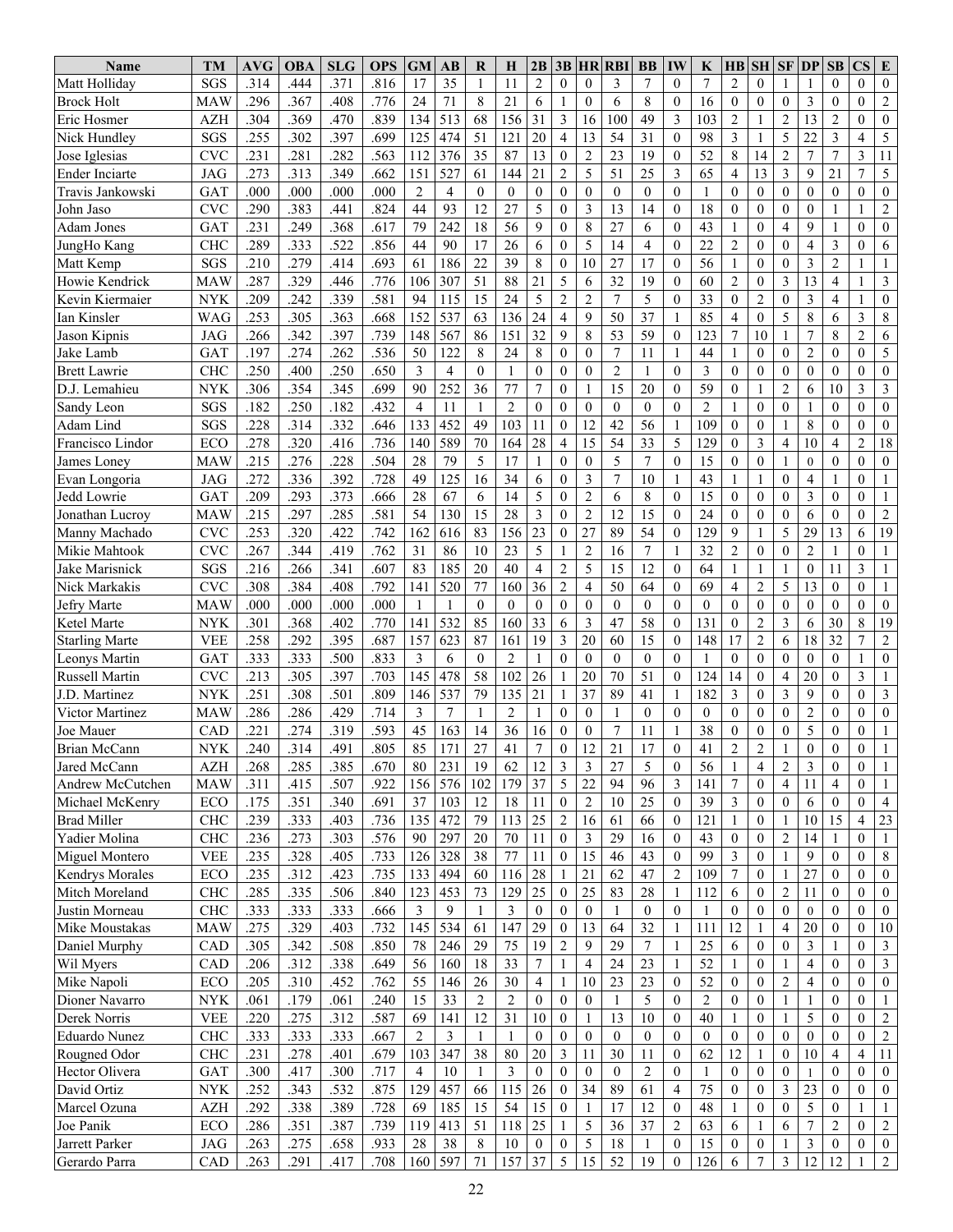| <b>VEE</b><br>.182<br>.167<br>.455<br>.621<br>4<br>11<br>$\overline{2}$<br>3<br>$\theta$<br>Ben Paulsen<br>$\mathbf{1}$<br>1<br>$\theta$<br>$\theta$<br>6<br>$\boldsymbol{0}$<br>$\mathbf{0}$<br>$\theta$<br>$\theta$<br>$\theta$<br>$\overline{1}$<br>35<br>37<br>57<br>98<br>3<br>.176<br>.327<br>.387<br>.714<br>284<br>9<br>$\mathbf{0}$<br>$\theta$<br>7<br>9<br>3<br>GAT<br>91<br>50<br>17<br>$\mathbf{0}$<br>Joc Pederson<br>1<br>$\overline{7}$<br>517<br>14<br>55<br>57<br>3<br>$\overline{c}$<br>.248<br>.325<br>.366<br>.690<br>134<br>56<br>128<br>15<br>98<br>$\theta$<br>16<br>Dustin Pedroia<br>CAD<br>$\theta$<br>1<br>1<br>1<br>.533<br>$\overline{2}$<br>$\overline{2}$<br>.200<br>.333<br>.200<br>10<br>$\mathbf{0}$<br>$\Omega$<br>$\overline{0}$<br>$\mathbf{0}$<br>$\mathbf{0}$<br>$\mathbf{0}$<br>Brayan Pena<br>MAW<br>$\overline{4}$<br>$\theta$<br>$\overline{0}$<br>$\theta$<br>$\mathbf{0}$<br>$\mathbf{0}$<br>$\overline{0}$<br>$\theta$<br>$\overline{4}$<br>83<br>286<br>34<br>71<br>13<br>37<br>24<br>73<br>9<br>.248<br>.305<br>.423<br>.729<br>$\mathbf{0}$<br>$\Omega$<br>$\overline{0}$<br>$\overline{4}$<br><b>Hunter Pence</b><br>CAD<br>11<br>$\mathbf{0}$<br>1<br>1<br>55<br>5<br>17<br>9<br>5<br>3<br>9<br>$\overline{2}$<br>.224<br>.284<br>.349<br>.633<br>129<br>447<br>100<br>6<br>34<br>$\mathbf{0}$<br>124<br>$\theta$<br>David Peralta<br>WAG<br>41<br>1<br>***<br>$\overline{2}$<br>$\overline{2}$<br>$\mathbf{0}$<br>$\overline{2}$<br>$\mathbf{0}$<br>.286<br>.333<br>.357<br>.690<br>12<br>28<br>8<br>$\mathbf{0}$<br>$\Omega$<br>4<br>$\overline{0}$<br>$\theta$<br>$\mathbf{0}$<br>$\mathbf{0}$<br>Jhonny Peralta<br>1<br>1<br>1<br>$\mathfrak{Z}$<br>.333<br>.619<br>19<br>54<br>$\overline{4}$<br>$\mathbf{0}$<br>3<br>$\overline{2}$<br>$\theta$<br>17<br>$\mathbf{0}$<br><b>VEE</b><br>.259<br>.286<br>14<br>$\theta$<br>$\mathbf{0}$<br>$\theta$<br>$\mathbf{0}$<br>$\theta$<br>$\mathbf{0}$<br>$\mathbf{1}$<br>Carlos Perez<br>.325<br><b>CVC</b><br>.167<br>18<br>$\overline{2}$<br>$\theta$<br>$\theta$<br>8<br>$\overline{3}$<br>.111<br>.158<br>14<br>$\theta$<br>$\theta$<br>$\theta$<br>$\theta$<br>$\theta$<br>$\theta$<br>$\theta$<br>$\mathbf{0}$<br>Roberto Perez<br>1<br>1<br>1<br>.722<br>126<br>19<br>21<br>8<br>5<br>$\overline{c}$<br>13<br>$\mathbf{0}$<br>$\mathbf{0}$<br>ECO<br>.265<br>.285<br>.437<br>129<br>476<br>50<br>$\overline{0}$<br>56<br>100<br>$\theta$<br>1<br>1<br>Salvador Perez<br>$\overline{c}$<br>.564<br>50<br>$\overline{2}$<br>$\overline{0}$<br>3<br>3<br>$\theta$<br>.220<br>.264<br>.300<br>25<br>11<br>$\mathbf{1}$<br>16<br>$\theta$<br>$\mathbf{0}$<br>$\mathbf{0}$<br>Jace Peterson<br>JAG<br>6<br>1<br>1<br>13<br>.275<br>.399<br>.745<br>55<br>138<br>19<br>38<br>$\overline{4}$<br>15<br>$\overline{0}$<br>3<br>$\mathbf{0}$<br>.346<br>$\mathbf{1}$<br>40<br>$\theta$<br>$\theta$<br>$\mathbf{0}$<br>$\mathbf{1}$<br>Tommy Pham<br><b>VEE</b><br>6<br>1<br>$\overline{7}$<br>.234<br>.280<br>.489<br>.769<br>47<br>3<br>$\overline{0}$<br>3<br>7<br>$\overline{2}$<br>$\mathbf{0}$<br>$\boldsymbol{0}$<br>Josh Phegley<br>ECO<br>16<br>11<br>11<br>$\boldsymbol{0}$<br>$\theta$<br>$\theta$<br>$\overline{0}$<br>$\theta$<br>1<br>$\boldsymbol{7}$<br>155<br>12<br>$\overline{c}$<br>77<br>7<br>$\overline{2}$<br>23<br><b>VEE</b><br>.253<br>.297<br>.342<br>.639<br>491<br>48<br>124<br>10<br>48<br>23<br>14<br><b>Brandon Phillips</b><br>1<br>1<br>1<br>15<br>.789<br>29<br>15<br>12<br>$\mathbf{2}$<br>43<br>$\overline{2}$<br>3<br>.309<br>.337<br>.452<br>120<br>356<br>110<br>$\mathbf{0}$<br>6<br>8<br>$\mathbf{0}$<br>$\theta$<br>A.J. Pierzynski<br><b>MAW</b><br>41<br>1<br>33<br>5<br>$\overline{2}$<br>3<br>$\,$ 8 $\,$<br>$\overline{c}$<br>Kevin Pillar<br>.273<br>.314<br>.333<br>.648<br>59<br>9<br>$\mathbf{0}$<br>$\theta$<br>$\Omega$<br>$\overline{4}$<br>$\mathbf{0}$<br>$\theta$<br>$\theta$<br><b>JAG</b><br>1<br>1<br>3<br>$\overline{7}$<br>236<br>18<br>56<br>18<br>5<br>26<br>18<br>70<br>.237<br>.291<br>.403<br>.694<br>80<br>$\mathbf{0}$<br>$\overline{0}$<br>$\theta$<br>$\mathbf{0}$<br>$\mathbf{1}$<br>$\overline{4}$<br><b>Stephen Piscotty</b><br>GAT<br>1<br>$\overline{c}$<br>8<br>.384<br>242<br>31<br>53<br>12<br>8<br>24<br>9<br>$\theta$<br>48<br>$\overline{4}$<br>.219<br>.247<br>.631<br>106<br>$\overline{0}$<br>$\mathbf{0}$<br>6<br>$\mathbf{0}$<br>Gregory Polanco<br>MAW<br>1<br>5<br>$\overline{2}$<br>$\overline{12}$<br>$\overline{7}$<br>88<br>191<br>92<br>122<br>3<br>31<br>.296<br>.453<br>158<br>645<br>31<br>20<br>46<br>3<br>20<br>A.J. Pollock<br><b>AZH</b><br>.346<br>.799<br>$\theta$<br>.719<br>12<br>$\overline{2}$<br>19<br>3<br>.273<br>.343<br>.376<br>619<br>28<br>$\boldsymbol{0}$<br>69<br>89<br>4<br>$\mathbf{0}$<br>GAT<br>157<br>61<br>169<br>60<br>$\boldsymbol{0}$<br><b>Buster Posey</b><br>$\mathbf{1}$<br>-1<br>12<br>5<br>19<br>3<br>3<br>.425<br>.786<br>93<br>233<br>33<br>70<br>18<br>27<br>$\theta$<br>$\overline{4}$<br><b>NYK</b><br>.300<br>.361<br>$\theta$<br>$\mathbf{0}$<br>Martin Prado<br>1<br>1<br>1<br>.599<br>9<br>$\overline{4}$<br>12<br>5<br>$\sqrt{2}$<br>.352<br>108<br>347<br>34<br>69<br>22<br>$\theta$<br>98<br>$\overline{2}$<br>$\mathfrak{2}$<br>.199<br>.247<br>34<br>$\theta$<br>SGS<br>1<br>1<br><b>Yasiel Puig</b><br>.800<br>$\overline{7}$<br>8<br>21<br>$\overline{c}$<br>5<br>.257<br>.333<br>.466<br>51<br>148<br>21<br>38<br>$\mathbf{0}$<br>21<br>15<br>$\mathbf{0}$<br>$\mathbf{0}$<br>$\mathbf{0}$<br>$\mathbf{0}$<br>$\mathbf{0}$<br>Albert Pujols<br>JAG<br>1<br>$\overline{2}$<br>.692<br>21<br>$\mathbf{0}$<br>3<br>.196<br>.271<br>.421<br>49<br>107<br>11<br>6<br>17<br>6<br>33<br>$\overline{4}$<br>$\theta$<br>$\mathbf{0}$<br>$\mathbf{0}$<br>$\theta$<br>Ryan Raburn<br>JAG<br>6<br>1<br>$\overline{4}$<br>$\overline{0}$<br>.000<br>.000<br>.000<br>.000<br>$\theta$<br>$\mathbf{0}$<br>$\theta$<br>$\overline{0}$<br>$\theta$<br>$\mathbf{0}$<br>$\theta$<br>$\overline{0}$<br>$\theta$<br>$\mathbf{0}$<br>$\overline{0}$<br>$\mathbf{0}$<br>$\mathbf{0}$<br>$\mathbf{1}$<br><b>Hanley Ramirez</b><br>CAD<br>$\mathbf{1}$<br>$\overline{0}$<br>.000<br>.000<br>.000<br>$\overline{2}$<br>4<br>$\mathbf{0}$<br>$\theta$<br>$\theta$<br>$\mathbf{0}$<br>$\mathbf{0}$<br>$\mathbf{0}$<br>$\mathbf{0}$<br>$\mathbf{0}$<br>Jose Ramirez<br><b>JAG</b><br>.000<br>$\theta$<br>$\theta$<br>$\theta$<br>$\theta$<br>$\theta$<br>$\boldsymbol{0}$<br>$\theta$<br>$\overline{0}$<br>$\overline{2}$<br>.333<br>12<br>12<br>$\boldsymbol{0}$<br>$\overline{0}$<br>$\overline{2}$<br>$\mathbf{0}$<br>$\mathbf{0}$<br>$\mathbf{0}$<br>Wilson Ramos<br><b>MAW</b><br>.167<br>.167<br>.167<br>$\overline{0}$<br>$\mathbf{0}$<br>$\theta$<br>$\mathbf{0}$<br>$\boldsymbol{0}$<br>$\mathbf{0}$<br>$\boldsymbol{0}$<br>$\overline{0}$<br>.525<br>.828<br>28<br>5<br>12<br>46<br>.233<br>.303<br>47<br>120<br>18<br>$\overline{0}$<br>20<br>$\theta$<br>4<br>$\mathbf{0}$<br>$\theta$<br>$\theta$<br>10<br>$\boldsymbol{0}$<br>$\mathbf{0}$<br>$\theta$<br>Colby Rasmus<br>NYK<br>5<br>52<br>15<br>33<br>$\overline{c}$<br>3<br>5<br>13<br>3<br>32<br>3<br>$\sqrt{2}$<br>SGS<br>.214<br>.244<br>.364<br>.607<br>154<br>$\theta$<br>$\theta$<br>$\theta$<br>J.T. Realmuto<br>$\mathbf{0}$<br>1<br>$\overline{c}$<br>.332<br>133<br>54<br>134<br>20<br>22<br>49<br>$\overline{2}$<br>76<br>3<br>18<br>7<br>$\overline{4}$<br>Josh Reddick<br>.266<br>.441<br>.773<br>503<br>61<br>$\overline{0}$<br>CAD<br>1<br>$\mathbf{0}$<br>9<br>17<br>$\overline{7}$<br>27<br>$\overline{c}$<br>3<br>.175<br>.273<br>.216<br>.489<br>33<br>97<br>$\overline{0}$<br>11<br>$\Omega$<br>$\theta$<br>$\theta$<br>$\theta$<br>Anthony Rendon<br>CAD<br>1<br>$\mathbf{0}$<br>-1<br>***<br>15<br>$\overline{c}$<br>8<br>.271<br>.316<br>107<br>29<br>$\theta$<br>$\overline{2}$<br>.299<br>.615<br>28<br>14<br>$\overline{0}$<br>$\mathbf{0}$<br>$\mathbf{0}$<br><b>Ben Revere</b><br>6<br>6<br>1<br>1<br>55<br>5<br>3<br>.182<br>.250<br>.400<br>.650<br>24<br>10<br>$\mathbf{0}$<br>26<br>$\theta$<br>$\mathbf{0}$<br>$\mathbf{0}$<br>SGS<br>6<br>$\overline{4}$<br>$\mathbf{0}$<br>1<br>4<br>Mark Reynolds<br>-1<br>1<br>1<br>$\overline{c}$<br>$\mathfrak{Z}$<br>5<br>17<br>9<br>.735<br>157<br>594<br>78<br>125<br>25<br>30<br>95<br>48<br>134<br>51<br>6<br><b>GAT</b><br>.210<br>.324<br>.411<br>$\theta$<br>1<br><b>Anthony Rizzo</b><br>***<br>$\mathfrak{Z}$<br>$\sqrt{2}$<br>.167<br>.244<br>26<br>$\theta$<br>$\theta$<br>$\Omega$<br>$\theta$<br>11<br>$\theta$<br>$\theta$<br>.038<br>.077<br>14<br>$\mathbf{1}$<br>$\overline{4}$<br>$\theta$<br>$\theta$<br>$\mathbf{0}$<br><b>Clint Robinson</b><br>$\mathbf{1}$<br>1<br>12<br>9<br>57<br>$\boldsymbol{0}$<br>.250<br>.333<br>.513<br>.846<br>59<br>156<br>22<br>39<br>27<br>19<br>$\theta$<br>3<br>4<br>$\mathbf{0}$<br>$\mathbf{0}$<br>WAG<br>Alex Rodriguez<br>1<br>1<br>1<br>$\overline{c}$<br>$\overline{c}$<br>.309<br>.537<br>23<br>68<br>5<br>7<br>$\overline{c}$<br>$\overline{c}$<br>3<br>.206<br>.229<br>14<br>$\boldsymbol{0}$<br>$\boldsymbol{0}$<br>10<br>$\mathbf{0}$<br>$\boldsymbol{0}$<br>$\mathbf{0}$<br><b>CVC</b><br>$\mathbf{0}$<br>Miguel Rojas<br>1<br>$\mathfrak{D}$<br>.917<br>8<br>5<br>$\Omega$<br>$\mathbf{c}$<br>3<br>$\theta$<br>$\Omega$<br>$\overline{0}$<br><b>Eddie Rosario</b><br>417<br>.417<br>1.333<br>12<br>$\Delta$<br>$\Omega$<br>$\theta$<br>$\Omega$<br>$\Omega$<br>$\Omega$<br>$\Omega$<br>$\Omega$<br><b>CHC</b><br>$\mathbf{1}$<br>$\overline{2}$<br>37<br>3<br>5<br>3<br>$\mathbf{0}$<br>.325<br>.482<br>.890<br>54<br>114<br>18<br>$\mathbf{0}$<br>20<br>13<br>$\overline{0}$<br>25<br>$\boldsymbol{0}$<br>$\overline{0}$<br>$\mathbf{0}$<br>$\mathbf{0}$<br>JAG<br>.408<br>Darin Ruf<br>.255<br>.396<br>.651<br>79<br>134<br>29<br>3<br>10<br>35<br>$\mathbf{3}$<br>Cameron Rupp<br>JAG<br>.216<br>11<br>6<br>4<br>7<br>$\overline{0}$<br>0<br>2<br>$\boldsymbol{0}$<br>4<br>$\mathbf{0}$<br>$\overline{0}$<br>$\boldsymbol{7}$<br>.572<br>3<br><b>Addison Russell</b><br>.201<br>.265<br>.306<br>294<br>25<br>59<br>10<br>$\bf{0}$<br>7<br>31<br>26<br>109<br>9<br>2<br>CAD<br>103<br>$\boldsymbol{0}$<br>1<br>$\mathbf{0}$<br>1<br>.000<br>.000<br>$\mathbf{0}$<br>Pablo Sandoval<br>ECO<br>.000<br>.000<br>$\overline{0}$<br>$\overline{0}$<br>$\overline{0}$<br>$\mathbf{0}$<br>0<br>$\mathbf{0}$<br>$\boldsymbol{0}$<br>$\overline{0}$<br>$\mathbf{0}$<br>$\overline{0}$<br>$\mathbf{0}$<br>$\mathbf{0}$<br>0<br>$\mathbf{0}$<br>$\boldsymbol{0}$<br>$\overline{0}$<br>1<br>93<br><b>VEE</b><br>.248<br>.373<br>.527<br>.900<br>145<br>505<br>103<br>125<br>$18\,$<br>3<br>39<br>98<br>170<br>$\overline{4}$<br>8<br>Miguel Sano<br>$\mathbf{0}$<br>$\bf{0}$<br>$\overline{0}$<br>$\mathbf{0}$<br>$\mathbf{0}$<br>1<br>.500<br>Carlos Santana<br><b>WAG</b><br>.500<br>.500<br>1.000<br>2<br>2<br>$\mathbf{0}$<br>$\mathbf{0}$<br>$\overline{0}$<br>$\mathbf{0}$<br>$\mathbf{0}$<br>$\overline{0}$<br>$\overline{0}$<br>$\overline{0}$<br>$\overline{0}$<br>$\overline{0}$<br>$\theta$<br>$\overline{0}$<br>$\mathbf{0}$<br>$\mathbf{0}$<br>1<br>.252<br>.784<br>127<br>32<br>5<br>5<br>15<br>$\overline{c}$<br>47<br>3<br>Domingo Santana<br>$_{\rm ECO}$<br>.375<br>.409<br>46<br>$20\,$<br>$\mathbf{0}$<br>19<br>4<br>$\mathbf{0}$<br>$\mathbf{0}$<br>$\mathbf{0}$<br>$\mathbf{0}$<br>$\overline{0}$<br>23<br>351<br>104<br>$78\,$<br>5<br>Jonathan Schoop<br><b>NYK</b><br>.296<br>.318<br>.499<br>.816<br>102<br>42<br>$\boldsymbol{0}$<br>16<br>40<br>7<br>$\mathbf{0}$<br>$\overline{2}$<br>11<br>$\mathbf{0}$<br>$\mathbf{0}$<br>$\mathbf{0}$<br>$\overline{4}$<br>$\sqrt{2}$<br>.764<br>393<br>$\overline{9}$<br>23<br>44<br>$\overline{2}$<br>150<br>9<br>$\mathfrak{Z}$<br>Kyle Schwarber<br>$SGS$<br>.219<br>.336<br>.427<br>118<br>56<br>86<br>60<br>11<br>$\overline{0}$<br>$\bf{0}$<br>1<br>$\mathbf{1}$<br>5<br>$\tau$<br>.382<br>.529<br>.979<br>15<br>$\boldsymbol{0}$<br>5<br>$\theta$<br>$\mathbf{0}$<br><b>AZH</b><br>.450<br>34<br>6<br>13<br>$\mathbf{0}$<br>6<br>$\mathbf{0}$<br>$\mathbf{0}$<br>$\mathbf{0}$<br>$\overline{0}$<br>Corey Seager<br>$\mathbf{0}$<br>1<br>3<br>.270<br>.321<br>.591<br>138<br>38<br>102<br>24<br>$\mathbf{0}$<br>42<br>38<br>3<br>$\sqrt{2}$<br>$\overline{4}$<br>9<br>Kyle Seager<br><b>GAT</b><br>.210<br>486<br>10<br>$\mathbf{0}$<br>80<br>$\mathbf{0}$<br>26<br>$\mathfrak{Z}$<br>.679<br>12<br>36<br>$\mathfrak{S}$<br>$\mathbf{0}$<br>47<br>3<br>$\overline{0}$<br>$\mathbf{0}$<br>Travis Shaw<br><b>NYK</b><br>.247<br>.275<br>.404<br>56<br>146<br>6<br>$\mathbf{0}$<br>$\boldsymbol{0}$<br>$\mathbf{0}$<br>11<br>6<br>$\mathbf{1}$<br>$\mathfrak{Z}$<br>15<br>$\overline{2}$<br>22<br>13<br>3<br><b>MAW</b><br>.261<br>.305<br>.309<br>.614<br>132<br>391<br>34<br>102<br>$\mathbf{0}$<br>17<br>$\mathbf{0}$<br>61<br>8<br>$\mathbf{0}$<br>$\Omega$<br><b>Andrelton Simmons</b><br>1<br>$\boldsymbol{0}$<br><b>VEE</b><br>.000<br>.000<br>.000<br>.000<br>$\mathbf{0}$<br>$\overline{0}$<br>$\mathbf{0}$<br>$\boldsymbol{0}$<br>$\mathbf{0}$<br>$\boldsymbol{0}$<br>$\mathbf{0}$<br>$\boldsymbol{0}$<br>$\boldsymbol{0}$<br>$\mathbf{0}$<br>$\overline{0}$<br>Yongarvis Solarte<br>$\mathbf{0}$<br>$\overline{0}$<br>$\overline{0}$<br>$\mathbf{0}$<br>$\boldsymbol{0}$<br>1<br>Jorge Soler<br>.200<br>.211<br>.411<br>13<br>19<br>$\overline{c}$<br>3<br>$\boldsymbol{0}$<br>8<br>2<br>$\mathbf{0}$<br><b>CHC</b><br>.158<br>$\overline{0}$<br>$\overline{0}$<br>$\overline{0}$<br>0<br>$\mathbf{0}$<br>$\boldsymbol{0}$<br>$\mathbf{0}$<br>$\overline{0}$<br>1<br>1<br><b>VEE</b><br>Geovany Soto<br>.500<br>.500<br>.500<br>1.000<br>2<br>$\overline{0}$<br>$\mathbf{0}$<br>$\mathbf{0}$<br>$\mathbf{0}$<br>0<br>$\mathbf{0}$<br>$\mathbf{0}$<br>$\overline{0}$<br>0<br>$\mathbf{0}$<br>$\overline{0}$<br>$\boldsymbol{0}$<br>$\mathbf{0}$<br>$\overline{0}$<br>1<br>1<br>$\boldsymbol{0}$<br>$\overline{2}$<br>3<br>5<br>19<br>$\sqrt{2}$<br>Steven Souza<br>.186<br>.280<br>.349<br>.629<br>15<br>43<br>8<br>$\boldsymbol{0}$<br>$\mathbf{0}$<br>SGS<br>6<br>$\mathbf{0}$<br>$\overline{0}$<br>1<br>1<br>-1<br>67<br>35<br>9<br>$\,$ 8 $\,$<br>Denard Span<br>.267<br>.311<br>.715<br>113<br>453<br>121<br>$\boldsymbol{0}$<br>31<br>28<br>69<br>3<br>GAT<br>.404<br>$\mathbf{0}$<br>$\bf{0}$<br>1<br>-1<br>1<br>$\overline{2}$<br>Cory Spangenberg<br><b>WAG</b><br>.000<br>.000<br>.000<br>.000<br>$\overline{0}$<br>$\mathbf{0}$<br>$\boldsymbol{0}$<br>$\boldsymbol{0}$<br>3<br>$\mathbf{0}$<br>$\mathbf{0}$<br>$\mathbf{0}$<br>$\boldsymbol{0}$<br>$\overline{4}$<br>$\mathbf{0}$<br>$\boldsymbol{0}$<br>$\boldsymbol{0}$<br>$\boldsymbol{0}$<br>$\overline{0}$<br>$\mathbf{0}$<br>276<br>$\boldsymbol{0}$<br>37<br>42<br>78<br>14<br>3<br>$\mathfrak{Z}$<br>George Springer<br>$\ensuremath{\text{CVC}}$<br>.286<br>.392<br>.435<br>.827<br>104<br>41<br>79<br>11<br>10<br>$\mathbf{0}$<br>6<br>2<br>$\overline{0}$<br>$\mathbf{0}$<br>25<br>$\overline{c}$<br>15<br>.735<br>150<br>583<br>215<br>3<br>10<br>GAT<br>.201<br>.267<br>.468<br>77<br>117<br>43<br>96<br>51<br>$\mathbf{0}$<br>$\mathbf{1}$<br>Giancarlo Stanton<br>1<br>$\overline{4}$<br>1<br>Chris Stewart<br><b>VEE</b><br>.313<br>.375<br>.688<br>5<br>$\mathbf{0}$<br>$\overline{2}$<br>$\mathbf{0}$<br>3<br>$\mathbf{0}$<br>$\overline{0}$<br>.313<br>16<br>$\overline{0}$<br>$\mathbf{0}$<br>0<br>$\bf{0}$<br>$\mathbf{0}$<br>1<br>$\boldsymbol{0}$<br>6<br>$\mathbf{0}$<br>15<br>5<br>$\boldsymbol{0}$<br>$10\,$<br>52<br>12<br>28<br>5<br>$\boldsymbol{0}$<br>$\overline{4}$<br>$\boldsymbol{0}$<br>39<br>$\tau$<br>$\boldsymbol{0}$<br>Eugenio Suarez<br>.220<br>.256<br>.354<br>.610<br>127<br>6<br>$\boldsymbol{0}$<br>$\boldsymbol{0}$ | Name | TМ                        | AVG | <b>OBA</b> | <b>SLG</b> | <b>OPS</b> | <b>GM</b> | AВ | R | H | 2B | 3B | <b>HR RBI</b> | <b>BB</b> | IW | K | <b>HB</b> | <b>SH</b> | SF | <b>DP</b> | SB | $\mathbf{CS}$ | E |
|-----------------------------------------------------------------------------------------------------------------------------------------------------------------------------------------------------------------------------------------------------------------------------------------------------------------------------------------------------------------------------------------------------------------------------------------------------------------------------------------------------------------------------------------------------------------------------------------------------------------------------------------------------------------------------------------------------------------------------------------------------------------------------------------------------------------------------------------------------------------------------------------------------------------------------------------------------------------------------------------------------------------------------------------------------------------------------------------------------------------------------------------------------------------------------------------------------------------------------------------------------------------------------------------------------------------------------------------------------------------------------------------------------------------------------------------------------------------------------------------------------------------------------------------------------------------------------------------------------------------------------------------------------------------------------------------------------------------------------------------------------------------------------------------------------------------------------------------------------------------------------------------------------------------------------------------------------------------------------------------------------------------------------------------------------------------------------------------------------------------------------------------------------------------------------------------------------------------------------------------------------------------------------------------------------------------------------------------------------------------------------------------------------------------------------------------------------------------------------------------------------------------------------------------------------------------------------------------------------------------------------------------------------------------------------------------------------------------------------------------------------------------------------------------------------------------------------------------------------------------------------------------------------------------------------------------------------------------------------------------------------------------------------------------------------------------------------------------------------------------------------------------------------------------------------------------------------------------------------------------------------------------------------------------------------------------------------------------------------------------------------------------------------------------------------------------------------------------------------------------------------------------------------------------------------------------------------------------------------------------------------------------------------------------------------------------------------------------------------------------------------------------------------------------------------------------------------------------------------------------------------------------------------------------------------------------------------------------------------------------------------------------------------------------------------------------------------------------------------------------------------------------------------------------------------------------------------------------------------------------------------------------------------------------------------------------------------------------------------------------------------------------------------------------------------------------------------------------------------------------------------------------------------------------------------------------------------------------------------------------------------------------------------------------------------------------------------------------------------------------------------------------------------------------------------------------------------------------------------------------------------------------------------------------------------------------------------------------------------------------------------------------------------------------------------------------------------------------------------------------------------------------------------------------------------------------------------------------------------------------------------------------------------------------------------------------------------------------------------------------------------------------------------------------------------------------------------------------------------------------------------------------------------------------------------------------------------------------------------------------------------------------------------------------------------------------------------------------------------------------------------------------------------------------------------------------------------------------------------------------------------------------------------------------------------------------------------------------------------------------------------------------------------------------------------------------------------------------------------------------------------------------------------------------------------------------------------------------------------------------------------------------------------------------------------------------------------------------------------------------------------------------------------------------------------------------------------------------------------------------------------------------------------------------------------------------------------------------------------------------------------------------------------------------------------------------------------------------------------------------------------------------------------------------------------------------------------------------------------------------------------------------------------------------------------------------------------------------------------------------------------------------------------------------------------------------------------------------------------------------------------------------------------------------------------------------------------------------------------------------------------------------------------------------------------------------------------------------------------------------------------------------------------------------------------------------------------------------------------------------------------------------------------------------------------------------------------------------------------------------------------------------------------------------------------------------------------------------------------------------------------------------------------------------------------------------------------------------------------------------------------------------------------------------------------------------------------------------------------------------------------------------------------------------------------------------------------------------------------------------------------------------------------------------------------------------------------------------------------------------------------------------------------------------------------------------------------------------------------------------------------------------------------------------------------------------------------------------------------------------------------------------------------------------------------------------------------------------------------------------------------------------------------------------------------------------------------------------------------------------------------------------------------------------------------------------------------------------------------------------------------------------------------------------------------------------------------------------------------------------------------------------------------------------------------------------------------------------------------------------------------------------------------------------------------------------------------------------------------------------------------------------------------------------------------------------------------------------------------------------------------------------------------------------------------------------------------------------------------------------------------------------------------------------------------------------------------------------------------------------------------------------------------------------------------------------------------------------------------------------------------------------------------------------------------------------------------------------------------------------------------------------------------------------------------------------------------------------------------------------------------------------------------------------------------------------------------------------------------------------------------------------------------------------------------------------------------------------------------------------------------------------------------------------------------------------------------------------------------------------------------------------------------------------------------------------------------------------------------------------------------------------------------------------------------------------------------------------------------------------------------------------------------------------------------------------------------------------------------------------------------------------------------------------------------------------------------------------------------------------------------------------------------------------------------------------------------------------------------------------------------------------------------------------------------------------------------------------------------------------------------------------------------------------------------------------------------------------------------------------------------------------------------------------------------------------------------------------------------------------------------------------------------------------------------------------------------------------------------------------------------------------------------------------------------------------------------------------------------------------------------------------------------------------------------------------------------------------------------------------------------------------------------------------------------------------------------------------------------------------------------------------------------------------------------------------------------------------------------------------------------------------------------------------------------------------------------------------------------------------------------------------------------------------------------------------------------------------------------------------------------------------------------------------------------------------------------------------------------------------------------------------------------------------------------------------------------------------------------------------------------------------------------------------------------------------------------------------------------------------------------------------------------------------------------------------------------------------------------------------------------------------------------------------------------------------------------------------------------------------------------------------------------------------------------------------------------------------------------------------------------------------------------------------------------------------------------------------------------------------------------------------------------------------------------------------------------------------------------------------------------------------------------------------------------------------------------------------------------------------------------------------------------------------------------------------------------------------------------------------------------------------------------------------------------------------------------------------------------------------------------------------------------------------------------------------------------------------------------------------------------------------------------------------------------------------------------------------------------------------------------------------------------------------------------------------------------------------------------------------------------------------------------------------------------------------------------------------------------------------------------------------------------------------------------------------------------------------------------------------------------------------------------------------------------------------------------------------------------------------------------------------------------------------------------------------------------------------------------------------------------------------------------------------------------------------------------------------------------------------------------------------------------------------------------------------------------------------------------------------------------------------------------------------------------------------------------------------------------------------------------------------------------------------------------------------------------------------------------------------------------------------------------------------------------------------------------------------------------------------------------------------------------------------------------------------------------------------------------------------------------------------------------------------------------------------------------------------------------------------------------------------------------------------------------------------------------------------------------------------------------------------------------------------------------------------------------------------------------------------------------------------------------------------------------------------------------------------------------------------------------------------------------------------------------------------------------------|------|---------------------------|-----|------------|------------|------------|-----------|----|---|---|----|----|---------------|-----------|----|---|-----------|-----------|----|-----------|----|---------------|---|
|                                                                                                                                                                                                                                                                                                                                                                                                                                                                                                                                                                                                                                                                                                                                                                                                                                                                                                                                                                                                                                                                                                                                                                                                                                                                                                                                                                                                                                                                                                                                                                                                                                                                                                                                                                                                                                                                                                                                                                                                                                                                                                                                                                                                                                                                                                                                                                                                                                                                                                                                                                                                                                                                                                                                                                                                                                                                                                                                                                                                                                                                                                                                                                                                                                                                                                                                                                                                                                                                                                                                                                                                                                                                                                                                                                                                                                                                                                                                                                                                                                                                                                                                                                                                                                                                                                                                                                                                                                                                                                                                                                                                                                                                                                                                                                                                                                                                                                                                                                                                                                                                                                                                                                                                                                                                                                                                                                                                                                                                                                                                                                                                                                                                                                                                                                                                                                                                                                                                                                                                                                                                                                                                                                                                                                                                                                                                                                                                                                                                                                                                                                                                                                                                                                                                                                                                                                                                                                                                                                                                                                                                                                                                                                                                                                                                                                                                                                                                                                                                                                                                                                                                                                                                                                                                                                                                                                                                                                                                                                                                                                                                                                                                                                                                                                                                                                                                                                                                                                                                                                                                                                                                                                                                                                                                                                                                                                                                                                                                                                                                                                                                                                                                                                                                                                                                                                                                                                                                                                                                                                                                                                                                                                                                                                                                                                                                                                                                                                                                                                                                                                                                                                                                                                                                                                                                                                                                                                                                                                                                                                                                                                                                                                                                                                                                                                                                                                                                                                                                                                                                                                                                                                                                                                                                                                                                                                                                                                                                                                                                                                                                                                                                                                                                                                                                                                                                                                                                                                                                                                                                                                                                                                                                                                                                                                                                                                                                                                                                                                                                                                                                                                                                                                                                                                                                                                                                                                                                                                                                                                                                                                                                                                                                                                                                                                                                                                                                                                                                                                                                                                                                                                                                                                                                                                                                                                                                                                                                                                                                                                                                                                                                                                                                                                                                                                                                                                                                                                                                                                                                                                                                                                                                                                                                                                                                                                                                                                                                                                                                                                                                                                                                                                                                                                                                                                                                                                                                                                                                                                                                                                                                                                                                                                                                                                                                                                                                                                   |      |                           |     |            |            |            |           |    |   |   |    |    |               |           |    |   |           |           |    |           |    |               |   |
|                                                                                                                                                                                                                                                                                                                                                                                                                                                                                                                                                                                                                                                                                                                                                                                                                                                                                                                                                                                                                                                                                                                                                                                                                                                                                                                                                                                                                                                                                                                                                                                                                                                                                                                                                                                                                                                                                                                                                                                                                                                                                                                                                                                                                                                                                                                                                                                                                                                                                                                                                                                                                                                                                                                                                                                                                                                                                                                                                                                                                                                                                                                                                                                                                                                                                                                                                                                                                                                                                                                                                                                                                                                                                                                                                                                                                                                                                                                                                                                                                                                                                                                                                                                                                                                                                                                                                                                                                                                                                                                                                                                                                                                                                                                                                                                                                                                                                                                                                                                                                                                                                                                                                                                                                                                                                                                                                                                                                                                                                                                                                                                                                                                                                                                                                                                                                                                                                                                                                                                                                                                                                                                                                                                                                                                                                                                                                                                                                                                                                                                                                                                                                                                                                                                                                                                                                                                                                                                                                                                                                                                                                                                                                                                                                                                                                                                                                                                                                                                                                                                                                                                                                                                                                                                                                                                                                                                                                                                                                                                                                                                                                                                                                                                                                                                                                                                                                                                                                                                                                                                                                                                                                                                                                                                                                                                                                                                                                                                                                                                                                                                                                                                                                                                                                                                                                                                                                                                                                                                                                                                                                                                                                                                                                                                                                                                                                                                                                                                                                                                                                                                                                                                                                                                                                                                                                                                                                                                                                                                                                                                                                                                                                                                                                                                                                                                                                                                                                                                                                                                                                                                                                                                                                                                                                                                                                                                                                                                                                                                                                                                                                                                                                                                                                                                                                                                                                                                                                                                                                                                                                                                                                                                                                                                                                                                                                                                                                                                                                                                                                                                                                                                                                                                                                                                                                                                                                                                                                                                                                                                                                                                                                                                                                                                                                                                                                                                                                                                                                                                                                                                                                                                                                                                                                                                                                                                                                                                                                                                                                                                                                                                                                                                                                                                                                                                                                                                                                                                                                                                                                                                                                                                                                                                                                                                                                                                                                                                                                                                                                                                                                                                                                                                                                                                                                                                                                                                                                                                                                                                                                                                                                                                                                                                                                                                                                                                                                                   |      |                           |     |            |            |            |           |    |   |   |    |    |               |           |    |   |           |           |    |           |    |               |   |
|                                                                                                                                                                                                                                                                                                                                                                                                                                                                                                                                                                                                                                                                                                                                                                                                                                                                                                                                                                                                                                                                                                                                                                                                                                                                                                                                                                                                                                                                                                                                                                                                                                                                                                                                                                                                                                                                                                                                                                                                                                                                                                                                                                                                                                                                                                                                                                                                                                                                                                                                                                                                                                                                                                                                                                                                                                                                                                                                                                                                                                                                                                                                                                                                                                                                                                                                                                                                                                                                                                                                                                                                                                                                                                                                                                                                                                                                                                                                                                                                                                                                                                                                                                                                                                                                                                                                                                                                                                                                                                                                                                                                                                                                                                                                                                                                                                                                                                                                                                                                                                                                                                                                                                                                                                                                                                                                                                                                                                                                                                                                                                                                                                                                                                                                                                                                                                                                                                                                                                                                                                                                                                                                                                                                                                                                                                                                                                                                                                                                                                                                                                                                                                                                                                                                                                                                                                                                                                                                                                                                                                                                                                                                                                                                                                                                                                                                                                                                                                                                                                                                                                                                                                                                                                                                                                                                                                                                                                                                                                                                                                                                                                                                                                                                                                                                                                                                                                                                                                                                                                                                                                                                                                                                                                                                                                                                                                                                                                                                                                                                                                                                                                                                                                                                                                                                                                                                                                                                                                                                                                                                                                                                                                                                                                                                                                                                                                                                                                                                                                                                                                                                                                                                                                                                                                                                                                                                                                                                                                                                                                                                                                                                                                                                                                                                                                                                                                                                                                                                                                                                                                                                                                                                                                                                                                                                                                                                                                                                                                                                                                                                                                                                                                                                                                                                                                                                                                                                                                                                                                                                                                                                                                                                                                                                                                                                                                                                                                                                                                                                                                                                                                                                                                                                                                                                                                                                                                                                                                                                                                                                                                                                                                                                                                                                                                                                                                                                                                                                                                                                                                                                                                                                                                                                                                                                                                                                                                                                                                                                                                                                                                                                                                                                                                                                                                                                                                                                                                                                                                                                                                                                                                                                                                                                                                                                                                                                                                                                                                                                                                                                                                                                                                                                                                                                                                                                                                                                                                                                                                                                                                                                                                                                                                                                                                                                                                                                                                   |      |                           |     |            |            |            |           |    |   |   |    |    |               |           |    |   |           |           |    |           |    |               |   |
|                                                                                                                                                                                                                                                                                                                                                                                                                                                                                                                                                                                                                                                                                                                                                                                                                                                                                                                                                                                                                                                                                                                                                                                                                                                                                                                                                                                                                                                                                                                                                                                                                                                                                                                                                                                                                                                                                                                                                                                                                                                                                                                                                                                                                                                                                                                                                                                                                                                                                                                                                                                                                                                                                                                                                                                                                                                                                                                                                                                                                                                                                                                                                                                                                                                                                                                                                                                                                                                                                                                                                                                                                                                                                                                                                                                                                                                                                                                                                                                                                                                                                                                                                                                                                                                                                                                                                                                                                                                                                                                                                                                                                                                                                                                                                                                                                                                                                                                                                                                                                                                                                                                                                                                                                                                                                                                                                                                                                                                                                                                                                                                                                                                                                                                                                                                                                                                                                                                                                                                                                                                                                                                                                                                                                                                                                                                                                                                                                                                                                                                                                                                                                                                                                                                                                                                                                                                                                                                                                                                                                                                                                                                                                                                                                                                                                                                                                                                                                                                                                                                                                                                                                                                                                                                                                                                                                                                                                                                                                                                                                                                                                                                                                                                                                                                                                                                                                                                                                                                                                                                                                                                                                                                                                                                                                                                                                                                                                                                                                                                                                                                                                                                                                                                                                                                                                                                                                                                                                                                                                                                                                                                                                                                                                                                                                                                                                                                                                                                                                                                                                                                                                                                                                                                                                                                                                                                                                                                                                                                                                                                                                                                                                                                                                                                                                                                                                                                                                                                                                                                                                                                                                                                                                                                                                                                                                                                                                                                                                                                                                                                                                                                                                                                                                                                                                                                                                                                                                                                                                                                                                                                                                                                                                                                                                                                                                                                                                                                                                                                                                                                                                                                                                                                                                                                                                                                                                                                                                                                                                                                                                                                                                                                                                                                                                                                                                                                                                                                                                                                                                                                                                                                                                                                                                                                                                                                                                                                                                                                                                                                                                                                                                                                                                                                                                                                                                                                                                                                                                                                                                                                                                                                                                                                                                                                                                                                                                                                                                                                                                                                                                                                                                                                                                                                                                                                                                                                                                                                                                                                                                                                                                                                                                                                                                                                                                                                                                                   |      |                           |     |            |            |            |           |    |   |   |    |    |               |           |    |   |           |           |    |           |    |               |   |
|                                                                                                                                                                                                                                                                                                                                                                                                                                                                                                                                                                                                                                                                                                                                                                                                                                                                                                                                                                                                                                                                                                                                                                                                                                                                                                                                                                                                                                                                                                                                                                                                                                                                                                                                                                                                                                                                                                                                                                                                                                                                                                                                                                                                                                                                                                                                                                                                                                                                                                                                                                                                                                                                                                                                                                                                                                                                                                                                                                                                                                                                                                                                                                                                                                                                                                                                                                                                                                                                                                                                                                                                                                                                                                                                                                                                                                                                                                                                                                                                                                                                                                                                                                                                                                                                                                                                                                                                                                                                                                                                                                                                                                                                                                                                                                                                                                                                                                                                                                                                                                                                                                                                                                                                                                                                                                                                                                                                                                                                                                                                                                                                                                                                                                                                                                                                                                                                                                                                                                                                                                                                                                                                                                                                                                                                                                                                                                                                                                                                                                                                                                                                                                                                                                                                                                                                                                                                                                                                                                                                                                                                                                                                                                                                                                                                                                                                                                                                                                                                                                                                                                                                                                                                                                                                                                                                                                                                                                                                                                                                                                                                                                                                                                                                                                                                                                                                                                                                                                                                                                                                                                                                                                                                                                                                                                                                                                                                                                                                                                                                                                                                                                                                                                                                                                                                                                                                                                                                                                                                                                                                                                                                                                                                                                                                                                                                                                                                                                                                                                                                                                                                                                                                                                                                                                                                                                                                                                                                                                                                                                                                                                                                                                                                                                                                                                                                                                                                                                                                                                                                                                                                                                                                                                                                                                                                                                                                                                                                                                                                                                                                                                                                                                                                                                                                                                                                                                                                                                                                                                                                                                                                                                                                                                                                                                                                                                                                                                                                                                                                                                                                                                                                                                                                                                                                                                                                                                                                                                                                                                                                                                                                                                                                                                                                                                                                                                                                                                                                                                                                                                                                                                                                                                                                                                                                                                                                                                                                                                                                                                                                                                                                                                                                                                                                                                                                                                                                                                                                                                                                                                                                                                                                                                                                                                                                                                                                                                                                                                                                                                                                                                                                                                                                                                                                                                                                                                                                                                                                                                                                                                                                                                                                                                                                                                                                                                                                                                   |      |                           |     |            |            |            |           |    |   |   |    |    |               |           |    |   |           |           |    |           |    |               |   |
|                                                                                                                                                                                                                                                                                                                                                                                                                                                                                                                                                                                                                                                                                                                                                                                                                                                                                                                                                                                                                                                                                                                                                                                                                                                                                                                                                                                                                                                                                                                                                                                                                                                                                                                                                                                                                                                                                                                                                                                                                                                                                                                                                                                                                                                                                                                                                                                                                                                                                                                                                                                                                                                                                                                                                                                                                                                                                                                                                                                                                                                                                                                                                                                                                                                                                                                                                                                                                                                                                                                                                                                                                                                                                                                                                                                                                                                                                                                                                                                                                                                                                                                                                                                                                                                                                                                                                                                                                                                                                                                                                                                                                                                                                                                                                                                                                                                                                                                                                                                                                                                                                                                                                                                                                                                                                                                                                                                                                                                                                                                                                                                                                                                                                                                                                                                                                                                                                                                                                                                                                                                                                                                                                                                                                                                                                                                                                                                                                                                                                                                                                                                                                                                                                                                                                                                                                                                                                                                                                                                                                                                                                                                                                                                                                                                                                                                                                                                                                                                                                                                                                                                                                                                                                                                                                                                                                                                                                                                                                                                                                                                                                                                                                                                                                                                                                                                                                                                                                                                                                                                                                                                                                                                                                                                                                                                                                                                                                                                                                                                                                                                                                                                                                                                                                                                                                                                                                                                                                                                                                                                                                                                                                                                                                                                                                                                                                                                                                                                                                                                                                                                                                                                                                                                                                                                                                                                                                                                                                                                                                                                                                                                                                                                                                                                                                                                                                                                                                                                                                                                                                                                                                                                                                                                                                                                                                                                                                                                                                                                                                                                                                                                                                                                                                                                                                                                                                                                                                                                                                                                                                                                                                                                                                                                                                                                                                                                                                                                                                                                                                                                                                                                                                                                                                                                                                                                                                                                                                                                                                                                                                                                                                                                                                                                                                                                                                                                                                                                                                                                                                                                                                                                                                                                                                                                                                                                                                                                                                                                                                                                                                                                                                                                                                                                                                                                                                                                                                                                                                                                                                                                                                                                                                                                                                                                                                                                                                                                                                                                                                                                                                                                                                                                                                                                                                                                                                                                                                                                                                                                                                                                                                                                                                                                                                                                                                                                                                                   |      |                           |     |            |            |            |           |    |   |   |    |    |               |           |    |   |           |           |    |           |    |               |   |
|                                                                                                                                                                                                                                                                                                                                                                                                                                                                                                                                                                                                                                                                                                                                                                                                                                                                                                                                                                                                                                                                                                                                                                                                                                                                                                                                                                                                                                                                                                                                                                                                                                                                                                                                                                                                                                                                                                                                                                                                                                                                                                                                                                                                                                                                                                                                                                                                                                                                                                                                                                                                                                                                                                                                                                                                                                                                                                                                                                                                                                                                                                                                                                                                                                                                                                                                                                                                                                                                                                                                                                                                                                                                                                                                                                                                                                                                                                                                                                                                                                                                                                                                                                                                                                                                                                                                                                                                                                                                                                                                                                                                                                                                                                                                                                                                                                                                                                                                                                                                                                                                                                                                                                                                                                                                                                                                                                                                                                                                                                                                                                                                                                                                                                                                                                                                                                                                                                                                                                                                                                                                                                                                                                                                                                                                                                                                                                                                                                                                                                                                                                                                                                                                                                                                                                                                                                                                                                                                                                                                                                                                                                                                                                                                                                                                                                                                                                                                                                                                                                                                                                                                                                                                                                                                                                                                                                                                                                                                                                                                                                                                                                                                                                                                                                                                                                                                                                                                                                                                                                                                                                                                                                                                                                                                                                                                                                                                                                                                                                                                                                                                                                                                                                                                                                                                                                                                                                                                                                                                                                                                                                                                                                                                                                                                                                                                                                                                                                                                                                                                                                                                                                                                                                                                                                                                                                                                                                                                                                                                                                                                                                                                                                                                                                                                                                                                                                                                                                                                                                                                                                                                                                                                                                                                                                                                                                                                                                                                                                                                                                                                                                                                                                                                                                                                                                                                                                                                                                                                                                                                                                                                                                                                                                                                                                                                                                                                                                                                                                                                                                                                                                                                                                                                                                                                                                                                                                                                                                                                                                                                                                                                                                                                                                                                                                                                                                                                                                                                                                                                                                                                                                                                                                                                                                                                                                                                                                                                                                                                                                                                                                                                                                                                                                                                                                                                                                                                                                                                                                                                                                                                                                                                                                                                                                                                                                                                                                                                                                                                                                                                                                                                                                                                                                                                                                                                                                                                                                                                                                                                                                                                                                                                                                                                                                                                                                                                                                   |      |                           |     |            |            |            |           |    |   |   |    |    |               |           |    |   |           |           |    |           |    |               |   |
|                                                                                                                                                                                                                                                                                                                                                                                                                                                                                                                                                                                                                                                                                                                                                                                                                                                                                                                                                                                                                                                                                                                                                                                                                                                                                                                                                                                                                                                                                                                                                                                                                                                                                                                                                                                                                                                                                                                                                                                                                                                                                                                                                                                                                                                                                                                                                                                                                                                                                                                                                                                                                                                                                                                                                                                                                                                                                                                                                                                                                                                                                                                                                                                                                                                                                                                                                                                                                                                                                                                                                                                                                                                                                                                                                                                                                                                                                                                                                                                                                                                                                                                                                                                                                                                                                                                                                                                                                                                                                                                                                                                                                                                                                                                                                                                                                                                                                                                                                                                                                                                                                                                                                                                                                                                                                                                                                                                                                                                                                                                                                                                                                                                                                                                                                                                                                                                                                                                                                                                                                                                                                                                                                                                                                                                                                                                                                                                                                                                                                                                                                                                                                                                                                                                                                                                                                                                                                                                                                                                                                                                                                                                                                                                                                                                                                                                                                                                                                                                                                                                                                                                                                                                                                                                                                                                                                                                                                                                                                                                                                                                                                                                                                                                                                                                                                                                                                                                                                                                                                                                                                                                                                                                                                                                                                                                                                                                                                                                                                                                                                                                                                                                                                                                                                                                                                                                                                                                                                                                                                                                                                                                                                                                                                                                                                                                                                                                                                                                                                                                                                                                                                                                                                                                                                                                                                                                                                                                                                                                                                                                                                                                                                                                                                                                                                                                                                                                                                                                                                                                                                                                                                                                                                                                                                                                                                                                                                                                                                                                                                                                                                                                                                                                                                                                                                                                                                                                                                                                                                                                                                                                                                                                                                                                                                                                                                                                                                                                                                                                                                                                                                                                                                                                                                                                                                                                                                                                                                                                                                                                                                                                                                                                                                                                                                                                                                                                                                                                                                                                                                                                                                                                                                                                                                                                                                                                                                                                                                                                                                                                                                                                                                                                                                                                                                                                                                                                                                                                                                                                                                                                                                                                                                                                                                                                                                                                                                                                                                                                                                                                                                                                                                                                                                                                                                                                                                                                                                                                                                                                                                                                                                                                                                                                                                                                                                                                                                                   |      |                           |     |            |            |            |           |    |   |   |    |    |               |           |    |   |           |           |    |           |    |               |   |
|                                                                                                                                                                                                                                                                                                                                                                                                                                                                                                                                                                                                                                                                                                                                                                                                                                                                                                                                                                                                                                                                                                                                                                                                                                                                                                                                                                                                                                                                                                                                                                                                                                                                                                                                                                                                                                                                                                                                                                                                                                                                                                                                                                                                                                                                                                                                                                                                                                                                                                                                                                                                                                                                                                                                                                                                                                                                                                                                                                                                                                                                                                                                                                                                                                                                                                                                                                                                                                                                                                                                                                                                                                                                                                                                                                                                                                                                                                                                                                                                                                                                                                                                                                                                                                                                                                                                                                                                                                                                                                                                                                                                                                                                                                                                                                                                                                                                                                                                                                                                                                                                                                                                                                                                                                                                                                                                                                                                                                                                                                                                                                                                                                                                                                                                                                                                                                                                                                                                                                                                                                                                                                                                                                                                                                                                                                                                                                                                                                                                                                                                                                                                                                                                                                                                                                                                                                                                                                                                                                                                                                                                                                                                                                                                                                                                                                                                                                                                                                                                                                                                                                                                                                                                                                                                                                                                                                                                                                                                                                                                                                                                                                                                                                                                                                                                                                                                                                                                                                                                                                                                                                                                                                                                                                                                                                                                                                                                                                                                                                                                                                                                                                                                                                                                                                                                                                                                                                                                                                                                                                                                                                                                                                                                                                                                                                                                                                                                                                                                                                                                                                                                                                                                                                                                                                                                                                                                                                                                                                                                                                                                                                                                                                                                                                                                                                                                                                                                                                                                                                                                                                                                                                                                                                                                                                                                                                                                                                                                                                                                                                                                                                                                                                                                                                                                                                                                                                                                                                                                                                                                                                                                                                                                                                                                                                                                                                                                                                                                                                                                                                                                                                                                                                                                                                                                                                                                                                                                                                                                                                                                                                                                                                                                                                                                                                                                                                                                                                                                                                                                                                                                                                                                                                                                                                                                                                                                                                                                                                                                                                                                                                                                                                                                                                                                                                                                                                                                                                                                                                                                                                                                                                                                                                                                                                                                                                                                                                                                                                                                                                                                                                                                                                                                                                                                                                                                                                                                                                                                                                                                                                                                                                                                                                                                                                                                                                                                                                   |      |                           |     |            |            |            |           |    |   |   |    |    |               |           |    |   |           |           |    |           |    |               |   |
|                                                                                                                                                                                                                                                                                                                                                                                                                                                                                                                                                                                                                                                                                                                                                                                                                                                                                                                                                                                                                                                                                                                                                                                                                                                                                                                                                                                                                                                                                                                                                                                                                                                                                                                                                                                                                                                                                                                                                                                                                                                                                                                                                                                                                                                                                                                                                                                                                                                                                                                                                                                                                                                                                                                                                                                                                                                                                                                                                                                                                                                                                                                                                                                                                                                                                                                                                                                                                                                                                                                                                                                                                                                                                                                                                                                                                                                                                                                                                                                                                                                                                                                                                                                                                                                                                                                                                                                                                                                                                                                                                                                                                                                                                                                                                                                                                                                                                                                                                                                                                                                                                                                                                                                                                                                                                                                                                                                                                                                                                                                                                                                                                                                                                                                                                                                                                                                                                                                                                                                                                                                                                                                                                                                                                                                                                                                                                                                                                                                                                                                                                                                                                                                                                                                                                                                                                                                                                                                                                                                                                                                                                                                                                                                                                                                                                                                                                                                                                                                                                                                                                                                                                                                                                                                                                                                                                                                                                                                                                                                                                                                                                                                                                                                                                                                                                                                                                                                                                                                                                                                                                                                                                                                                                                                                                                                                                                                                                                                                                                                                                                                                                                                                                                                                                                                                                                                                                                                                                                                                                                                                                                                                                                                                                                                                                                                                                                                                                                                                                                                                                                                                                                                                                                                                                                                                                                                                                                                                                                                                                                                                                                                                                                                                                                                                                                                                                                                                                                                                                                                                                                                                                                                                                                                                                                                                                                                                                                                                                                                                                                                                                                                                                                                                                                                                                                                                                                                                                                                                                                                                                                                                                                                                                                                                                                                                                                                                                                                                                                                                                                                                                                                                                                                                                                                                                                                                                                                                                                                                                                                                                                                                                                                                                                                                                                                                                                                                                                                                                                                                                                                                                                                                                                                                                                                                                                                                                                                                                                                                                                                                                                                                                                                                                                                                                                                                                                                                                                                                                                                                                                                                                                                                                                                                                                                                                                                                                                                                                                                                                                                                                                                                                                                                                                                                                                                                                                                                                                                                                                                                                                                                                                                                                                                                                                                                                                                                                                   |      |                           |     |            |            |            |           |    |   |   |    |    |               |           |    |   |           |           |    |           |    |               |   |
|                                                                                                                                                                                                                                                                                                                                                                                                                                                                                                                                                                                                                                                                                                                                                                                                                                                                                                                                                                                                                                                                                                                                                                                                                                                                                                                                                                                                                                                                                                                                                                                                                                                                                                                                                                                                                                                                                                                                                                                                                                                                                                                                                                                                                                                                                                                                                                                                                                                                                                                                                                                                                                                                                                                                                                                                                                                                                                                                                                                                                                                                                                                                                                                                                                                                                                                                                                                                                                                                                                                                                                                                                                                                                                                                                                                                                                                                                                                                                                                                                                                                                                                                                                                                                                                                                                                                                                                                                                                                                                                                                                                                                                                                                                                                                                                                                                                                                                                                                                                                                                                                                                                                                                                                                                                                                                                                                                                                                                                                                                                                                                                                                                                                                                                                                                                                                                                                                                                                                                                                                                                                                                                                                                                                                                                                                                                                                                                                                                                                                                                                                                                                                                                                                                                                                                                                                                                                                                                                                                                                                                                                                                                                                                                                                                                                                                                                                                                                                                                                                                                                                                                                                                                                                                                                                                                                                                                                                                                                                                                                                                                                                                                                                                                                                                                                                                                                                                                                                                                                                                                                                                                                                                                                                                                                                                                                                                                                                                                                                                                                                                                                                                                                                                                                                                                                                                                                                                                                                                                                                                                                                                                                                                                                                                                                                                                                                                                                                                                                                                                                                                                                                                                                                                                                                                                                                                                                                                                                                                                                                                                                                                                                                                                                                                                                                                                                                                                                                                                                                                                                                                                                                                                                                                                                                                                                                                                                                                                                                                                                                                                                                                                                                                                                                                                                                                                                                                                                                                                                                                                                                                                                                                                                                                                                                                                                                                                                                                                                                                                                                                                                                                                                                                                                                                                                                                                                                                                                                                                                                                                                                                                                                                                                                                                                                                                                                                                                                                                                                                                                                                                                                                                                                                                                                                                                                                                                                                                                                                                                                                                                                                                                                                                                                                                                                                                                                                                                                                                                                                                                                                                                                                                                                                                                                                                                                                                                                                                                                                                                                                                                                                                                                                                                                                                                                                                                                                                                                                                                                                                                                                                                                                                                                                                                                                                                                                                                                                   |      |                           |     |            |            |            |           |    |   |   |    |    |               |           |    |   |           |           |    |           |    |               |   |
|                                                                                                                                                                                                                                                                                                                                                                                                                                                                                                                                                                                                                                                                                                                                                                                                                                                                                                                                                                                                                                                                                                                                                                                                                                                                                                                                                                                                                                                                                                                                                                                                                                                                                                                                                                                                                                                                                                                                                                                                                                                                                                                                                                                                                                                                                                                                                                                                                                                                                                                                                                                                                                                                                                                                                                                                                                                                                                                                                                                                                                                                                                                                                                                                                                                                                                                                                                                                                                                                                                                                                                                                                                                                                                                                                                                                                                                                                                                                                                                                                                                                                                                                                                                                                                                                                                                                                                                                                                                                                                                                                                                                                                                                                                                                                                                                                                                                                                                                                                                                                                                                                                                                                                                                                                                                                                                                                                                                                                                                                                                                                                                                                                                                                                                                                                                                                                                                                                                                                                                                                                                                                                                                                                                                                                                                                                                                                                                                                                                                                                                                                                                                                                                                                                                                                                                                                                                                                                                                                                                                                                                                                                                                                                                                                                                                                                                                                                                                                                                                                                                                                                                                                                                                                                                                                                                                                                                                                                                                                                                                                                                                                                                                                                                                                                                                                                                                                                                                                                                                                                                                                                                                                                                                                                                                                                                                                                                                                                                                                                                                                                                                                                                                                                                                                                                                                                                                                                                                                                                                                                                                                                                                                                                                                                                                                                                                                                                                                                                                                                                                                                                                                                                                                                                                                                                                                                                                                                                                                                                                                                                                                                                                                                                                                                                                                                                                                                                                                                                                                                                                                                                                                                                                                                                                                                                                                                                                                                                                                                                                                                                                                                                                                                                                                                                                                                                                                                                                                                                                                                                                                                                                                                                                                                                                                                                                                                                                                                                                                                                                                                                                                                                                                                                                                                                                                                                                                                                                                                                                                                                                                                                                                                                                                                                                                                                                                                                                                                                                                                                                                                                                                                                                                                                                                                                                                                                                                                                                                                                                                                                                                                                                                                                                                                                                                                                                                                                                                                                                                                                                                                                                                                                                                                                                                                                                                                                                                                                                                                                                                                                                                                                                                                                                                                                                                                                                                                                                                                                                                                                                                                                                                                                                                                                                                                                                                                                                                                   |      |                           |     |            |            |            |           |    |   |   |    |    |               |           |    |   |           |           |    |           |    |               |   |
|                                                                                                                                                                                                                                                                                                                                                                                                                                                                                                                                                                                                                                                                                                                                                                                                                                                                                                                                                                                                                                                                                                                                                                                                                                                                                                                                                                                                                                                                                                                                                                                                                                                                                                                                                                                                                                                                                                                                                                                                                                                                                                                                                                                                                                                                                                                                                                                                                                                                                                                                                                                                                                                                                                                                                                                                                                                                                                                                                                                                                                                                                                                                                                                                                                                                                                                                                                                                                                                                                                                                                                                                                                                                                                                                                                                                                                                                                                                                                                                                                                                                                                                                                                                                                                                                                                                                                                                                                                                                                                                                                                                                                                                                                                                                                                                                                                                                                                                                                                                                                                                                                                                                                                                                                                                                                                                                                                                                                                                                                                                                                                                                                                                                                                                                                                                                                                                                                                                                                                                                                                                                                                                                                                                                                                                                                                                                                                                                                                                                                                                                                                                                                                                                                                                                                                                                                                                                                                                                                                                                                                                                                                                                                                                                                                                                                                                                                                                                                                                                                                                                                                                                                                                                                                                                                                                                                                                                                                                                                                                                                                                                                                                                                                                                                                                                                                                                                                                                                                                                                                                                                                                                                                                                                                                                                                                                                                                                                                                                                                                                                                                                                                                                                                                                                                                                                                                                                                                                                                                                                                                                                                                                                                                                                                                                                                                                                                                                                                                                                                                                                                                                                                                                                                                                                                                                                                                                                                                                                                                                                                                                                                                                                                                                                                                                                                                                                                                                                                                                                                                                                                                                                                                                                                                                                                                                                                                                                                                                                                                                                                                                                                                                                                                                                                                                                                                                                                                                                                                                                                                                                                                                                                                                                                                                                                                                                                                                                                                                                                                                                                                                                                                                                                                                                                                                                                                                                                                                                                                                                                                                                                                                                                                                                                                                                                                                                                                                                                                                                                                                                                                                                                                                                                                                                                                                                                                                                                                                                                                                                                                                                                                                                                                                                                                                                                                                                                                                                                                                                                                                                                                                                                                                                                                                                                                                                                                                                                                                                                                                                                                                                                                                                                                                                                                                                                                                                                                                                                                                                                                                                                                                                                                                                                                                                                                                                                                                                                   |      |                           |     |            |            |            |           |    |   |   |    |    |               |           |    |   |           |           |    |           |    |               |   |
|                                                                                                                                                                                                                                                                                                                                                                                                                                                                                                                                                                                                                                                                                                                                                                                                                                                                                                                                                                                                                                                                                                                                                                                                                                                                                                                                                                                                                                                                                                                                                                                                                                                                                                                                                                                                                                                                                                                                                                                                                                                                                                                                                                                                                                                                                                                                                                                                                                                                                                                                                                                                                                                                                                                                                                                                                                                                                                                                                                                                                                                                                                                                                                                                                                                                                                                                                                                                                                                                                                                                                                                                                                                                                                                                                                                                                                                                                                                                                                                                                                                                                                                                                                                                                                                                                                                                                                                                                                                                                                                                                                                                                                                                                                                                                                                                                                                                                                                                                                                                                                                                                                                                                                                                                                                                                                                                                                                                                                                                                                                                                                                                                                                                                                                                                                                                                                                                                                                                                                                                                                                                                                                                                                                                                                                                                                                                                                                                                                                                                                                                                                                                                                                                                                                                                                                                                                                                                                                                                                                                                                                                                                                                                                                                                                                                                                                                                                                                                                                                                                                                                                                                                                                                                                                                                                                                                                                                                                                                                                                                                                                                                                                                                                                                                                                                                                                                                                                                                                                                                                                                                                                                                                                                                                                                                                                                                                                                                                                                                                                                                                                                                                                                                                                                                                                                                                                                                                                                                                                                                                                                                                                                                                                                                                                                                                                                                                                                                                                                                                                                                                                                                                                                                                                                                                                                                                                                                                                                                                                                                                                                                                                                                                                                                                                                                                                                                                                                                                                                                                                                                                                                                                                                                                                                                                                                                                                                                                                                                                                                                                                                                                                                                                                                                                                                                                                                                                                                                                                                                                                                                                                                                                                                                                                                                                                                                                                                                                                                                                                                                                                                                                                                                                                                                                                                                                                                                                                                                                                                                                                                                                                                                                                                                                                                                                                                                                                                                                                                                                                                                                                                                                                                                                                                                                                                                                                                                                                                                                                                                                                                                                                                                                                                                                                                                                                                                                                                                                                                                                                                                                                                                                                                                                                                                                                                                                                                                                                                                                                                                                                                                                                                                                                                                                                                                                                                                                                                                                                                                                                                                                                                                                                                                                                                                                                                                                                                                                   |      |                           |     |            |            |            |           |    |   |   |    |    |               |           |    |   |           |           |    |           |    |               |   |
|                                                                                                                                                                                                                                                                                                                                                                                                                                                                                                                                                                                                                                                                                                                                                                                                                                                                                                                                                                                                                                                                                                                                                                                                                                                                                                                                                                                                                                                                                                                                                                                                                                                                                                                                                                                                                                                                                                                                                                                                                                                                                                                                                                                                                                                                                                                                                                                                                                                                                                                                                                                                                                                                                                                                                                                                                                                                                                                                                                                                                                                                                                                                                                                                                                                                                                                                                                                                                                                                                                                                                                                                                                                                                                                                                                                                                                                                                                                                                                                                                                                                                                                                                                                                                                                                                                                                                                                                                                                                                                                                                                                                                                                                                                                                                                                                                                                                                                                                                                                                                                                                                                                                                                                                                                                                                                                                                                                                                                                                                                                                                                                                                                                                                                                                                                                                                                                                                                                                                                                                                                                                                                                                                                                                                                                                                                                                                                                                                                                                                                                                                                                                                                                                                                                                                                                                                                                                                                                                                                                                                                                                                                                                                                                                                                                                                                                                                                                                                                                                                                                                                                                                                                                                                                                                                                                                                                                                                                                                                                                                                                                                                                                                                                                                                                                                                                                                                                                                                                                                                                                                                                                                                                                                                                                                                                                                                                                                                                                                                                                                                                                                                                                                                                                                                                                                                                                                                                                                                                                                                                                                                                                                                                                                                                                                                                                                                                                                                                                                                                                                                                                                                                                                                                                                                                                                                                                                                                                                                                                                                                                                                                                                                                                                                                                                                                                                                                                                                                                                                                                                                                                                                                                                                                                                                                                                                                                                                                                                                                                                                                                                                                                                                                                                                                                                                                                                                                                                                                                                                                                                                                                                                                                                                                                                                                                                                                                                                                                                                                                                                                                                                                                                                                                                                                                                                                                                                                                                                                                                                                                                                                                                                                                                                                                                                                                                                                                                                                                                                                                                                                                                                                                                                                                                                                                                                                                                                                                                                                                                                                                                                                                                                                                                                                                                                                                                                                                                                                                                                                                                                                                                                                                                                                                                                                                                                                                                                                                                                                                                                                                                                                                                                                                                                                                                                                                                                                                                                                                                                                                                                                                                                                                                                                                                                                                                                                                                                                   |      |                           |     |            |            |            |           |    |   |   |    |    |               |           |    |   |           |           |    |           |    |               |   |
|                                                                                                                                                                                                                                                                                                                                                                                                                                                                                                                                                                                                                                                                                                                                                                                                                                                                                                                                                                                                                                                                                                                                                                                                                                                                                                                                                                                                                                                                                                                                                                                                                                                                                                                                                                                                                                                                                                                                                                                                                                                                                                                                                                                                                                                                                                                                                                                                                                                                                                                                                                                                                                                                                                                                                                                                                                                                                                                                                                                                                                                                                                                                                                                                                                                                                                                                                                                                                                                                                                                                                                                                                                                                                                                                                                                                                                                                                                                                                                                                                                                                                                                                                                                                                                                                                                                                                                                                                                                                                                                                                                                                                                                                                                                                                                                                                                                                                                                                                                                                                                                                                                                                                                                                                                                                                                                                                                                                                                                                                                                                                                                                                                                                                                                                                                                                                                                                                                                                                                                                                                                                                                                                                                                                                                                                                                                                                                                                                                                                                                                                                                                                                                                                                                                                                                                                                                                                                                                                                                                                                                                                                                                                                                                                                                                                                                                                                                                                                                                                                                                                                                                                                                                                                                                                                                                                                                                                                                                                                                                                                                                                                                                                                                                                                                                                                                                                                                                                                                                                                                                                                                                                                                                                                                                                                                                                                                                                                                                                                                                                                                                                                                                                                                                                                                                                                                                                                                                                                                                                                                                                                                                                                                                                                                                                                                                                                                                                                                                                                                                                                                                                                                                                                                                                                                                                                                                                                                                                                                                                                                                                                                                                                                                                                                                                                                                                                                                                                                                                                                                                                                                                                                                                                                                                                                                                                                                                                                                                                                                                                                                                                                                                                                                                                                                                                                                                                                                                                                                                                                                                                                                                                                                                                                                                                                                                                                                                                                                                                                                                                                                                                                                                                                                                                                                                                                                                                                                                                                                                                                                                                                                                                                                                                                                                                                                                                                                                                                                                                                                                                                                                                                                                                                                                                                                                                                                                                                                                                                                                                                                                                                                                                                                                                                                                                                                                                                                                                                                                                                                                                                                                                                                                                                                                                                                                                                                                                                                                                                                                                                                                                                                                                                                                                                                                                                                                                                                                                                                                                                                                                                                                                                                                                                                                                                                                                                                                                                   |      |                           |     |            |            |            |           |    |   |   |    |    |               |           |    |   |           |           |    |           |    |               |   |
|                                                                                                                                                                                                                                                                                                                                                                                                                                                                                                                                                                                                                                                                                                                                                                                                                                                                                                                                                                                                                                                                                                                                                                                                                                                                                                                                                                                                                                                                                                                                                                                                                                                                                                                                                                                                                                                                                                                                                                                                                                                                                                                                                                                                                                                                                                                                                                                                                                                                                                                                                                                                                                                                                                                                                                                                                                                                                                                                                                                                                                                                                                                                                                                                                                                                                                                                                                                                                                                                                                                                                                                                                                                                                                                                                                                                                                                                                                                                                                                                                                                                                                                                                                                                                                                                                                                                                                                                                                                                                                                                                                                                                                                                                                                                                                                                                                                                                                                                                                                                                                                                                                                                                                                                                                                                                                                                                                                                                                                                                                                                                                                                                                                                                                                                                                                                                                                                                                                                                                                                                                                                                                                                                                                                                                                                                                                                                                                                                                                                                                                                                                                                                                                                                                                                                                                                                                                                                                                                                                                                                                                                                                                                                                                                                                                                                                                                                                                                                                                                                                                                                                                                                                                                                                                                                                                                                                                                                                                                                                                                                                                                                                                                                                                                                                                                                                                                                                                                                                                                                                                                                                                                                                                                                                                                                                                                                                                                                                                                                                                                                                                                                                                                                                                                                                                                                                                                                                                                                                                                                                                                                                                                                                                                                                                                                                                                                                                                                                                                                                                                                                                                                                                                                                                                                                                                                                                                                                                                                                                                                                                                                                                                                                                                                                                                                                                                                                                                                                                                                                                                                                                                                                                                                                                                                                                                                                                                                                                                                                                                                                                                                                                                                                                                                                                                                                                                                                                                                                                                                                                                                                                                                                                                                                                                                                                                                                                                                                                                                                                                                                                                                                                                                                                                                                                                                                                                                                                                                                                                                                                                                                                                                                                                                                                                                                                                                                                                                                                                                                                                                                                                                                                                                                                                                                                                                                                                                                                                                                                                                                                                                                                                                                                                                                                                                                                                                                                                                                                                                                                                                                                                                                                                                                                                                                                                                                                                                                                                                                                                                                                                                                                                                                                                                                                                                                                                                                                                                                                                                                                                                                                                                                                                                                                                                                                                                                                                                                   |      |                           |     |            |            |            |           |    |   |   |    |    |               |           |    |   |           |           |    |           |    |               |   |
|                                                                                                                                                                                                                                                                                                                                                                                                                                                                                                                                                                                                                                                                                                                                                                                                                                                                                                                                                                                                                                                                                                                                                                                                                                                                                                                                                                                                                                                                                                                                                                                                                                                                                                                                                                                                                                                                                                                                                                                                                                                                                                                                                                                                                                                                                                                                                                                                                                                                                                                                                                                                                                                                                                                                                                                                                                                                                                                                                                                                                                                                                                                                                                                                                                                                                                                                                                                                                                                                                                                                                                                                                                                                                                                                                                                                                                                                                                                                                                                                                                                                                                                                                                                                                                                                                                                                                                                                                                                                                                                                                                                                                                                                                                                                                                                                                                                                                                                                                                                                                                                                                                                                                                                                                                                                                                                                                                                                                                                                                                                                                                                                                                                                                                                                                                                                                                                                                                                                                                                                                                                                                                                                                                                                                                                                                                                                                                                                                                                                                                                                                                                                                                                                                                                                                                                                                                                                                                                                                                                                                                                                                                                                                                                                                                                                                                                                                                                                                                                                                                                                                                                                                                                                                                                                                                                                                                                                                                                                                                                                                                                                                                                                                                                                                                                                                                                                                                                                                                                                                                                                                                                                                                                                                                                                                                                                                                                                                                                                                                                                                                                                                                                                                                                                                                                                                                                                                                                                                                                                                                                                                                                                                                                                                                                                                                                                                                                                                                                                                                                                                                                                                                                                                                                                                                                                                                                                                                                                                                                                                                                                                                                                                                                                                                                                                                                                                                                                                                                                                                                                                                                                                                                                                                                                                                                                                                                                                                                                                                                                                                                                                                                                                                                                                                                                                                                                                                                                                                                                                                                                                                                                                                                                                                                                                                                                                                                                                                                                                                                                                                                                                                                                                                                                                                                                                                                                                                                                                                                                                                                                                                                                                                                                                                                                                                                                                                                                                                                                                                                                                                                                                                                                                                                                                                                                                                                                                                                                                                                                                                                                                                                                                                                                                                                                                                                                                                                                                                                                                                                                                                                                                                                                                                                                                                                                                                                                                                                                                                                                                                                                                                                                                                                                                                                                                                                                                                                                                                                                                                                                                                                                                                                                                                                                                                                                                                                                                                   |      |                           |     |            |            |            |           |    |   |   |    |    |               |           |    |   |           |           |    |           |    |               |   |
|                                                                                                                                                                                                                                                                                                                                                                                                                                                                                                                                                                                                                                                                                                                                                                                                                                                                                                                                                                                                                                                                                                                                                                                                                                                                                                                                                                                                                                                                                                                                                                                                                                                                                                                                                                                                                                                                                                                                                                                                                                                                                                                                                                                                                                                                                                                                                                                                                                                                                                                                                                                                                                                                                                                                                                                                                                                                                                                                                                                                                                                                                                                                                                                                                                                                                                                                                                                                                                                                                                                                                                                                                                                                                                                                                                                                                                                                                                                                                                                                                                                                                                                                                                                                                                                                                                                                                                                                                                                                                                                                                                                                                                                                                                                                                                                                                                                                                                                                                                                                                                                                                                                                                                                                                                                                                                                                                                                                                                                                                                                                                                                                                                                                                                                                                                                                                                                                                                                                                                                                                                                                                                                                                                                                                                                                                                                                                                                                                                                                                                                                                                                                                                                                                                                                                                                                                                                                                                                                                                                                                                                                                                                                                                                                                                                                                                                                                                                                                                                                                                                                                                                                                                                                                                                                                                                                                                                                                                                                                                                                                                                                                                                                                                                                                                                                                                                                                                                                                                                                                                                                                                                                                                                                                                                                                                                                                                                                                                                                                                                                                                                                                                                                                                                                                                                                                                                                                                                                                                                                                                                                                                                                                                                                                                                                                                                                                                                                                                                                                                                                                                                                                                                                                                                                                                                                                                                                                                                                                                                                                                                                                                                                                                                                                                                                                                                                                                                                                                                                                                                                                                                                                                                                                                                                                                                                                                                                                                                                                                                                                                                                                                                                                                                                                                                                                                                                                                                                                                                                                                                                                                                                                                                                                                                                                                                                                                                                                                                                                                                                                                                                                                                                                                                                                                                                                                                                                                                                                                                                                                                                                                                                                                                                                                                                                                                                                                                                                                                                                                                                                                                                                                                                                                                                                                                                                                                                                                                                                                                                                                                                                                                                                                                                                                                                                                                                                                                                                                                                                                                                                                                                                                                                                                                                                                                                                                                                                                                                                                                                                                                                                                                                                                                                                                                                                                                                                                                                                                                                                                                                                                                                                                                                                                                                                                                                                                                                                                   |      |                           |     |            |            |            |           |    |   |   |    |    |               |           |    |   |           |           |    |           |    |               |   |
|                                                                                                                                                                                                                                                                                                                                                                                                                                                                                                                                                                                                                                                                                                                                                                                                                                                                                                                                                                                                                                                                                                                                                                                                                                                                                                                                                                                                                                                                                                                                                                                                                                                                                                                                                                                                                                                                                                                                                                                                                                                                                                                                                                                                                                                                                                                                                                                                                                                                                                                                                                                                                                                                                                                                                                                                                                                                                                                                                                                                                                                                                                                                                                                                                                                                                                                                                                                                                                                                                                                                                                                                                                                                                                                                                                                                                                                                                                                                                                                                                                                                                                                                                                                                                                                                                                                                                                                                                                                                                                                                                                                                                                                                                                                                                                                                                                                                                                                                                                                                                                                                                                                                                                                                                                                                                                                                                                                                                                                                                                                                                                                                                                                                                                                                                                                                                                                                                                                                                                                                                                                                                                                                                                                                                                                                                                                                                                                                                                                                                                                                                                                                                                                                                                                                                                                                                                                                                                                                                                                                                                                                                                                                                                                                                                                                                                                                                                                                                                                                                                                                                                                                                                                                                                                                                                                                                                                                                                                                                                                                                                                                                                                                                                                                                                                                                                                                                                                                                                                                                                                                                                                                                                                                                                                                                                                                                                                                                                                                                                                                                                                                                                                                                                                                                                                                                                                                                                                                                                                                                                                                                                                                                                                                                                                                                                                                                                                                                                                                                                                                                                                                                                                                                                                                                                                                                                                                                                                                                                                                                                                                                                                                                                                                                                                                                                                                                                                                                                                                                                                                                                                                                                                                                                                                                                                                                                                                                                                                                                                                                                                                                                                                                                                                                                                                                                                                                                                                                                                                                                                                                                                                                                                                                                                                                                                                                                                                                                                                                                                                                                                                                                                                                                                                                                                                                                                                                                                                                                                                                                                                                                                                                                                                                                                                                                                                                                                                                                                                                                                                                                                                                                                                                                                                                                                                                                                                                                                                                                                                                                                                                                                                                                                                                                                                                                                                                                                                                                                                                                                                                                                                                                                                                                                                                                                                                                                                                                                                                                                                                                                                                                                                                                                                                                                                                                                                                                                                                                                                                                                                                                                                                                                                                                                                                                                                                                                                                                   |      |                           |     |            |            |            |           |    |   |   |    |    |               |           |    |   |           |           |    |           |    |               |   |
|                                                                                                                                                                                                                                                                                                                                                                                                                                                                                                                                                                                                                                                                                                                                                                                                                                                                                                                                                                                                                                                                                                                                                                                                                                                                                                                                                                                                                                                                                                                                                                                                                                                                                                                                                                                                                                                                                                                                                                                                                                                                                                                                                                                                                                                                                                                                                                                                                                                                                                                                                                                                                                                                                                                                                                                                                                                                                                                                                                                                                                                                                                                                                                                                                                                                                                                                                                                                                                                                                                                                                                                                                                                                                                                                                                                                                                                                                                                                                                                                                                                                                                                                                                                                                                                                                                                                                                                                                                                                                                                                                                                                                                                                                                                                                                                                                                                                                                                                                                                                                                                                                                                                                                                                                                                                                                                                                                                                                                                                                                                                                                                                                                                                                                                                                                                                                                                                                                                                                                                                                                                                                                                                                                                                                                                                                                                                                                                                                                                                                                                                                                                                                                                                                                                                                                                                                                                                                                                                                                                                                                                                                                                                                                                                                                                                                                                                                                                                                                                                                                                                                                                                                                                                                                                                                                                                                                                                                                                                                                                                                                                                                                                                                                                                                                                                                                                                                                                                                                                                                                                                                                                                                                                                                                                                                                                                                                                                                                                                                                                                                                                                                                                                                                                                                                                                                                                                                                                                                                                                                                                                                                                                                                                                                                                                                                                                                                                                                                                                                                                                                                                                                                                                                                                                                                                                                                                                                                                                                                                                                                                                                                                                                                                                                                                                                                                                                                                                                                                                                                                                                                                                                                                                                                                                                                                                                                                                                                                                                                                                                                                                                                                                                                                                                                                                                                                                                                                                                                                                                                                                                                                                                                                                                                                                                                                                                                                                                                                                                                                                                                                                                                                                                                                                                                                                                                                                                                                                                                                                                                                                                                                                                                                                                                                                                                                                                                                                                                                                                                                                                                                                                                                                                                                                                                                                                                                                                                                                                                                                                                                                                                                                                                                                                                                                                                                                                                                                                                                                                                                                                                                                                                                                                                                                                                                                                                                                                                                                                                                                                                                                                                                                                                                                                                                                                                                                                                                                                                                                                                                                                                                                                                                                                                                                                                                                                                                                                                   |      |                           |     |            |            |            |           |    |   |   |    |    |               |           |    |   |           |           |    |           |    |               |   |
|                                                                                                                                                                                                                                                                                                                                                                                                                                                                                                                                                                                                                                                                                                                                                                                                                                                                                                                                                                                                                                                                                                                                                                                                                                                                                                                                                                                                                                                                                                                                                                                                                                                                                                                                                                                                                                                                                                                                                                                                                                                                                                                                                                                                                                                                                                                                                                                                                                                                                                                                                                                                                                                                                                                                                                                                                                                                                                                                                                                                                                                                                                                                                                                                                                                                                                                                                                                                                                                                                                                                                                                                                                                                                                                                                                                                                                                                                                                                                                                                                                                                                                                                                                                                                                                                                                                                                                                                                                                                                                                                                                                                                                                                                                                                                                                                                                                                                                                                                                                                                                                                                                                                                                                                                                                                                                                                                                                                                                                                                                                                                                                                                                                                                                                                                                                                                                                                                                                                                                                                                                                                                                                                                                                                                                                                                                                                                                                                                                                                                                                                                                                                                                                                                                                                                                                                                                                                                                                                                                                                                                                                                                                                                                                                                                                                                                                                                                                                                                                                                                                                                                                                                                                                                                                                                                                                                                                                                                                                                                                                                                                                                                                                                                                                                                                                                                                                                                                                                                                                                                                                                                                                                                                                                                                                                                                                                                                                                                                                                                                                                                                                                                                                                                                                                                                                                                                                                                                                                                                                                                                                                                                                                                                                                                                                                                                                                                                                                                                                                                                                                                                                                                                                                                                                                                                                                                                                                                                                                                                                                                                                                                                                                                                                                                                                                                                                                                                                                                                                                                                                                                                                                                                                                                                                                                                                                                                                                                                                                                                                                                                                                                                                                                                                                                                                                                                                                                                                                                                                                                                                                                                                                                                                                                                                                                                                                                                                                                                                                                                                                                                                                                                                                                                                                                                                                                                                                                                                                                                                                                                                                                                                                                                                                                                                                                                                                                                                                                                                                                                                                                                                                                                                                                                                                                                                                                                                                                                                                                                                                                                                                                                                                                                                                                                                                                                                                                                                                                                                                                                                                                                                                                                                                                                                                                                                                                                                                                                                                                                                                                                                                                                                                                                                                                                                                                                                                                                                                                                                                                                                                                                                                                                                                                                                                                                                                                                                                                   |      |                           |     |            |            |            |           |    |   |   |    |    |               |           |    |   |           |           |    |           |    |               |   |
|                                                                                                                                                                                                                                                                                                                                                                                                                                                                                                                                                                                                                                                                                                                                                                                                                                                                                                                                                                                                                                                                                                                                                                                                                                                                                                                                                                                                                                                                                                                                                                                                                                                                                                                                                                                                                                                                                                                                                                                                                                                                                                                                                                                                                                                                                                                                                                                                                                                                                                                                                                                                                                                                                                                                                                                                                                                                                                                                                                                                                                                                                                                                                                                                                                                                                                                                                                                                                                                                                                                                                                                                                                                                                                                                                                                                                                                                                                                                                                                                                                                                                                                                                                                                                                                                                                                                                                                                                                                                                                                                                                                                                                                                                                                                                                                                                                                                                                                                                                                                                                                                                                                                                                                                                                                                                                                                                                                                                                                                                                                                                                                                                                                                                                                                                                                                                                                                                                                                                                                                                                                                                                                                                                                                                                                                                                                                                                                                                                                                                                                                                                                                                                                                                                                                                                                                                                                                                                                                                                                                                                                                                                                                                                                                                                                                                                                                                                                                                                                                                                                                                                                                                                                                                                                                                                                                                                                                                                                                                                                                                                                                                                                                                                                                                                                                                                                                                                                                                                                                                                                                                                                                                                                                                                                                                                                                                                                                                                                                                                                                                                                                                                                                                                                                                                                                                                                                                                                                                                                                                                                                                                                                                                                                                                                                                                                                                                                                                                                                                                                                                                                                                                                                                                                                                                                                                                                                                                                                                                                                                                                                                                                                                                                                                                                                                                                                                                                                                                                                                                                                                                                                                                                                                                                                                                                                                                                                                                                                                                                                                                                                                                                                                                                                                                                                                                                                                                                                                                                                                                                                                                                                                                                                                                                                                                                                                                                                                                                                                                                                                                                                                                                                                                                                                                                                                                                                                                                                                                                                                                                                                                                                                                                                                                                                                                                                                                                                                                                                                                                                                                                                                                                                                                                                                                                                                                                                                                                                                                                                                                                                                                                                                                                                                                                                                                                                                                                                                                                                                                                                                                                                                                                                                                                                                                                                                                                                                                                                                                                                                                                                                                                                                                                                                                                                                                                                                                                                                                                                                                                                                                                                                                                                                                                                                                                                                                                                                                   |      |                           |     |            |            |            |           |    |   |   |    |    |               |           |    |   |           |           |    |           |    |               |   |
|                                                                                                                                                                                                                                                                                                                                                                                                                                                                                                                                                                                                                                                                                                                                                                                                                                                                                                                                                                                                                                                                                                                                                                                                                                                                                                                                                                                                                                                                                                                                                                                                                                                                                                                                                                                                                                                                                                                                                                                                                                                                                                                                                                                                                                                                                                                                                                                                                                                                                                                                                                                                                                                                                                                                                                                                                                                                                                                                                                                                                                                                                                                                                                                                                                                                                                                                                                                                                                                                                                                                                                                                                                                                                                                                                                                                                                                                                                                                                                                                                                                                                                                                                                                                                                                                                                                                                                                                                                                                                                                                                                                                                                                                                                                                                                                                                                                                                                                                                                                                                                                                                                                                                                                                                                                                                                                                                                                                                                                                                                                                                                                                                                                                                                                                                                                                                                                                                                                                                                                                                                                                                                                                                                                                                                                                                                                                                                                                                                                                                                                                                                                                                                                                                                                                                                                                                                                                                                                                                                                                                                                                                                                                                                                                                                                                                                                                                                                                                                                                                                                                                                                                                                                                                                                                                                                                                                                                                                                                                                                                                                                                                                                                                                                                                                                                                                                                                                                                                                                                                                                                                                                                                                                                                                                                                                                                                                                                                                                                                                                                                                                                                                                                                                                                                                                                                                                                                                                                                                                                                                                                                                                                                                                                                                                                                                                                                                                                                                                                                                                                                                                                                                                                                                                                                                                                                                                                                                                                                                                                                                                                                                                                                                                                                                                                                                                                                                                                                                                                                                                                                                                                                                                                                                                                                                                                                                                                                                                                                                                                                                                                                                                                                                                                                                                                                                                                                                                                                                                                                                                                                                                                                                                                                                                                                                                                                                                                                                                                                                                                                                                                                                                                                                                                                                                                                                                                                                                                                                                                                                                                                                                                                                                                                                                                                                                                                                                                                                                                                                                                                                                                                                                                                                                                                                                                                                                                                                                                                                                                                                                                                                                                                                                                                                                                                                                                                                                                                                                                                                                                                                                                                                                                                                                                                                                                                                                                                                                                                                                                                                                                                                                                                                                                                                                                                                                                                                                                                                                                                                                                                                                                                                                                                                                                                                                                                                                                                                   |      |                           |     |            |            |            |           |    |   |   |    |    |               |           |    |   |           |           |    |           |    |               |   |
|                                                                                                                                                                                                                                                                                                                                                                                                                                                                                                                                                                                                                                                                                                                                                                                                                                                                                                                                                                                                                                                                                                                                                                                                                                                                                                                                                                                                                                                                                                                                                                                                                                                                                                                                                                                                                                                                                                                                                                                                                                                                                                                                                                                                                                                                                                                                                                                                                                                                                                                                                                                                                                                                                                                                                                                                                                                                                                                                                                                                                                                                                                                                                                                                                                                                                                                                                                                                                                                                                                                                                                                                                                                                                                                                                                                                                                                                                                                                                                                                                                                                                                                                                                                                                                                                                                                                                                                                                                                                                                                                                                                                                                                                                                                                                                                                                                                                                                                                                                                                                                                                                                                                                                                                                                                                                                                                                                                                                                                                                                                                                                                                                                                                                                                                                                                                                                                                                                                                                                                                                                                                                                                                                                                                                                                                                                                                                                                                                                                                                                                                                                                                                                                                                                                                                                                                                                                                                                                                                                                                                                                                                                                                                                                                                                                                                                                                                                                                                                                                                                                                                                                                                                                                                                                                                                                                                                                                                                                                                                                                                                                                                                                                                                                                                                                                                                                                                                                                                                                                                                                                                                                                                                                                                                                                                                                                                                                                                                                                                                                                                                                                                                                                                                                                                                                                                                                                                                                                                                                                                                                                                                                                                                                                                                                                                                                                                                                                                                                                                                                                                                                                                                                                                                                                                                                                                                                                                                                                                                                                                                                                                                                                                                                                                                                                                                                                                                                                                                                                                                                                                                                                                                                                                                                                                                                                                                                                                                                                                                                                                                                                                                                                                                                                                                                                                                                                                                                                                                                                                                                                                                                                                                                                                                                                                                                                                                                                                                                                                                                                                                                                                                                                                                                                                                                                                                                                                                                                                                                                                                                                                                                                                                                                                                                                                                                                                                                                                                                                                                                                                                                                                                                                                                                                                                                                                                                                                                                                                                                                                                                                                                                                                                                                                                                                                                                                                                                                                                                                                                                                                                                                                                                                                                                                                                                                                                                                                                                                                                                                                                                                                                                                                                                                                                                                                                                                                                                                                                                                                                                                                                                                                                                                                                                                                                                                                                                                                                   |      |                           |     |            |            |            |           |    |   |   |    |    |               |           |    |   |           |           |    |           |    |               |   |
|                                                                                                                                                                                                                                                                                                                                                                                                                                                                                                                                                                                                                                                                                                                                                                                                                                                                                                                                                                                                                                                                                                                                                                                                                                                                                                                                                                                                                                                                                                                                                                                                                                                                                                                                                                                                                                                                                                                                                                                                                                                                                                                                                                                                                                                                                                                                                                                                                                                                                                                                                                                                                                                                                                                                                                                                                                                                                                                                                                                                                                                                                                                                                                                                                                                                                                                                                                                                                                                                                                                                                                                                                                                                                                                                                                                                                                                                                                                                                                                                                                                                                                                                                                                                                                                                                                                                                                                                                                                                                                                                                                                                                                                                                                                                                                                                                                                                                                                                                                                                                                                                                                                                                                                                                                                                                                                                                                                                                                                                                                                                                                                                                                                                                                                                                                                                                                                                                                                                                                                                                                                                                                                                                                                                                                                                                                                                                                                                                                                                                                                                                                                                                                                                                                                                                                                                                                                                                                                                                                                                                                                                                                                                                                                                                                                                                                                                                                                                                                                                                                                                                                                                                                                                                                                                                                                                                                                                                                                                                                                                                                                                                                                                                                                                                                                                                                                                                                                                                                                                                                                                                                                                                                                                                                                                                                                                                                                                                                                                                                                                                                                                                                                                                                                                                                                                                                                                                                                                                                                                                                                                                                                                                                                                                                                                                                                                                                                                                                                                                                                                                                                                                                                                                                                                                                                                                                                                                                                                                                                                                                                                                                                                                                                                                                                                                                                                                                                                                                                                                                                                                                                                                                                                                                                                                                                                                                                                                                                                                                                                                                                                                                                                                                                                                                                                                                                                                                                                                                                                                                                                                                                                                                                                                                                                                                                                                                                                                                                                                                                                                                                                                                                                                                                                                                                                                                                                                                                                                                                                                                                                                                                                                                                                                                                                                                                                                                                                                                                                                                                                                                                                                                                                                                                                                                                                                                                                                                                                                                                                                                                                                                                                                                                                                                                                                                                                                                                                                                                                                                                                                                                                                                                                                                                                                                                                                                                                                                                                                                                                                                                                                                                                                                                                                                                                                                                                                                                                                                                                                                                                                                                                                                                                                                                                                                                                                                                                                                   |      |                           |     |            |            |            |           |    |   |   |    |    |               |           |    |   |           |           |    |           |    |               |   |
|                                                                                                                                                                                                                                                                                                                                                                                                                                                                                                                                                                                                                                                                                                                                                                                                                                                                                                                                                                                                                                                                                                                                                                                                                                                                                                                                                                                                                                                                                                                                                                                                                                                                                                                                                                                                                                                                                                                                                                                                                                                                                                                                                                                                                                                                                                                                                                                                                                                                                                                                                                                                                                                                                                                                                                                                                                                                                                                                                                                                                                                                                                                                                                                                                                                                                                                                                                                                                                                                                                                                                                                                                                                                                                                                                                                                                                                                                                                                                                                                                                                                                                                                                                                                                                                                                                                                                                                                                                                                                                                                                                                                                                                                                                                                                                                                                                                                                                                                                                                                                                                                                                                                                                                                                                                                                                                                                                                                                                                                                                                                                                                                                                                                                                                                                                                                                                                                                                                                                                                                                                                                                                                                                                                                                                                                                                                                                                                                                                                                                                                                                                                                                                                                                                                                                                                                                                                                                                                                                                                                                                                                                                                                                                                                                                                                                                                                                                                                                                                                                                                                                                                                                                                                                                                                                                                                                                                                                                                                                                                                                                                                                                                                                                                                                                                                                                                                                                                                                                                                                                                                                                                                                                                                                                                                                                                                                                                                                                                                                                                                                                                                                                                                                                                                                                                                                                                                                                                                                                                                                                                                                                                                                                                                                                                                                                                                                                                                                                                                                                                                                                                                                                                                                                                                                                                                                                                                                                                                                                                                                                                                                                                                                                                                                                                                                                                                                                                                                                                                                                                                                                                                                                                                                                                                                                                                                                                                                                                                                                                                                                                                                                                                                                                                                                                                                                                                                                                                                                                                                                                                                                                                                                                                                                                                                                                                                                                                                                                                                                                                                                                                                                                                                                                                                                                                                                                                                                                                                                                                                                                                                                                                                                                                                                                                                                                                                                                                                                                                                                                                                                                                                                                                                                                                                                                                                                                                                                                                                                                                                                                                                                                                                                                                                                                                                                                                                                                                                                                                                                                                                                                                                                                                                                                                                                                                                                                                                                                                                                                                                                                                                                                                                                                                                                                                                                                                                                                                                                                                                                                                                                                                                                                                                                                                                                                                                                                                                                   |      |                           |     |            |            |            |           |    |   |   |    |    |               |           |    |   |           |           |    |           |    |               |   |
|                                                                                                                                                                                                                                                                                                                                                                                                                                                                                                                                                                                                                                                                                                                                                                                                                                                                                                                                                                                                                                                                                                                                                                                                                                                                                                                                                                                                                                                                                                                                                                                                                                                                                                                                                                                                                                                                                                                                                                                                                                                                                                                                                                                                                                                                                                                                                                                                                                                                                                                                                                                                                                                                                                                                                                                                                                                                                                                                                                                                                                                                                                                                                                                                                                                                                                                                                                                                                                                                                                                                                                                                                                                                                                                                                                                                                                                                                                                                                                                                                                                                                                                                                                                                                                                                                                                                                                                                                                                                                                                                                                                                                                                                                                                                                                                                                                                                                                                                                                                                                                                                                                                                                                                                                                                                                                                                                                                                                                                                                                                                                                                                                                                                                                                                                                                                                                                                                                                                                                                                                                                                                                                                                                                                                                                                                                                                                                                                                                                                                                                                                                                                                                                                                                                                                                                                                                                                                                                                                                                                                                                                                                                                                                                                                                                                                                                                                                                                                                                                                                                                                                                                                                                                                                                                                                                                                                                                                                                                                                                                                                                                                                                                                                                                                                                                                                                                                                                                                                                                                                                                                                                                                                                                                                                                                                                                                                                                                                                                                                                                                                                                                                                                                                                                                                                                                                                                                                                                                                                                                                                                                                                                                                                                                                                                                                                                                                                                                                                                                                                                                                                                                                                                                                                                                                                                                                                                                                                                                                                                                                                                                                                                                                                                                                                                                                                                                                                                                                                                                                                                                                                                                                                                                                                                                                                                                                                                                                                                                                                                                                                                                                                                                                                                                                                                                                                                                                                                                                                                                                                                                                                                                                                                                                                                                                                                                                                                                                                                                                                                                                                                                                                                                                                                                                                                                                                                                                                                                                                                                                                                                                                                                                                                                                                                                                                                                                                                                                                                                                                                                                                                                                                                                                                                                                                                                                                                                                                                                                                                                                                                                                                                                                                                                                                                                                                                                                                                                                                                                                                                                                                                                                                                                                                                                                                                                                                                                                                                                                                                                                                                                                                                                                                                                                                                                                                                                                                                                                                                                                                                                                                                                                                                                                                                                                                                                                                                                                   |      |                           |     |            |            |            |           |    |   |   |    |    |               |           |    |   |           |           |    |           |    |               |   |
|                                                                                                                                                                                                                                                                                                                                                                                                                                                                                                                                                                                                                                                                                                                                                                                                                                                                                                                                                                                                                                                                                                                                                                                                                                                                                                                                                                                                                                                                                                                                                                                                                                                                                                                                                                                                                                                                                                                                                                                                                                                                                                                                                                                                                                                                                                                                                                                                                                                                                                                                                                                                                                                                                                                                                                                                                                                                                                                                                                                                                                                                                                                                                                                                                                                                                                                                                                                                                                                                                                                                                                                                                                                                                                                                                                                                                                                                                                                                                                                                                                                                                                                                                                                                                                                                                                                                                                                                                                                                                                                                                                                                                                                                                                                                                                                                                                                                                                                                                                                                                                                                                                                                                                                                                                                                                                                                                                                                                                                                                                                                                                                                                                                                                                                                                                                                                                                                                                                                                                                                                                                                                                                                                                                                                                                                                                                                                                                                                                                                                                                                                                                                                                                                                                                                                                                                                                                                                                                                                                                                                                                                                                                                                                                                                                                                                                                                                                                                                                                                                                                                                                                                                                                                                                                                                                                                                                                                                                                                                                                                                                                                                                                                                                                                                                                                                                                                                                                                                                                                                                                                                                                                                                                                                                                                                                                                                                                                                                                                                                                                                                                                                                                                                                                                                                                                                                                                                                                                                                                                                                                                                                                                                                                                                                                                                                                                                                                                                                                                                                                                                                                                                                                                                                                                                                                                                                                                                                                                                                                                                                                                                                                                                                                                                                                                                                                                                                                                                                                                                                                                                                                                                                                                                                                                                                                                                                                                                                                                                                                                                                                                                                                                                                                                                                                                                                                                                                                                                                                                                                                                                                                                                                                                                                                                                                                                                                                                                                                                                                                                                                                                                                                                                                                                                                                                                                                                                                                                                                                                                                                                                                                                                                                                                                                                                                                                                                                                                                                                                                                                                                                                                                                                                                                                                                                                                                                                                                                                                                                                                                                                                                                                                                                                                                                                                                                                                                                                                                                                                                                                                                                                                                                                                                                                                                                                                                                                                                                                                                                                                                                                                                                                                                                                                                                                                                                                                                                                                                                                                                                                                                                                                                                                                                                                                                                                                                                                                                   |      |                           |     |            |            |            |           |    |   |   |    |    |               |           |    |   |           |           |    |           |    |               |   |
|                                                                                                                                                                                                                                                                                                                                                                                                                                                                                                                                                                                                                                                                                                                                                                                                                                                                                                                                                                                                                                                                                                                                                                                                                                                                                                                                                                                                                                                                                                                                                                                                                                                                                                                                                                                                                                                                                                                                                                                                                                                                                                                                                                                                                                                                                                                                                                                                                                                                                                                                                                                                                                                                                                                                                                                                                                                                                                                                                                                                                                                                                                                                                                                                                                                                                                                                                                                                                                                                                                                                                                                                                                                                                                                                                                                                                                                                                                                                                                                                                                                                                                                                                                                                                                                                                                                                                                                                                                                                                                                                                                                                                                                                                                                                                                                                                                                                                                                                                                                                                                                                                                                                                                                                                                                                                                                                                                                                                                                                                                                                                                                                                                                                                                                                                                                                                                                                                                                                                                                                                                                                                                                                                                                                                                                                                                                                                                                                                                                                                                                                                                                                                                                                                                                                                                                                                                                                                                                                                                                                                                                                                                                                                                                                                                                                                                                                                                                                                                                                                                                                                                                                                                                                                                                                                                                                                                                                                                                                                                                                                                                                                                                                                                                                                                                                                                                                                                                                                                                                                                                                                                                                                                                                                                                                                                                                                                                                                                                                                                                                                                                                                                                                                                                                                                                                                                                                                                                                                                                                                                                                                                                                                                                                                                                                                                                                                                                                                                                                                                                                                                                                                                                                                                                                                                                                                                                                                                                                                                                                                                                                                                                                                                                                                                                                                                                                                                                                                                                                                                                                                                                                                                                                                                                                                                                                                                                                                                                                                                                                                                                                                                                                                                                                                                                                                                                                                                                                                                                                                                                                                                                                                                                                                                                                                                                                                                                                                                                                                                                                                                                                                                                                                                                                                                                                                                                                                                                                                                                                                                                                                                                                                                                                                                                                                                                                                                                                                                                                                                                                                                                                                                                                                                                                                                                                                                                                                                                                                                                                                                                                                                                                                                                                                                                                                                                                                                                                                                                                                                                                                                                                                                                                                                                                                                                                                                                                                                                                                                                                                                                                                                                                                                                                                                                                                                                                                                                                                                                                                                                                                                                                                                                                                                                                                                                                                                                                                                   |      |                           |     |            |            |            |           |    |   |   |    |    |               |           |    |   |           |           |    |           |    |               |   |
|                                                                                                                                                                                                                                                                                                                                                                                                                                                                                                                                                                                                                                                                                                                                                                                                                                                                                                                                                                                                                                                                                                                                                                                                                                                                                                                                                                                                                                                                                                                                                                                                                                                                                                                                                                                                                                                                                                                                                                                                                                                                                                                                                                                                                                                                                                                                                                                                                                                                                                                                                                                                                                                                                                                                                                                                                                                                                                                                                                                                                                                                                                                                                                                                                                                                                                                                                                                                                                                                                                                                                                                                                                                                                                                                                                                                                                                                                                                                                                                                                                                                                                                                                                                                                                                                                                                                                                                                                                                                                                                                                                                                                                                                                                                                                                                                                                                                                                                                                                                                                                                                                                                                                                                                                                                                                                                                                                                                                                                                                                                                                                                                                                                                                                                                                                                                                                                                                                                                                                                                                                                                                                                                                                                                                                                                                                                                                                                                                                                                                                                                                                                                                                                                                                                                                                                                                                                                                                                                                                                                                                                                                                                                                                                                                                                                                                                                                                                                                                                                                                                                                                                                                                                                                                                                                                                                                                                                                                                                                                                                                                                                                                                                                                                                                                                                                                                                                                                                                                                                                                                                                                                                                                                                                                                                                                                                                                                                                                                                                                                                                                                                                                                                                                                                                                                                                                                                                                                                                                                                                                                                                                                                                                                                                                                                                                                                                                                                                                                                                                                                                                                                                                                                                                                                                                                                                                                                                                                                                                                                                                                                                                                                                                                                                                                                                                                                                                                                                                                                                                                                                                                                                                                                                                                                                                                                                                                                                                                                                                                                                                                                                                                                                                                                                                                                                                                                                                                                                                                                                                                                                                                                                                                                                                                                                                                                                                                                                                                                                                                                                                                                                                                                                                                                                                                                                                                                                                                                                                                                                                                                                                                                                                                                                                                                                                                                                                                                                                                                                                                                                                                                                                                                                                                                                                                                                                                                                                                                                                                                                                                                                                                                                                                                                                                                                                                                                                                                                                                                                                                                                                                                                                                                                                                                                                                                                                                                                                                                                                                                                                                                                                                                                                                                                                                                                                                                                                                                                                                                                                                                                                                                                                                                                                                                                                                                                                                                                                   |      |                           |     |            |            |            |           |    |   |   |    |    |               |           |    |   |           |           |    |           |    |               |   |
|                                                                                                                                                                                                                                                                                                                                                                                                                                                                                                                                                                                                                                                                                                                                                                                                                                                                                                                                                                                                                                                                                                                                                                                                                                                                                                                                                                                                                                                                                                                                                                                                                                                                                                                                                                                                                                                                                                                                                                                                                                                                                                                                                                                                                                                                                                                                                                                                                                                                                                                                                                                                                                                                                                                                                                                                                                                                                                                                                                                                                                                                                                                                                                                                                                                                                                                                                                                                                                                                                                                                                                                                                                                                                                                                                                                                                                                                                                                                                                                                                                                                                                                                                                                                                                                                                                                                                                                                                                                                                                                                                                                                                                                                                                                                                                                                                                                                                                                                                                                                                                                                                                                                                                                                                                                                                                                                                                                                                                                                                                                                                                                                                                                                                                                                                                                                                                                                                                                                                                                                                                                                                                                                                                                                                                                                                                                                                                                                                                                                                                                                                                                                                                                                                                                                                                                                                                                                                                                                                                                                                                                                                                                                                                                                                                                                                                                                                                                                                                                                                                                                                                                                                                                                                                                                                                                                                                                                                                                                                                                                                                                                                                                                                                                                                                                                                                                                                                                                                                                                                                                                                                                                                                                                                                                                                                                                                                                                                                                                                                                                                                                                                                                                                                                                                                                                                                                                                                                                                                                                                                                                                                                                                                                                                                                                                                                                                                                                                                                                                                                                                                                                                                                                                                                                                                                                                                                                                                                                                                                                                                                                                                                                                                                                                                                                                                                                                                                                                                                                                                                                                                                                                                                                                                                                                                                                                                                                                                                                                                                                                                                                                                                                                                                                                                                                                                                                                                                                                                                                                                                                                                                                                                                                                                                                                                                                                                                                                                                                                                                                                                                                                                                                                                                                                                                                                                                                                                                                                                                                                                                                                                                                                                                                                                                                                                                                                                                                                                                                                                                                                                                                                                                                                                                                                                                                                                                                                                                                                                                                                                                                                                                                                                                                                                                                                                                                                                                                                                                                                                                                                                                                                                                                                                                                                                                                                                                                                                                                                                                                                                                                                                                                                                                                                                                                                                                                                                                                                                                                                                                                                                                                                                                                                                                                                                                                                                                                                                   |      |                           |     |            |            |            |           |    |   |   |    |    |               |           |    |   |           |           |    |           |    |               |   |
|                                                                                                                                                                                                                                                                                                                                                                                                                                                                                                                                                                                                                                                                                                                                                                                                                                                                                                                                                                                                                                                                                                                                                                                                                                                                                                                                                                                                                                                                                                                                                                                                                                                                                                                                                                                                                                                                                                                                                                                                                                                                                                                                                                                                                                                                                                                                                                                                                                                                                                                                                                                                                                                                                                                                                                                                                                                                                                                                                                                                                                                                                                                                                                                                                                                                                                                                                                                                                                                                                                                                                                                                                                                                                                                                                                                                                                                                                                                                                                                                                                                                                                                                                                                                                                                                                                                                                                                                                                                                                                                                                                                                                                                                                                                                                                                                                                                                                                                                                                                                                                                                                                                                                                                                                                                                                                                                                                                                                                                                                                                                                                                                                                                                                                                                                                                                                                                                                                                                                                                                                                                                                                                                                                                                                                                                                                                                                                                                                                                                                                                                                                                                                                                                                                                                                                                                                                                                                                                                                                                                                                                                                                                                                                                                                                                                                                                                                                                                                                                                                                                                                                                                                                                                                                                                                                                                                                                                                                                                                                                                                                                                                                                                                                                                                                                                                                                                                                                                                                                                                                                                                                                                                                                                                                                                                                                                                                                                                                                                                                                                                                                                                                                                                                                                                                                                                                                                                                                                                                                                                                                                                                                                                                                                                                                                                                                                                                                                                                                                                                                                                                                                                                                                                                                                                                                                                                                                                                                                                                                                                                                                                                                                                                                                                                                                                                                                                                                                                                                                                                                                                                                                                                                                                                                                                                                                                                                                                                                                                                                                                                                                                                                                                                                                                                                                                                                                                                                                                                                                                                                                                                                                                                                                                                                                                                                                                                                                                                                                                                                                                                                                                                                                                                                                                                                                                                                                                                                                                                                                                                                                                                                                                                                                                                                                                                                                                                                                                                                                                                                                                                                                                                                                                                                                                                                                                                                                                                                                                                                                                                                                                                                                                                                                                                                                                                                                                                                                                                                                                                                                                                                                                                                                                                                                                                                                                                                                                                                                                                                                                                                                                                                                                                                                                                                                                                                                                                                                                                                                                                                                                                                                                                                                                                                                                                                                                                                                                                   |      |                           |     |            |            |            |           |    |   |   |    |    |               |           |    |   |           |           |    |           |    |               |   |
|                                                                                                                                                                                                                                                                                                                                                                                                                                                                                                                                                                                                                                                                                                                                                                                                                                                                                                                                                                                                                                                                                                                                                                                                                                                                                                                                                                                                                                                                                                                                                                                                                                                                                                                                                                                                                                                                                                                                                                                                                                                                                                                                                                                                                                                                                                                                                                                                                                                                                                                                                                                                                                                                                                                                                                                                                                                                                                                                                                                                                                                                                                                                                                                                                                                                                                                                                                                                                                                                                                                                                                                                                                                                                                                                                                                                                                                                                                                                                                                                                                                                                                                                                                                                                                                                                                                                                                                                                                                                                                                                                                                                                                                                                                                                                                                                                                                                                                                                                                                                                                                                                                                                                                                                                                                                                                                                                                                                                                                                                                                                                                                                                                                                                                                                                                                                                                                                                                                                                                                                                                                                                                                                                                                                                                                                                                                                                                                                                                                                                                                                                                                                                                                                                                                                                                                                                                                                                                                                                                                                                                                                                                                                                                                                                                                                                                                                                                                                                                                                                                                                                                                                                                                                                                                                                                                                                                                                                                                                                                                                                                                                                                                                                                                                                                                                                                                                                                                                                                                                                                                                                                                                                                                                                                                                                                                                                                                                                                                                                                                                                                                                                                                                                                                                                                                                                                                                                                                                                                                                                                                                                                                                                                                                                                                                                                                                                                                                                                                                                                                                                                                                                                                                                                                                                                                                                                                                                                                                                                                                                                                                                                                                                                                                                                                                                                                                                                                                                                                                                                                                                                                                                                                                                                                                                                                                                                                                                                                                                                                                                                                                                                                                                                                                                                                                                                                                                                                                                                                                                                                                                                                                                                                                                                                                                                                                                                                                                                                                                                                                                                                                                                                                                                                                                                                                                                                                                                                                                                                                                                                                                                                                                                                                                                                                                                                                                                                                                                                                                                                                                                                                                                                                                                                                                                                                                                                                                                                                                                                                                                                                                                                                                                                                                                                                                                                                                                                                                                                                                                                                                                                                                                                                                                                                                                                                                                                                                                                                                                                                                                                                                                                                                                                                                                                                                                                                                                                                                                                                                                                                                                                                                                                                                                                                                                                                                                                                                                   |      |                           |     |            |            |            |           |    |   |   |    |    |               |           |    |   |           |           |    |           |    |               |   |
|                                                                                                                                                                                                                                                                                                                                                                                                                                                                                                                                                                                                                                                                                                                                                                                                                                                                                                                                                                                                                                                                                                                                                                                                                                                                                                                                                                                                                                                                                                                                                                                                                                                                                                                                                                                                                                                                                                                                                                                                                                                                                                                                                                                                                                                                                                                                                                                                                                                                                                                                                                                                                                                                                                                                                                                                                                                                                                                                                                                                                                                                                                                                                                                                                                                                                                                                                                                                                                                                                                                                                                                                                                                                                                                                                                                                                                                                                                                                                                                                                                                                                                                                                                                                                                                                                                                                                                                                                                                                                                                                                                                                                                                                                                                                                                                                                                                                                                                                                                                                                                                                                                                                                                                                                                                                                                                                                                                                                                                                                                                                                                                                                                                                                                                                                                                                                                                                                                                                                                                                                                                                                                                                                                                                                                                                                                                                                                                                                                                                                                                                                                                                                                                                                                                                                                                                                                                                                                                                                                                                                                                                                                                                                                                                                                                                                                                                                                                                                                                                                                                                                                                                                                                                                                                                                                                                                                                                                                                                                                                                                                                                                                                                                                                                                                                                                                                                                                                                                                                                                                                                                                                                                                                                                                                                                                                                                                                                                                                                                                                                                                                                                                                                                                                                                                                                                                                                                                                                                                                                                                                                                                                                                                                                                                                                                                                                                                                                                                                                                                                                                                                                                                                                                                                                                                                                                                                                                                                                                                                                                                                                                                                                                                                                                                                                                                                                                                                                                                                                                                                                                                                                                                                                                                                                                                                                                                                                                                                                                                                                                                                                                                                                                                                                                                                                                                                                                                                                                                                                                                                                                                                                                                                                                                                                                                                                                                                                                                                                                                                                                                                                                                                                                                                                                                                                                                                                                                                                                                                                                                                                                                                                                                                                                                                                                                                                                                                                                                                                                                                                                                                                                                                                                                                                                                                                                                                                                                                                                                                                                                                                                                                                                                                                                                                                                                                                                                                                                                                                                                                                                                                                                                                                                                                                                                                                                                                                                                                                                                                                                                                                                                                                                                                                                                                                                                                                                                                                                                                                                                                                                                                                                                                                                                                                                                                                                                                                                                   |      |                           |     |            |            |            |           |    |   |   |    |    |               |           |    |   |           |           |    |           |    |               |   |
|                                                                                                                                                                                                                                                                                                                                                                                                                                                                                                                                                                                                                                                                                                                                                                                                                                                                                                                                                                                                                                                                                                                                                                                                                                                                                                                                                                                                                                                                                                                                                                                                                                                                                                                                                                                                                                                                                                                                                                                                                                                                                                                                                                                                                                                                                                                                                                                                                                                                                                                                                                                                                                                                                                                                                                                                                                                                                                                                                                                                                                                                                                                                                                                                                                                                                                                                                                                                                                                                                                                                                                                                                                                                                                                                                                                                                                                                                                                                                                                                                                                                                                                                                                                                                                                                                                                                                                                                                                                                                                                                                                                                                                                                                                                                                                                                                                                                                                                                                                                                                                                                                                                                                                                                                                                                                                                                                                                                                                                                                                                                                                                                                                                                                                                                                                                                                                                                                                                                                                                                                                                                                                                                                                                                                                                                                                                                                                                                                                                                                                                                                                                                                                                                                                                                                                                                                                                                                                                                                                                                                                                                                                                                                                                                                                                                                                                                                                                                                                                                                                                                                                                                                                                                                                                                                                                                                                                                                                                                                                                                                                                                                                                                                                                                                                                                                                                                                                                                                                                                                                                                                                                                                                                                                                                                                                                                                                                                                                                                                                                                                                                                                                                                                                                                                                                                                                                                                                                                                                                                                                                                                                                                                                                                                                                                                                                                                                                                                                                                                                                                                                                                                                                                                                                                                                                                                                                                                                                                                                                                                                                                                                                                                                                                                                                                                                                                                                                                                                                                                                                                                                                                                                                                                                                                                                                                                                                                                                                                                                                                                                                                                                                                                                                                                                                                                                                                                                                                                                                                                                                                                                                                                                                                                                                                                                                                                                                                                                                                                                                                                                                                                                                                                                                                                                                                                                                                                                                                                                                                                                                                                                                                                                                                                                                                                                                                                                                                                                                                                                                                                                                                                                                                                                                                                                                                                                                                                                                                                                                                                                                                                                                                                                                                                                                                                                                                                                                                                                                                                                                                                                                                                                                                                                                                                                                                                                                                                                                                                                                                                                                                                                                                                                                                                                                                                                                                                                                                                                                                                                                                                                                                                                                                                                                                                                                                                                                                                                   |      |                           |     |            |            |            |           |    |   |   |    |    |               |           |    |   |           |           |    |           |    |               |   |
|                                                                                                                                                                                                                                                                                                                                                                                                                                                                                                                                                                                                                                                                                                                                                                                                                                                                                                                                                                                                                                                                                                                                                                                                                                                                                                                                                                                                                                                                                                                                                                                                                                                                                                                                                                                                                                                                                                                                                                                                                                                                                                                                                                                                                                                                                                                                                                                                                                                                                                                                                                                                                                                                                                                                                                                                                                                                                                                                                                                                                                                                                                                                                                                                                                                                                                                                                                                                                                                                                                                                                                                                                                                                                                                                                                                                                                                                                                                                                                                                                                                                                                                                                                                                                                                                                                                                                                                                                                                                                                                                                                                                                                                                                                                                                                                                                                                                                                                                                                                                                                                                                                                                                                                                                                                                                                                                                                                                                                                                                                                                                                                                                                                                                                                                                                                                                                                                                                                                                                                                                                                                                                                                                                                                                                                                                                                                                                                                                                                                                                                                                                                                                                                                                                                                                                                                                                                                                                                                                                                                                                                                                                                                                                                                                                                                                                                                                                                                                                                                                                                                                                                                                                                                                                                                                                                                                                                                                                                                                                                                                                                                                                                                                                                                                                                                                                                                                                                                                                                                                                                                                                                                                                                                                                                                                                                                                                                                                                                                                                                                                                                                                                                                                                                                                                                                                                                                                                                                                                                                                                                                                                                                                                                                                                                                                                                                                                                                                                                                                                                                                                                                                                                                                                                                                                                                                                                                                                                                                                                                                                                                                                                                                                                                                                                                                                                                                                                                                                                                                                                                                                                                                                                                                                                                                                                                                                                                                                                                                                                                                                                                                                                                                                                                                                                                                                                                                                                                                                                                                                                                                                                                                                                                                                                                                                                                                                                                                                                                                                                                                                                                                                                                                                                                                                                                                                                                                                                                                                                                                                                                                                                                                                                                                                                                                                                                                                                                                                                                                                                                                                                                                                                                                                                                                                                                                                                                                                                                                                                                                                                                                                                                                                                                                                                                                                                                                                                                                                                                                                                                                                                                                                                                                                                                                                                                                                                                                                                                                                                                                                                                                                                                                                                                                                                                                                                                                                                                                                                                                                                                                                                                                                                                                                                                                                                                                                                                                                   |      |                           |     |            |            |            |           |    |   |   |    |    |               |           |    |   |           |           |    |           |    |               |   |
|                                                                                                                                                                                                                                                                                                                                                                                                                                                                                                                                                                                                                                                                                                                                                                                                                                                                                                                                                                                                                                                                                                                                                                                                                                                                                                                                                                                                                                                                                                                                                                                                                                                                                                                                                                                                                                                                                                                                                                                                                                                                                                                                                                                                                                                                                                                                                                                                                                                                                                                                                                                                                                                                                                                                                                                                                                                                                                                                                                                                                                                                                                                                                                                                                                                                                                                                                                                                                                                                                                                                                                                                                                                                                                                                                                                                                                                                                                                                                                                                                                                                                                                                                                                                                                                                                                                                                                                                                                                                                                                                                                                                                                                                                                                                                                                                                                                                                                                                                                                                                                                                                                                                                                                                                                                                                                                                                                                                                                                                                                                                                                                                                                                                                                                                                                                                                                                                                                                                                                                                                                                                                                                                                                                                                                                                                                                                                                                                                                                                                                                                                                                                                                                                                                                                                                                                                                                                                                                                                                                                                                                                                                                                                                                                                                                                                                                                                                                                                                                                                                                                                                                                                                                                                                                                                                                                                                                                                                                                                                                                                                                                                                                                                                                                                                                                                                                                                                                                                                                                                                                                                                                                                                                                                                                                                                                                                                                                                                                                                                                                                                                                                                                                                                                                                                                                                                                                                                                                                                                                                                                                                                                                                                                                                                                                                                                                                                                                                                                                                                                                                                                                                                                                                                                                                                                                                                                                                                                                                                                                                                                                                                                                                                                                                                                                                                                                                                                                                                                                                                                                                                                                                                                                                                                                                                                                                                                                                                                                                                                                                                                                                                                                                                                                                                                                                                                                                                                                                                                                                                                                                                                                                                                                                                                                                                                                                                                                                                                                                                                                                                                                                                                                                                                                                                                                                                                                                                                                                                                                                                                                                                                                                                                                                                                                                                                                                                                                                                                                                                                                                                                                                                                                                                                                                                                                                                                                                                                                                                                                                                                                                                                                                                                                                                                                                                                                                                                                                                                                                                                                                                                                                                                                                                                                                                                                                                                                                                                                                                                                                                                                                                                                                                                                                                                                                                                                                                                                                                                                                                                                                                                                                                                                                                                                                                                                                                                                                                   |      |                           |     |            |            |            |           |    |   |   |    |    |               |           |    |   |           |           |    |           |    |               |   |
|                                                                                                                                                                                                                                                                                                                                                                                                                                                                                                                                                                                                                                                                                                                                                                                                                                                                                                                                                                                                                                                                                                                                                                                                                                                                                                                                                                                                                                                                                                                                                                                                                                                                                                                                                                                                                                                                                                                                                                                                                                                                                                                                                                                                                                                                                                                                                                                                                                                                                                                                                                                                                                                                                                                                                                                                                                                                                                                                                                                                                                                                                                                                                                                                                                                                                                                                                                                                                                                                                                                                                                                                                                                                                                                                                                                                                                                                                                                                                                                                                                                                                                                                                                                                                                                                                                                                                                                                                                                                                                                                                                                                                                                                                                                                                                                                                                                                                                                                                                                                                                                                                                                                                                                                                                                                                                                                                                                                                                                                                                                                                                                                                                                                                                                                                                                                                                                                                                                                                                                                                                                                                                                                                                                                                                                                                                                                                                                                                                                                                                                                                                                                                                                                                                                                                                                                                                                                                                                                                                                                                                                                                                                                                                                                                                                                                                                                                                                                                                                                                                                                                                                                                                                                                                                                                                                                                                                                                                                                                                                                                                                                                                                                                                                                                                                                                                                                                                                                                                                                                                                                                                                                                                                                                                                                                                                                                                                                                                                                                                                                                                                                                                                                                                                                                                                                                                                                                                                                                                                                                                                                                                                                                                                                                                                                                                                                                                                                                                                                                                                                                                                                                                                                                                                                                                                                                                                                                                                                                                                                                                                                                                                                                                                                                                                                                                                                                                                                                                                                                                                                                                                                                                                                                                                                                                                                                                                                                                                                                                                                                                                                                                                                                                                                                                                                                                                                                                                                                                                                                                                                                                                                                                                                                                                                                                                                                                                                                                                                                                                                                                                                                                                                                                                                                                                                                                                                                                                                                                                                                                                                                                                                                                                                                                                                                                                                                                                                                                                                                                                                                                                                                                                                                                                                                                                                                                                                                                                                                                                                                                                                                                                                                                                                                                                                                                                                                                                                                                                                                                                                                                                                                                                                                                                                                                                                                                                                                                                                                                                                                                                                                                                                                                                                                                                                                                                                                                                                                                                                                                                                                                                                                                                                                                                                                                                                                                                                                                   |      |                           |     |            |            |            |           |    |   |   |    |    |               |           |    |   |           |           |    |           |    |               |   |
|                                                                                                                                                                                                                                                                                                                                                                                                                                                                                                                                                                                                                                                                                                                                                                                                                                                                                                                                                                                                                                                                                                                                                                                                                                                                                                                                                                                                                                                                                                                                                                                                                                                                                                                                                                                                                                                                                                                                                                                                                                                                                                                                                                                                                                                                                                                                                                                                                                                                                                                                                                                                                                                                                                                                                                                                                                                                                                                                                                                                                                                                                                                                                                                                                                                                                                                                                                                                                                                                                                                                                                                                                                                                                                                                                                                                                                                                                                                                                                                                                                                                                                                                                                                                                                                                                                                                                                                                                                                                                                                                                                                                                                                                                                                                                                                                                                                                                                                                                                                                                                                                                                                                                                                                                                                                                                                                                                                                                                                                                                                                                                                                                                                                                                                                                                                                                                                                                                                                                                                                                                                                                                                                                                                                                                                                                                                                                                                                                                                                                                                                                                                                                                                                                                                                                                                                                                                                                                                                                                                                                                                                                                                                                                                                                                                                                                                                                                                                                                                                                                                                                                                                                                                                                                                                                                                                                                                                                                                                                                                                                                                                                                                                                                                                                                                                                                                                                                                                                                                                                                                                                                                                                                                                                                                                                                                                                                                                                                                                                                                                                                                                                                                                                                                                                                                                                                                                                                                                                                                                                                                                                                                                                                                                                                                                                                                                                                                                                                                                                                                                                                                                                                                                                                                                                                                                                                                                                                                                                                                                                                                                                                                                                                                                                                                                                                                                                                                                                                                                                                                                                                                                                                                                                                                                                                                                                                                                                                                                                                                                                                                                                                                                                                                                                                                                                                                                                                                                                                                                                                                                                                                                                                                                                                                                                                                                                                                                                                                                                                                                                                                                                                                                                                                                                                                                                                                                                                                                                                                                                                                                                                                                                                                                                                                                                                                                                                                                                                                                                                                                                                                                                                                                                                                                                                                                                                                                                                                                                                                                                                                                                                                                                                                                                                                                                                                                                                                                                                                                                                                                                                                                                                                                                                                                                                                                                                                                                                                                                                                                                                                                                                                                                                                                                                                                                                                                                                                                                                                                                                                                                                                                                                                                                                                                                                                                                                                                                                   |      |                           |     |            |            |            |           |    |   |   |    |    |               |           |    |   |           |           |    |           |    |               |   |
|                                                                                                                                                                                                                                                                                                                                                                                                                                                                                                                                                                                                                                                                                                                                                                                                                                                                                                                                                                                                                                                                                                                                                                                                                                                                                                                                                                                                                                                                                                                                                                                                                                                                                                                                                                                                                                                                                                                                                                                                                                                                                                                                                                                                                                                                                                                                                                                                                                                                                                                                                                                                                                                                                                                                                                                                                                                                                                                                                                                                                                                                                                                                                                                                                                                                                                                                                                                                                                                                                                                                                                                                                                                                                                                                                                                                                                                                                                                                                                                                                                                                                                                                                                                                                                                                                                                                                                                                                                                                                                                                                                                                                                                                                                                                                                                                                                                                                                                                                                                                                                                                                                                                                                                                                                                                                                                                                                                                                                                                                                                                                                                                                                                                                                                                                                                                                                                                                                                                                                                                                                                                                                                                                                                                                                                                                                                                                                                                                                                                                                                                                                                                                                                                                                                                                                                                                                                                                                                                                                                                                                                                                                                                                                                                                                                                                                                                                                                                                                                                                                                                                                                                                                                                                                                                                                                                                                                                                                                                                                                                                                                                                                                                                                                                                                                                                                                                                                                                                                                                                                                                                                                                                                                                                                                                                                                                                                                                                                                                                                                                                                                                                                                                                                                                                                                                                                                                                                                                                                                                                                                                                                                                                                                                                                                                                                                                                                                                                                                                                                                                                                                                                                                                                                                                                                                                                                                                                                                                                                                                                                                                                                                                                                                                                                                                                                                                                                                                                                                                                                                                                                                                                                                                                                                                                                                                                                                                                                                                                                                                                                                                                                                                                                                                                                                                                                                                                                                                                                                                                                                                                                                                                                                                                                                                                                                                                                                                                                                                                                                                                                                                                                                                                                                                                                                                                                                                                                                                                                                                                                                                                                                                                                                                                                                                                                                                                                                                                                                                                                                                                                                                                                                                                                                                                                                                                                                                                                                                                                                                                                                                                                                                                                                                                                                                                                                                                                                                                                                                                                                                                                                                                                                                                                                                                                                                                                                                                                                                                                                                                                                                                                                                                                                                                                                                                                                                                                                                                                                                                                                                                                                                                                                                                                                                                                                                                                                                                                   |      |                           |     |            |            |            |           |    |   |   |    |    |               |           |    |   |           |           |    |           |    |               |   |
|                                                                                                                                                                                                                                                                                                                                                                                                                                                                                                                                                                                                                                                                                                                                                                                                                                                                                                                                                                                                                                                                                                                                                                                                                                                                                                                                                                                                                                                                                                                                                                                                                                                                                                                                                                                                                                                                                                                                                                                                                                                                                                                                                                                                                                                                                                                                                                                                                                                                                                                                                                                                                                                                                                                                                                                                                                                                                                                                                                                                                                                                                                                                                                                                                                                                                                                                                                                                                                                                                                                                                                                                                                                                                                                                                                                                                                                                                                                                                                                                                                                                                                                                                                                                                                                                                                                                                                                                                                                                                                                                                                                                                                                                                                                                                                                                                                                                                                                                                                                                                                                                                                                                                                                                                                                                                                                                                                                                                                                                                                                                                                                                                                                                                                                                                                                                                                                                                                                                                                                                                                                                                                                                                                                                                                                                                                                                                                                                                                                                                                                                                                                                                                                                                                                                                                                                                                                                                                                                                                                                                                                                                                                                                                                                                                                                                                                                                                                                                                                                                                                                                                                                                                                                                                                                                                                                                                                                                                                                                                                                                                                                                                                                                                                                                                                                                                                                                                                                                                                                                                                                                                                                                                                                                                                                                                                                                                                                                                                                                                                                                                                                                                                                                                                                                                                                                                                                                                                                                                                                                                                                                                                                                                                                                                                                                                                                                                                                                                                                                                                                                                                                                                                                                                                                                                                                                                                                                                                                                                                                                                                                                                                                                                                                                                                                                                                                                                                                                                                                                                                                                                                                                                                                                                                                                                                                                                                                                                                                                                                                                                                                                                                                                                                                                                                                                                                                                                                                                                                                                                                                                                                                                                                                                                                                                                                                                                                                                                                                                                                                                                                                                                                                                                                                                                                                                                                                                                                                                                                                                                                                                                                                                                                                                                                                                                                                                                                                                                                                                                                                                                                                                                                                                                                                                                                                                                                                                                                                                                                                                                                                                                                                                                                                                                                                                                                                                                                                                                                                                                                                                                                                                                                                                                                                                                                                                                                                                                                                                                                                                                                                                                                                                                                                                                                                                                                                                                                                                                                                                                                                                                                                                                                                                                                                                                                                                                                                                                   |      |                           |     |            |            |            |           |    |   |   |    |    |               |           |    |   |           |           |    |           |    |               |   |
|                                                                                                                                                                                                                                                                                                                                                                                                                                                                                                                                                                                                                                                                                                                                                                                                                                                                                                                                                                                                                                                                                                                                                                                                                                                                                                                                                                                                                                                                                                                                                                                                                                                                                                                                                                                                                                                                                                                                                                                                                                                                                                                                                                                                                                                                                                                                                                                                                                                                                                                                                                                                                                                                                                                                                                                                                                                                                                                                                                                                                                                                                                                                                                                                                                                                                                                                                                                                                                                                                                                                                                                                                                                                                                                                                                                                                                                                                                                                                                                                                                                                                                                                                                                                                                                                                                                                                                                                                                                                                                                                                                                                                                                                                                                                                                                                                                                                                                                                                                                                                                                                                                                                                                                                                                                                                                                                                                                                                                                                                                                                                                                                                                                                                                                                                                                                                                                                                                                                                                                                                                                                                                                                                                                                                                                                                                                                                                                                                                                                                                                                                                                                                                                                                                                                                                                                                                                                                                                                                                                                                                                                                                                                                                                                                                                                                                                                                                                                                                                                                                                                                                                                                                                                                                                                                                                                                                                                                                                                                                                                                                                                                                                                                                                                                                                                                                                                                                                                                                                                                                                                                                                                                                                                                                                                                                                                                                                                                                                                                                                                                                                                                                                                                                                                                                                                                                                                                                                                                                                                                                                                                                                                                                                                                                                                                                                                                                                                                                                                                                                                                                                                                                                                                                                                                                                                                                                                                                                                                                                                                                                                                                                                                                                                                                                                                                                                                                                                                                                                                                                                                                                                                                                                                                                                                                                                                                                                                                                                                                                                                                                                                                                                                                                                                                                                                                                                                                                                                                                                                                                                                                                                                                                                                                                                                                                                                                                                                                                                                                                                                                                                                                                                                                                                                                                                                                                                                                                                                                                                                                                                                                                                                                                                                                                                                                                                                                                                                                                                                                                                                                                                                                                                                                                                                                                                                                                                                                                                                                                                                                                                                                                                                                                                                                                                                                                                                                                                                                                                                                                                                                                                                                                                                                                                                                                                                                                                                                                                                                                                                                                                                                                                                                                                                                                                                                                                                                                                                                                                                                                                                                                                                                                                                                                                                                                                                                                                                                   |      |                           |     |            |            |            |           |    |   |   |    |    |               |           |    |   |           |           |    |           |    |               |   |
|                                                                                                                                                                                                                                                                                                                                                                                                                                                                                                                                                                                                                                                                                                                                                                                                                                                                                                                                                                                                                                                                                                                                                                                                                                                                                                                                                                                                                                                                                                                                                                                                                                                                                                                                                                                                                                                                                                                                                                                                                                                                                                                                                                                                                                                                                                                                                                                                                                                                                                                                                                                                                                                                                                                                                                                                                                                                                                                                                                                                                                                                                                                                                                                                                                                                                                                                                                                                                                                                                                                                                                                                                                                                                                                                                                                                                                                                                                                                                                                                                                                                                                                                                                                                                                                                                                                                                                                                                                                                                                                                                                                                                                                                                                                                                                                                                                                                                                                                                                                                                                                                                                                                                                                                                                                                                                                                                                                                                                                                                                                                                                                                                                                                                                                                                                                                                                                                                                                                                                                                                                                                                                                                                                                                                                                                                                                                                                                                                                                                                                                                                                                                                                                                                                                                                                                                                                                                                                                                                                                                                                                                                                                                                                                                                                                                                                                                                                                                                                                                                                                                                                                                                                                                                                                                                                                                                                                                                                                                                                                                                                                                                                                                                                                                                                                                                                                                                                                                                                                                                                                                                                                                                                                                                                                                                                                                                                                                                                                                                                                                                                                                                                                                                                                                                                                                                                                                                                                                                                                                                                                                                                                                                                                                                                                                                                                                                                                                                                                                                                                                                                                                                                                                                                                                                                                                                                                                                                                                                                                                                                                                                                                                                                                                                                                                                                                                                                                                                                                                                                                                                                                                                                                                                                                                                                                                                                                                                                                                                                                                                                                                                                                                                                                                                                                                                                                                                                                                                                                                                                                                                                                                                                                                                                                                                                                                                                                                                                                                                                                                                                                                                                                                                                                                                                                                                                                                                                                                                                                                                                                                                                                                                                                                                                                                                                                                                                                                                                                                                                                                                                                                                                                                                                                                                                                                                                                                                                                                                                                                                                                                                                                                                                                                                                                                                                                                                                                                                                                                                                                                                                                                                                                                                                                                                                                                                                                                                                                                                                                                                                                                                                                                                                                                                                                                                                                                                                                                                                                                                                                                                                                                                                                                                                                                                                                                                                                                                                   |      |                           |     |            |            |            |           |    |   |   |    |    |               |           |    |   |           |           |    |           |    |               |   |
|                                                                                                                                                                                                                                                                                                                                                                                                                                                                                                                                                                                                                                                                                                                                                                                                                                                                                                                                                                                                                                                                                                                                                                                                                                                                                                                                                                                                                                                                                                                                                                                                                                                                                                                                                                                                                                                                                                                                                                                                                                                                                                                                                                                                                                                                                                                                                                                                                                                                                                                                                                                                                                                                                                                                                                                                                                                                                                                                                                                                                                                                                                                                                                                                                                                                                                                                                                                                                                                                                                                                                                                                                                                                                                                                                                                                                                                                                                                                                                                                                                                                                                                                                                                                                                                                                                                                                                                                                                                                                                                                                                                                                                                                                                                                                                                                                                                                                                                                                                                                                                                                                                                                                                                                                                                                                                                                                                                                                                                                                                                                                                                                                                                                                                                                                                                                                                                                                                                                                                                                                                                                                                                                                                                                                                                                                                                                                                                                                                                                                                                                                                                                                                                                                                                                                                                                                                                                                                                                                                                                                                                                                                                                                                                                                                                                                                                                                                                                                                                                                                                                                                                                                                                                                                                                                                                                                                                                                                                                                                                                                                                                                                                                                                                                                                                                                                                                                                                                                                                                                                                                                                                                                                                                                                                                                                                                                                                                                                                                                                                                                                                                                                                                                                                                                                                                                                                                                                                                                                                                                                                                                                                                                                                                                                                                                                                                                                                                                                                                                                                                                                                                                                                                                                                                                                                                                                                                                                                                                                                                                                                                                                                                                                                                                                                                                                                                                                                                                                                                                                                                                                                                                                                                                                                                                                                                                                                                                                                                                                                                                                                                                                                                                                                                                                                                                                                                                                                                                                                                                                                                                                                                                                                                                                                                                                                                                                                                                                                                                                                                                                                                                                                                                                                                                                                                                                                                                                                                                                                                                                                                                                                                                                                                                                                                                                                                                                                                                                                                                                                                                                                                                                                                                                                                                                                                                                                                                                                                                                                                                                                                                                                                                                                                                                                                                                                                                                                                                                                                                                                                                                                                                                                                                                                                                                                                                                                                                                                                                                                                                                                                                                                                                                                                                                                                                                                                                                                                                                                                                                                                                                                                                                                                                                                                                                                                                                                                                                   |      |                           |     |            |            |            |           |    |   |   |    |    |               |           |    |   |           |           |    |           |    |               |   |
|                                                                                                                                                                                                                                                                                                                                                                                                                                                                                                                                                                                                                                                                                                                                                                                                                                                                                                                                                                                                                                                                                                                                                                                                                                                                                                                                                                                                                                                                                                                                                                                                                                                                                                                                                                                                                                                                                                                                                                                                                                                                                                                                                                                                                                                                                                                                                                                                                                                                                                                                                                                                                                                                                                                                                                                                                                                                                                                                                                                                                                                                                                                                                                                                                                                                                                                                                                                                                                                                                                                                                                                                                                                                                                                                                                                                                                                                                                                                                                                                                                                                                                                                                                                                                                                                                                                                                                                                                                                                                                                                                                                                                                                                                                                                                                                                                                                                                                                                                                                                                                                                                                                                                                                                                                                                                                                                                                                                                                                                                                                                                                                                                                                                                                                                                                                                                                                                                                                                                                                                                                                                                                                                                                                                                                                                                                                                                                                                                                                                                                                                                                                                                                                                                                                                                                                                                                                                                                                                                                                                                                                                                                                                                                                                                                                                                                                                                                                                                                                                                                                                                                                                                                                                                                                                                                                                                                                                                                                                                                                                                                                                                                                                                                                                                                                                                                                                                                                                                                                                                                                                                                                                                                                                                                                                                                                                                                                                                                                                                                                                                                                                                                                                                                                                                                                                                                                                                                                                                                                                                                                                                                                                                                                                                                                                                                                                                                                                                                                                                                                                                                                                                                                                                                                                                                                                                                                                                                                                                                                                                                                                                                                                                                                                                                                                                                                                                                                                                                                                                                                                                                                                                                                                                                                                                                                                                                                                                                                                                                                                                                                                                                                                                                                                                                                                                                                                                                                                                                                                                                                                                                                                                                                                                                                                                                                                                                                                                                                                                                                                                                                                                                                                                                                                                                                                                                                                                                                                                                                                                                                                                                                                                                                                                                                                                                                                                                                                                                                                                                                                                                                                                                                                                                                                                                                                                                                                                                                                                                                                                                                                                                                                                                                                                                                                                                                                                                                                                                                                                                                                                                                                                                                                                                                                                                                                                                                                                                                                                                                                                                                                                                                                                                                                                                                                                                                                                                                                                                                                                                                                                                                                                                                                                                                                                                                                                                                                                                   |      |                           |     |            |            |            |           |    |   |   |    |    |               |           |    |   |           |           |    |           |    |               |   |
|                                                                                                                                                                                                                                                                                                                                                                                                                                                                                                                                                                                                                                                                                                                                                                                                                                                                                                                                                                                                                                                                                                                                                                                                                                                                                                                                                                                                                                                                                                                                                                                                                                                                                                                                                                                                                                                                                                                                                                                                                                                                                                                                                                                                                                                                                                                                                                                                                                                                                                                                                                                                                                                                                                                                                                                                                                                                                                                                                                                                                                                                                                                                                                                                                                                                                                                                                                                                                                                                                                                                                                                                                                                                                                                                                                                                                                                                                                                                                                                                                                                                                                                                                                                                                                                                                                                                                                                                                                                                                                                                                                                                                                                                                                                                                                                                                                                                                                                                                                                                                                                                                                                                                                                                                                                                                                                                                                                                                                                                                                                                                                                                                                                                                                                                                                                                                                                                                                                                                                                                                                                                                                                                                                                                                                                                                                                                                                                                                                                                                                                                                                                                                                                                                                                                                                                                                                                                                                                                                                                                                                                                                                                                                                                                                                                                                                                                                                                                                                                                                                                                                                                                                                                                                                                                                                                                                                                                                                                                                                                                                                                                                                                                                                                                                                                                                                                                                                                                                                                                                                                                                                                                                                                                                                                                                                                                                                                                                                                                                                                                                                                                                                                                                                                                                                                                                                                                                                                                                                                                                                                                                                                                                                                                                                                                                                                                                                                                                                                                                                                                                                                                                                                                                                                                                                                                                                                                                                                                                                                                                                                                                                                                                                                                                                                                                                                                                                                                                                                                                                                                                                                                                                                                                                                                                                                                                                                                                                                                                                                                                                                                                                                                                                                                                                                                                                                                                                                                                                                                                                                                                                                                                                                                                                                                                                                                                                                                                                                                                                                                                                                                                                                                                                                                                                                                                                                                                                                                                                                                                                                                                                                                                                                                                                                                                                                                                                                                                                                                                                                                                                                                                                                                                                                                                                                                                                                                                                                                                                                                                                                                                                                                                                                                                                                                                                                                                                                                                                                                                                                                                                                                                                                                                                                                                                                                                                                                                                                                                                                                                                                                                                                                                                                                                                                                                                                                                                                                                                                                                                                                                                                                                                                                                                                                                                                                                                                                                                   |      |                           |     |            |            |            |           |    |   |   |    |    |               |           |    |   |           |           |    |           |    |               |   |
|                                                                                                                                                                                                                                                                                                                                                                                                                                                                                                                                                                                                                                                                                                                                                                                                                                                                                                                                                                                                                                                                                                                                                                                                                                                                                                                                                                                                                                                                                                                                                                                                                                                                                                                                                                                                                                                                                                                                                                                                                                                                                                                                                                                                                                                                                                                                                                                                                                                                                                                                                                                                                                                                                                                                                                                                                                                                                                                                                                                                                                                                                                                                                                                                                                                                                                                                                                                                                                                                                                                                                                                                                                                                                                                                                                                                                                                                                                                                                                                                                                                                                                                                                                                                                                                                                                                                                                                                                                                                                                                                                                                                                                                                                                                                                                                                                                                                                                                                                                                                                                                                                                                                                                                                                                                                                                                                                                                                                                                                                                                                                                                                                                                                                                                                                                                                                                                                                                                                                                                                                                                                                                                                                                                                                                                                                                                                                                                                                                                                                                                                                                                                                                                                                                                                                                                                                                                                                                                                                                                                                                                                                                                                                                                                                                                                                                                                                                                                                                                                                                                                                                                                                                                                                                                                                                                                                                                                                                                                                                                                                                                                                                                                                                                                                                                                                                                                                                                                                                                                                                                                                                                                                                                                                                                                                                                                                                                                                                                                                                                                                                                                                                                                                                                                                                                                                                                                                                                                                                                                                                                                                                                                                                                                                                                                                                                                                                                                                                                                                                                                                                                                                                                                                                                                                                                                                                                                                                                                                                                                                                                                                                                                                                                                                                                                                                                                                                                                                                                                                                                                                                                                                                                                                                                                                                                                                                                                                                                                                                                                                                                                                                                                                                                                                                                                                                                                                                                                                                                                                                                                                                                                                                                                                                                                                                                                                                                                                                                                                                                                                                                                                                                                                                                                                                                                                                                                                                                                                                                                                                                                                                                                                                                                                                                                                                                                                                                                                                                                                                                                                                                                                                                                                                                                                                                                                                                                                                                                                                                                                                                                                                                                                                                                                                                                                                                                                                                                                                                                                                                                                                                                                                                                                                                                                                                                                                                                                                                                                                                                                                                                                                                                                                                                                                                                                                                                                                                                                                                                                                                                                                                                                                                                                                                                                                                                                                                                                                   |      |                           |     |            |            |            |           |    |   |   |    |    |               |           |    |   |           |           |    |           |    |               |   |
|                                                                                                                                                                                                                                                                                                                                                                                                                                                                                                                                                                                                                                                                                                                                                                                                                                                                                                                                                                                                                                                                                                                                                                                                                                                                                                                                                                                                                                                                                                                                                                                                                                                                                                                                                                                                                                                                                                                                                                                                                                                                                                                                                                                                                                                                                                                                                                                                                                                                                                                                                                                                                                                                                                                                                                                                                                                                                                                                                                                                                                                                                                                                                                                                                                                                                                                                                                                                                                                                                                                                                                                                                                                                                                                                                                                                                                                                                                                                                                                                                                                                                                                                                                                                                                                                                                                                                                                                                                                                                                                                                                                                                                                                                                                                                                                                                                                                                                                                                                                                                                                                                                                                                                                                                                                                                                                                                                                                                                                                                                                                                                                                                                                                                                                                                                                                                                                                                                                                                                                                                                                                                                                                                                                                                                                                                                                                                                                                                                                                                                                                                                                                                                                                                                                                                                                                                                                                                                                                                                                                                                                                                                                                                                                                                                                                                                                                                                                                                                                                                                                                                                                                                                                                                                                                                                                                                                                                                                                                                                                                                                                                                                                                                                                                                                                                                                                                                                                                                                                                                                                                                                                                                                                                                                                                                                                                                                                                                                                                                                                                                                                                                                                                                                                                                                                                                                                                                                                                                                                                                                                                                                                                                                                                                                                                                                                                                                                                                                                                                                                                                                                                                                                                                                                                                                                                                                                                                                                                                                                                                                                                                                                                                                                                                                                                                                                                                                                                                                                                                                                                                                                                                                                                                                                                                                                                                                                                                                                                                                                                                                                                                                                                                                                                                                                                                                                                                                                                                                                                                                                                                                                                                                                                                                                                                                                                                                                                                                                                                                                                                                                                                                                                                                                                                                                                                                                                                                                                                                                                                                                                                                                                                                                                                                                                                                                                                                                                                                                                                                                                                                                                                                                                                                                                                                                                                                                                                                                                                                                                                                                                                                                                                                                                                                                                                                                                                                                                                                                                                                                                                                                                                                                                                                                                                                                                                                                                                                                                                                                                                                                                                                                                                                                                                                                                                                                                                                                                                                                                                                                                                                                                                                                                                                                                                                                                                                                                                                   |      |                           |     |            |            |            |           |    |   |   |    |    |               |           |    |   |           |           |    |           |    |               |   |
|                                                                                                                                                                                                                                                                                                                                                                                                                                                                                                                                                                                                                                                                                                                                                                                                                                                                                                                                                                                                                                                                                                                                                                                                                                                                                                                                                                                                                                                                                                                                                                                                                                                                                                                                                                                                                                                                                                                                                                                                                                                                                                                                                                                                                                                                                                                                                                                                                                                                                                                                                                                                                                                                                                                                                                                                                                                                                                                                                                                                                                                                                                                                                                                                                                                                                                                                                                                                                                                                                                                                                                                                                                                                                                                                                                                                                                                                                                                                                                                                                                                                                                                                                                                                                                                                                                                                                                                                                                                                                                                                                                                                                                                                                                                                                                                                                                                                                                                                                                                                                                                                                                                                                                                                                                                                                                                                                                                                                                                                                                                                                                                                                                                                                                                                                                                                                                                                                                                                                                                                                                                                                                                                                                                                                                                                                                                                                                                                                                                                                                                                                                                                                                                                                                                                                                                                                                                                                                                                                                                                                                                                                                                                                                                                                                                                                                                                                                                                                                                                                                                                                                                                                                                                                                                                                                                                                                                                                                                                                                                                                                                                                                                                                                                                                                                                                                                                                                                                                                                                                                                                                                                                                                                                                                                                                                                                                                                                                                                                                                                                                                                                                                                                                                                                                                                                                                                                                                                                                                                                                                                                                                                                                                                                                                                                                                                                                                                                                                                                                                                                                                                                                                                                                                                                                                                                                                                                                                                                                                                                                                                                                                                                                                                                                                                                                                                                                                                                                                                                                                                                                                                                                                                                                                                                                                                                                                                                                                                                                                                                                                                                                                                                                                                                                                                                                                                                                                                                                                                                                                                                                                                                                                                                                                                                                                                                                                                                                                                                                                                                                                                                                                                                                                                                                                                                                                                                                                                                                                                                                                                                                                                                                                                                                                                                                                                                                                                                                                                                                                                                                                                                                                                                                                                                                                                                                                                                                                                                                                                                                                                                                                                                                                                                                                                                                                                                                                                                                                                                                                                                                                                                                                                                                                                                                                                                                                                                                                                                                                                                                                                                                                                                                                                                                                                                                                                                                                                                                                                                                                                                                                                                                                                                                                                                                                                                                                                                                                   |      |                           |     |            |            |            |           |    |   |   |    |    |               |           |    |   |           |           |    |           |    |               |   |
|                                                                                                                                                                                                                                                                                                                                                                                                                                                                                                                                                                                                                                                                                                                                                                                                                                                                                                                                                                                                                                                                                                                                                                                                                                                                                                                                                                                                                                                                                                                                                                                                                                                                                                                                                                                                                                                                                                                                                                                                                                                                                                                                                                                                                                                                                                                                                                                                                                                                                                                                                                                                                                                                                                                                                                                                                                                                                                                                                                                                                                                                                                                                                                                                                                                                                                                                                                                                                                                                                                                                                                                                                                                                                                                                                                                                                                                                                                                                                                                                                                                                                                                                                                                                                                                                                                                                                                                                                                                                                                                                                                                                                                                                                                                                                                                                                                                                                                                                                                                                                                                                                                                                                                                                                                                                                                                                                                                                                                                                                                                                                                                                                                                                                                                                                                                                                                                                                                                                                                                                                                                                                                                                                                                                                                                                                                                                                                                                                                                                                                                                                                                                                                                                                                                                                                                                                                                                                                                                                                                                                                                                                                                                                                                                                                                                                                                                                                                                                                                                                                                                                                                                                                                                                                                                                                                                                                                                                                                                                                                                                                                                                                                                                                                                                                                                                                                                                                                                                                                                                                                                                                                                                                                                                                                                                                                                                                                                                                                                                                                                                                                                                                                                                                                                                                                                                                                                                                                                                                                                                                                                                                                                                                                                                                                                                                                                                                                                                                                                                                                                                                                                                                                                                                                                                                                                                                                                                                                                                                                                                                                                                                                                                                                                                                                                                                                                                                                                                                                                                                                                                                                                                                                                                                                                                                                                                                                                                                                                                                                                                                                                                                                                                                                                                                                                                                                                                                                                                                                                                                                                                                                                                                                                                                                                                                                                                                                                                                                                                                                                                                                                                                                                                                                                                                                                                                                                                                                                                                                                                                                                                                                                                                                                                                                                                                                                                                                                                                                                                                                                                                                                                                                                                                                                                                                                                                                                                                                                                                                                                                                                                                                                                                                                                                                                                                                                                                                                                                                                                                                                                                                                                                                                                                                                                                                                                                                                                                                                                                                                                                                                                                                                                                                                                                                                                                                                                                                                                                                                                                                                                                                                                                                                                                                                                                                                                                                                                                   |      |                           |     |            |            |            |           |    |   |   |    |    |               |           |    |   |           |           |    |           |    |               |   |
|                                                                                                                                                                                                                                                                                                                                                                                                                                                                                                                                                                                                                                                                                                                                                                                                                                                                                                                                                                                                                                                                                                                                                                                                                                                                                                                                                                                                                                                                                                                                                                                                                                                                                                                                                                                                                                                                                                                                                                                                                                                                                                                                                                                                                                                                                                                                                                                                                                                                                                                                                                                                                                                                                                                                                                                                                                                                                                                                                                                                                                                                                                                                                                                                                                                                                                                                                                                                                                                                                                                                                                                                                                                                                                                                                                                                                                                                                                                                                                                                                                                                                                                                                                                                                                                                                                                                                                                                                                                                                                                                                                                                                                                                                                                                                                                                                                                                                                                                                                                                                                                                                                                                                                                                                                                                                                                                                                                                                                                                                                                                                                                                                                                                                                                                                                                                                                                                                                                                                                                                                                                                                                                                                                                                                                                                                                                                                                                                                                                                                                                                                                                                                                                                                                                                                                                                                                                                                                                                                                                                                                                                                                                                                                                                                                                                                                                                                                                                                                                                                                                                                                                                                                                                                                                                                                                                                                                                                                                                                                                                                                                                                                                                                                                                                                                                                                                                                                                                                                                                                                                                                                                                                                                                                                                                                                                                                                                                                                                                                                                                                                                                                                                                                                                                                                                                                                                                                                                                                                                                                                                                                                                                                                                                                                                                                                                                                                                                                                                                                                                                                                                                                                                                                                                                                                                                                                                                                                                                                                                                                                                                                                                                                                                                                                                                                                                                                                                                                                                                                                                                                                                                                                                                                                                                                                                                                                                                                                                                                                                                                                                                                                                                                                                                                                                                                                                                                                                                                                                                                                                                                                                                                                                                                                                                                                                                                                                                                                                                                                                                                                                                                                                                                                                                                                                                                                                                                                                                                                                                                                                                                                                                                                                                                                                                                                                                                                                                                                                                                                                                                                                                                                                                                                                                                                                                                                                                                                                                                                                                                                                                                                                                                                                                                                                                                                                                                                                                                                                                                                                                                                                                                                                                                                                                                                                                                                                                                                                                                                                                                                                                                                                                                                                                                                                                                                                                                                                                                                                                                                                                                                                                                                                                                                                                                                                                                                                                                                   |      |                           |     |            |            |            |           |    |   |   |    |    |               |           |    |   |           |           |    |           |    |               |   |
|                                                                                                                                                                                                                                                                                                                                                                                                                                                                                                                                                                                                                                                                                                                                                                                                                                                                                                                                                                                                                                                                                                                                                                                                                                                                                                                                                                                                                                                                                                                                                                                                                                                                                                                                                                                                                                                                                                                                                                                                                                                                                                                                                                                                                                                                                                                                                                                                                                                                                                                                                                                                                                                                                                                                                                                                                                                                                                                                                                                                                                                                                                                                                                                                                                                                                                                                                                                                                                                                                                                                                                                                                                                                                                                                                                                                                                                                                                                                                                                                                                                                                                                                                                                                                                                                                                                                                                                                                                                                                                                                                                                                                                                                                                                                                                                                                                                                                                                                                                                                                                                                                                                                                                                                                                                                                                                                                                                                                                                                                                                                                                                                                                                                                                                                                                                                                                                                                                                                                                                                                                                                                                                                                                                                                                                                                                                                                                                                                                                                                                                                                                                                                                                                                                                                                                                                                                                                                                                                                                                                                                                                                                                                                                                                                                                                                                                                                                                                                                                                                                                                                                                                                                                                                                                                                                                                                                                                                                                                                                                                                                                                                                                                                                                                                                                                                                                                                                                                                                                                                                                                                                                                                                                                                                                                                                                                                                                                                                                                                                                                                                                                                                                                                                                                                                                                                                                                                                                                                                                                                                                                                                                                                                                                                                                                                                                                                                                                                                                                                                                                                                                                                                                                                                                                                                                                                                                                                                                                                                                                                                                                                                                                                                                                                                                                                                                                                                                                                                                                                                                                                                                                                                                                                                                                                                                                                                                                                                                                                                                                                                                                                                                                                                                                                                                                                                                                                                                                                                                                                                                                                                                                                                                                                                                                                                                                                                                                                                                                                                                                                                                                                                                                                                                                                                                                                                                                                                                                                                                                                                                                                                                                                                                                                                                                                                                                                                                                                                                                                                                                                                                                                                                                                                                                                                                                                                                                                                                                                                                                                                                                                                                                                                                                                                                                                                                                                                                                                                                                                                                                                                                                                                                                                                                                                                                                                                                                                                                                                                                                                                                                                                                                                                                                                                                                                                                                                                                                                                                                                                                                                                                                                                                                                                                                                                                                                                                                                                   |      |                           |     |            |            |            |           |    |   |   |    |    |               |           |    |   |           |           |    |           |    |               |   |
|                                                                                                                                                                                                                                                                                                                                                                                                                                                                                                                                                                                                                                                                                                                                                                                                                                                                                                                                                                                                                                                                                                                                                                                                                                                                                                                                                                                                                                                                                                                                                                                                                                                                                                                                                                                                                                                                                                                                                                                                                                                                                                                                                                                                                                                                                                                                                                                                                                                                                                                                                                                                                                                                                                                                                                                                                                                                                                                                                                                                                                                                                                                                                                                                                                                                                                                                                                                                                                                                                                                                                                                                                                                                                                                                                                                                                                                                                                                                                                                                                                                                                                                                                                                                                                                                                                                                                                                                                                                                                                                                                                                                                                                                                                                                                                                                                                                                                                                                                                                                                                                                                                                                                                                                                                                                                                                                                                                                                                                                                                                                                                                                                                                                                                                                                                                                                                                                                                                                                                                                                                                                                                                                                                                                                                                                                                                                                                                                                                                                                                                                                                                                                                                                                                                                                                                                                                                                                                                                                                                                                                                                                                                                                                                                                                                                                                                                                                                                                                                                                                                                                                                                                                                                                                                                                                                                                                                                                                                                                                                                                                                                                                                                                                                                                                                                                                                                                                                                                                                                                                                                                                                                                                                                                                                                                                                                                                                                                                                                                                                                                                                                                                                                                                                                                                                                                                                                                                                                                                                                                                                                                                                                                                                                                                                                                                                                                                                                                                                                                                                                                                                                                                                                                                                                                                                                                                                                                                                                                                                                                                                                                                                                                                                                                                                                                                                                                                                                                                                                                                                                                                                                                                                                                                                                                                                                                                                                                                                                                                                                                                                                                                                                                                                                                                                                                                                                                                                                                                                                                                                                                                                                                                                                                                                                                                                                                                                                                                                                                                                                                                                                                                                                                                                                                                                                                                                                                                                                                                                                                                                                                                                                                                                                                                                                                                                                                                                                                                                                                                                                                                                                                                                                                                                                                                                                                                                                                                                                                                                                                                                                                                                                                                                                                                                                                                                                                                                                                                                                                                                                                                                                                                                                                                                                                                                                                                                                                                                                                                                                                                                                                                                                                                                                                                                                                                                                                                                                                                                                                                                                                                                                                                                                                                                                                                                                                                                                                                   |      |                           |     |            |            |            |           |    |   |   |    |    |               |           |    |   |           |           |    |           |    |               |   |
|                                                                                                                                                                                                                                                                                                                                                                                                                                                                                                                                                                                                                                                                                                                                                                                                                                                                                                                                                                                                                                                                                                                                                                                                                                                                                                                                                                                                                                                                                                                                                                                                                                                                                                                                                                                                                                                                                                                                                                                                                                                                                                                                                                                                                                                                                                                                                                                                                                                                                                                                                                                                                                                                                                                                                                                                                                                                                                                                                                                                                                                                                                                                                                                                                                                                                                                                                                                                                                                                                                                                                                                                                                                                                                                                                                                                                                                                                                                                                                                                                                                                                                                                                                                                                                                                                                                                                                                                                                                                                                                                                                                                                                                                                                                                                                                                                                                                                                                                                                                                                                                                                                                                                                                                                                                                                                                                                                                                                                                                                                                                                                                                                                                                                                                                                                                                                                                                                                                                                                                                                                                                                                                                                                                                                                                                                                                                                                                                                                                                                                                                                                                                                                                                                                                                                                                                                                                                                                                                                                                                                                                                                                                                                                                                                                                                                                                                                                                                                                                                                                                                                                                                                                                                                                                                                                                                                                                                                                                                                                                                                                                                                                                                                                                                                                                                                                                                                                                                                                                                                                                                                                                                                                                                                                                                                                                                                                                                                                                                                                                                                                                                                                                                                                                                                                                                                                                                                                                                                                                                                                                                                                                                                                                                                                                                                                                                                                                                                                                                                                                                                                                                                                                                                                                                                                                                                                                                                                                                                                                                                                                                                                                                                                                                                                                                                                                                                                                                                                                                                                                                                                                                                                                                                                                                                                                                                                                                                                                                                                                                                                                                                                                                                                                                                                                                                                                                                                                                                                                                                                                                                                                                                                                                                                                                                                                                                                                                                                                                                                                                                                                                                                                                                                                                                                                                                                                                                                                                                                                                                                                                                                                                                                                                                                                                                                                                                                                                                                                                                                                                                                                                                                                                                                                                                                                                                                                                                                                                                                                                                                                                                                                                                                                                                                                                                                                                                                                                                                                                                                                                                                                                                                                                                                                                                                                                                                                                                                                                                                                                                                                                                                                                                                                                                                                                                                                                                                                                                                                                                                                                                                                                                                                                                                                                                                                                                                                                                                   |      |                           |     |            |            |            |           |    |   |   |    |    |               |           |    |   |           |           |    |           |    |               |   |
|                                                                                                                                                                                                                                                                                                                                                                                                                                                                                                                                                                                                                                                                                                                                                                                                                                                                                                                                                                                                                                                                                                                                                                                                                                                                                                                                                                                                                                                                                                                                                                                                                                                                                                                                                                                                                                                                                                                                                                                                                                                                                                                                                                                                                                                                                                                                                                                                                                                                                                                                                                                                                                                                                                                                                                                                                                                                                                                                                                                                                                                                                                                                                                                                                                                                                                                                                                                                                                                                                                                                                                                                                                                                                                                                                                                                                                                                                                                                                                                                                                                                                                                                                                                                                                                                                                                                                                                                                                                                                                                                                                                                                                                                                                                                                                                                                                                                                                                                                                                                                                                                                                                                                                                                                                                                                                                                                                                                                                                                                                                                                                                                                                                                                                                                                                                                                                                                                                                                                                                                                                                                                                                                                                                                                                                                                                                                                                                                                                                                                                                                                                                                                                                                                                                                                                                                                                                                                                                                                                                                                                                                                                                                                                                                                                                                                                                                                                                                                                                                                                                                                                                                                                                                                                                                                                                                                                                                                                                                                                                                                                                                                                                                                                                                                                                                                                                                                                                                                                                                                                                                                                                                                                                                                                                                                                                                                                                                                                                                                                                                                                                                                                                                                                                                                                                                                                                                                                                                                                                                                                                                                                                                                                                                                                                                                                                                                                                                                                                                                                                                                                                                                                                                                                                                                                                                                                                                                                                                                                                                                                                                                                                                                                                                                                                                                                                                                                                                                                                                                                                                                                                                                                                                                                                                                                                                                                                                                                                                                                                                                                                                                                                                                                                                                                                                                                                                                                                                                                                                                                                                                                                                                                                                                                                                                                                                                                                                                                                                                                                                                                                                                                                                                                                                                                                                                                                                                                                                                                                                                                                                                                                                                                                                                                                                                                                                                                                                                                                                                                                                                                                                                                                                                                                                                                                                                                                                                                                                                                                                                                                                                                                                                                                                                                                                                                                                                                                                                                                                                                                                                                                                                                                                                                                                                                                                                                                                                                                                                                                                                                                                                                                                                                                                                                                                                                                                                                                                                                                                                                                                                                                                                                                                                                                                                                                                                                                                                                   |      |                           |     |            |            |            |           |    |   |   |    |    |               |           |    |   |           |           |    |           |    |               |   |
|                                                                                                                                                                                                                                                                                                                                                                                                                                                                                                                                                                                                                                                                                                                                                                                                                                                                                                                                                                                                                                                                                                                                                                                                                                                                                                                                                                                                                                                                                                                                                                                                                                                                                                                                                                                                                                                                                                                                                                                                                                                                                                                                                                                                                                                                                                                                                                                                                                                                                                                                                                                                                                                                                                                                                                                                                                                                                                                                                                                                                                                                                                                                                                                                                                                                                                                                                                                                                                                                                                                                                                                                                                                                                                                                                                                                                                                                                                                                                                                                                                                                                                                                                                                                                                                                                                                                                                                                                                                                                                                                                                                                                                                                                                                                                                                                                                                                                                                                                                                                                                                                                                                                                                                                                                                                                                                                                                                                                                                                                                                                                                                                                                                                                                                                                                                                                                                                                                                                                                                                                                                                                                                                                                                                                                                                                                                                                                                                                                                                                                                                                                                                                                                                                                                                                                                                                                                                                                                                                                                                                                                                                                                                                                                                                                                                                                                                                                                                                                                                                                                                                                                                                                                                                                                                                                                                                                                                                                                                                                                                                                                                                                                                                                                                                                                                                                                                                                                                                                                                                                                                                                                                                                                                                                                                                                                                                                                                                                                                                                                                                                                                                                                                                                                                                                                                                                                                                                                                                                                                                                                                                                                                                                                                                                                                                                                                                                                                                                                                                                                                                                                                                                                                                                                                                                                                                                                                                                                                                                                                                                                                                                                                                                                                                                                                                                                                                                                                                                                                                                                                                                                                                                                                                                                                                                                                                                                                                                                                                                                                                                                                                                                                                                                                                                                                                                                                                                                                                                                                                                                                                                                                                                                                                                                                                                                                                                                                                                                                                                                                                                                                                                                                                                                                                                                                                                                                                                                                                                                                                                                                                                                                                                                                                                                                                                                                                                                                                                                                                                                                                                                                                                                                                                                                                                                                                                                                                                                                                                                                                                                                                                                                                                                                                                                                                                                                                                                                                                                                                                                                                                                                                                                                                                                                                                                                                                                                                                                                                                                                                                                                                                                                                                                                                                                                                                                                                                                                                                                                                                                                                                                                                                                                                                                                                                                                                                                                                                   |      |                           |     |            |            |            |           |    |   |   |    |    |               |           |    |   |           |           |    |           |    |               |   |
|                                                                                                                                                                                                                                                                                                                                                                                                                                                                                                                                                                                                                                                                                                                                                                                                                                                                                                                                                                                                                                                                                                                                                                                                                                                                                                                                                                                                                                                                                                                                                                                                                                                                                                                                                                                                                                                                                                                                                                                                                                                                                                                                                                                                                                                                                                                                                                                                                                                                                                                                                                                                                                                                                                                                                                                                                                                                                                                                                                                                                                                                                                                                                                                                                                                                                                                                                                                                                                                                                                                                                                                                                                                                                                                                                                                                                                                                                                                                                                                                                                                                                                                                                                                                                                                                                                                                                                                                                                                                                                                                                                                                                                                                                                                                                                                                                                                                                                                                                                                                                                                                                                                                                                                                                                                                                                                                                                                                                                                                                                                                                                                                                                                                                                                                                                                                                                                                                                                                                                                                                                                                                                                                                                                                                                                                                                                                                                                                                                                                                                                                                                                                                                                                                                                                                                                                                                                                                                                                                                                                                                                                                                                                                                                                                                                                                                                                                                                                                                                                                                                                                                                                                                                                                                                                                                                                                                                                                                                                                                                                                                                                                                                                                                                                                                                                                                                                                                                                                                                                                                                                                                                                                                                                                                                                                                                                                                                                                                                                                                                                                                                                                                                                                                                                                                                                                                                                                                                                                                                                                                                                                                                                                                                                                                                                                                                                                                                                                                                                                                                                                                                                                                                                                                                                                                                                                                                                                                                                                                                                                                                                                                                                                                                                                                                                                                                                                                                                                                                                                                                                                                                                                                                                                                                                                                                                                                                                                                                                                                                                                                                                                                                                                                                                                                                                                                                                                                                                                                                                                                                                                                                                                                                                                                                                                                                                                                                                                                                                                                                                                                                                                                                                                                                                                                                                                                                                                                                                                                                                                                                                                                                                                                                                                                                                                                                                                                                                                                                                                                                                                                                                                                                                                                                                                                                                                                                                                                                                                                                                                                                                                                                                                                                                                                                                                                                                                                                                                                                                                                                                                                                                                                                                                                                                                                                                                                                                                                                                                                                                                                                                                                                                                                                                                                                                                                                                                                                                                                                                                                                                                                                                                                                                                                                                                                                                                                                                                                   |      |                           |     |            |            |            |           |    |   |   |    |    |               |           |    |   |           |           |    |           |    |               |   |
|                                                                                                                                                                                                                                                                                                                                                                                                                                                                                                                                                                                                                                                                                                                                                                                                                                                                                                                                                                                                                                                                                                                                                                                                                                                                                                                                                                                                                                                                                                                                                                                                                                                                                                                                                                                                                                                                                                                                                                                                                                                                                                                                                                                                                                                                                                                                                                                                                                                                                                                                                                                                                                                                                                                                                                                                                                                                                                                                                                                                                                                                                                                                                                                                                                                                                                                                                                                                                                                                                                                                                                                                                                                                                                                                                                                                                                                                                                                                                                                                                                                                                                                                                                                                                                                                                                                                                                                                                                                                                                                                                                                                                                                                                                                                                                                                                                                                                                                                                                                                                                                                                                                                                                                                                                                                                                                                                                                                                                                                                                                                                                                                                                                                                                                                                                                                                                                                                                                                                                                                                                                                                                                                                                                                                                                                                                                                                                                                                                                                                                                                                                                                                                                                                                                                                                                                                                                                                                                                                                                                                                                                                                                                                                                                                                                                                                                                                                                                                                                                                                                                                                                                                                                                                                                                                                                                                                                                                                                                                                                                                                                                                                                                                                                                                                                                                                                                                                                                                                                                                                                                                                                                                                                                                                                                                                                                                                                                                                                                                                                                                                                                                                                                                                                                                                                                                                                                                                                                                                                                                                                                                                                                                                                                                                                                                                                                                                                                                                                                                                                                                                                                                                                                                                                                                                                                                                                                                                                                                                                                                                                                                                                                                                                                                                                                                                                                                                                                                                                                                                                                                                                                                                                                                                                                                                                                                                                                                                                                                                                                                                                                                                                                                                                                                                                                                                                                                                                                                                                                                                                                                                                                                                                                                                                                                                                                                                                                                                                                                                                                                                                                                                                                                                                                                                                                                                                                                                                                                                                                                                                                                                                                                                                                                                                                                                                                                                                                                                                                                                                                                                                                                                                                                                                                                                                                                                                                                                                                                                                                                                                                                                                                                                                                                                                                                                                                                                                                                                                                                                                                                                                                                                                                                                                                                                                                                                                                                                                                                                                                                                                                                                                                                                                                                                                                                                                                                                                                                                                                                                                                                                                                                                                                                                                                                                                                                                                                                                   |      |                           |     |            |            |            |           |    |   |   |    |    |               |           |    |   |           |           |    |           |    |               |   |
|                                                                                                                                                                                                                                                                                                                                                                                                                                                                                                                                                                                                                                                                                                                                                                                                                                                                                                                                                                                                                                                                                                                                                                                                                                                                                                                                                                                                                                                                                                                                                                                                                                                                                                                                                                                                                                                                                                                                                                                                                                                                                                                                                                                                                                                                                                                                                                                                                                                                                                                                                                                                                                                                                                                                                                                                                                                                                                                                                                                                                                                                                                                                                                                                                                                                                                                                                                                                                                                                                                                                                                                                                                                                                                                                                                                                                                                                                                                                                                                                                                                                                                                                                                                                                                                                                                                                                                                                                                                                                                                                                                                                                                                                                                                                                                                                                                                                                                                                                                                                                                                                                                                                                                                                                                                                                                                                                                                                                                                                                                                                                                                                                                                                                                                                                                                                                                                                                                                                                                                                                                                                                                                                                                                                                                                                                                                                                                                                                                                                                                                                                                                                                                                                                                                                                                                                                                                                                                                                                                                                                                                                                                                                                                                                                                                                                                                                                                                                                                                                                                                                                                                                                                                                                                                                                                                                                                                                                                                                                                                                                                                                                                                                                                                                                                                                                                                                                                                                                                                                                                                                                                                                                                                                                                                                                                                                                                                                                                                                                                                                                                                                                                                                                                                                                                                                                                                                                                                                                                                                                                                                                                                                                                                                                                                                                                                                                                                                                                                                                                                                                                                                                                                                                                                                                                                                                                                                                                                                                                                                                                                                                                                                                                                                                                                                                                                                                                                                                                                                                                                                                                                                                                                                                                                                                                                                                                                                                                                                                                                                                                                                                                                                                                                                                                                                                                                                                                                                                                                                                                                                                                                                                                                                                                                                                                                                                                                                                                                                                                                                                                                                                                                                                                                                                                                                                                                                                                                                                                                                                                                                                                                                                                                                                                                                                                                                                                                                                                                                                                                                                                                                                                                                                                                                                                                                                                                                                                                                                                                                                                                                                                                                                                                                                                                                                                                                                                                                                                                                                                                                                                                                                                                                                                                                                                                                                                                                                                                                                                                                                                                                                                                                                                                                                                                                                                                                                                                                                                                                                                                                                                                                                                                                                                                                                                                                                                                                                                   |      | $\ensuremath{\text{NYK}}$ |     |            |            |            |           |    |   |   |    |    |               |           |    |   |           |           |    |           |    |               |   |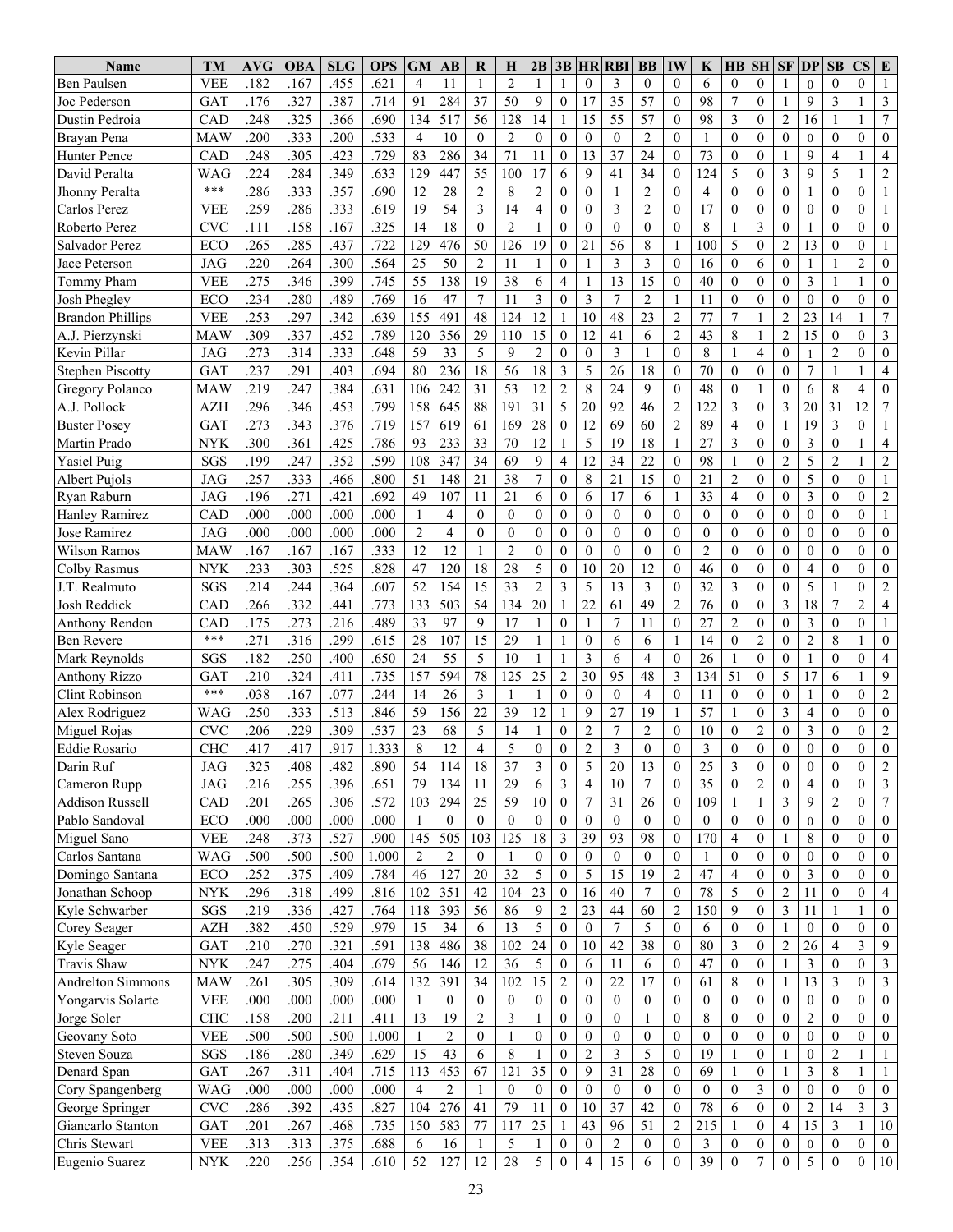| <b>Name</b>           | <b>TM</b>  | <b>AVG</b> | <b>OBA</b> | <b>SLG</b> | <b>OPS</b> | <b>GM</b>      | $\mathbf{AB}$            | $\bf{R}$       | H            | 2B             | 3B               |                | <b>HR RBI</b>  | <b>BB</b>      | IW             | K              | $HB$ SH          |              | <b>SF</b>      | DP             | SB                      | $\mathbf{CS}$  | E                       |
|-----------------------|------------|------------|------------|------------|------------|----------------|--------------------------|----------------|--------------|----------------|------------------|----------------|----------------|----------------|----------------|----------------|------------------|--------------|----------------|----------------|-------------------------|----------------|-------------------------|
| Ichiro Suzuki         | <b>CVC</b> | .250       | .400       | .250       | .650       | $\overline{7}$ | $\overline{4}$           | $\Omega$       | $\mathbf{1}$ | $\theta$       | $\theta$         | $\theta$       | $\Omega$       | $\overline{1}$ | $\theta$       |                | $\theta$         |              | $\theta$       | $\theta$       | $\theta$                | $\theta$       | $\theta$                |
| Kurt Suzuki           | <b>AZH</b> | .195       | .233       | .244       | .476       | 17             | 41                       | 3              | 8            | $\overline{2}$ | $\theta$         | $\theta$       | 3              | $\theta$       | $\Omega$       | 10             | $\overline{c}$   | $\mathbf{1}$ | $\theta$       |                | $\theta$                | $\theta$       | $\mathbf{0}$            |
| <b>Blake Swihart</b>  | <b>WAG</b> | .265       | .293       | .324       | .617       | 98             | 306                      | 22             | 81           | 10             | 1                | $\overline{2}$ | 27             | 13             | $\theta$       | 105            | $\mathbf{1}$     | $\mathbf{1}$ | $\overline{4}$ | 10             | $\theta$                | $\theta$       | $\mathbf{1}$            |
| Michael Taylor        | <b>MAW</b> | .125       | .300       | .125       | .425       | 19             | 8                        | $\Omega$       | $\mathbf{1}$ | $\theta$       | $\Omega$         | $\Omega$       | $\Omega$       | $\overline{2}$ | $\theta$       | $\overline{4}$ | $\theta$         | $\theta$     | $\theta$       | $\Omega$       | $\Omega$                | $\Omega$       | $\theta$                |
| Mark Teixeira         | <b>VEE</b> | .214       | .312       | .509       | .820       | 140            | 397                      | 60             | 85           | 27             | $\overline{0}$   | 30             | 89             | 53             | $\overline{c}$ | 86             | 3                | $\mathbf{0}$ | $\overline{4}$ | 14             | $\overline{2}$          | $\theta$       | $\overline{c}$          |
| Trayce Thompson       | <b>VEE</b> | .209       | .260       | .435       | .695       | 66             | 115                      | 16             | 24           | 13             | $\overline{c}$   | $\overline{3}$ | 16             | 8              | $\theta$       | 34             | $\theta$         | $\theta$     | $\theta$       | $\overline{3}$ |                         | $\theta$       | $\mathbf{1}$            |
| Kelby Tomlinson       | <b>VEE</b> | .320       | .344       | .492       | .836       | 52             | 122                      | 21             | 39           | 3              | $\mathbf{0}$     | 6              | 17             | 5              | $\mathbf{0}$   | 40             | $\overline{0}$   | $\mathbf{0}$ |                | 3              | $\mathbf{0}$            | $\theta$       | $\overline{2}$          |
| Devon Travis          | <b>NYK</b> | .288       | .333       | .418       | .751       | 58             | 146                      | 15             | 42           | $\overline{4}$ | $\theta$         | 5              | 23             | 12             | $\theta$       | 33             | $\theta$         | $\theta$     | $\overline{4}$ | 6              |                         | $\theta$       | $\mathbf{0}$            |
| Mike Trout            | <b>CHC</b> | .276       | .358       | .591       | .949       | 160            | 641                      | 133            | 177          | 28             | 3                | 56             | 123            | 72             | $\overline{0}$ | 224            | 12               | $\mathbf{0}$ | $\overline{4}$ | 15             | 13                      | 3              | $\mathbf{0}$            |
| Mark Trumbo           | MAW        | .258       | .303       | .548       | .851       | 15             | 31                       | 3              | 8            | $\overline{0}$ | $\theta$         | 3              | 5              | $\overline{2}$ | $\theta$       | $\overline{7}$ | $\theta$         | $\theta$     | $\mathbf{0}$   | $\theta$       | $\theta$                | $\theta$       | $\mathbf{0}$            |
| <b>Preston Tucker</b> | SGS        | .200       | .250       | .400       | .650       | 5              | 15                       | $\overline{2}$ | 3            | $\theta$       | $\mathbf{0}$     | $\mathbf{1}$   | $\overline{2}$ | $\overline{1}$ | $\theta$       | 4              | $\theta$         | $\theta$     | $\mathbf{0}$   | $\overline{0}$ | $\theta$                | $\theta$       | $\mathbf{0}$            |
| Troy Tulowitzki       | SGS        | .218       | .282       | .329       | .612       | 153            | 577                      | 55             | 126          | 16             | $\mathbf{0}$     | 16             | 44             | 48             | 1              | 151            | $\overline{4}$   | $\mathbf{0}$ | $\overline{4}$ | 14             |                         | $\mathbf{0}$   | 11                      |
| Justin Turner         | <b>NYK</b> | .296       | .377       | .496       | .873       | 125            | 466                      | 67             | 138          | 40             | 1                | 17             | 57             | 36             | 1              | 91             | 24               | $\mathbf{1}$ | 1              | 10             | 5                       | 1              | $\overline{12}$         |
| Trea Turner           | GAT        | .214       | .333       | .286       | .619       | 11             | 28                       | 6              | 6            | $\overline{c}$ | $\overline{0}$   | $\mathbf{0}$   | $\theta$       | 5              | $\theta$       | $\overline{7}$ | $\overline{0}$   | $\mathbf{0}$ | $\mathbf{0}$   |                | $\overline{c}$          | 1              | $\overline{2}$          |
| Justin Upton          | <b>CHC</b> | .248       | .341       | .508       | .849       | 104            | 258                      | 49             | 64           | 15             | 2                | 16             | 42             | 29             | $\mathbf{1}$   | 87             | 7                | $\theta$     | $\mathbf{1}$   | 5              | $\overline{7}$          | $\mathbf{1}$   | $\mathbf{1}$            |
| Melvin Upton Jr       | WAG        | .216       | .275       | .326       | .601       | 85             | 218                      | 26             | 47           | 8              | 5                | $\overline{2}$ | 15             | 18             | $\mathbf{0}$   | 74             | $\boldsymbol{0}$ | $\mathbf{0}$ | $\mathbf{0}$   | $\overline{c}$ | 7                       | $\overline{2}$ | $\mathbf{0}$            |
| Jose Uribe            | <b>WAG</b> | .230       | .298       | .566       | .865       | 42             | 113                      | 22             | 26           | $\overline{c}$ | $\boldsymbol{0}$ | 12             | 26             | 11             | $\theta$       | 27             | $\mathbf{0}$     | $\mathbf{1}$ | $\overline{0}$ | 5              | $\boldsymbol{0}$        | $\mathbf{0}$   | $\overline{4}$          |
| Chase Utley           | <b>WAG</b> | .000       | .111       | .000       | .111       | 3              | 8                        |                | $\mathbf{0}$ | $\mathbf{0}$   | $\boldsymbol{0}$ | $\mathbf{0}$   |                | $\overline{1}$ | $\mathbf{0}$   | $\mathfrak{2}$ | $\overline{0}$   | $\theta$     | $\mathbf{0}$   | $\overline{0}$ | $\mathbf{0}$            | $\mathbf{0}$   | $\mathbf{1}$            |
| Luis Valbuena         | <b>NYK</b> | .308       | .429       | .596       | 1.025      | 21             | 52                       | 9              | 16           | 3              | $\theta$         | $\overline{4}$ | 8              | 10             | $\theta$       | 15             | 1                | $\mathbf{0}$ | $\mathbf{0}$   | $\theta$       | $\theta$                | $\theta$       | $\mathbf{0}$            |
| Danny Valencia        | <b>CHC</b> | .297       | .338       | .567       | .905       | 138            | 536                      | 86             | 159          | 44             |                  | 33             | 88             | 33             | $\overline{2}$ | 153            | 1                | $\mathbf{0}$ | 5              | 19             | $\overline{\mathbf{4}}$ | $\mathbf{1}$   | $\overline{4}$          |
| Scott Van Slyke       | <b>VEE</b> | .158       | .238       | .211       | 449        | 10             | 19                       | $\overline{2}$ | 3            |                | $\theta$         | $\theta$       | 4              | $\overline{2}$ | $\theta$       | 9              | $\theta$         | $\theta$     | $\theta$       | $\overline{0}$ | $\theta$                | $\theta$       | $\mathbf{0}$            |
| Jonathan Villar       | <b>GAT</b> | .375       | .444       | .375       | .819       | 4              | 8                        | $\Omega$       | 3            | $\theta$       | $\theta$         | $\Omega$       |                | $\mathbf{1}$   | $\theta$       |                | $\theta$         | $\theta$     | $\theta$       | $\Omega$       |                         | $\theta$       | $\mathfrak{Z}$          |
| Stephen Vogt          | <b>JAG</b> | .282       | .332       | .544       | .876       | 136            | 443                      | 62             | 125          | 25             | $\overline{c}$   | 29             | 73             | 34             | $\theta$       | 102            | 3                | $\theta$     | 8              | 13             | $\theta$                | $\theta$       | $\mathbf{1}$            |
| Joey Votto            | <b>WAG</b> | .274       | .401       | .485       | .887       | 162            | 583                      | 97             | 160          | 35             | $\overline{2}$   | 28             | 88             | 121            | $\mathbf{0}$   | 187            | 5                | $\theta$     | $\overline{4}$ | 16             | 9                       | 1              | 9                       |
| Neil Walker           | <b>AZH</b> | .279       | .319       | .512       | .831       | 28             | 43                       | 6              | 12           | $\overline{4}$ | 3                | $\theta$       | 4              | 3              | $\theta$       | 9              | $\mathbf{0}$     | $\theta$     |                |                | $\theta$                | $\theta$       | $\mathbf{0}$            |
| Jayson Werth          | <b>ECO</b> | .164       | .250       | .454       | .704       | 54             | 152                      | 26             | 25           | 5              | $\boldsymbol{0}$ | 13             | 30             | 14             | 1              | 47             | 3                | $\theta$     | $\overline{2}$ |                | $\theta$                | $\theta$       | $\mathbf{0}$            |
| <b>Matt Wieters</b>   | <b>AZH</b> | .207       | .273       | .289       | .562       | 94             | 304                      | 34             | 63           | 11             | 1                | $\overline{4}$ | 25             | 29             | $\theta$       | 85             | $\overline{0}$   | $\theta$     | $\overline{4}$ | 9              | $\theta$                | $\theta$       | $\overline{4}$          |
| Kolten Wong           | <b>AZH</b> | .600       | .600       | .800       | 1.400      | $\overline{c}$ | 5                        | $\mathbf{1}$   | 3            | $\mathbf{1}$   | $\theta$         | $\theta$       | $\overline{2}$ | $\theta$       | $\Omega$       | $\theta$       | $\theta$         | $\theta$     | $\mathbf{0}$   | $\theta$       | $\theta$                | $\theta$       | $\mathbf{0}$            |
| David Wright          | <b>VEE</b> | .250       | .368       | .469       | .837       | 51             | 96                       | 15             | 24           | $\overline{3}$ | $\boldsymbol{0}$ | 6              | 16             | 17             | 1              | 27             | $\overline{0}$   | $\mathbf{0}$ | $\theta$       | $\overline{3}$ | $\theta$                | $\theta$       | $\overline{\mathbf{3}}$ |
| Christian Yelich      | <b>AZH</b> | .266       | .337       | .394       | .731       | 129            | 462                      | 75             | 123          | 33             | 1                | 8              | 53             | 47             | 1              | 118            | $\overline{c}$   | $\mathbf{0}$ | $\overline{2}$ | 10             | 15                      | $\mathbf{1}$   | $\mathbf{1}$            |
| Chris Young           | <b>JAG</b> | .229       | .289       | .443       | .732       | 43             | 70                       | 15             | 16           | $\overline{4}$ |                  | 3              | 6              | $\overline{4}$ |                | 21             | $\mathbf{1}$     | $\mathbf{1}$ | $\theta$       | $\theta$       |                         | $\theta$       | $\mathbf{0}$            |
| Ryan Zimmerman        | <b>MAW</b> | .226       | .276       | .404       | .680       | 64             | 146                      | 21             | 33           | 11             | $\overline{0}$   | 5              | 23             | $\overline{7}$ | 1              | 33             | $\overline{c}$   | $\theta$     | $\mathbf{0}$   | $\overline{c}$ | 1                       | $\mathbf{0}$   | $\overline{4}$          |
| <b>Ben Zobrist</b>    | <b>GAT</b> | .224       | .291       | .347       | .638       | 111            | 401                      | 46             | 90           | 14             |                  | 11             | 42             | 39             | $\mathbf{0}$   | 60             | $\mathbf{0}$     | 1            | 3              | 9              | $\overline{2}$          | $\overline{2}$ | 5                       |
| Mike Zunino           | <b>AZH</b> | .000       | .167       | .000       | .167       | 5              | $\overline{\mathcal{L}}$ | $\Omega$       | $\theta$     | $\theta$       | $\theta$         | $\theta$       | $\theta$       | $\Omega$       | $\Omega$       |                |                  | $\theta$     | $\theta$       |                | $\theta$                | $\theta$       | $\mathbf{0}$            |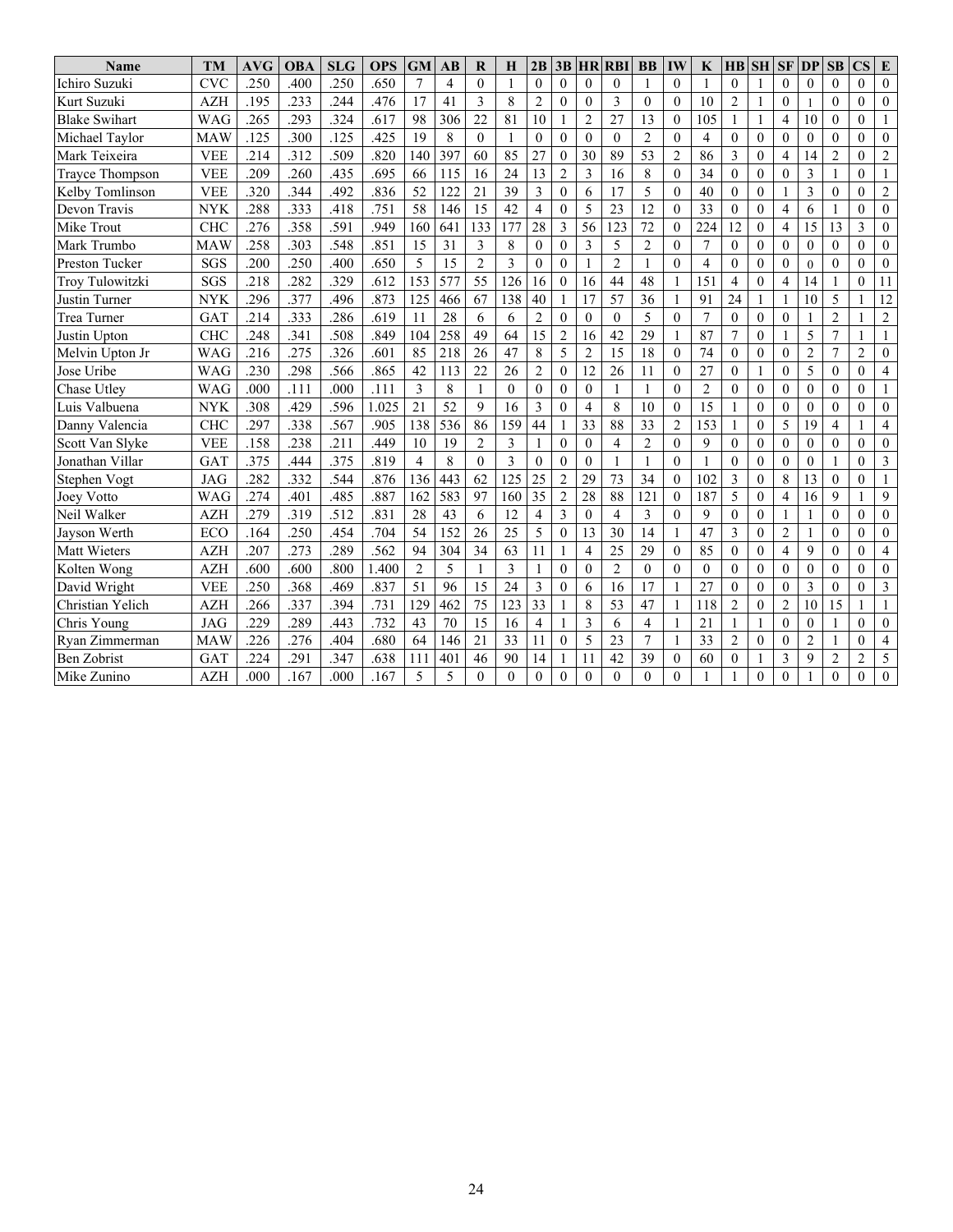# **2016 INDIVIDUAL PITCHING STATISTICS (BY ALPHA)**

| Name                                | Tm                        | AVG          | ERA          | W                  | L                        | PCT           | G                    | <b>GS</b>                | CG                   | <b>GF</b>            | <b>Sh</b>            | Sv               | IP            | Н         | R              | ER             | HR             | <b>BB</b>            | K                    | K/BB         | WHIP         |
|-------------------------------------|---------------------------|--------------|--------------|--------------------|--------------------------|---------------|----------------------|--------------------------|----------------------|----------------------|----------------------|------------------|---------------|-----------|----------------|----------------|----------------|----------------------|----------------------|--------------|--------------|
| Cody Allen                          | <b>VEE</b>                | .186         | 2.83         | $\overline{c}$     | 3                        | .400          | 39                   | $\mathbf{0}$             | $\mathbf{0}$         | 18                   | $\theta$             | $\overline{2}$   | 54.0          | 35        | 17             | 17             | 3              | 16                   | 66                   | 4.13         | 0.94         |
| Cody Anderson                       | <b>VEE</b>                | .256         | 3.91         | 16                 | 11                       | .593          | 33                   | 33                       | 12                   | $\theta$             | $\overline{2}$       | $\theta$         | 243.7         | 239       | 113            | 106            | 40             | 61                   | 112                  | 1.84         | 1.23         |
| Matt Andriese                       | <b>VEE</b>                | .280         | 2.69         | $\mathbf{0}$       | $\theta$                 | .000          | $\overline{2}$       | $\mathbf{1}$             | $\overline{0}$       | 1                    | $\theta$             | 1                | 6.7           | 7         | $\overline{c}$ | $\overline{2}$ | 1              | $\overline{2}$       | $\overline{4}$       | 2.00         | 1.34         |
| Chris Archer                        | <b>VEE</b>                | .234         | 3.06         | 25                 | 11                       | .694          | 41                   | 41                       | 23                   | $\mathbf{0}$         | $\overline{4}$       | $\theta$         | 320.3         | 281       | 117            | 109            | 42             | 103                  | 368                  | 3.57         | 1.20         |
| Jake Arrieta                        | <b>CVC</b>                | .201         | 2.28         | 25                 | 15                       | .625          | 41                   | 41                       | 37                   | $\mathbf{0}$         | 6                    | $\theta$         | 359.3         | 260       | 100            | 91             | 21             | 77                   | 359                  | 4.66         | 0.94         |
| Pedro Baez                          | <b>CVC</b>                | .297         | 4.34         | $\mathbf{0}$       | $\theta$                 | .000          | $\overline{4}$       | $\theta$                 | $\mathbf{0}$         | 3                    | $\theta$             | $\theta$         | 8.3           | 11        | 7              | $\overline{4}$ | $\overline{2}$ | 4                    | 11                   | 2.75         | 1.81         |
| Chris Bassitt                       | <b>AZH</b>                | .260         | 4.42         | 10                 | $\boldsymbol{7}$         | .588          | 27                   | 27                       | 3                    | $\mathbf{0}$         |                      | $\theta$         | 165.0         | 162       | 83             | 81             | 18             | 62                   | 107                  | 1.73         | 1.36         |
| Antonio Bastardo                    | <b>AZH</b>                | .219         | 4.10         | 3                  | $\mathbf{0}$             | 1.000         | 35                   | $\theta$                 | $\theta$             | 8                    | $\Omega$             | $\mathbf{1}$     | 48.3          | 39        | 24             | 22             | 6              | 18                   | 45                   | 2.50         | 1.18         |
| Joaquin Benoit                      | <b>CVC</b>                | .202         | 4.54         | $\overline{c}$     | 3                        | .400          | 29                   | $\theta$                 | $\Omega$             | 23                   | $\theta$             | 11               | 35.7          | 26        | 19             | 18             | 6              | 23                   | 32                   | 1.39         | 1.37         |
| <b>Dellin Betances</b>              | SGS                       | .188         | 3.03         | 4                  | 6                        | .400          | 55                   | $\mathbf{0}$             | $\overline{0}$       | 34                   | $\theta$             | 11               | 65.3          | 42        | 23             | 22             | 5              | 44                   | 93                   | 2.11         | 1.32         |
| Michael Blazek                      | <b>MAW</b>                | .201         | 2.70         | 9                  | 6                        | .600          | 64                   | $\theta$                 | $\overline{0}$       | 48                   | $\theta$             | 16               | 86.7          | 65        | 29             | 26             | 11             | 28                   | 74                   | 2.64         | 1.07         |
| Zach Britton                        | <b>CHC</b>                | .237         | 2.75         | 5                  | 5                        | .500          | 51                   | $\theta$                 | $\theta$             | 26                   | $\theta$             | 13               | 68.7          | 61        | 24             | 21             | $\overline{4}$ | 8                    | 88                   | 11.00        | 1.00         |
| Jonathan Broxton                    | <b>NYK</b>                | .000         | 0.00         | $\mathbf{0}$       | $\mathbf{0}$             | .000          | $\overline{2}$       | $\mathbf{0}$             | $\mathbf{0}$         | $\overline{2}$       | $\mathbf{0}$         | $\theta$         | 1.7           | $\theta$  | $\mathbf{0}$   | $\mathbf{0}$   | $\mathbf{0}$   | $\overline{c}$       | 3                    | 1.50         | 1.18         |
| Clayton Buchholz                    | <b>MAW</b>                | .266         | 4.10         | 12                 | 10                       | .545          | 28                   | 28                       | 7                    | $\mathbf{0}$         |                      | $\theta$         | 193.3         | 199       | 92             | 88             | 19             | 45                   | 174                  | 3.87         | 1.26         |
| Madison Bumgarner                   | <b>NYK</b>                | .306         | 6.07         | 9                  | 11                       | .450          | 28                   | 28                       | 4                    | $\theta$             | 1                    | $\theta$         | 166.0         | 209       | 118            | 112            | 31             | 58                   | 171                  | 2.95         | 1.61         |
| A.J. Burnett                        | CAD                       | .287         | 4.55         | 5                  | 10                       | .333          | 17                   | 17                       | 6                    | $\theta$             | $\overline{2}$       | $\theta$         | 118.7         | 135       | 73             | 60             | 14             | 37                   | 91                   | 2.46         | 1.45         |
|                                     | <b>CHC</b>                | .250         | 2.66         | 3                  | $\mathbf{1}$             | .750          | 16                   | $\mathbf{0}$             | $\Omega$             | 10                   | $\mathbf{0}$         | $\theta$         | 23.7          | 23        | 7              | $\overline{7}$ | $\theta$       | 14                   | 21                   | 1.50         | 1.56         |
| Arquimed Caminero                   | <b>AZH</b>                | .155         | 0.95         | $\overline{c}$     | $\mathbf{0}$             | 1.000         | 23                   | $\mathbf{0}$             | $\theta$             | 8                    | $\theta$             | $\Omega$         | 28.3          | 15        | 3              | 3              | 1              | 13                   | 51                   | 3.92         | 0.99         |
| Carter Capps<br>Carlos Carrasco     |                           | .250         | 3.99         | 16                 | 13                       | .552          | 33                   | 33                       | 10                   |                      | $\overline{2}$       | $\theta$         |               |           | 115            | 105            | 31             | 81                   | 275                  | 3.40         | 1.30         |
|                                     | WAG                       |              |              |                    |                          |               |                      |                          |                      | $\mathbf{0}$         |                      |                  | 236.7         | 226       |                |                |                |                      |                      |              |              |
| <b>Brett Cecil</b><br>Andrew Chafin | JAG<br><b>AZH</b>         | .212<br>.247 | 3.19<br>3.10 | 3<br>3             | $\theta$<br>3            | 1.000<br>.500 | 77<br>50             | $\mathbf{0}$<br>$\theta$ | $\theta$<br>$\theta$ | 26<br>12             | $\theta$<br>$\theta$ | 6<br>$\theta$    | 81.7<br>61.0  | 63<br>55  | 33<br>21       | 29<br>21       | 9<br>3         | 24<br>28             | 98<br>48             | 4.08<br>1.71 | 1.06<br>1.36 |
|                                     |                           |              | 3.64         |                    | $\overline{2}$           | .333          | 35                   | $\theta$                 |                      | 18                   |                      | 4                |               | 34        | 13             | 12             | $\overline{4}$ |                      |                      | 2.20         | 1.82         |
| Aroldis Chapman                     | <b>MAW</b>                | .286         |              | 1                  |                          |               | $\overline{4}$       |                          | $\overline{0}$       |                      | $\mathbf{0}$         |                  | 29.7          |           |                |                |                | 20                   | 44<br>$\overline{4}$ |              |              |
| <b>Steven Cishek</b>                | <b>NYK</b>                | .167         | 3.60         | $\mathbf{0}$       | $\mathbf{0}$             | .000          |                      | $\theta$                 | $\theta$             | 1                    | $\mathbf{0}$         | $\Omega$<br>1    | 5.0           | 3         | $\overline{c}$ | $\overline{2}$ | 1              | 1                    |                      | 4.00         | 0.80         |
| Tyler Clippard                      | CAD                       | .243         | 3.95<br>4.39 | 5<br>20            | $\mathbf{1}$             | .833<br>.588  | 40<br>42             | $\mathbf{0}$<br>41       | $\mathbf{0}$<br>17   | 19<br>$\mathbf{1}$   | $\theta$<br>3        | $\theta$         | 57.0<br>299.0 | 52<br>321 | 26             | 25<br>146      | 8<br>30        | 29<br>88             | 50<br>300            | 1.72         | 1.42         |
| Garrit Cole                         | <b>NYK</b>                | .275<br>.224 |              | $\mathbf{1}$       | 14<br>$\mathbf{0}$       |               | 3                    | 3                        | 1                    | $\mathbf{0}$         |                      | $\theta$         |               | 17        | 158<br>9       | $\mathbf Q$    | $\overline{4}$ | 8                    | 8                    | 3.41         | 1.37         |
| Josh Collmenter                     | <b>CVC</b>                |              | 3.92         | 21                 |                          | 1.000         | 40                   | 40                       | 15                   |                      | 1                    |                  | 20.2          | 272       |                | 107            | 32             |                      | 224                  | 1.00         | 1.24         |
| Johnny Cueto                        | <b>AZH</b>                | .247         | 3.31         |                    | 11                       | .656          |                      |                          |                      | $\theta$             | $\overline{4}$       | $\theta$         | 291.0         |           | 113            |                |                | 61                   |                      | 3.67         | 1.14         |
| <b>Wade Davis</b>                   | <b>GAT</b>                | .148         | 1.58         | 3                  | 4                        | 429           | 70                   | $\theta$                 | $\theta$             | 47                   | $\theta$             | 22<br>$\theta$   | 113.7         | 56        | 21             | 20             | 6<br>37        | 31                   | 123                  | 3.97         | 0.77         |
| Jacob Degrom                        | <b>WAG</b><br>GAT         | .240<br>.324 | 3.56<br>4.33 | 13<br>$\mathbf{1}$ | 14<br>1                  | .481<br>.500  | 34<br>$\overline{4}$ | 34<br>$\overline{4}$     | 13<br>1              | $\theta$<br>$\theta$ | $\mathbf{0}$         | $\theta$         | 257.7<br>27.0 | 235<br>36 | 112<br>14      | 102<br>13      | $\overline{0}$ | 64<br>$\overline{7}$ | 264<br>25            | 4.13<br>3.57 | 1.16<br>1.59 |
| Anthony Desclafani<br>R.A. Dickey   | ECO                       | .333         | 7.65         | $\overline{c}$     | $\overline{\mathbf{4}}$  | .333          | 7                    | $\overline{7}$           | $\overline{2}$       | $\mathbf{0}$         | $\theta$             | $\theta$         | 40.0          | 57        | 36             | 34             | 11             | 9                    | 32                   | 3.56         | 1.65         |
| Jake Diekman                        | GAT                       | .316         | 7.66         | $\mathbf{1}$       | $\mathbf{1}$             | .500          | $\overline{7}$       | $\theta$                 | $\theta$             | $\overline{4}$       | $\theta$             | 1                | 4.7           | 6         | $\overline{4}$ | $\overline{4}$ | $\theta$       | 8                    | 6                    | 0.75         | 2.98         |
| Sam Dyson                           | <b>MAW</b>                | .330         | 4.81         | $\mathbf{0}$       | $\mathbf{1}$             | .000          | 37                   | $\mathbf{0}$             | $\theta$             | 14                   | $\theta$             | 3                | 43.0          | 58        | 27             | 23             | $\overline{4}$ | 17                   | 40                   | 2.35         | 1.74         |
| Jerad Eickhoff                      | <b>VEE</b>                | .261         | 4.96         | $\mathbf{1}$       | $\mathbf{1}$             | .500          | 6                    | 6                        | $\overline{0}$       | $\theta$             | $\theta$             | $\mathbf{0}$     | 36.3          | 36        | 20             | 20             | $\,$ 8 $\,$    | 15                   | 21                   | 1.40         | 1.40         |
| Marco Estrada                       | <b>JAG</b>                | .226         | 3.48         | 14                 | 11                       | .560          | 31                   | 31                       | 6                    | $\theta$             | 1                    | $\theta$         | 217.3         | 183       | 92             | 84             | 32             | 74                   | 144                  | 1.95         | 1.18         |
| Jeurys Familia                      | SGS                       | .239         | 3.10         | $\overline{2}$     | 6                        | .250          | 60                   | $\mathbf{0}$             | $\theta$             | 26                   | $\theta$             | 5                | 69.7          | 60        | 27             | 24             | 8              | 23                   | 68                   | 2.96         | 1.19         |
| Jose Fernandez                      | <b>JAG</b>                | .286         | 4.73         | $\overline{c}$     | $\overline{\mathcal{L}}$ | .333          | 11                   | 11                       |                      | $\mathbf{0}$         | $\theta$             | $\mathbf{0}$     | 64.7          | 76        | 42             | 34             | 10             | 12                   | 91                   | 7.58         | 1.36         |
| Josh Fields                         | $\mathsf{WAG}$            | .214         | 2.43         | $\boldsymbol{0}$   | $\Omega$                 | .000          | $\mathfrak{Z}$       | $\boldsymbol{0}$         | $\Omega$             | $\mathcal{L}$        | $\Omega$             | $\Omega$         | 3.7           | 3         |                |                | $\mathbf{1}$   | $\mathcal{D}$        | $\overline{7}$       | 3.50         | 1.35         |
| Casey Fien                          | ECO                       | .237         | 4.05         | 3                  | $\mathfrak{2}$           | .600          | 11                   | $\mathbf{0}$             | $\overline{0}$       | 3                    | $\mathbf{0}$         | $\overline{0}$   | 20.0          | 18        | 10             | 9              | 3              | $\overline{c}$       | 18                   | 9.00         | 1.00         |
| Mike Fiers                          | ECO                       | .275         | 6.39         | 9                  | 14                       | .391          | 27                   | 27                       | 7                    | $\boldsymbol{0}$     | $\bf{0}$             | $\mathbf{0}$     | 166.3         | 182       | 127            | 118            | 39             | 72                   | 149                  | 2.07         | 1.53         |
| Doug Fister                         | $\ensuremath{\text{CVC}}$ | .381         | 14.65        | $\boldsymbol{0}$   | -1                       | .000          | $\mathbf{1}$         | 1                        | $\overline{0}$       | $\mathbf{0}$         | $\boldsymbol{0}$     | $\overline{0}$   | 4.3           | 8         | 7              | 7              | 1              | 1                    | 1                    | 1.00         | 2.09         |
| Jaime Garcia                        | GAT                       | .269         | 4.46         | 10                 | 13                       | .435          | 32                   | 32                       | 8                    | $\boldsymbol{0}$     | 1                    | $\mathbf{0}$     | 212.0         | 219       | 109            | 105            | 20             | 71                   | 143                  | 2.01         | 1.37         |
| Yimi Garcia                         | <b>WAG</b>                | .250         | 4.05         | $\overline{4}$     | 3                        | .571          | 53                   | $\boldsymbol{0}$         | 0                    | 21                   | $\bf{0}$             | $\mathbf{0}$     | 77.7          | 73        | 38             | 35             | 16             | 15                   | 69                   | 4.60         | 1.13         |
| Kevin Gausman                       | GAT                       | .291         | 6.40         | $\overline{4}$     | 12                       | .250          | 32                   | 14                       | 3                    | 10                   | -1                   | $\mathbf{0}$     | 140.7         | 167       | 102            | $100\,$        | 35             | 42                   | 118                  | 2.81         | 1.49         |
| Kyle Gibson                         | WAG                       | .243         | 3.44         | 18                 | 12                       | .600          | 33                   | 33                       | 13                   | $\boldsymbol{0}$     | 3                    | $\theta$         | 240.7         | 221       | 100            | 92             | 21             | 88                   | 154                  | 1.75         | 1.28         |
| Ken Giles                           | <b>VEE</b>                | .278         | 5.51         | 5                  | 11                       | .313          | 68                   | $\overline{0}$           | $\mathbf{0}$         | 35                   | $\overline{0}$       | 12               | 83.3          | 92        | 52             | 51             | 12             | 36                   | 93                   | 2.58         | 1.54         |
| Sean Gilmartin                      | ${\rm VEE}$               | .235         | 1.25         | 4                  | $\boldsymbol{0}$         | 1.000         | 31                   | $\boldsymbol{0}$         | $\boldsymbol{0}$     | 19                   | $\bf{0}$             | 4                | 50.3          | 44        | 10             | 7              | $\bf{0}$       | 13                   | 45                   | 3.46         | 1.13         |
| Mychal Givens                       | <b>CVC</b>                | .223         | 2.45         | 4                  | $\mathbf{0}$             | 1.000         | 20                   | $\mathbf{0}$             | $\mathbf{0}$         | 5                    | $\mathbf{0}$         | 1                | 25.7          | 21        | $\tau$         | $\tau$         | $\overline{c}$ | 9                    | 32                   | 3.56         | 1.17         |
| Erik Goeddel                        | ECO                       | .217         | 2.82         | $\overline{c}$     | $\sqrt{2}$               | .500          | 17                   | $\mathbf{0}$             | 0                    | $\overline{7}$       | $\mathbf{0}$         | $\overline{2}$   | 28.7          | 23        | 9              | 9              | 3              | 9                    | 24                   | 2.67         | 1.11         |
| Sonny Gray                          | <b>CVC</b>                | .215         | 3.61         | 21                 | 10                       | .677          | 41                   | 41                       | 17                   | $\boldsymbol{0}$     | $\overline{2}$       | $\boldsymbol{0}$ | 304.0         | 239       | 132            | 122            | 38             | 103                  | 241                  | 2.34         | 1.13         |
| <b>Trevor Gott</b>                  | <b>MAW</b>                | .150         | 1.50         | $\boldsymbol{0}$   | $\boldsymbol{0}$         | .000          | $\overline{4}$       | $\overline{0}$           | $\boldsymbol{0}$     | $\overline{c}$       | $\mathbf{0}$         | $\mathbf{0}$     | 6.0           | 3         | $\mathbf{1}$   | 1              | 1              | $\boldsymbol{0}$     | $\overline{4}$       | 4.00         | 0.50         |
| Luke Gregerson                      | WAG                       | .136         | 0.68         | $\boldsymbol{0}$   | $\boldsymbol{0}$         | .000          | 10                   | $\mathbf{0}$             | $\overline{0}$       | 5                    | $\mathbf{0}$         | $\mathbf{0}$     | 13.3          | 6         | 2              |                | $\overline{0}$ | $\overline{4}$       | 12                   | 3.00         | 0.75         |
| Zack Greinke                        | <b>MAW</b>                | .207         | 2.79         | 26                 | 10                       | .722          | 41                   | 41                       | 20                   | $\boldsymbol{0}$     | $\overline{2}$       | $\overline{0}$   | 335.7         | 255       | 112            | 104            | 37             | 86                   | 294                  | 3.42         | 1.02         |
| Jason Grilli                        | <b>VEE</b>                | .286         | 4.74         | $\mathbf{0}$       | $\boldsymbol{0}$         | .000          | $\overline{4}$       | $\overline{0}$           | 0                    | 1                    | $\theta$             | $\overline{0}$   | 5.7           | 6         | 3              | 3              | $\mathbf{0}$   | 4                    | 4                    | 1.00         | 1.75         |
| Justin Grimm                        | JAG                       | .180         | 3.54         | 2                  | $\boldsymbol{0}$         | 1.000         | 25                   | $\overline{0}$           | 0                    | 10                   | $\boldsymbol{0}$     |                  | 28.0          | 18        | 12             | 11             | 4              | 25                   | 39                   | 1.56         | 1.54         |
| Jesse Hahn                          | <b>VEE</b>                | .268         | 3.43         | 14                 | 13                       | .519          | 33                   | 33                       | 14                   | $\mathbf{0}$         | 3                    | $\theta$         | 246.7         | 255       | 103            | 94             | 24             | 74                   | 136                  | 1.84         | 1.33         |
| Jason Hammel                        | <b>NYK</b>                | .296         | 5.64         | 9                  | 6                        | .600          | 23                   | 23                       | 1                    | $\mathbf{0}$         | $\boldsymbol{0}$     | $\boldsymbol{0}$ | 137.3         | 165       | 93             | 86             | 28             | 39                   | 113                  | 2.90         | 1.49         |
| Will Harris                         | WAG                       | .214         | 3.81         | 3                  | $\overline{4}$           | .429          | 60                   | $\bf{0}$                 | $\overline{0}$       | 44                   | $\boldsymbol{0}$     | 19               | 78.0          | 60        | 35             | 33             | 10             | 37                   | 76                   | 2.05         | 1.24         |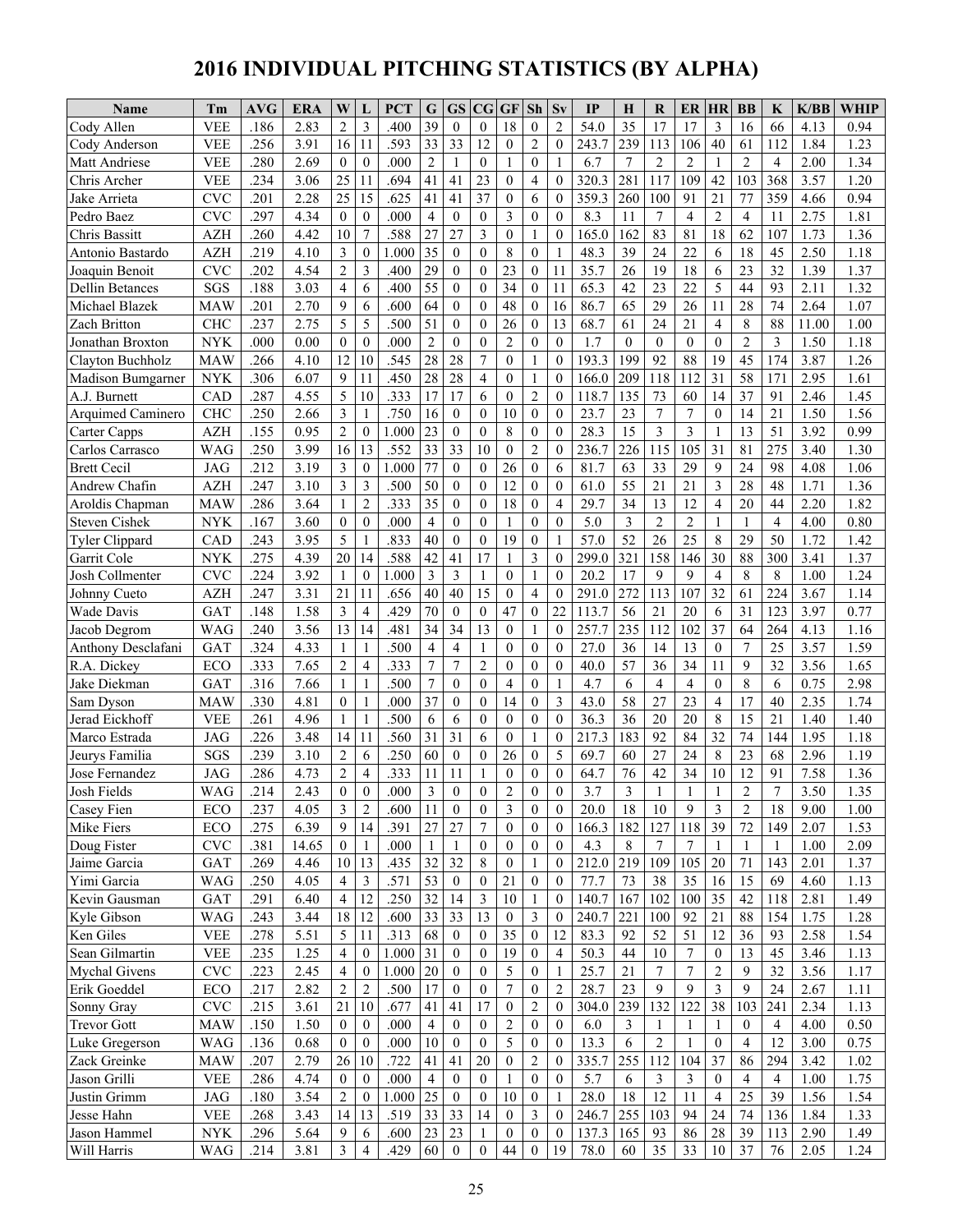| Name                          | Tm                | <b>AVG</b>   | <b>ERA</b>   | W                | L                | <b>PCT</b>   | ${\bf G}$             | <b>GS</b>            | CG                                   | GF             | Sh                                   | Sv                  | IP            | H              | R                | ER             | <b>HR</b>                         | <b>BB</b>        | K                | K/BB         | WHIP         |
|-------------------------------|-------------------|--------------|--------------|------------------|------------------|--------------|-----------------------|----------------------|--------------------------------------|----------------|--------------------------------------|---------------------|---------------|----------------|------------------|----------------|-----------------------------------|------------------|------------------|--------------|--------------|
| Matt Harvey                   | SGS               | .262         | 4.01         | 10               | 13               | .435         | 27                    | 27                   | 7                                    | $\theta$       | $\theta$                             | $\Omega$            | 199.7         | 205            | 104              | 89             | 30                                | 39               | 179              | 4.59         | 1.22         |
| <b>Andrew Heanev</b>          | ECO               | .304         | 5.56         | 4                | 6                | .400         | 16                    | 16                   | 3                                    | $\mathbf{0}$   | $\theta$                             | $\overline{0}$      | 102.0         | 125            | 65               | 63             | 18                                | 37               | 69               | 1.86         | 1.59         |
| Kyle Hendricks                | CAD               | .306         | 6.82         | $\overline{c}$   | 8                | .200         | 12                    | 12                   | $\overline{2}$                       | $\theta$       | $\theta$                             | $\Omega$            | 66.0          | 83             | 55               | 50             | 14                                | 31               | 54               | 1.74         | 1.73         |
| Felix Hernandez               | SGS               | .269         | 4.79         | 10               | 22               | .313         | 39                    | 39                   | $\overline{7}$                       | $\mathbf{0}$   | 1                                    | $\theta$            | 261.0         | 272            | 150              | 139            | 45                                | 92               | 240              | 2.61         | 1.39         |
| Kelvin Herrera                | <b>MAW</b>        | .263         | 9.00         | $\mathbf{0}$     | $\theta$         | .000         | 17                    | $\theta$             | $\mathbf{0}$                         | 5              | $\mathbf{0}$                         | $\mathbf{1}$        | 21.0          | 21             | 21               | 21             | 6                                 | 17               | 19               | 1.12         | 1.81         |
| Rich Hill                     | <b>AZH</b>        | .127         | 0.00         | $\overline{c}$   | $\theta$         | 1.000        | $\overline{2}$        | $\overline{2}$       | 1                                    | $\mathbf{0}$   | 1                                    | $\overline{0}$      | 15.3          | 7              | $\boldsymbol{0}$ | $\mathbf{0}$   | $\mathbf{0}$                      | 1                | 22               | 22.00        | 0.52         |
| Dalier Hinojosa               | <b>JAG</b>        | .286         | 1.76         | $\mathbf{1}$     | $\mathbf{0}$     | 1.000        | 16                    | $\theta$             | $\mathbf{0}$                         | $\overline{7}$ | $\mathbf{0}$                         | 1                   | 15.3          | 18             | $\overline{4}$   | 3              | $\mathbf{1}$                      | 4                | 21               | 5.25         | 1.44         |
| J.J. Hoover                   | SGS               | .221         | 2.93         | $\mathbf{1}$     | $\mathbf{1}$     | .500         | 24                    | $\theta$             | $\mathbf{0}$                         | 9              | $\boldsymbol{0}$                     | $\overline{0}$      | 30.3          | 25             | 12               | 10             | 3                                 | 15               | 25               | 1.67         | 1.32         |
| Daniel Hudson                 | SGS               | .256         | 2.03         | $\mathbf{0}$     | $\mathbf{0}$     | .000         | 23                    | $\mathbf{0}$         | $\mathbf{0}$                         | 6              | $\theta$                             | $\mathbf{0}$        | 31.0          | 30             | $\,$ 8 $\,$      | $\overline{7}$ | $\overline{2}$                    | 9                | 33               | 3.67         | 1.26         |
| Tommy Hunter                  | CAD               | .280         | 3.87         | 6                | $\mathbf{1}$     | .857         | 64                    | $\theta$             | $\mathbf{0}$                         | 29             | $\theta$                             | 2                   | 111.7         | 120            | 56               | 48             | 19                                | 32               | 85               | 2.66         | 1.36         |
| Raisel Iglesias               | <b>CHC</b>        | .296         | 6.05         | 5                | 7                | .417         | 16                    | 15                   | 3                                    | 1              | $\boldsymbol{0}$                     | $\Omega$            | 93.7          | 112            | 64               | 63             | 17                                | 34               | 98               | 2.88         | 1.56         |
| Hisashi Iwakuma               | <b>WAG</b>        | .303         | 5.30         | 11               | 16               | .407         | 32                    | 31                   | 6                                    | 1              |                                      | $\theta$            | 207.0         | 250            | 133              | 122            | 39                                | 61               | 151              | 2.48         | 1.50         |
| Kenley Jansen                 | <b>AZH</b>        | .141         | 1.28         | $\overline{4}$   | $\overline{c}$   | .667         | 47                    | $\theta$             | $\Omega$                             | 42             | 0                                    | 34                  | 49.3          | 24             | 10               | 7              | 5                                 | 12               | 76               | 6.33         | 0.73         |
| Kevin Jepsen                  | <b>WAG</b>        | .197         | 2.34         | 7                | $\overline{c}$   | .778         | 59                    | $\theta$             | $\theta$                             | 26             | 0                                    | 5                   | 84.7          | 60             | 26               | 22             | 5                                 | 40               | 71               | 1.78         | 1.18         |
| Taylor Jungmann               | SGS               | .265         | 5.56         | $\mathbf{1}$     | 8                | .111         | 14                    | 14                   |                                      | $\mathbf{0}$   | $\mathbf{0}$                         | $\theta$            | 81.0          | 82             | 53               | 50             | 9                                 | 58               | $\overline{57}$  | 0.98         | 1.73         |
| Nate Karns                    | <b>WAG</b>        | .253         | 5.04         | 9                | 15               | .375         | 31                    | 31                   | $\overline{7}$                       | $\mathbf{0}$   | $\boldsymbol{0}$                     | $\Omega$            | 205.3         | 198            | 121              | 115            | 34                                | 94               | 185              | 1.97         | 1.42         |
| Scott Kazmir                  | <b>CVC</b>        | .260         | 5.08         | 4                | 5                | 444          | 12                    | 12                   | $\overline{2}$                       | $\theta$       | $\theta$                             | $\Omega$            | 78.0          | 77             | 47               | 44             | 10                                | 37               | 66               | 1.78         | 1.46         |
| Keone Kela                    | <b>VEE</b>        | .289         | 5.06         | $\mathbf{1}$     | $\mathbf{1}$     | .500         | 34                    | $\theta$             | $\theta$                             | 11             | $\theta$                             | 1                   | 37.3          | 39             | 21               | 21             | 6                                 | 18               | 37               | 2.06         | 1.53         |
| Shawn Kelley                  | <b>CVC</b>        | .210         | 3.25         | $\boldsymbol{7}$ | $\mathbf{1}$     | .875         | 43                    | $\mathbf{0}$         | $\mathbf{0}$                         | 21             | $\theta$                             | 3                   | 61.0          | 44             | 27               | 22             | 6                                 | 22               | 68               | 3.09         | 1.08         |
| Ian Kennedy                   | SGS               | .241         | 3.00         | $\theta$         | $\mathfrak{Z}$   | .000         | $\overline{4}$        | $\overline{4}$       | 1                                    | $\theta$       | $\mathbf{0}$                         | $\theta$            | 30.0          | 28             | 12               | 10             | 3                                 | 5                | 33               | 6.60         | 1.10         |
| Clayton Kershaw               | <b>CHC</b>        | .228         | 3.25         | 26               | 12               | .684         | 40                    | 40                   | 29                                   | $\theta$       | 3                                    | $\theta$            | 343.0         | 296            | 136              | 124            | 44                                | 89               | 455              | 5.11         | 1.12         |
| Dallas Keuchel                | <b>JAG</b>        | .289         | 5.05         | 10               | 19               | .345         | 36                    | 36                   | 10                                   | $\mathbf{0}$   | $\overline{2}$                       | $\overline{0}$      | 240.7         | 276            | 148              | 135            | 36                                | 93               | 244              | 2.62         | 1.53         |
| Craig Kimbrel                 | <b>AZH</b>        | .125         | 2.07         | 6                | $\overline{2}$   | .750         | 56                    | $\theta$             | $\mathbf{0}$                         | 25             | $\mathbf{0}$                         | 6                   | 82.7          | 35             | 19               | 19             | 6                                 | 31               | 125              | 4.03         | 0.80         |
| Corey Kluber                  | <b>CHC</b>        | .273         | 4.10         | 20               | 9                | .690         | 39                    | 39                   | 11                                   | $\mathbf{0}$   | 1                                    | $\Omega$            | 296.3         | 319            | 147              | 135            | 42                                | 80               | 329              | 4.11         | 1.35         |
| George Kontos                 | CAD               | .257         | 3.39         | 5                | 5                | .500         | 58                    | $\theta$             | $\mathbf{0}$                         | 38             | $\boldsymbol{0}$                     | $\mathbf Q$         | 90.3          | 88             | 38               | 34             | 15                                | 26               | 46               | 1.77         | 1.26         |
| John Lackey                   | <b>MAW</b>        | .259         | 4.71         | 10               | 14               | .417         | 27                    | 27                   | 8                                    | $\mathbf{0}$   | $\boldsymbol{0}$                     | $\Omega$            | 187.3         | 184            | 107              | 98             | 33                                | 69               | 130              | 1.88         | 1.35         |
| Mike Leake                    | <b>JAG</b>        | .277         | 5.52         | $\tau$           | 8                | .467         | 20                    | 20                   | $\boldsymbol{0}$                     | $\theta$       | $\mathbf{0}$                         | $\Omega$            | 106.0         | 114            | 69               | 65             | 18                                | 31               | 62               | 2.00         | 1.37         |
| Jon Lester                    | GAT               | .309         | 6.33         | 8                | 19               | .296         | 37                    | 37                   | 6                                    | $\mathbf{0}$   | 1                                    | 0                   | 230.3         | 300            | 175              | 162            | 40                                | 75               | 230              | 3.07         | 1.63         |
| Colby Lewis                   | <b>ECO</b>        | .272         | 4.18         | 5                | 6                | .455         | 14                    | 14                   | 6                                    | $\mathbf{0}$   | 1                                    | $\Omega$            | 103.3         | 111            | 57               | 48             | 16                                | 23               | 71               | 3.09         | 1.30         |
| Francisco Liriano             | <b>VEE</b>        | .267         | 4.99         | 8                | 7                | .533         | 23                    | 23                   | $\overline{2}$                       | $\theta$       | 1                                    | $\Omega$            | 144.3         | 150            | 80               | 80             | 17                                | 56               | 140              | 2.50         | 1.43         |
| Javier Lopez                  | <b>CVC</b>        | .254         | 4.83         | 3                | 1                | .750         | 27                    | $\theta$             | $\Omega$                             | 9              | $\theta$                             | $\Omega$            | 31.2          | 29             | 17               | 17             | $\mathbf{1}$                      | 20               | 15               | 0.75         | 1.57         |
| Mark Lowe                     | <b>MAW</b>        | .228         | 3.12         | 4                | $\overline{c}$   | .667         | 52                    | $\mathbf{0}$         | $\mathbf{0}$                         | 20             | $\mathbf{0}$                         | 5                   | 57.7          | 46             | 21               | 20             | $\overline{2}$                    | 21               | 55               | 2.62         | 1.16         |
| Ryan Madson                   | <b>VEE</b>        | .256         | 3.61         | 5                | $\overline{7}$   | .417         | 56                    | $\theta$             | $\Omega$                             | 22             | $\mathbf{0}$                         | 6                   | 77.3          | 73             | 37               | 31             | 12                                | 27               | 64               | 2.37         | 1.29         |
| Jeff Manship                  | <b>CVC</b>        | .206         | 2.12         | $\overline{2}$   | $\overline{c}$   | .500         | 18                    | $\mathbf{0}$         | $\mathbf{0}$                         | 11             | $\boldsymbol{0}$                     | $\overline{4}$      | 29.7          | 21             | 9                | $\overline{7}$ | $\overline{2}$                    | 10               | 24               | 2.40         | 1.04         |
| Carlos Martinez               | SGS               | .271         | 4.31         | $\overline{7}$   | 15               | .318         | 31                    | 31                   | 5                                    | $\mathbf{0}$   | $\theta$                             | $\mathbf{0}$        | 211.0         | 222            | 108              | 101            | 22                                | 91               | 229              | 2.52         | 1.48         |
| <b>Steven Matz</b>            | <b>AZH</b>        | .231         | 3.75         | $\overline{2}$   | $\theta$         | 1.000        | $\overline{4}$        | $\overline{4}$       | $\mathbf{0}$                         | $\mathbf{0}$   | $\boldsymbol{0}$                     | $\Omega$            | 24.0          | 21             | 10               | 10             | $\overline{4}$                    | 12               | 21               | 1.75         | 1.38         |
| <b>Brandon Maurer</b>         | CAD               | .199         | 1.94         | $\mathbf{1}$     | 4<br>14          | .200         | 42<br>$\overline{32}$ | $\mathbf{0}$<br>32   | $\mathbf{0}$<br>$\Delta$             | 24<br>$\Omega$ | $\boldsymbol{0}$<br>$\Omega$         | 5<br>$\Omega$       | 60.3          | 42             | 13<br>131        | 13             | $\mathfrak{Z}$<br>$\overline{25}$ | 23<br>104        | 49               | 2.13         | 1.08         |
| Lance McCullers               | JAG               | 272          | 5.61         | 11               |                  | 440          |                       |                      |                                      |                |                                      |                     | 202.0         | 217            |                  | 126            |                                   |                  | 209              | 2.01         | 1.59         |
| Jake McGee                    | <b>CHC</b>        | .224         | 3.25         | 5                | 3                | .625         | 48                    | $\boldsymbol{0}$     | $\boldsymbol{0}$                     | 24             | $\boldsymbol{0}$                     | 7                   | 63.7          | 54             | 24<br>99         | 23             | 4                                 | 15               | 76               | 5.07         | 1.08         |
| Colin McHugh<br>Mark Melancon | GAT<br><b>CVC</b> | .294<br>.240 | 5.31         | 8<br>$\sqrt{2}$  | 11<br>6          | .421<br>.250 | 24<br>38              | 24<br>$\overline{0}$ | 6                                    | $\mathbf{0}$   | $\mathbf{0}$                         | $\overline{0}$<br>4 | 162.7<br>39.7 | 193            |                  | 96<br>19       | 24<br>8                           | 62<br>9          | 138<br>31        | 2.23         | 1.57         |
| <b>Andrew Miller</b>          |                   |              | 4.31<br>3.22 | $\mathfrak{Z}$   |                  | .375         | 72                    | $\overline{0}$       | $\boldsymbol{0}$<br>$\boldsymbol{0}$ | 14<br>33       | $\boldsymbol{0}$                     | 7                   | 100.7         | 36<br>69       | 20<br>36         | 36             | 8                                 | 41               | 167              | 3.44<br>4.07 | 1.13         |
| Shelby Miller                 | GAT<br>$\rm JAG$  | .194<br>.276 | 5.09         | 13               | 5<br>10          | .565         | 31                    | 31                   | $\overline{c}$                       | $\overline{0}$ | $\boldsymbol{0}$<br>$\boldsymbol{0}$ | $\theta$            | 185.7         | 206            | 115              | 105            | 28                                | 77               | 164              | 2.13         | 1.09<br>1.52 |
| Jimmy Nelson                  | CAD               | .271         | 5.53         | 6                | 16               | .273         | 26                    | 26                   | 6                                    | $\mathbf{0}$   | $\theta$                             | $\mathbf{0}$        | 177.3         | 184            | 114              | 109            | 21                                | 74               | 132              | 1.78         | 1.46         |
| Aaron Nola                    | <b>AZH</b>        | .310         | 4.87         | 6                | $\overline{c}$   | .750         | $10\,$                | 10                   | 3                                    | $\mathbf{0}$   |                                      | $\boldsymbol{0}$    | 64.7          | 80             | 37               | 35             | 8                                 | 18               | 45               | 2.50         | 1.51         |
| Darren O'Day                  | <b>NYK</b>        | .248         | 4.42         | $\mathfrak s$    | $\mathfrak{Z}$   | .625         | 70                    | $\boldsymbol{0}$     | $\boldsymbol{0}$                     | 25             | $\boldsymbol{0}$                     | 5                   | 101.7         | 96             | 51               | 50             | 14                                | 21               | 108              | 5.14         | 1.15         |
| Jake Odorizzi                 | CHC               | .259         | 4.67         | 14               | $\,8\,$          | .636         | 31                    | 31                   | $\mathfrak{Z}$                       | $\mathbf{0}$   | 1                                    | $\boldsymbol{0}$    | 208.0         | 211            | 114              | 108            | 30                                | 90               | 168              | 1.87         | 1.45         |
| Roberto Osuna                 | ECO               | .202         | 2.91         | $\mathbf{1}$     | $\overline{2}$   | .333         | 43                    | $\mathbf{0}$         | $\mathbf{0}$                         | 18             | $\bf{0}$                             | 5                   | 68.0          | 50             | 23               | 22             | 6                                 | 22               | 64               | 2.91         | 1.06         |
| Jonathan Papelbon             | <b>NYK</b>        | 1.000        | 60.00        | $\boldsymbol{0}$ | $\boldsymbol{0}$ | .000         | $\mathbf{1}$          | $\mathbf{0}$         | $\mathbf{0}$                         | $\mathbf{0}$   | $\boldsymbol{0}$                     | $\boldsymbol{0}$    | 0.3           | $\mathfrak{Z}$ | $\sqrt{2}$       | $\overline{2}$ | $\mathbf{1}$                      | $\boldsymbol{0}$ | $\boldsymbol{0}$ | 0.00         | 10.00        |
| James Paxton                  | SGS               | .211         | 3.31         | $\mathbf{1}$     | 3                | .250         | 5                     | 5                    | 1                                    | $\mathbf{0}$   | $\mathbf{0}$                         | $\overline{0}$      | 35.3          | 26             | 15               | 13             | 5                                 | 21               | 17               | 0.81         | 1.33         |
| David Phelps                  | GAT               | .242         | 1.97         | $\mathbf{0}$     | $\mathbf{1}$     | .000         | 9                     | $\theta$             | $\overline{0}$                       | 6              | $\mathbf{0}$                         | $\overline{0}$      | 18.3          | 16             | $\overline{4}$   | $\overline{4}$ | $\mathbf{1}$                      | 2                | 14               | 7.00         | 0.98         |
| Drew Pomeranz                 | SGS               | .244         | 3.75         | 1                | $\boldsymbol{0}$ | 1.000        | $\tau$                | $\mathbf{0}$         | $\boldsymbol{0}$                     | $\overline{2}$ | 0                                    | $\overline{0}$      | 12.0          | 11             | 5                | $\mathfrak s$  | $\mathbf{1}$                      | 3                | 14               | 4.67         | 1.17         |
| David Price                   | CVC               | .250         | 3.64         | 15               | 13               | .536         | 39                    | 39                   | 12                                   | $\mathbf{0}$   | 2                                    | $\overline{0}$      | 284.7         | 272            | 123              | 115            | 34                                | 79               | 284              | 3.59         | 1.23         |
| Jose Quintana                 | CAD               | .302         | 6.19         | $\mathbf{1}$     | 9                | .100         | 14                    | 14                   | 1                                    | $\overline{0}$ | 1                                    | 0                   | 88.7          | 109            | 61               | 61             | 13                                | 23               | 83               | 3.61         | 1.49         |
| Erasmo Ramirez                | CAD               | .251         | 3.88         | $10\,$           | 17               | .370         | 34                    | 34                   | 11                                   | $\mathbf{0}$   | 3                                    | $\boldsymbol{0}$    | 238.7         | 226            | 112              | 103            | $20\,$                            | 65               | 143              | 2.20         | 1.22         |
| A.J. Ramos                    | GAT               | .212         | 3.71         | 6                | 6                | .500         | 82                    | $\boldsymbol{0}$     | $\mathbf{0}$                         | 24             | $\mathbf{0}$                         | $\overline{0}$      | 121.3         | 96             | 52               | 50             | 16                                | 51               | 149              | 2.92         | 1.21         |
| Garrett Richards              | ***               | .262         | 4.50         | 9                | 10               | .500         | 27                    | 27                   | 6                                    | $\overline{0}$ | 1                                    | 1                   | 194.3         | 199            | 102              | 98             | 25                                | 82               | 156              | 1.90         | 1.45         |
| Felipe Rivero                 | <b>MAW</b>        | .348         | 1.80         | $\mathbf{0}$     | $\mathbf{0}$     | .000         | $\overline{2}$        | $\mathbf{0}$         | $\mathbf{0}$                         | $\mathbf{0}$   | $\theta$                             | $\mathbf{0}$        | 5.0           | 8              | 1                | 1              | $\mathbf{0}$                      | $\mathbf{0}$     | $\overline{4}$   | 4.00         | 1.60         |
| Tanner Roark                  | ECO               | .317         | 6.62         | 4                | 13               | .235         | 26                    | 26                   | 7                                    | $\overline{0}$ | $\boldsymbol{0}$                     | $\mathbf{0}$        | 151.0         | 196            | 118              | 111            | 44                                | 35               | 91               | 2.60         | 1.53         |
| David Robertson               | $SGS$             | .199         | 2.94         | $\overline{0}$   | 4                | .000         | 51                    | $\overline{0}$       | $\mathbf{0}$                         | 27             | $\bf{0}$                             | $\overline{c}$      | 64.3          | 46             | 22               | 21             | 8                                 | 25               | 96               | 3.84         | 1.10         |
| <b>Hansel Robles</b>          | CAD               | .189         | 3.09         | $\sqrt{2}$       | 1                | .667         | 21                    | $\boldsymbol{0}$     | $\boldsymbol{0}$                     | 14             | $\boldsymbol{0}$                     | $\mathfrak{Z}$      | 35.0          | 24             | 12               | 12             | $\overline{7}$                    | $10\,$           | 39               | 3.90         | 0.97         |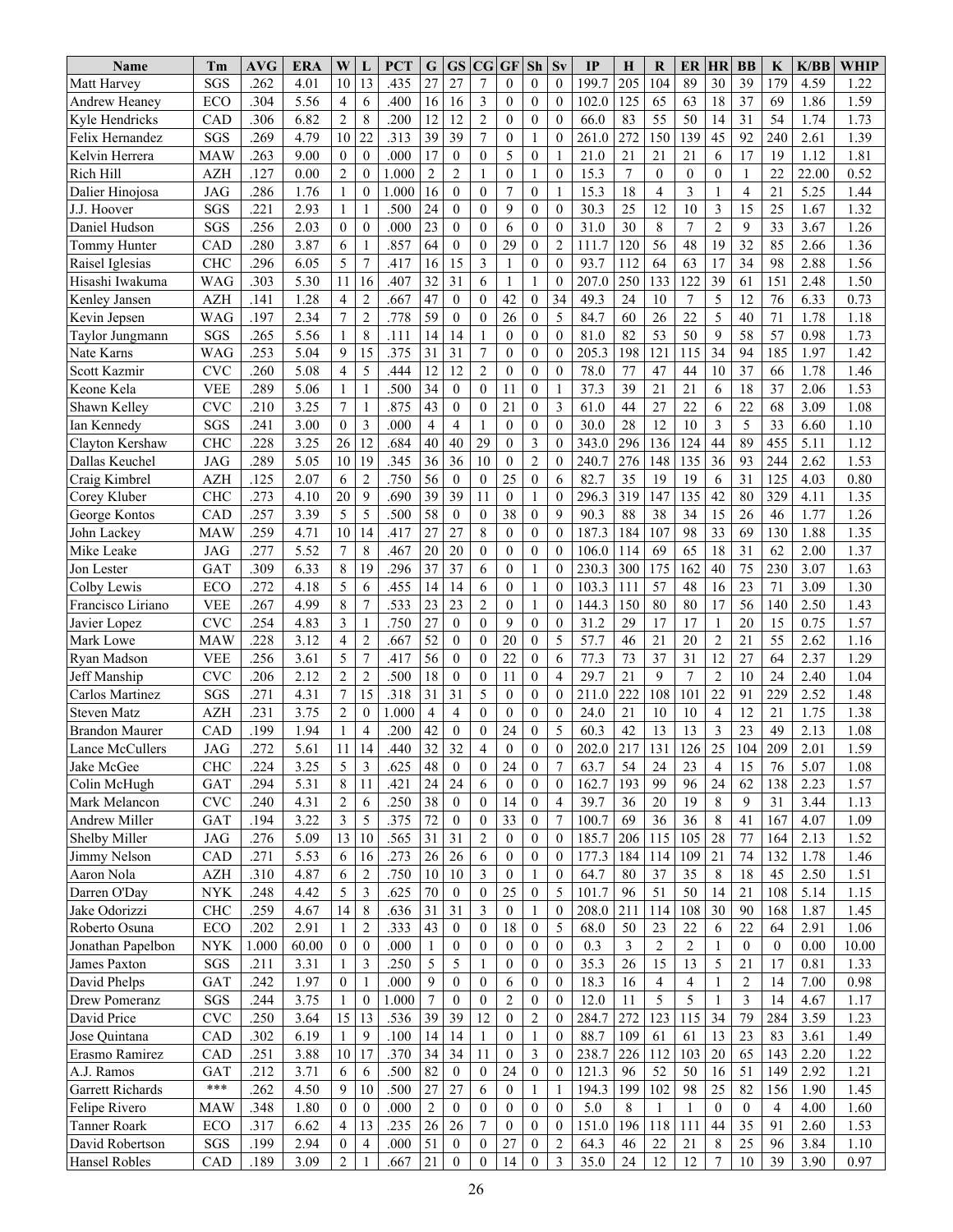| <b>Name</b>             | Tm         | <b>AVG</b> | <b>ERA</b> | W                       | L                        | <b>PCT</b> | $\mathbf G$     | <b>GS</b>        | $\overline{\mathbf{C}}$ | GF               | Sh               | Sv               | IP    | $\bf H$ | R                | ER               | <b>HR</b>       | <b>BB</b>               | $\bf K$        | K/BB | <b>WHIP</b> |
|-------------------------|------------|------------|------------|-------------------------|--------------------------|------------|-----------------|------------------|-------------------------|------------------|------------------|------------------|-------|---------|------------------|------------------|-----------------|-------------------------|----------------|------|-------------|
| Eduardo Rodriguez       | GAT        | .302       | 5.58       | $\mathbf{0}$            | $\overline{c}$           | .000       | $\overline{c}$  | $\overline{c}$   | $\theta$                | $\theta$         | $\theta$         | $\theta$         | 11.3  | 16      | 14               | $\overline{7}$   | 3               | 5                       | $\overline{7}$ | 1.40 | 1.86        |
| Francisco Rodriguez     | <b>NYK</b> | .245       | 3.03       | $\overline{3}$          | $\mathbf{Q}$             | .250       | 66              | $\boldsymbol{0}$ | $\overline{0}$          | 51               | $\mathbf{0}$     | 27               | 89.0  | 80      | 34               | 30               | 14              | 24                      | 98             | 4.08 | 1.17        |
| Hector Rondon           | ECO        | .232       | 3.46       | 6                       | 5                        | .545       | 45              | $\boldsymbol{0}$ | $\overline{0}$          | 33               | $\mathbf{0}$     | 11               | 65.0  | 56      | 25               | 25               | 8               | 14                      | 62             | 4.43 | 1.08        |
| <b>Trevor Rosenthal</b> | <b>CHC</b> | .289       | 5.75       | $\overline{2}$          | $\overline{2}$           | .500       | 35              | $\mathbf{0}$     | $\mathbf{0}$            | 15               | $\mathbf{0}$     | 1                | 36.0  | 43      | 28               | 23               | $\overline{2}$  | 19                      | 47             | 2.47 | 1.72        |
| Joe Ross                | <b>GAT</b> | .311       | 6.64       | $\overline{4}$          | 5                        | .444       | 20              | 9                | $\mathbf{1}$            | 3                | $\theta$         | $\mathbf{0}$     | 82.7  | 109     | 72               | 61               | 21              | 29                      | 75             | 2.59 | 1.67        |
| <b>Tyson Ross</b>       | <b>NYK</b> | .278       | 4.68       | 14                      | 12                       | .538       | 32              | 32               | $\overline{7}$          | $\theta$         | $\overline{2}$   | $\Omega$         | 204.0 | 220     | 113              | 106              | 13              | 102                     | 214            | 2.10 | 1.58        |
| Danny Salazar           | <b>CHC</b> | .263       | 5.26       | 6                       | 15                       | .286       | 33              | 33               | $\overline{4}$          | $\theta$         | 1                | $\Omega$         | 224.0 | 234     | 143              | 131              | 42              | 76                      | 233            | 3.07 | 1.38        |
| Chris Sale              | <b>AZH</b> | .222       | 4.00       | 17                      | 17                       | .500       | 39              | 39               | 10                      | $\mathbf{0}$     |                  | $\theta$         | 274.3 | 231     | 135              | 122              | 49              | 86                      | 382            | 4.44 | 1.16        |
| Anibal Sanchez          | SGS        | .338       | 13.21      | $\mathbf{0}$            | 3                        | .000       | 3               | 3                | $\theta$                | $\theta$         | $\Omega$         | $\Omega$         | 15.2  | 24      | 26               | 23               | 8               | 12                      | 10             | 0.83 | 2.37        |
| Max Scherzer            | SGS        | .253       | 4.92       | 16                      | 18                       | .471       | $\overline{39}$ | 39               | $\overline{15}$         | $\theta$         | $\overline{4}$   | $\theta$         | 276.3 | 277     | 163              | $\overline{151}$ | 50              | 72                      | 301            | 4.18 | 1.26        |
| Luis Severino           | <b>CHC</b> | .205       | 1.93       | $\overline{2}$          | $\boldsymbol{0}$         | 1.000      | $\overline{4}$  | $\overline{4}$   | $\mathbf{1}$            | $\theta$         | 1                | $\mathbf{0}$     | 32.7  | 25      | 8                | $\overline{7}$   | $\overline{2}$  | 5                       | 26             | 5.20 | 0.92        |
| Kevin Siegrist          | SGS        | .345       | 6.43       | $\mathbf{0}$            | $\mathbf{0}$             | .000       | $\overline{7}$  | $\mathbf{0}$     | $\overline{0}$          | $\overline{4}$   | $\theta$         | $\mathbf{0}$     | 7.0   | 10      | 8                | 5                | $\mathbf{1}$    | 5                       | 12             | 2.40 | 2.14        |
| Tony Sipp               | <b>NYK</b> | .216       | 2.52       | 3                       | 5                        | .375       | 49              | $\theta$         | $\theta$                | 20               | $\theta$         | $\mathbf{1}$     | 82.0  | 64      | 23               | 23               | 9               | 25                      | 103            | 4.12 | 1.09        |
| Carson Smith            | <b>JAG</b> | .198       | 2.34       | 9                       | $\overline{4}$           | .692       | 84              | $\boldsymbol{0}$ | $\mathbf{0}$            | 31               | $\theta$         | 5                | 119.3 | 82      | $\overline{33}$  | $\overline{31}$  | 10              | $\overline{27}$         | 126            | 4.67 | 0.91        |
| Will Smith              | <b>JAG</b> | .200       | 2.95       | 5                       | $\overline{4}$           | .556       | 68              | $\theta$         | $\theta$                | 13               | $\theta$         | 5                | 76.3  | 55      | 27               | 25               | 10              | 28                      | 118            | 4.21 | 1.09        |
| Joakim Soria            | <b>ECO</b> | .258       | 4.15       | 3                       | 3                        | .500       | 44              | $\theta$         | $\mathbf{0}$            | 21               | $\mathbf{0}$     | $\mathbf{1}$     | 60.7  | 59      | 28               | 28               | 11              | 23                      | 46             | 2.00 | 1.35        |
| Drew Storen             | <b>CVC</b> | .429       | 0.00       | $\mathbf{0}$            | $\mathbf{0}$             | .000       | $\overline{4}$  | $\theta$         | $\theta$                | $\mathbf{1}$     | $\Omega$         | $\Omega$         | 1.3   | 3       | $\mathbf{0}$     | $\theta$         | $\theta$        | 3                       | $\overline{2}$ | 0.67 | 4.62        |
| Stephen Strasburg       | CAD        | .268       | 4.31       | 13                      | 15                       | .464       | 34              | 34               | 7                       | $\theta$         | 3                | $\Omega$         | 221.3 | 231     | 115              | 106              | 37              | 63                      | 258            | 4.10 | 1.33        |
| <b>Huston Street</b>    | <b>CHC</b> | .251       | 2.51       | $\overline{7}$          | 5                        | .583       | 63              | $\mathbf{0}$     | $\theta$                | 35               | $\Omega$         | $\,8\,$          | 71.7  | 66      | 22               | 20               | 8               | 22                      | 52             | 2.36 | 1.23        |
| Hunter Strickland       | <b>JAG</b> | .239       | 3.21       | 5                       | 6                        | .455       | 79              | $\mathbf{0}$     | $\overline{0}$          | 46               | $\theta$         | 16               | 84.0  | 76      | 33               | 30               | 9               | 34                      | 79             | 2.32 | 1.31        |
| Marcus Stroman          | <b>NYK</b> | .196       | 2.20       | $\mathbf{1}$            | $\,1\,$                  | .500       | $\overline{4}$  | $\overline{4}$   |                         | $\boldsymbol{0}$ |                  | $\mathbf{0}$     | 28.7  | 20      | $\,$ $\,$        | $\overline{7}$   | $\overline{c}$  | 12                      | 17             | 1.42 | 1.11        |
| Pedro Strop             | ECO        | .188       | 2.56       | 3                       | $\mathbf{1}$             | .750       | 42              | $\boldsymbol{0}$ | $\mathbf{0}$            | 10               | $\theta$         | 1                | 59.7  | 41      | 20               | 17               | $\overline{7}$  | 23                      | 69             | 3.00 | 1.07        |
| Noah Syndergaard        | <b>MAW</b> | .247       | 3.90       | 14                      | 13                       | .519       | 33              | 33               | 16                      | $\overline{0}$   | $\overline{2}$   | $\theta$         | 256.0 | 239     | 115              | 111              | 38              | 73                      | 247            | 3.38 | 1.22        |
| Masahiro Tanaka         | <b>NYK</b> | .266       | 4.48       | 17                      | 13                       | .567       | 34              | 34               | 11                      | $\mathbf{0}$     | $\mathbf{1}$     | $\mathbf{0}$     | 249.3 | 263     | 132              | 124              | 45              | 66                      | 241            | 3.65 | 1.32        |
| Julio Teheran           | CAD        | .249       | 4.35       | 6                       | 9                        | .400       | 20              | 20               | 5                       | $\theta$         | $\theta$         | $\mathbf{0}$     | 140.7 | 134     | 73               | 68               | 21              | 65                      | 130            | 2.00 | 1.41        |
| Josh Tomlin             | CAD        | .228       | 3.99       | $\mathbf{1}$            | 3                        | .250       | 5               | 5                | $\Omega$                | $\theta$         | $\Omega$         | $\theta$         | 29.3  | 26      | 15               | 13               | 9               | $\overline{4}$          | 19             | 4.75 | 1.02        |
| Koji Uehara             | <b>NYK</b> | .175       | 1.91       | 5                       | $\overline{c}$           | .714       | 68              | $\boldsymbol{0}$ | $\overline{0}$          | 21               | $\mathbf{0}$     | 1                | 103.7 | 63      | 22               | 22               | 5               | 32                      | 114            | 3.56 | 0.92        |
| Yordano Ventura         | <b>VEE</b> | .256       | 4.26       | 9                       | $\overline{7}$           | .563       | $\overline{25}$ | $\overline{25}$  | 4                       | $\theta$         | 1                | $\theta$         | 162.7 | 159     | 84               | $\overline{77}$  | $\overline{18}$ | 70                      | 157            | 2.24 | 1.41        |
| Justin Verlander        | ECO        | .250       | 4.51       | 11                      | 18                       | .379       | 34              | 34               | 16                      | $\theta$         | $\overline{2}$   | $\theta$         | 259.7 | 250     | 134              | 130              | 42              | 84                      | 202            | 2.40 | 1.29        |
| Arodys Vizcaino         | <b>JAG</b> | .120       | 0.00       | $\mathbf{0}$            | $\boldsymbol{0}$         | .000       | $\overline{15}$ | $\boldsymbol{0}$ | $\boldsymbol{0}$        | 6                | $\mathbf{0}$     | $\boldsymbol{0}$ | 14.3  | 6       | $\boldsymbol{0}$ | $\overline{0}$   | $\mathbf{0}$    | $\overline{\mathbf{3}}$ | 15             | 5.00 | 0.63        |
| Edinson Volquez         | ECO        | .260       | 4.90       | 11                      | 14                       | .440       | 32              | 32               | 10                      | $\theta$         | 1                | $\theta$         | 220.3 | 220     | 127              | 120              | 35              | 97                      | 187            | 1.93 | 1.44        |
| Michael Wacha           | <b>AZH</b> | .261       | 4.49       | 14                      | 13                       | .519       | 33              | 33               | 5                       | $\mathbf{0}$     | $\overline{c}$   | $\boldsymbol{0}$ | 228.3 | 231     | 118              | 114              | 33              | 88                      | 169            | 1.92 | 1.40        |
| Taijuan Walker          | JAG        | .345       | 10.00      | $\boldsymbol{0}$        | $\boldsymbol{0}$         | .000       | 1               | $\mathbf{1}$     | $\boldsymbol{0}$        | $\theta$         | $\boldsymbol{0}$ | $\boldsymbol{0}$ | 6.3   | 10      | 10               | $\overline{7}$   | $\overline{4}$  | $\overline{3}$          | 6              | 2.00 | 2.06        |
| Adam Warren             | <b>MAW</b> | .271       | 4.55       | 14                      | 14                       | .500       | 34              | 33               | $\overline{4}$          | $\theta$         | 1                | $\mathbf{0}$     | 223.7 | 234     | 121              | 113              | 38              | 83                      | 157            | 1.89 | 1.42        |
| Tony Watson             | SGS        | .273       | 3.91       | 3                       | $\overline{\mathcal{L}}$ | .429       | 54              | $\mathbf{0}$     | $\overline{0}$          | 17               | $\theta$         | 3                | 55.3  | 59      | 30               | 24               | 3               | 22                      | 36             | 1.64 | 1.46        |
| Alex Wilson             | ECO        | .295       | 3.94       | $\overline{\mathbf{3}}$ | $\mathbf{1}$             | .750       | 43              | $\theta$         | $\theta$                | 19               | $\Omega$         | $\overline{c}$   | 77.7  | 89      | 36               | 34               | 13              | 13                      | 35             | 2.69 | 1.31        |
| Justin Wilson           | WAG        | .279       | 5.77       | $\mathbf{1}$            | $\mathbf{1}$             | .500       | 35              | $\theta$         | $\theta$                | 14               | $\Omega$         | $\mathbf{1}$     | 43.7  | 50      | 29               | 28               | $\overline{2}$  | 24                      | 43             | 1.79 | 1.69        |
| Alex Wood               | ECO        | .317       | 4.63       | $\overline{c}$          | $\overline{2}$           | .500       | 6               | 6                | $\mathbf{0}$            | $\theta$         | $\mathbf{0}$     | $\mathbf{0}$     | 35.0  | 45      | 18               | 18               | 5               | 11                      | 29             | 2.64 | 1.60        |
| Chris R. Young          | <b>AZH</b> | .214       | 3.18       | 7                       | $\overline{\mathbf{4}}$  | .636       | 23              | $\overline{7}$   | $\overline{3}$          | 9                | 1                | $\mathbf{1}$     | 79.3  | 61      | 29               | 28               | 15              | 30                      | 54             | 1.80 | 1.15        |
| <b>Brad Ziegler</b>     | <b>AZH</b> | .171       | 1.23       | 3                       | $\,1$                    | .750       | 51              | $\boldsymbol{0}$ | $\boldsymbol{0}$        | 18               | $\boldsymbol{0}$ | 3                | 65.7  | 38      | 11               | 9                | $\mathbf{1}$    | 24                      | 31             | 1.29 | 0.94        |
| Jordan Zimmermann       | <b>GAT</b> | 276        | 4.20       | 16                      | 18                       | 471        | $\overline{38}$ | $\overline{38}$  | 10                      | $\theta$         | 3                | $\theta$         | 263.7 | 286     | 131              | 123              | 38              | 60                      | 201            | 3.35 | 1.31        |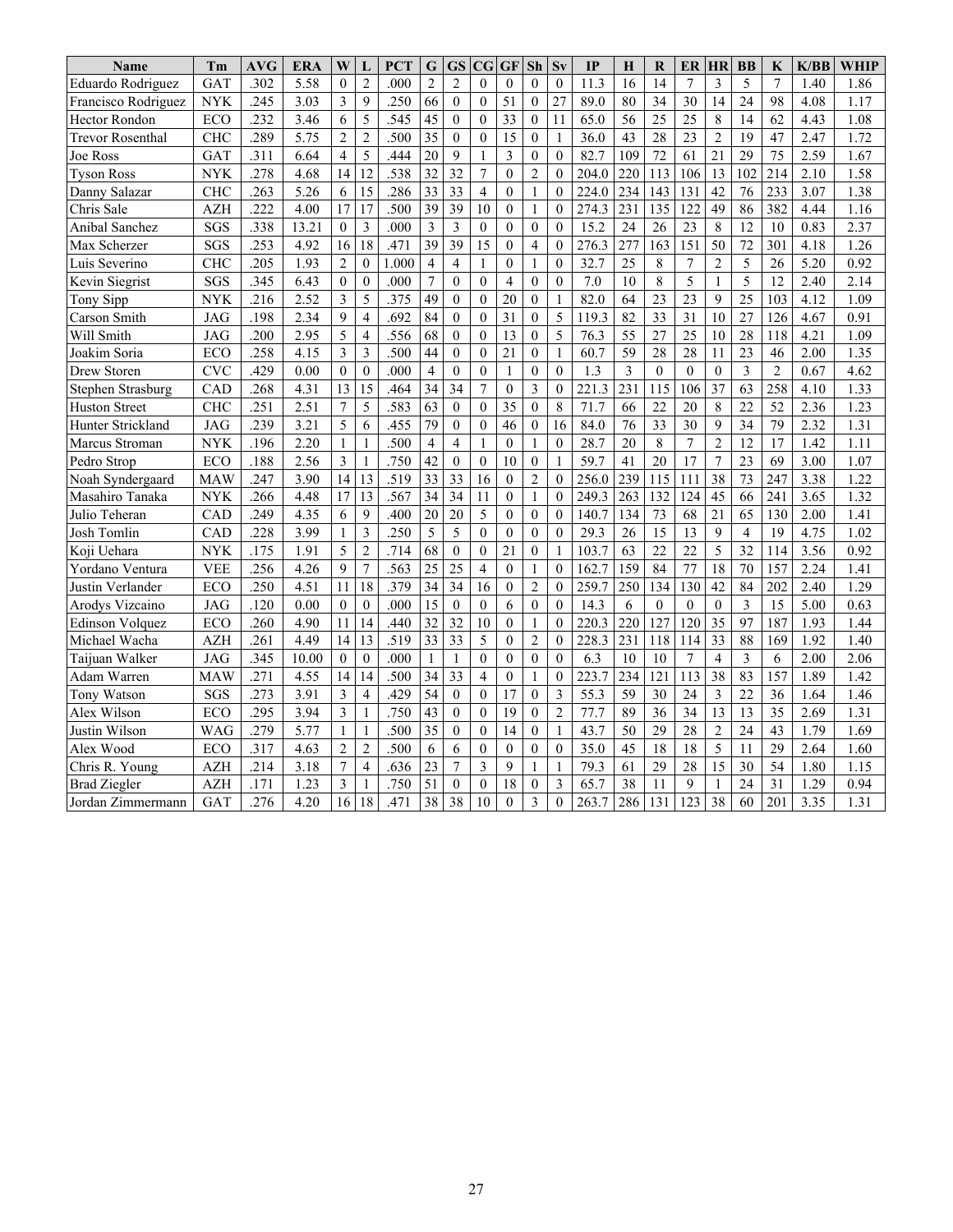# **2016 ARIZONA HEAT**

| <b>NAME</b>         | TM         | AVG- | <b>OBA</b> | <b>SLG</b> | <b>OPS</b> | GM  | AB  | R            | н        | 2B             | 3R |    | <b>RBI</b> | <b>BB</b>     | <b>TBB</b> | <b>SO</b>        | ĦВ             | <b>SH</b>      | <b>SF</b>      | DP            | SB             | $\mathbf{CS}$  | E              |
|---------------------|------------|------|------------|------------|------------|-----|-----|--------------|----------|----------------|----|----|------------|---------------|------------|------------------|----------------|----------------|----------------|---------------|----------------|----------------|----------------|
| Kolten Wong         | <b>AZH</b> | .600 | .600       | .800       | 1.400      |     | 5   |              | 3        |                |    |    |            | $\theta$      | $\theta$   | $\theta$         |                | $\theta$       |                | $\theta$      |                | $\theta$       | 0              |
| Corey Seager        | <b>AZH</b> | .382 | .450       | .529       | .979       | 15  | 34  | <sub>b</sub> | 13       | 5              |    |    |            | 5             | $\theta$   | 6                | 0              | $\theta$       |                | $\Omega$      | 0              | $\theta$       | 0              |
| Jacoby Ellsbury     | AZH        | 354  | 396        | .396       | .792       | 21  | 48  | 6            | 17       | ↑              |    |    |            | $\mathbf{3}$  | $\theta$   |                  |                | 0              |                |               | 2              | $\theta$       | $\theta$       |
| Eric Hosmer         | AZH        | .304 | 369        | .470       | .839       | 134 | 513 | 68           | 156      | 31             | 3  | 16 | 100        | 49            | 3          | 103              |                |                | 2              | 13            | 2              | $\theta$       | $\theta$       |
| Paul Goldschmidt    | AZH        | .303 | .412       | .580       | .992       | 162 | 624 | 124          | 189      | 46             |    | 41 | 144        | 106           | 9          | 176              |                | 0              |                | 21            | 14             | 5              | 3              |
| A.J. Pollock        | AZH        | .296 | 346        | .453       | .799       | 158 | 645 | 88           | 19       | 31             |    | 20 | 92         | 46            | 2          | 22               |                | $\theta$       | 3              | 20            | 31             | 12             |                |
| Dee Gordon          | AZH        | 293  | 315        | .356       | .671       | 155 | 703 | 87           | 206      |                |    |    | 59         | 22            | $\theta$   | $\left 2\right $ |                | 6              | 5              |               | 60             | 4              |                |
| Marcel Ozuna        | AZH        | 292  | 338        | 389        | .728       | 69  | 185 | 15           | 54       | 15             | 0  |    | ۱7         | 12            | $\theta$   | 48               |                | $\Omega$       | 0              | 5             | $\Omega$       |                |                |
| Neil Walker         | AZH        | .279 | .319       | .512       | .831       | 28  | 43  | 6            | 12       |                | 3  |    |            | 3             | $\theta$   | 9                | 0              | $\overline{0}$ |                |               | 0              | $\theta$       | $\overline{0}$ |
| Didi Gregorius      | AZH        | .275 | .318       | .362       | .680       | 152 | 530 | 62           | 146      | 29             |    | 5  | 38         | 24            | $\theta$   | 103              | 10             | 9              |                | 8             | 4              | 3              | 12             |
| Jared McCann        | AZH        | 268  | .285       | .385       | .670       | 80  | 231 | 19           | 62       | 12             | 3  | 3  | 27         | 5             | $\theta$   | 56               |                | 4              | 2              | $\mathcal{E}$ | $\theta$       | $\theta$       |                |
| Christian Yelich    | AZH        | 266  | 337        | .394       | .731       | 129 | 462 | 75           | 23       | 33             |    | 8  | 53         | 47            |            | 18               |                | $\theta$       | $\overline{c}$ | 10            | 15             |                |                |
| Dexter Fowler       | AZH        | .257 | .347       | .408       | .755       | 55  | 152 | 31           | 39       | 5              |    | 6  | 24         | 21            | $\theta$   | 44               | 0              | $\theta$       | 0              | 4             | 5              | $\theta$       |                |
| Maikel Franco       | AZH        | .250 | .302       | .413       | .715       | 138 | 492 | 54           | 123      | 37             |    | 13 | 60         | 33            | $\Omega$   | 103              |                | 0              |                | 19            | 0              |                | 15             |
| <b>Todd Frazier</b> | AZH        | 243  | 275        | .486       | .761       | 70  | 218 | 27           | 53       | 14             |    | 13 | 39         | 9             | $\theta$   | 63               | $\overline{c}$ | $\theta$       | 4              | 11            | 3              | $\theta$       | 3              |
| Shin-shoo Choo      | AZH        | 207  | 327        | 346        | .673       | 130 | 439 | 64           | 91       |                |    | 14 | 43         | 63            | $\Omega$   | 147              | 16             | $\theta$       | 2              | 9             | $\overline{c}$ | $\overline{2}$ | 6              |
| Matt Wieters        | AZH        | 207  | 273        | 289        | .562       | 94  | 304 | 34           | 63       |                |    | 4  | 25         | 29            | $\theta$   | 85               | $\Omega$       | $\theta$       | 4              | 9             | 0              | $\theta$       | 4              |
| Kurt Suzuki         | AZH        | .195 | .233       | 244        | .476       | 17  | 41  | 3            | 8        | $\mathfrak{D}$ |    |    |            | $\theta$      | $\theta$   | 10               |                |                | 0              |               | $\theta$       | $\theta$       | $\Omega$       |
| Jedd Gyorko         | AZH        | .134 | .216       | .194       | .410       | 29  | 67  | 9            | 9        |                |    |    |            | $\mathcal{I}$ | $\theta$   | 20               |                |                | 0              | 3             | 0              | $\theta$       |                |
| Mike Zunino         | <b>AZH</b> | .000 | .167       | .000       | .167       | 5   | 5   | $\Omega$     | $\theta$ |                |    |    |            | $\theta$      | $\theta$   |                  |                | $\Omega$       |                |               | 0              | $\Omega$       | $\Omega$       |

| <b>NAME</b>         | <b>TM</b>  | AVG  | <b>ERA</b> |    |   | <b>PCT</b> | G  | GS | $_{\rm CG}$ | GF       | <b>SH</b> | $S_{V}$  | <b>TP</b> | Ħ   | $\bf R$  | ER       | <b>HR</b> | <b>BB</b> | SO <sub>1</sub> | K/BB          | <b>WHIP</b> |
|---------------------|------------|------|------------|----|---|------------|----|----|-------------|----------|-----------|----------|-----------|-----|----------|----------|-----------|-----------|-----------------|---------------|-------------|
| Rich Hill           | AZH        | .127 | 0.00       | 2  |   | .000       | 2  |    |             |          |           | $\Omega$ | 15.3      |     | $\Omega$ | $\Omega$ |           |           | 22              | 22.00         | 0.52        |
| <b>Carter Capps</b> | AZH        | 155  | 0.95       |    |   | .000       | 23 |    |             | 8        |           |          | 28.3      | 15  | K        | 3        |           | 3         |                 | 3.92          | 0.99        |
| <b>Brad Ziegler</b> | <b>AZH</b> | 71   | .23        | K  |   | .750       | 51 |    | 0           | 18       |           | 3        | 65.7      | 38  |          | 9        |           | 24        | 31              | 29            | 0.94        |
| Kenley Jansen       | <b>AZH</b> | 141  | .28        |    |   | .667       | 47 |    |             | 42       |           | 34       | 49.3      | 24  | 10       |          |           |           | 76              | 6.33          | 0.73        |
| Craig Kimbrel       | AZH        | 125  | 2.07       | 6  |   | .750       | 56 | 0  | 0           | 25       |           | 6        | 82.7      | 35  | 19       | 19       | 6         | 31        | 125             | 4.03          | 0.80        |
| Andrew Chafin       | AZH        | 247  | 3.10       |    |   | 500        | 50 |    | $\Omega$    | 12       |           |          | 61.0      | 55  | 21       | 21       |           | 28        | 48              | $\mathcal{I}$ | 1.36        |
| Chris R. Young      | AZH        | .214 | 3.18       |    |   | .636       | 23 |    | 3           | Q        |           |          | 79.3      | 61  | 29       | 28       | 5         | 30        | 54              | .80           | 1.15        |
| Johnny Cueto        | AZH        | 247  | 3.31       | 21 |   | .656       | 40 | 40 | 15          |          | 4         |          | 291.0     | 272 | 113      | 107      | 32        | 61        | 224             | 3.67          | 1.14        |
| <b>Steven Matz</b>  | <b>AZH</b> | 231  | 3.75       |    |   | .000       | 4  | 4  | 0           | $\theta$ | 0         |          | 24.0      | 21  | 10       | 10       | 4         | 12        |                 | .75           | 1.38        |
| Chris Sale          | <b>AZH</b> | .222 | 4.00       | 7  |   | 500        | 39 | 39 | 10          | 0        |           |          | 274.3     | 231 | 135      | 122      | 49        | 86        | 382             | 4.44          | 1.16        |
| Antonio Bastardo    | <b>AZH</b> | .219 | 4.10       | ٩  |   | .000       | 35 | 0  | 0           | 8        | 0         |          | 48.3      | 39  | 24       | 22       | 6         | 18        | 45              | 2.50          | 1.18        |
| Chris Bassitt       | <b>AZH</b> | .260 | 4.42       | 10 |   | .588       | 27 | 27 | 3           | $\Omega$ |           | $\Omega$ | 165.0     | 162 | 83       | 81       | 18        | 62        | 107             | .73           | 1.36        |
| Michael Wacha       | AZH        | .261 | 4.49       | 14 | 3 | .519       | 33 | 33 |             | 0        |           | $\Omega$ | 228.3     | 231 | 118      | 114      | 33        | 88        | 169             | 1.92          | 1.40        |
| Aaron Nola          | <b>AZH</b> | .310 | 4.87       | 6  |   | .750       | 10 | 10 | 3           | $\Omega$ |           | $\Omega$ | 64.7      | 80  | 37       | 35       | 8         | 18        | 45              | 2.50          | 1.51        |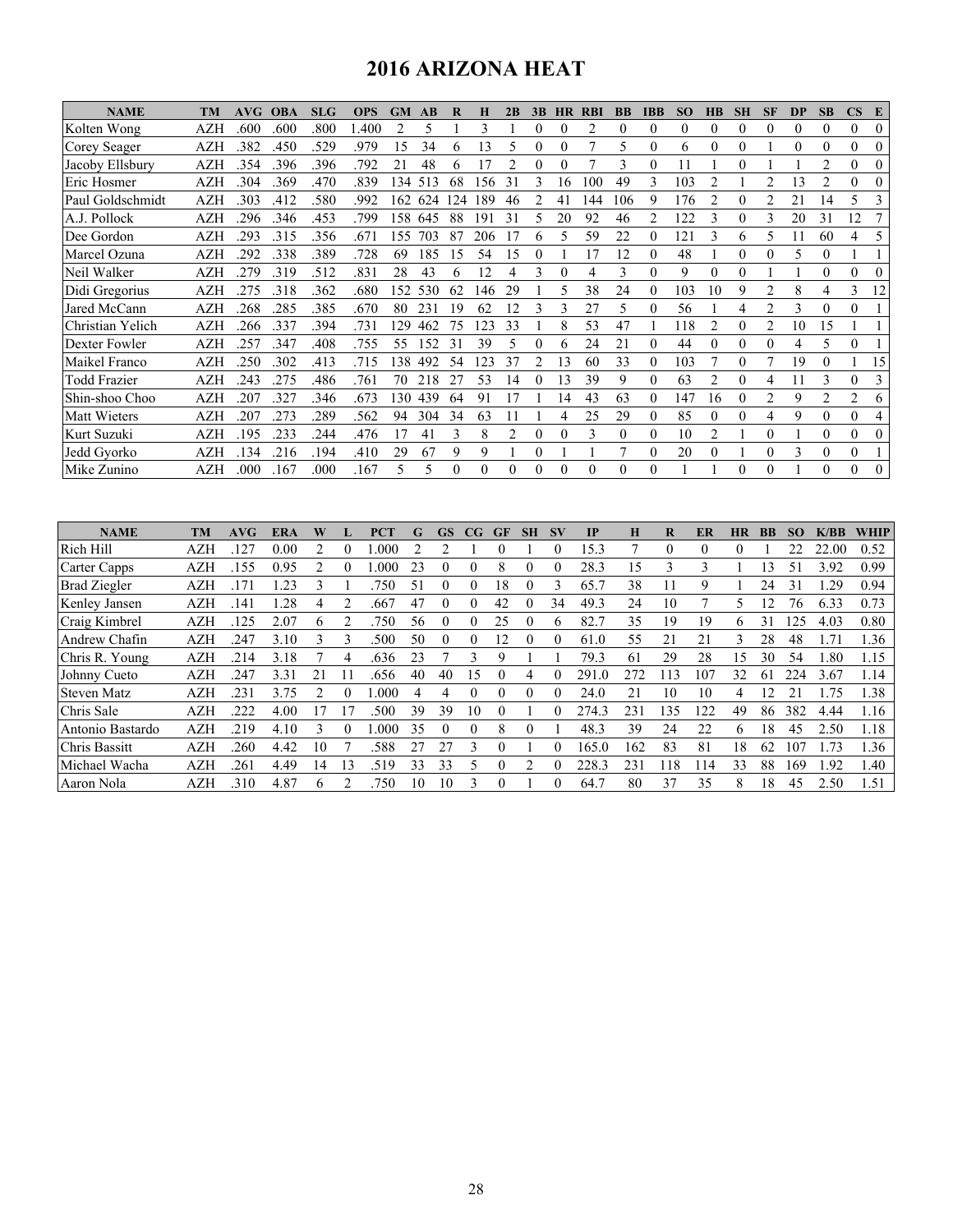# **2016 CALIFORNIA DRAGONS**

| <b>NAME</b>            | <b>TM</b>  | <b>AVG</b> | <b>OBA</b> | <b>SLG</b> | <b>OPS</b> | <b>GM</b> | AB  | R        | н        | 2B       | 3B | <b>HR</b> | <b>RBI</b> | <b>BB</b>      | <b>IBB</b> | <b>SO</b> | HВ             | <b>SH</b>        | SF             | <b>DP</b> | <b>SB</b> | $\mathsf{cs}$    | E              |
|------------------------|------------|------------|------------|------------|------------|-----------|-----|----------|----------|----------|----|-----------|------------|----------------|------------|-----------|----------------|------------------|----------------|-----------|-----------|------------------|----------------|
| David Freese           | CAD        | 1.000      | 0.000      | .000       | 2.000      |           |     | 0        |          | $\Omega$ | 0  | 0         | 0          | $\Omega$       | 0          | $\Omega$  | $\theta$       | 0                | $\Omega$       | 0         | $\theta$  | $\theta$         | 0              |
| Chris Gimenez          | CAD        | .571       | .625       | 1.143      | .768       | 2         |     | 3        | 4        |          | 0  |           | 3          |                | $\theta$   | $\Omega$  | $\theta$       | $\theta$         | $\Omega$       | 0         | $\theta$  | $\theta$         | $\mathbf{0}$   |
| <b>Anthony Gose</b>    | CAD        | .429       | .429       | .571       | .000       | 11        |     | 3        | 3        |          |    | 0         | 0          |                | $\theta$   | $\Omega$  |                | 0                |                |           |           | 0                | $\theta$       |
| Daniel Murphy          | CAD        | .305       | .342       | .508       | .850       | 78        | 246 | 29       | 75       | 19       |    | 9         | 29         | 7              |            | 25        | 6              | $\overline{0}$   | $\theta$       | 3         |           | $\theta$         | 3              |
| Josh Reddick           | CAD        | .266       | .332       | .441       | .773       | 133       | 503 | 54       | 134      | 20       |    | 22        | 61         | 49             | 2          | 76        | $\theta$       | $\theta$         | 3              | 18        |           | 2                | 4              |
| Gerardo Parra          | CAD        | .263       | .291       | .417       | .708       | 160       | 597 | 71       | 157      | 37       | 5  | 15        | 52         | 19             | 0          | 126       | 6              |                  |                | 12        | 12        |                  | $\overline{c}$ |
| Francisco Cervelli     | CAD        | 263        | .341       | .352       | .693       | 158       | 529 | 61       | 139      |          | 6  | 9         | 36         | 55             | 0          | 120       | 9              |                  | $\mathfrak{D}$ | l3        |           |                  | 8              |
| Nelson Cruz            | CAD        | 260        | .319       | .438       | .756       | 106       | 400 | 44       | 104      | 13       |    | 18        | 49         | 33             | 0          | 115       |                | 0                |                | 3         |           | $\theta$         |                |
| Yonder Alonso          | CAD        | .258       | .331       | .361       | .691       | 68        | 233 | 26       | 60       |          |    | 3         | 21         | 24             | 0          | 35        |                | $\boldsymbol{0}$ |                | 5         | $\theta$  |                  | 7              |
| Greg Bird              | CAD        | .250       | .330       | .485       | .776       | 55        | 200 | 28       | 50       |          | 0  | 12        | 20         | 23             | 0          | 77        |                | $\theta$         | $\Omega$       | 6         | $\theta$  | $\theta$         | 3              |
| Hunter Pence           | CAD        | .248       | .305       | .423       | .729       | 83        | 286 | 34       | 71       |          |    | 13        | 37         | 24             | 0          | 73        |                | 0                |                | 9         |           |                  | 4              |
| Dustin Pedroia         | CAD        | .248       | 325        | .366       | .690       | 34        | 517 | 56       | 128      | 14       |    | 15        | 55         | 57             | $\theta$   | 98        | 3              | $\theta$         | 2              | 16        |           |                  | 7              |
| Andres Blanco          | CAD        | .232       | .300       | .418       | .718       | 147       | 574 | 54       | 133      | 42       | 13 | 13        | 62         | 49             | 0          | 135       | 8              |                  |                | 26        |           | $\theta$         | 15             |
| Kole Calhoun           | CAD        | .226       | .287       | .373       | .659       | 95        | 287 | 31       | 65       |          |    | 10        | 29         | 22             | 3          | 79        | $\Omega$       | $\theta$         | 2              | 3         | $\Omega$  | $\boldsymbol{0}$ | 2              |
| Joe Mauer              | CAD        | .221       | .274       | .319       | .593       | 45        | 163 | 14       | 36       | 16       | 0  | $\theta$  |            | 11             |            | 38        | $\theta$       | $\theta$         | $\theta$       | 5         | $\theta$  | $\theta$         |                |
| Robinson Chirinos      | CAD        | .217       | .280       | .304       | .584       | 31        | 23  | 3        | 5        |          | 0  | $\theta$  | 2          | $\overline{2}$ | 0          |           | $\Omega$       | 0                | $\theta$       |           |           | $\theta$         | $\Omega$       |
| Wil Myers              | CAD        | .206       | .312       | .338       | .649       | 56        | 160 | 18       | 33       |          |    | 4         | 24         | 23             |            | 52        |                | $\theta$         |                | 4         |           | $\theta$         | 3              |
| <b>Addison Russell</b> | CAD        | .201       | .265       | .306       | .572       | 103       | 294 | 25       | 59       | 10       | 0  |           | 31         | 26             | $\theta$   | 109       |                |                  | 3              | 9         | 2         | $\theta$         |                |
| Zach Cozart            | CAD        | .181       | .251       | .355       | .606       | 95        | 276 | 26       | 50       | 14       | 2  | 10        | 26         | 21             | 0          | 56        | 5              | $\theta$         |                | 8         | 2         | $\theta$         | 6              |
| Anthony Rendon         | <b>CAD</b> | .175       | .273       | .216       | .489       | 33        | 97  | 9        | 17       |          | 0  |           | π          | 11             | 0          | 27        | $\overline{2}$ | $\theta$         | $\theta$       | 3         | $\theta$  | $\theta$         |                |
| Khris Davis            | CAD        | .167       | .252       | .406       | .657       | 52        | 138 | 19       | 23       | 6        | 0  | 9         | 25         | 16             | $\Omega$   | 50        | $\Omega$       | $\theta$         |                | 4         | $\theta$  | $\theta$         |                |
| Hanley Ramirez         | CAD        | .000       | .000       | .000       | .000       |           | 4   | $\Omega$ | $\Omega$ | $\Omega$ | 0  | $\Omega$  | $\theta$   | $\Omega$       | $\theta$   | $\Omega$  | $\theta$       | $\Omega$         | $\Omega$       | $\Omega$  | $\theta$  | $\theta$         |                |

| <b>NAME</b>           | TМ         | <b>AVG</b> | <b>ERA</b> | W  |          | <b>PCT</b> | G  | GS | CG           | <b>GF</b> | <b>SH</b> | .SV | IP                    | н   | R  | ER  | НR | BB | SΟ   | K/BB | <b>WHIP</b> |
|-----------------------|------------|------------|------------|----|----------|------------|----|----|--------------|-----------|-----------|-----|-----------------------|-----|----|-----|----|----|------|------|-------------|
| <b>Brandon Maurer</b> | CAD        | .199       | 1.94       |    |          | 200        | 42 |    |              | 24        |           | 5   | 60.3                  | 42  | 3  | 13  |    | 23 | 49   | 2.13 | .08         |
| <b>Hansel Robles</b>  | <b>CAD</b> | .189       | 3.09       |    |          | .667       | 21 |    |              | 14        |           |     | 35.0                  | 24  | 12 |     |    | 10 | 39   | 3.90 | 0.97        |
| George Kontos         | <b>CAD</b> | .257       | 3.39       |    |          | .500       | 58 |    |              | 38        |           | q   | 90.3                  | 88  | 38 | 34  | 15 | 26 | 46   |      | .26         |
| Tommy Hunter          | <b>CAD</b> | .280       | 3.87       | h  |          | .857       | 64 |    |              | 29        |           |     |                       | 20  | 56 | 48  | 19 | 32 | 85   | 2.66 | .36         |
| Erasmo Ramirez        | <b>CAD</b> | .251       | 3.88       | 10 |          | .370       | 34 | 34 |              |           | ́         |     | 238.                  | 226 |    | 103 | 20 | 65 | 143  | 2.20 | .22         |
| <b>Tyler Clippard</b> | CAD        | .243       | 3.95       |    |          | .833       | 40 |    |              | 19        |           |     | 57.0                  | 52  | 26 | 25  | 8  | 29 | 50   | .72  | .42         |
| Josh Tomlin           | CAD        | .228       | 3.99       |    |          | 250        |    |    |              |           |           |     | 29.3                  | 26  | 15 | ا 3 | Q  | 4  | 19   | 4.75 | 0.02        |
| Stephen Strasburg     | <b>CAD</b> | .268       | 4.31       | 13 | 5        | .464       | 34 | 34 |              |           |           |     | 22.1<br>$\mathcal{R}$ | 231 | 15 | 106 | 37 | 63 | 258  | 4.10 | .33         |
| Julio Teheran         | CAD        | .249       | 4.35       | 6  |          | .400       | 20 | 20 |              |           |           |     | 40.                   | 34  | 73 | 68  |    | 65 | l 30 | 2.00 | .41         |
| A.J. Burnett          | <b>CAD</b> | .287       | 4.55       |    | $\theta$ | .333       |    |    | <sub>b</sub> |           | ◠         |     | 18.                   | 35  | 73 | 60  | 14 | 37 | 91   | 2.46 | .45         |
| Jimmy Nelson          | <b>CAD</b> | .271       | 5.53       | h  | $\sigma$ | 273        | 26 | 26 | <sub>t</sub> |           |           |     | 77.3                  | 184 | 14 | 109 | 21 | 74 | 132  | .78  | .46         |
| Jose Ouintana         | <b>CAD</b> | .302       | 6.19       |    |          | .100       | 14 |    |              |           |           |     | 88.7                  | 109 | 6  | -61 | 13 | 23 | 83   | 3.61 | .49         |
| Kyle Hendricks        | CAD        | .306       | 6.82       |    |          | 200        | 12 | n  |              |           |           | 0   | 66.0                  | 83  | 55 | 50  | 14 | 31 | 54   | .74  | .73         |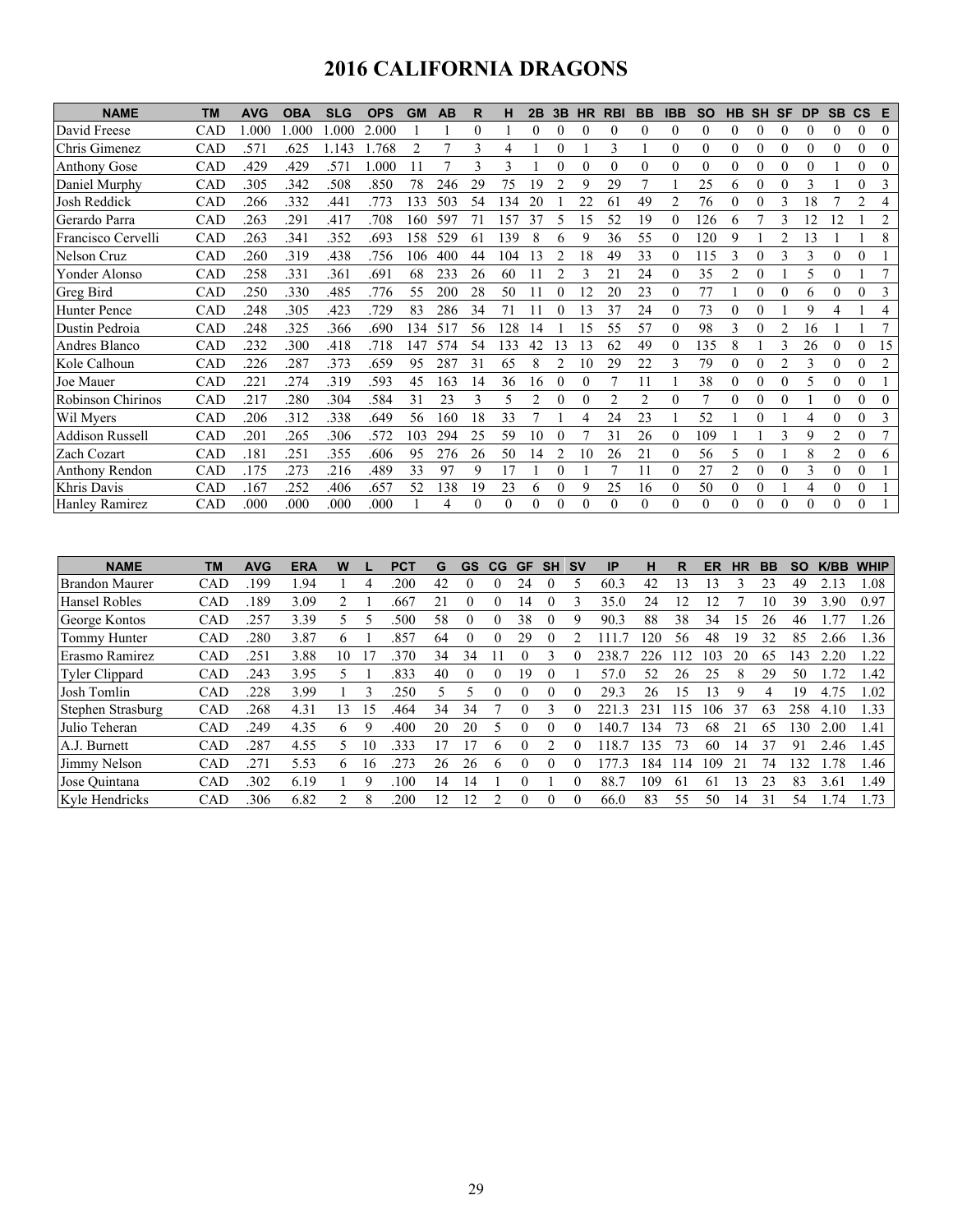# **2016 CHESAPEAKE CRABS**

| <b>NAME</b>         | <b>TM</b>  | <b>AVG</b> | <b>OBA</b> | <b>SLG</b> | <b>OPS</b> | <b>GM</b> | <b>AB</b> | R              | н   | 2B       | 3B | <b>HR</b> | <b>RBI</b> | <b>BB</b> | <b>IBB</b>     | <b>SO</b> | HВ       | <b>SH</b> | <b>SF</b>                | <b>DP</b>      | <b>SB</b> | $\mathsf{cs}$  | Е        |
|---------------------|------------|------------|------------|------------|------------|-----------|-----------|----------------|-----|----------|----|-----------|------------|-----------|----------------|-----------|----------|-----------|--------------------------|----------------|-----------|----------------|----------|
| Justin Morneau      | <b>CHC</b> | .333       | .333       | .333       | .666       | 3         | 9         |                | 3   | $\theta$ |    |           |            | $\theta$  |                |           | $\theta$ |           |                          |                | 0         | 0              | 0        |
| Eduardo Nunez       | <b>CHC</b> | .333       | .333       | .333       | .667       | 2         |           |                |     | 0        |    |           | $\theta$   | $\theta$  | 0              | $\theta$  | $\theta$ | 0         | $\Omega$                 |                | $\theta$  | $\theta$       | 2        |
| Enrique Hernandez   | <b>CHC</b> | .328       | .350       | .507       | .857       | 50        | 134       | 19             | 44  |          |    | 5         | 21         | 5         | 0              | 29        | $\theta$ | 0         |                          |                | $\Omega$  |                |          |
| Jason Heyward       | <b>CHC</b> | .299       | .359       | .404       | .763       | 144       | 505       | 64             | 151 | 26       |    |           | 45         | 41        | 0              | 86        |          | 0         |                          | 0              |           |                | 4        |
| Danny Valencia      | <b>CHC</b> | 297        | .338       | 567        | .905       | 38        | 536       | 86             | 159 | 44       |    | 33        | 88         | 33        | $\mathfrak{D}$ | 153       |          | $\Omega$  | $\overline{\phantom{0}}$ | 9              |           |                | 4        |
| JungHo Kang         | <b>CHC</b> | .289       | .333       | .522       | .856       | 44        | 90        | 17             | 26  | 6        |    | 5         | 14         | 4         | 0              | 22        | 2        | 0         | $\Omega$                 | 4              | 3         | 0              | 6        |
| Mitch Moreland      | <b>CHC</b> | .285       | .335       | .506       | .840       | 123       | 453       | 73             | 129 | 25       |    | 25        | 83         | 28        |                | 112       | 6        |           |                          |                | $\Omega$  | $\theta$       |          |
| Miguel Cabrera      | <b>CHC</b> | .283       | .371       | .446       | .817       | 144       | 540       | 82             | 153 | 29       |    | 19        | 68         | 66        | 2              | 133       | 8        | $\theta$  |                          | 21             |           | $\Omega$       | 3        |
| Mike Trout          | <b>CHC</b> | .276       | .358       | .591       | .949       | 160       | 641       | 133            | 177 | 28       |    | 56        | 123        | 72        | 0              | 224       | 12       | $\Omega$  | 4                        | 15             | 13        | 3              | $\Omega$ |
| Nick Castellanos    | <b>CHC</b> | .270       | .313       | .449       | .762       | 39        | 89        | 12             | 24  |          |    |           | 16         | 6         |                | 27        | $\Omega$ |           |                          |                |           | 0              | 0        |
| Matt Carpenter      | <b>CHC</b> | .264       | .361       | .489       | .850       | 147       | 489       | 79             | 129 | 33       |    | 25        | 101        | 71        | 0              | 130       | 5        |           | 3                        | $\vert 4$      | 2         |                | 18       |
| <b>Brett Lawrie</b> | <b>CHC</b> | .250       | .400       | .250       | .650       | 3         | 4         | $\theta$       |     | $\Omega$ |    |           | 2          |           | $\Omega$       | 3         | $\Omega$ | $\Omega$  | $\Omega$                 | 0              | 0         | $\Omega$       | 0        |
| Justin Upton        | CHC        | .248       | .341       | .508       | .849       | 104       | 258       | 49             | 64  | 15       |    | 16        | 42         | 29        |                | 87        |          | 0         |                          |                |           |                |          |
| <b>Brad Miller</b>  | CHC        | .239       | .333       | .403       | .736       | 135       |           | 79             | 113 | 25       |    | 16        | 61         | 66        | 0              | 121       |          | $\Omega$  |                          | 10             | 15        | 4              | 23       |
| Yadier Molina       | <b>CHC</b> | .236       | 273        | 303        | .576       | 90        | 297       | 20             | 70  |          |    | 3         | 29         | 16        |                | 43        | $\theta$ | $\Omega$  | 2                        | $\overline{4}$ |           | $\Omega$       |          |
| Rougned Odor        | <b>CHC</b> | .231       | 278        | .401       | .679       | 103       | 347       | 38             | 80  | 20       |    |           | 30         | 11        | 0              | 62        | 12       |           | $\theta$                 | 10             |           | 4              |          |
| Asdrubal Cabrera    | <b>CHC</b> | .222       | .268       | .316       | .584       | 80        | 171       | 13             | 38  | 8        |    |           |            | 8         |                | 41        | 2        | $\Omega$  |                          | 6              | 3         | $\theta$       | 8        |
| Logan Forsythe      | <b>CHC</b> | .221       | .301       | 372        | .673       | 95        | 258       | 38             | 57  | 16       |    |           | 25         | 21        | 0              | 73        | 9        | $\Omega$  |                          | 6              | 2         | 0              | 7        |
| Welington Castillo  | <b>CHC</b> | .188       | 225        | 344        | .569       | 81        | 288       | 28             | 54  |          |    | 13        | 37         | 10        | $\Omega$       | 80        | 4        |           | $\theta$                 |                | $\theta$  | $\overline{0}$ | 6        |
| Yan Gomes           | CHC        | .182       | .182       | .273       | .455       | 15        |           | $\theta$       | 2   |          |    | 0         | 0          | $\theta$  | $\Omega$       | 6         | $\theta$ | $\Omega$  | $\Omega$                 |                | $\Omega$  | 0              |          |
| Jorge Soler         | <b>CHC</b> | .158       | 200        | .211       | .411       | 13        | 19        | $\mathfrak{D}$ | 3   |          |    |           | $\theta$   |           |                | 8         | $\theta$ | $\Omega$  |                          |                | $\Omega$  | 0              | $\Omega$ |

| <b>NAME</b>             | ТM         | <b>AVG</b> | <b>ERA</b> | w  |    | <b>PCT</b> | G  | GS | CG | <b>GF</b> | <b>SH</b> | . SV | <b>IP</b> | н   | R    | ER  | HR | ВB | SO  |      | <b>K/BB WHIP</b> |
|-------------------------|------------|------------|------------|----|----|------------|----|----|----|-----------|-----------|------|-----------|-----|------|-----|----|----|-----|------|------------------|
| Luis Severino           | <b>CHC</b> | .205       | l.93       |    |    | .000       | 4  | 4  |    |           |           |      | 32.7      | 25  | ◠    |     |    |    | 26  | 5.20 | 0.92             |
| <b>Huston Street</b>    | <b>CHC</b> | .251       | 2.51       |    |    | .583       | 63 |    |    | 35        |           |      | 71.7      | 66  | 22   | 20  | x  |    | 52  | 2.36 | 1.23             |
| Arquimedes Caminero     | <b>CHC</b> | .250       | 2.66       |    |    | 750        | 16 |    |    | 10        |           |      | 23.7      | 23  |      |     |    | 4  |     | .50  | .56              |
| Zach Britton            | <b>CHC</b> | .237       | 2.75       |    |    | 500        | 51 |    |    | 26        |           |      | 68.7      | 61  | 24   |     |    | 8  | 88  | 1.00 | .00.             |
| Jake McGee              | <b>CHC</b> | .224       | 3.25       |    |    | .625       | 48 |    |    | 24        |           |      | 63.7      | 54  | 24   | 23  | 4  | 15 | 76  | 5.07 | 1.08             |
| Clayton Kershaw         | <b>CHC</b> | 228        | 3.25       | 26 |    | .684       | 40 | 40 | 29 |           |           |      | 343.0     | 296 | 36   | 124 | 44 | 89 | 455 |      | 1.12             |
| Corey Kluber            | <b>CHC</b> | .273       | 4.10       | 20 |    | .690       | 39 | 39 |    |           |           |      | 296.      | 319 | 47   | 35  | 42 | 80 | 329 | 4.1  | .35              |
| Jake Odorizzi           | <b>CHC</b> | .259       | 4.67       | 14 |    | .636       | 31 |    |    |           |           |      | 208.      |     | 14   | 108 | 30 | 90 | 168 | .87  | .45              |
| Danny Salazar           | <b>CHC</b> | 263        | 5.26       | h. | ۱5 | 286        | 33 | 33 | 4  |           |           |      | 224.      | 234 | (43) | 131 | 42 | 76 | 233 | 3.07 | 1.38             |
| <b>Trevor Rosenthal</b> | <b>CHC</b> | .289       | 5.75       |    |    | 500        | 35 |    |    | د،        |           |      | 36.0      | 43  | 28   | 23  |    | 19 | 47  | 2.47 | 1.72             |
| Raisel Iglesias         | <b>CHC</b> | .296       | 6.05       |    |    | .417       | 16 | 15 |    |           |           |      | 93.7      | 12  | 64   | 63  |    | 34 | 98  | 2.88 | 1.56             |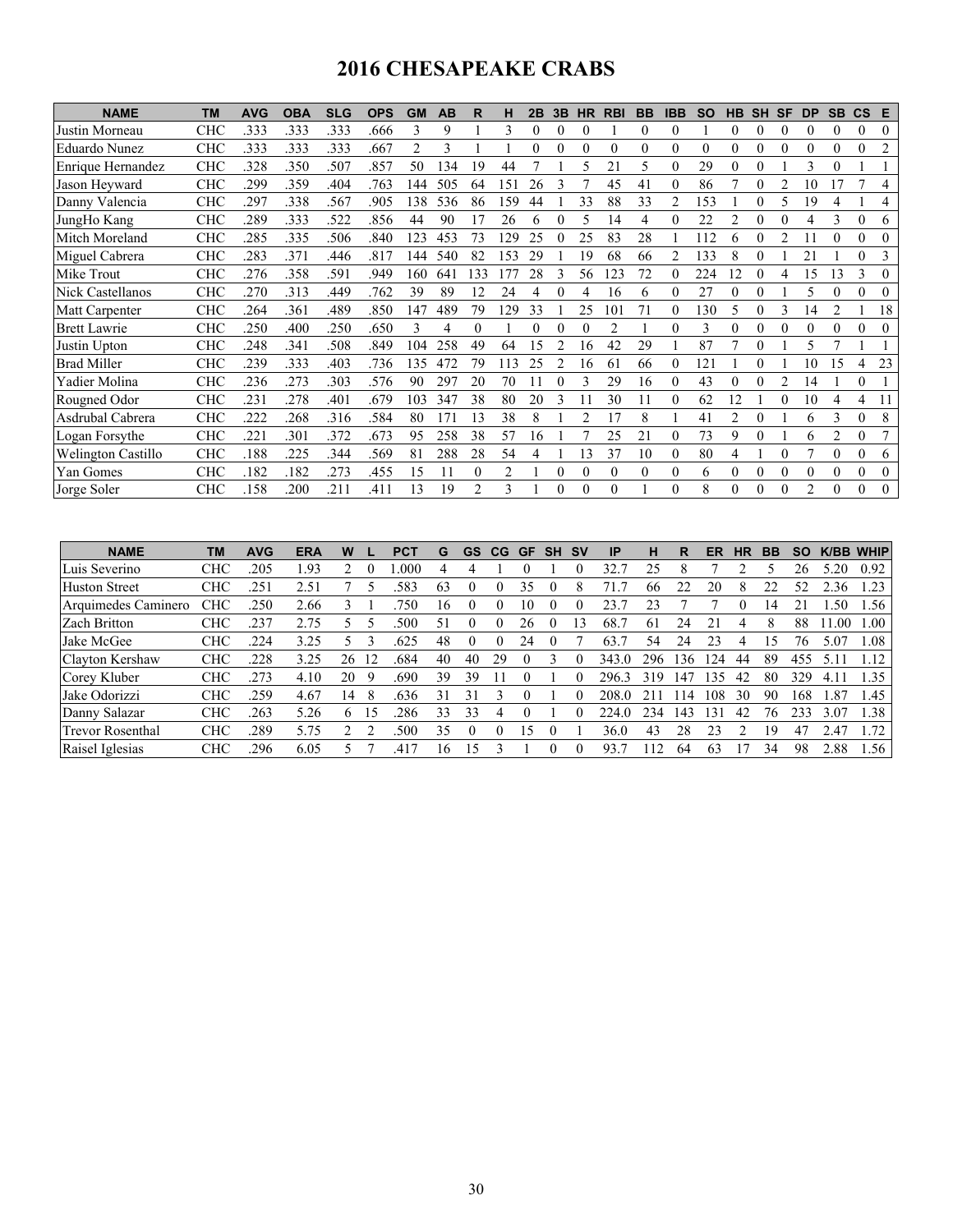# **2016 CENTRAL VALLEY CONDORS**

| <b>NAME</b>              | <b>TM</b>  | <b>AVG</b> | <b>OBA</b> | <b>SLG</b> | <b>OPS</b> | <b>GM</b>      | <b>AB</b>      | R        | н            | 2B               | 3B       | <b>HR</b>      | <b>RBI</b>       | <b>BB</b>      | <b>IBB</b> | <b>SO</b>      | <b>HB</b>        | <b>SH</b>      | <b>SF</b>      | <b>DP</b>      | <b>SB</b>        | $\mathbf{c}\mathbf{s}$ | Е              |
|--------------------------|------------|------------|------------|------------|------------|----------------|----------------|----------|--------------|------------------|----------|----------------|------------------|----------------|------------|----------------|------------------|----------------|----------------|----------------|------------------|------------------------|----------------|
| Jhonny Peralta           | <b>CVC</b> | .333       | .500       | .667       | 1.500      | $\overline{2}$ | 3              |          |              |                  | 0        | 0              | 0                |                | 0          | $\overline{0}$ | 0                | 0              | 0              | $\theta$       | 0                | $\overline{0}$         | $\theta$       |
| Prince Fielder           | <b>CVC</b> | .329       | .386       | .489       | .875       | 146            | 556            | 77       | 83           | 29               | $\theta$ | 20             | 85               | 43             |            | 74             | 10               | $\theta$       | 4              | 27             | $\theta$         | $\theta$               | $\theta$       |
| Alex Gordon              | <b>CVC</b> | .316       | .409       | .520       | .986       | 34             | 98             | 11       | 31           | 5                | 0        | 5              | 15               | 13             | 2          | 26             | 3                | $\theta$       |                | 2              |                  | 0                      | 0              |
| Nick Markakis            | <b>CVC</b> | .308       | .384       | .408       | .792       | 141            | 520            | 77       | 160          | 36               | 2        | 4              | 50               | 64             | $\theta$   | 69             | 4                | 2              | 5              | 13             | 0                | $\theta$               |                |
| Freddy Galvis            | <b>CVC</b> | .294       | .333       | .412       | .745       | 8              | 17             | 3        | 5            | $\overline{c}$   | $\theta$ | $\theta$       | 3                |                | $\theta$   | 3              | $\theta$         |                | $\theta$       | $\theta$       | $\theta$         | $\theta$               | $\theta$       |
| Michael Brantley         | <b>CVC</b> | .292       | .348       | .451       | .799       | 153            | 641            | 104      | 187          | 42               | $\Omega$ | 20             | 72               | 50             | 4          | 82             | $\overline{2}$   | $\theta$       |                | 17             | 15               | $\overline{2}$         |                |
| John Jaso                | <b>CVC</b> | .290       | .383       | .441       | .824       | 44             | 93             | 12       | 27           | 5                | $\Omega$ | 3              | 13               | 14             | $\theta$   | 18             | $\theta$         | $\theta$       | $\theta$       | 0              |                  |                        | 2              |
| George Springer          | <b>CVC</b> | .286       | .392       | .435       | .827       | 104            | 276            | 41       | 79           | 11               | $\theta$ | 10             | 37               | 42             | $\theta$   | 78             | 6                | $\theta$       | $\theta$       | $\overline{c}$ | 14               | 3                      | 3              |
| C.J. Cron                | <b>CVC</b> | .286       | .286       | .286       | .571       | 3              |                |          | 2            | $\theta$         | $\Omega$ | 0              | $\theta$         | $\mathbf{0}$   | $\theta$   | 3              | $\theta$         | 0              | $\theta$       | 0              | $\theta$         | 0                      | 0              |
| Ryan Braun               | <b>CVC</b> | .280       | .446       | .360       | .806       | 27             | 50             | 8        | 14           | 4                | $\Omega$ | $\theta$       | 10               | 13             | $\theta$   | 14             | $\overline{2}$   | $\mathbf{0}$   | $\theta$       |                | 3                | $\Omega$               | $\Omega$       |
| Mikie Mahtook            | <b>CVC</b> | .267       | 344        | .419       | .762       | 31             | 86             | 10       | 23           | 5                |          | $\overline{c}$ | 16               | $\overline{7}$ |            | 32             | $\overline{2}$   | $\theta$       | $\theta$       | $\overline{c}$ |                  | $\theta$               |                |
| Robinson Cano            | <b>CVC</b> | .262       | .306       | .381       | .687       | 151            | 564            | 59       | 148          | 34               |          | 11             | 70               | 33             |            | 108            | 3                | $\theta$       | 4              | 21             | $\overline{c}$   | 6                      | 9              |
| Manny Machado            | CVC        | .253       | .320       | .422       | .742       | 162            | 616            | 83       | 156          | 23               | $\theta$ | 27             | 89               | 54             | $\theta$   | 129            | 9                |                | 5              | 29             | 13               | 6                      | 19             |
| <b>Brandon Guver</b>     | <b>CVC</b> | .253       | .343       | .389       | .732       | 45             | 95             | 20       | 24           | $\overline{7}$   | $\theta$ | $\overline{2}$ | 10               | 5              | $\theta$   | 20             | 8                | $\theta$       | $\theta$       | 5              | $\overline{2}$   | $\theta$               |                |
| Ichiro Suzuki            | <b>CVC</b> | .250       | .400       | .250       | .650       | 7              | 4              | $\theta$ |              | $\Omega$         | $\Omega$ | $\theta$       | $\theta$         |                | $\theta$   |                | $\boldsymbol{0}$ |                | $\theta$       | $\Omega$       | $\theta$         | 0                      | $\Omega$       |
| Curt Casali              | <b>CVC</b> | .247       | 306        | .506       | .812       | 33             | 77             | 8        | 19           | 5                | $\theta$ | 5              | 12               | 4              | $\theta$   | 32             | 3                |                |                | $\overline{2}$ | $\theta$         | $\theta$               | $\Omega$       |
| Charlie Blackmon         | <b>CVC</b> | .244       | .316       | .381       | .698       | 77             | 160            | 26       | 39           | 8                |          | 4              | 20               | 12             | $\theta$   | 39             | 5                |                | $\theta$       |                | 16               |                        | $\theta$       |
| <b>Edwin Encarnacion</b> | <b>CVC</b> | .237       | .353       | .477       | .830       | 107            | 333            | 62       | 79           | 17               | $\Omega$ | 21             | 63               | 56             | 0          | 67             | 6                | $\Omega$       | 5              | 12             |                  | $\theta$               | 4              |
| Jose Iglesias            | <b>CVC</b> | .231       | .281       | .282       | .563       | 112            | 376            | 35       | 87           | 13               |          | $\overline{2}$ | 23               | 19             | $\theta$   | 52             | 8                | 14             | $\overline{2}$ |                |                  | 3                      | 11             |
| <b>Adrian Gonzalez</b>   | <b>CVC</b> | .231       | .310       | .396       | .706       | 97             | 268            | 29       | 62           | 11               | $\Omega$ | 11             | 42               | 29             | $\theta$   | 70             | 3                | $\theta$       | 3              | 11             | $\theta$         | $\theta$               | 3              |
| Alcides Escobar          | <b>CVC</b> | .214       | .248       | .234       | .482       | 66             | 154            | 22       | 33           | 3                | $\Omega$ | 0              | 11               | 6              | 0          | 30             |                  | 6              | $\theta$       |                | 7                |                        | 3              |
| <b>Russell Martin</b>    | <b>CVC</b> | .213       | 305        | .397       | .703       | 145            | 478            | 58       | 102          | 26               |          | 20             | 70               | 51             | $\theta$   | 124            | 14               | $\theta$       | 4              | 20             | $\theta$         | 3                      |                |
| Miguel Rojas             | <b>CVC</b> | .206       | .229       | .309       | .537       | 23             | 68             | 5        | 14           |                  | $\theta$ | $\overline{2}$ | 7                | $\overline{2}$ | $\theta$   | 10             | $\theta$         | $\overline{2}$ | $\theta$       | 3              | $\theta$         | $\overline{0}$         | $\overline{c}$ |
| Roberto Perez            | <b>CVC</b> | .111       | .158       | .167       | .325       | 14             | 18             | $\theta$ | 2            |                  | $\theta$ | $\overline{0}$ | $\boldsymbol{0}$ | $\mathbf{0}$   | $\theta$   | 8              |                  | 3              | $\theta$       |                | $\boldsymbol{0}$ | $\mathbf{0}$           | $\theta$       |
| <b>Clint Robinson</b>    | <b>CVC</b> | .000       | .000       | .000       | .000       | 4              | $\overline{2}$ | $\theta$ | $\theta$     | $\theta$         | $\theta$ | $\theta$       | $\theta$         | $\Omega$       | $\theta$   | $\overline{2}$ | $\theta$         | $\theta$       | $\theta$       | $\Omega$       | $\theta$         | $\theta$               | $\theta$       |
| <b>Ben Revere</b>        | <b>CVC</b> | .000       | .125       | .000       | .125       | 2              | 7              | $\theta$ | $\mathbf{0}$ | $\boldsymbol{0}$ | $\Omega$ | $\theta$       | $\theta$         |                | 0          | 2              | $\mathbf{0}$     | $\theta$       | $\theta$       | $\theta$       | $\boldsymbol{0}$ | $\mathbf{0}$           | $\theta$       |
| Delino Deshields Jr      | <b>CVC</b> | .000       | .000       | .000       | .000       | 3              | $\overline{2}$ | $\theta$ | $\theta$     | $\theta$         | $\Omega$ | 0              | $\Omega$         | $\Omega$       | 0          |                | $\theta$         | $\Omega$       | $\Omega$       |                | $\theta$         | $\theta$               | $\Omega$       |

| <b>NAME</b>             | <b>TM</b>  | <b>AVG</b> | <b>ERA</b> | W              |          | <b>PCT</b> | G  | GS       | CG | GF       | <b>SH</b> | <b>SV</b> | IP        | н   | R        | ER  | <b>HR</b>      | <b>BB</b> | SO  | <b>K/BB</b> | <b>WHIP</b> |
|-------------------------|------------|------------|------------|----------------|----------|------------|----|----------|----|----------|-----------|-----------|-----------|-----|----------|-----|----------------|-----------|-----|-------------|-------------|
| Drew Storen             | <b>CVC</b> | .429       | 0.00       | 0              | $\theta$ | .000       | 4  |          |    |          |           | $\theta$  | 1.3       | 3   | $\theta$ | 0   |                | ٩         |     | 0.67        | 4.62        |
| Jeff Manship            | <b>CVC</b> | .206       | 2.12       | 2              |          | .500       | 18 | 0        |    |          |           | 4         | 29.7      | 21  | Q        |     |                | 10        | 24  | 2.40        | 1.04        |
| Jake Arrieta            | <b>CVC</b> | .201       | 2.28       | 25             | 15       | .625       | 41 | 41       | 37 |          | 6         |           | 359.<br>3 | 260 | 00       | 91  | 21             |           | 359 | 4.66        | 0.94        |
| Mychal Givens           | <b>CVC</b> | .223       | 2.45       | 4              | $\Omega$ | .000       | 20 | 0        |    | 5        |           |           | 25.7      | 21  |          |     |                | 9         | 32  | 3.56        | 1.17        |
| Shawn Kelley            | <b>CVC</b> | .210       | 3.25       |                |          | .875       | 43 | $\Omega$ |    | 21       |           | 3         | 61.0      | 44  | 27       | 22  | 6              | 22        | 68  | 3.09        | 1.08        |
| Sonny Gray              | <b>CVC</b> | .215       | 3.61       | 21             | 10       | .677       | 41 | 41       | 7  |          |           |           | 304.0     | 239 | 32       | 22  | 38             | 03        | 241 | 2.34        | 1.13        |
| David Price             | <b>CVC</b> | .250       | 3.64       | 15             | 13       | .536       | 39 | 39       | 12 |          |           | $\theta$  | 284.      | 272 | 123      | 115 | 34             | 79        | 284 | 3.59        | 1.23        |
| Josh Collmenter         | <b>CVC</b> | .224       | 3.92       |                | $\Omega$ | .000       | 3  | ς        |    | 0        |           | $\Omega$  | 20.2      | 17  | 9        | 9   | 4              | 8         | 8   | $1.00\,$    | 1.24        |
| Mark Melancon           | <b>CVC</b> | .240       | 4.31       | $\mathfrak{D}$ | h        | 250        | 38 |          |    | 14       |           | 4         | 39.7      | 36  | 20       | 19  | 8              | 9         | 31  | 3.44        | 1.13        |
| Pedro Baez              | <b>CVC</b> | .297       | 4.34       | $\Omega$       | $\theta$ | .000       | 4  | $\Omega$ |    | 3        |           | $\Omega$  | 8.3       |     |          | 4   | $\mathfrak{D}$ | 4         |     | 2.75        | 1.81        |
| <b>Garrett Richards</b> | <b>CVC</b> | .262       | 4.50       | 9              | 10       | .474       | 25 | 25       | 6  | 0        |           |           | 182       | 185 | 92       | 90  | 24             | 76        | 143 | 1.88        | 1.44        |
| Joaquin Benoit          | <b>CVC</b> | .202       | 4.54       | $\mathfrak{D}$ | 3        | .400       | 29 | 0        |    | 23       |           |           | 35.7      | 26  | 19       | 18  | 6              | 23        | 32  | 1.39        | 1.37        |
| Javier Lopez            | <b>CVC</b> | .254       | 4.83       | 3              |          | 750        | 27 | 0        | 0  | 9        |           | $\Omega$  | 31.2      | 29  | 17       | 17  |                | 20        | 15  | 0.75        | 1.57        |
| Scott Kazmir            | <b>CVC</b> | .260       | 5.08       | 4              | 5        | .444       | 12 | 12       |    | $\Omega$ |           | $\theta$  | 78.0      | 77  | 47       | 44  | 10             | 37        | 66  | 1.78        | 1.46        |
| Doug Fister             | <b>CVC</b> | 381        | 14.65      | 0              |          | .000       |    |          |    |          |           |           | 4.3       | 8   |          |     |                |           |     | 0.00        | 2.09        |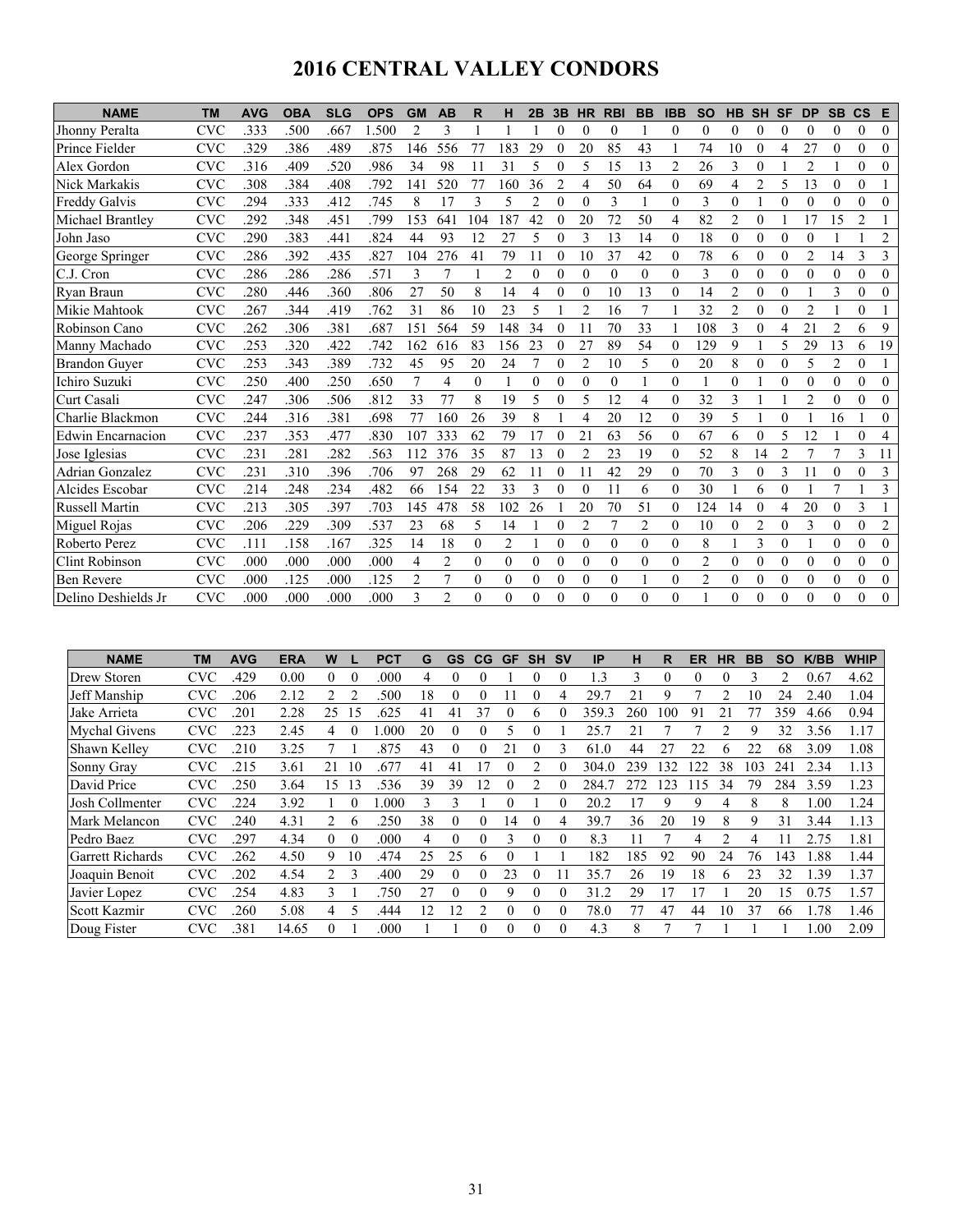# **2016 EMERALD CITY OSPREY**

| <b>NAME</b>             | <b>TM</b> | <b>AVG</b> | <b>OBA</b> | <b>SLG</b> | <b>OPS</b>       | <b>GM</b> | AB       | R        | н        | 2B       | 3B             | <b>HR</b> | <b>RBI</b> | <b>BB</b>      | <b>IBB</b>     | <b>SO</b> | <b>HB</b>      | <b>SH</b>        | SF             | <b>DP</b>      | <b>SB</b>        | <b>CS</b>        | Е              |
|-------------------------|-----------|------------|------------|------------|------------------|-----------|----------|----------|----------|----------|----------------|-----------|------------|----------------|----------------|-----------|----------------|------------------|----------------|----------------|------------------|------------------|----------------|
| <b>Brandon Crawford</b> | ECO       | 385        | .400       | .821       | .22 <sub>1</sub> | 14        | 39       | 6        | 15       | 5        | $\overline{0}$ | 4         | 10         |                |                | 9         | $\theta$       | $\boldsymbol{0}$ |                |                | $\boldsymbol{0}$ | $\boldsymbol{0}$ | $\Omega$       |
| Joey Butler             | ECO       | 305        | .349       | .356       | .705             | 20        | 59       |          | 18       | 3        | 0              | $\theta$  |            | 3              | $\theta$       | 19        |                |                  | $\theta$       | $\mathfrak{D}$ |                  | $\theta$         | $\Omega$       |
| Danny Espinosa          | ECO       | 302        | .375       | .442       | .817             | 27        | 43       | 10       | 13       | $\theta$ | 0              | 2         | 6          | 3              | $\theta$       | 9         | $\overline{2}$ | 3                | $\theta$       |                | $\theta$         | $\theta$         |                |
| Joe Panik               | ECO       | 286        | .351       | 387        | .739             | 119       | 413      | 51       | 118      | 25       |                | 5         | 36         | 37             | $\overline{2}$ | 63        | 6              |                  | 6              |                | $\overline{c}$   | $\theta$         | $\overline{2}$ |
| Francisco Lindor        | ECO       | .278       | .320       | .416       | .736             | 140       | 589      | 70       | 164      | 28       | 4              | 15        | 54         | 33             | 5              | 129       | $\Omega$       |                  | 4              | 10             |                  | $\mathfrak{D}$   | 18             |
| Jose Altuve             | ECO       | .270       | .308       | .390       | .697             | 83        | 267      | 32       | 72       |          | 3              | 5         | 29         | 12             | $\theta$       | 50        | 4              | $\theta$         | 3              |                | 24               | 7                |                |
| Salvador Perez          | ECO       | 265        | .285       | .437       | .722             | 129       | 476      | 50       | 126      | 19       |                | 21        | 56         | 8              |                | 100       | 5              | $\Omega$         | $\overline{c}$ | 13             | 0                | $\theta$         |                |
| Corey Dickerson         | ECO       | .255       | .276       | .479       | .755             | 104       | 361      | 37       | 92       | 22       | 4              | 17        | 50         | 10             |                | 102       | $\Omega$       | 0                |                | 12             | $\Omega$         | $\Omega$         | 4              |
| <b>Brett Gardner</b>    | ECO       | .254       | .341       | .384       | .725             | 122       | 323      | 39       | 82       | 16       |                | 8         | 40         | 38             |                | 77        | 5              | 5                | $\mathfrak{D}$ | 3              | 19               |                  | 0              |
| Domingo Santana         | ECO       | 252        | .375       | .409       | .784             | 46        | 127      | 20       | 32       | 5        |                | 5         | 15         | 19             | $\overline{c}$ | 47        | 4              | 0                | $\theta$       |                | $\theta$         | $\theta$         | 0              |
| Javier Baez             | ECO       | .246       | .258       | .328       | .586             | 20        | 61       | 5        | 15       | 5        | 0              | $\theta$  | 3          |                | $\theta$       | 21        | $\Omega$       | $\Omega$         | $\Omega$       | $\Omega$       | $\theta$         |                  | 3              |
| <b>Kendrys Morales</b>  | ECO       | 235        | .312       | .423       | .735             | 133       | 494      | 60       | 116      | 28       |                | 21        | 62         | 47             | $\overline{2}$ | 109       |                | $\theta$         |                | 27             | $\theta$         | $\theta$         | $\Omega$       |
| Josh Phegley            | ECO       | .234       | .280       | .489       | .769             | 16        | 47       |          |          |          |                |           |            | $\mathfrak{D}$ |                | 11        |                | $\Omega$         | 0              |                | $\theta$         | 0                | 0              |
| Adrian Beltre           | ECO       | 232        | .276       | 374        | .650             | 154       | 583      | 70       | 135      | 25       | 5              | 16        | 49         | 34             | $\theta$       | 97        | 4              | $\theta$         | 5              | 16             | $\theta$         |                  | 20             |
| Jackie Bradley Jr       | ECO       | .226       | .298       | .451       | .749             | 154       | 545      | 77       | 123      | 43       | 4              | 24        | 73         | 51             | 0              | 191       | 6              |                  | 2              | 9              | $\theta$         | 2                | $\Omega$       |
| Chris Davis             | ECO       | .212       | .329       | .533       | .862             | 140       | 458      | 81       | 97       | 30       |                | 39        | 88         | 75             | $\overline{2}$ | 176       | 4              | 0                | $\overline{c}$ | 9              | $\theta$         |                  |                |
| Mike Napoli             | ECO       | 205        | .310       | .452       | .762             | 55        | 146      | 26       | 30       | 4        |                | 10        | 23         | 23             | $\theta$       | 52        | $\Omega$       | 0                | $\overline{c}$ | 4              | $\theta$         | $\Omega$         | 0              |
| Gregor Blanco           | ECO       | 194        | .255       | .264       | .520             | 112       | 299      | 32       | 58       | 13       |                | 2         | 29         | 23             | $\theta$       | 66        | $\overline{2}$ |                  |                | 4              | 12               | $\overline{c}$   | 3              |
| Michael McKenry         | ECO       | 175        | .351       | .340       | .691             | 37        | 103      | 12       | 18       |          |                | 2         | 10         | 25             | $\theta$       | 39        | 3              | $\theta$         | $\theta$       | 6              | $\theta$         | $\theta$         | 4              |
| Jayson Werth            | ECO       | 164        | .250       | .454       | .704             | 54        | 152      | 26       | 25       | 5        | 0              | 13        | 30         | 14             |                | 47        | 3              | 0                | $\overline{c}$ |                | $\theta$         | $\theta$         | $\theta$       |
| Pedro Alvarez           | ECO       | .071       | .188       | .071       | 259              | 5.        | 14       |          |          | $\Omega$ |                | $\theta$  | 0          | 2              | $\Omega$       | 6         | $\theta$       | $\boldsymbol{0}$ | $\theta$       |                | $\theta$         | $\theta$         | $\theta$       |
| Pablo Sandoval          | ECO       | .000       | .000       | .000       | .000             |           | $\theta$ | $\Omega$ | $\Omega$ |          |                | 0         |            | $\theta$       | $\Omega$       | $\Omega$  | $\Omega$       |                  | $\Omega$       |                | $\theta$         | $\theta$         | 0              |

| <b>NAME</b>          | ΤM   | <b>AVG</b> | <b>ERA</b> | W                    |    | <b>PCT</b> | G  | GS           | CG           | <b>GF</b> | <b>SH</b> | <b>SV</b> | IP    | н   | R   | ER  | <b>HR</b> | BB | SΟ  | K/BB | <b>WHIP</b> |
|----------------------|------|------------|------------|----------------------|----|------------|----|--------------|--------------|-----------|-----------|-----------|-------|-----|-----|-----|-----------|----|-----|------|-------------|
| Pedro Strop          | ECO  | .188       | 2.56       | ੨                    |    | .750       | 42 |              | U            | 10        | U         |           | 59.7  | 41  | 20  |     |           | 23 | 69  | 3.00 | 1.07        |
| Erik Goeddel         | ECO  | 21         | 2.82       |                      | 2  | 500        |    | $\Omega$     | 0            |           | 0         | 2         | 28.7  | 23  | 9   | 9   | ٩         | 9  | 24  | 2.67 | 1.11        |
| Roberto Osuna        | ECO  | 202        | 2.91       |                      |    | 333        | 43 |              | 0            | 18        |           | ٢         | 68.0  | 50  | 23  | 22  | h         | 22 | 64  | 2.91 | 1.06        |
| Hector Rondon        | ECO  | .232       | 3.46       | 6                    |    | .545       | 45 |              | $_{0}$       | 33        |           |           | 65.0  | 56  | 25  | 25  | 8         | 14 | 62  | 4.43 | 1.08        |
| Alex Wilson          | ECO  | .295       | 3.94       | 3                    |    | 750        | 43 | $\Omega$     | 0            | 19        | 0         |           | 77.1  | 89  | 36  | 34  | 13        | 13 | 35  | 2.69 | 1.31        |
| Casey Fien           | ECO  | 237        | 4.05       | $\blacktriangleleft$ |    | .600       |    |              | 0            | 3         | 0         |           | 20.0  | 18  | 10  | 9   | 3         | 2  | 18  | 9.00 | $1.00\,$    |
| Joakim Soria         | ECO  | .258       | 4.15       |                      | 3  | 500        | 44 | $\theta$     | 0            | 21        |           |           | 60.7  | 59  | 28  | 28  |           | 23 | 46  | 2.00 | 1.35        |
| Colby Lewis          | ECO  | 272        | 4.18       | 5.                   | 6  | .455       | 14 | 14           | <sub>(</sub> | $_{0}$    |           | $\Omega$  | 103.3 | 11  | 57  | 48  | 16        | 23 | 71  | 3.09 | 1.30        |
| Justin Verlander     | ECO  | 250        | 4.51       |                      | 18 | 379        | 34 | 34           | 16           |           |           |           | 259.7 | 250 | 34  | 130 | 42        | 84 | 202 | 2.40 | .29         |
| Alex Wood            | ECO  | .317       | 4.63       |                      |    | .500       | 6  | <sub>b</sub> | 0            | $\Omega$  | $\Omega$  | 0         | 35.0  | 45  | 18  | 18  | 5         |    | 29  | 2.64 | 1.60        |
| Edinson Volquez      | ECO  | 260        | 4.90       | 11                   | 14 | .440       | 32 | 32           | 10           | $\Omega$  |           | $\Omega$  | 220.3 | 220 | .27 | 120 | 35        | 97 | 187 | .93  | 1.44        |
| <b>Andrew Heaney</b> | ECO  | 304        | 5.56       | 4                    | h  | .400       | 16 | 16           | 3            | 0         | 0         |           | 02.0  | 125 | 65  | 63  | 18        | 37 | 69  | .86  | 1.59        |
| Mike Fiers           | ECO  | 275        | 6.39       | 9                    | 14 | .391       | 27 | 27           |              | $\theta$  | 0         | 0         | 166.3 | 182 | 27  | 118 | 39        | 72 | 149 | 2.07 | 1.53        |
| Tanner Roark         | ECO. | 317        | 6.62       | 4                    | 13 | .235       | 26 | 26           |              | $\Omega$  | $\Omega$  | 0         | 151.0 | 196 | 18  | 11  | 44        | 35 | 91  | 2.60 | 1.53        |
| R.A. Dickey          | ECO  | .333       | 7.65       |                      | 4  | 333        |    |              | າ            | $\Omega$  | 0         | 0         | 40.0  | 57  | 36  | 34  |           | 9  | 32  | 3.56 | 1.65        |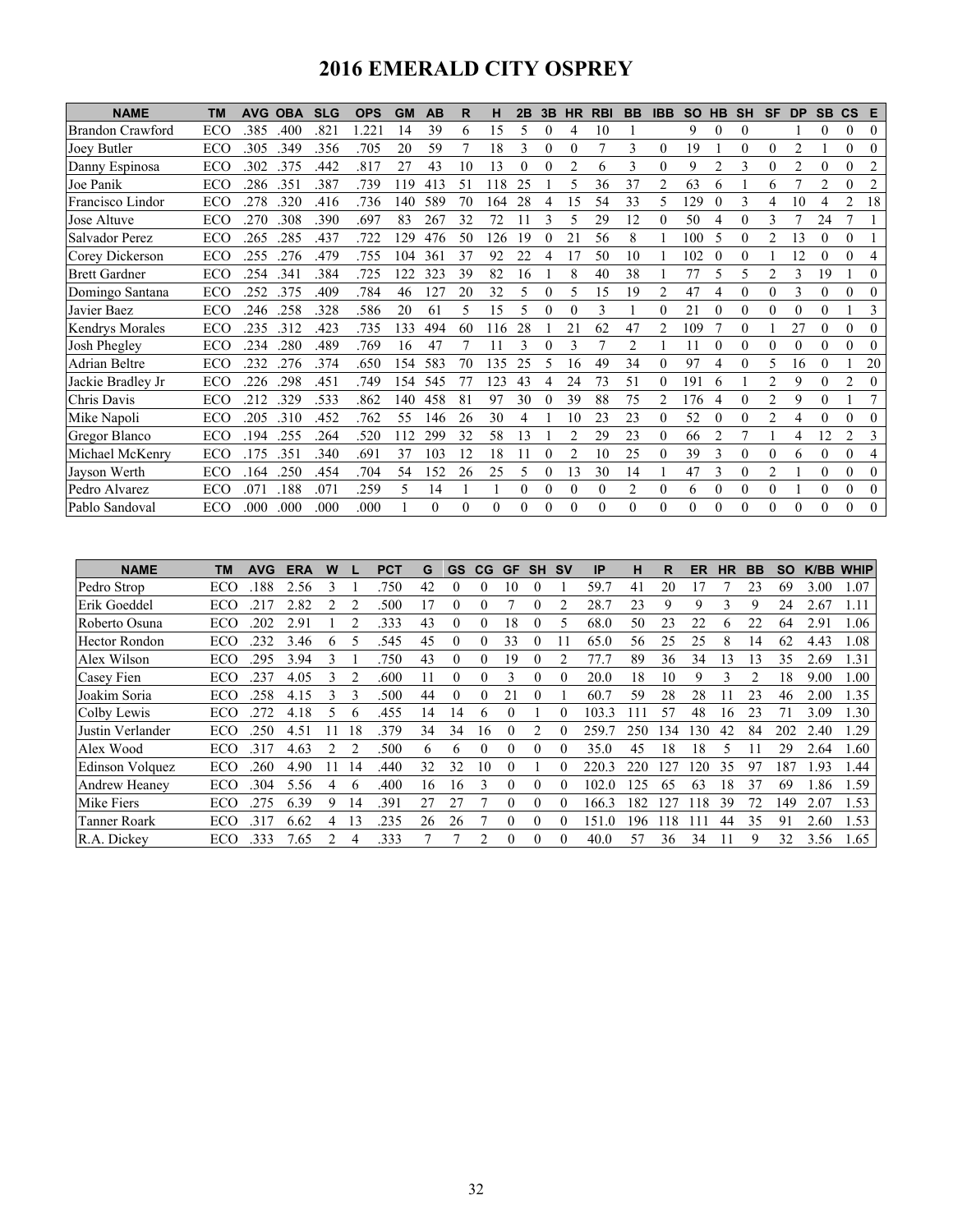# **2016 GALAPAGOS TORTOISES**

| <b>NAME</b>             | <b>TM</b> | <b>AVG</b> | <b>OBA</b> | <b>SLG</b> | <b>OPS</b> | <b>GM</b>      | AB  | R        | н        | 2B             | 3B             | <b>HR</b> | <b>RBI</b>     | <b>BB</b>      | <b>IBB</b>     | <b>SO</b> | <b>HB</b> | <b>SH</b>      | <b>SF</b> | <b>DP</b>      | <b>SB</b> | $\mathbf{c}\mathbf{s}$ | Е              |
|-------------------------|-----------|------------|------------|------------|------------|----------------|-----|----------|----------|----------------|----------------|-----------|----------------|----------------|----------------|-----------|-----------|----------------|-----------|----------------|-----------|------------------------|----------------|
| Jonathan Villar         | GAT       | .375       | .444       | .375       | .819       | 4              | 8   | $\theta$ | 3        | $\theta$       |                | 0         |                |                | $\theta$       |           | $\theta$  | $\theta$       | $\theta$  | $\theta$       |           | $\theta$               | 3              |
| Leonys Martin           | GAT       | .333       | .333       | .500       | .833       | 3              | 6   | $\Omega$ | 2        |                | $\theta$       | 0         | $\theta$       | $\theta$       | $\theta$       |           | $\Omega$  | $\theta$       | $\Omega$  | $\Omega$       | 0         |                        | $\theta$       |
| Hector Olivera          | GAT       | 300        | .417       | .300       | .717       | 4              | 10  |          | 3        | $\theta$       |                | $\theta$  | $\theta$       | $\overline{2}$ | $\theta$       |           | $\theta$  | $\theta$       | 0         |                | 0         | $\Omega$               | $\Omega$       |
| <b>Billy Burns</b>      | GAT       | .286       | .338       | .397       | .735       | 47             | 26  | 18       | 36       | 10             | $\mathfrak{D}$ | $\theta$  | 3              | 7              | $\theta$       | 24        | 3         | $\theta$       | $\theta$  | 3              | 8         | 4                      | $\theta$       |
| Mookie Betts            | GAT       | 275        | .331       | .481       | .812       | 159            | 655 | 89       | 180      | 54             |                | 23        | 82             | 53             |                | 113       | 2         | 4              |           | 5              | 16        | 2                      | $\theta$       |
| <b>Buster Posey</b>     | GAT       | .273       | .343       | .376       | .719       | 157            | 619 | 61       | 169      | 28             |                | 12        | 69             | 60             | $\overline{2}$ | 89        | 4         | $\theta$       |           | 19             | 3         | $\theta$               |                |
| Denard Span             | GAT       | 267        | .311       | .404       | .715       | 113            | 453 | 67       | 121      | 35             | 0              | 9         | 31             | 28             | $\theta$       | 69        |           | $\mathbf{0}$   |           | 3              | 8         |                        |                |
| Yasmani Grandal         | GAT       | 250        | .333       | .521       | .854       | 24             | 48  |          | 12       |                |                | 4         | 6              | 6              | $\theta$       | 16        | $\theta$  | 0              | 0         |                |           |                        | $\Omega$       |
| <b>Stephen Piscotty</b> | GAT       | 237        | .291       | .403       | .694       | 80             | 236 | 18       | 56       | 18             | 3              | 5         | 26             | 18             | $\theta$       | 70        | $\theta$  | $\theta$       | 0         |                |           |                        | 4              |
| Adam Jones              | GAT       | .231       | .249       | .368       | .617       | 79             | 242 | 18       | 56       | 9              |                | 8         | 27             | 6              | $\theta$       | 43        |           | $\theta$       | 4         | 9              |           |                        | $\theta$       |
| Ben Zobrist             | GAT       | 224        | .291       | .347       | .638       | 111            | 401 | 46       | 90       | 14             |                |           | 42             | 39             | $\theta$       | 60        | $\theta$  |                | 3         | 9              | 2         | 2                      | 5              |
| Trea Turner             | GAT       | 214        | .333       | .286       | .619       |                | 28  | 6        | 6        |                |                | 0         | $\theta$       | 5              | $\theta$       | 7         | $\Omega$  | $\theta$       | $\theta$  |                | 2         |                        | 2              |
| <b>Anthony Rizzo</b>    | GAT       | 210        | 324        | .411       | .735       | 157            | 594 | 78       | 125      | 25             |                | 30        | 95             | 48             | 3              | 134       | 51        | $\theta$       | 5         |                | 6         |                        | 9              |
| Kyle Seager             | GAT       | 210        | .270       | .321       | .591       | 138            | 486 | 38       | 102      | 24             |                | 10        | 42             | 38             | $\theta$       | 80        | 3         | $\theta$       |           | 26             | 4         | 3                      | 9              |
| Jedd Lowrie             | GAT       | 209        | .293       | .373       | .666       | 28             | 67  | 6        | 14       | 5              |                | 2         | 6              | 8              | $\theta$       | 15        | $\Omega$  | $\theta$       | 0         | 3              | 0         | $\Omega$               |                |
| Giancarlo Stanton       | GAT       | 201        | .267       | .468       | .735       | 150            | 583 |          | 117      | 25             |                | 43        | 96             | 51             | 2              | 215       |           | $\theta$       | 4         | 15             | 3         |                        | 10             |
| Jake Lamb               | GAT       | 197        | .274       | .262       | .536       | 50             | 122 | 8        | 24       | 8              |                | 0         |                | 11             |                | 44        |           | $\theta$       | 0         | $\overline{c}$ | 0         | $\Omega$               | 5              |
| Dilson Herrera          | GAT       | 192        | .267       | .436       | .703       | 25             | 78  | 10       | 15       | 5              |                | 4         | 8              | 6              | $\theta$       | 14        | 2         |                | 0         | $\overline{c}$ | 0         | $\Omega$               | $\overline{2}$ |
| Eduardo Escobar         | GAT       | 177        | .232       | .266       | .498       | 161            | 548 | 47       | 97       | 28             | 6              | 3         | 29             | 37             | $\theta$       | 145       | 2         | $\overline{c}$ | $\theta$  | 14             | 0         | $\overline{2}$         | 11             |
| Ian Desmond             | GAT       | .176       | .263       | .216       | .479       | 31             | 51  | 3        | 9        | $\overline{2}$ | $\theta$       | 0         | $\overline{c}$ | 6              | $\theta$       | 20        | $\theta$  | 2              | $\theta$  | $\theta$       | 0         | $\Omega$               | 3              |
| Joc Pederson            | GAT       | 176        | 327        | .387       | .714       | 91             | 284 | 37       | 50       | 9              |                | 17        | 35             | 57             | $\overline{0}$ | 98        |           | $\theta$       |           | 9              | 3         |                        | 3              |
| Travis Jankowski        | GAT       | .000       | .000       | .000       | .000       | $\mathfrak{D}$ | 4   | $\Omega$ | $\Omega$ | $\Omega$       | $\Omega$       | $\Omega$  | $\theta$       | $\Omega$       | $\Omega$       |           | $\Omega$  | $\Omega$       | $\Omega$  | $\Omega$       | 0         | $\Omega$               | $\Omega$       |

| <b>NAME</b>             | TМ         | <b>AVG</b> | <b>ERA</b> | W        |              | <b>PCT</b> | G  | <b>GS</b> | CG       | GF | <b>SH</b>    | <b>SV</b> | IP         | н   | R   | <b>ER</b> | HR | <b>BB</b> | <b>SO</b> | K/BB | <b>WHIP</b> |
|-------------------------|------------|------------|------------|----------|--------------|------------|----|-----------|----------|----|--------------|-----------|------------|-----|-----|-----------|----|-----------|-----------|------|-------------|
| Wade Davis              | GAT        | .148       | .58        | 3        | 4            | .429       | 70 |           |          | 47 | $\mathbf{U}$ | 22        | 113.7      | 56  | 21  | 20        | 6  | 31        | 123       | 3.97 | 0.77        |
| David Phelps            | GAT        | 242        | .97        |          |              | .000       | 9  |           |          | h  |              |           | 18.3       | 16  | 4   | 4         |    |           | 14        | 7.00 | 0.98        |
| Andrew Miller           | GAT        | .194       | 3.22       | ζ        |              | .375       | 72 |           | 0        | 33 | U            |           | 100.7      | 69  | 36  | 36        | 8  | 41        | 167       | 4.07 | 1.09        |
| A.J. Ramos              | GAT        | 212        | 3.71       | h        | <sub>b</sub> | .500       | 82 |           |          | 24 |              |           | 121.<br>.3 | 96  | 52  | 50        | 6  | -51       | 149       | 2.92 | 1.21        |
| Jo Zimmermann           | GAT        | .276       | 4.20       | 16       | 18           | .471       | 38 | 38        | 10       | 0  | 3            |           | 263.       | 286 | 131 | 123       | 38 | 60        | 201       | 3.35 | 1.31        |
| Anth Desclafani         | GAT        | .324       | 4.33       |          |              | .500       | 4  | 4         |          |    | $\theta$     |           | 27.0       | 36  | 14  | 13        |    |           | 25        | 3.57 | 1.59        |
| Jaime Garcia            | GAT        | 269        | 4.46       | 10       | 13           | .435       | 32 | 32        | 8        |    |              |           | 212.0      | 219 | 109 | 105       | 20 | 71        | 143       | 2.01 | 1.37        |
| Colin McHugh            | GAT        | .294       | 5.31       | 8        |              | .421       | 24 | 24        | 6        |    | $\Omega$     |           | 162.       | 193 | 99  | 96        | 24 | 62        | 138       | 2.23 | 1.57        |
| Edrdo Rodriguez         | GAT        | .302       | 5.58       | $\theta$ |              | .000       | 2  |           | $\theta$ |    | $\theta$     |           | 11.3       | 16  | 14  |           | 3  | 5         |           | 1.40 | 1.86        |
| <b>Garrett Richards</b> | <b>GAT</b> | 269        | 5.68       | $\left($ | $\Omega$     | .000       | 2  | っ         | $\theta$ |    | $\theta$     |           | 12.7       | 14  | 10  | 8         |    | 6         | 13        | 2.17 | 1.57        |
| Jon Lester              | <b>GAT</b> | .309       | 6.33       | 8        | 19           | .296       | 37 | 37        | 6        |    |              |           | 230.3      | 300 | 175 | 162       | 40 | 75        | 230       | 3.07 | 1.63        |
| Kevin Gausman           | GAT        | .291       | 6.40       | 4        | 12           | 250        | 32 | 14        | ٩        | 10 |              |           | 140.       | 167 | 102 | 100       | 35 | 42        | 18        | 2.81 | 1.49        |
| Joe Ross                | GAT        | .311       | 6.64       | 4        |              | .444       | 20 | 9         |          |    | $\mathbf{U}$ |           | 82.7       | 109 | 72  | 61        |    | 29        | 75        | 2.59 | 1.67        |
| Jake Diekman            | <b>GAT</b> | .316       | 7.66       |          |              | 500        | 7  | $\Omega$  |          | 4  |              |           | 4.7        | 6   |     | 4         |    | 8         | 6         | 0.75 | 2.98        |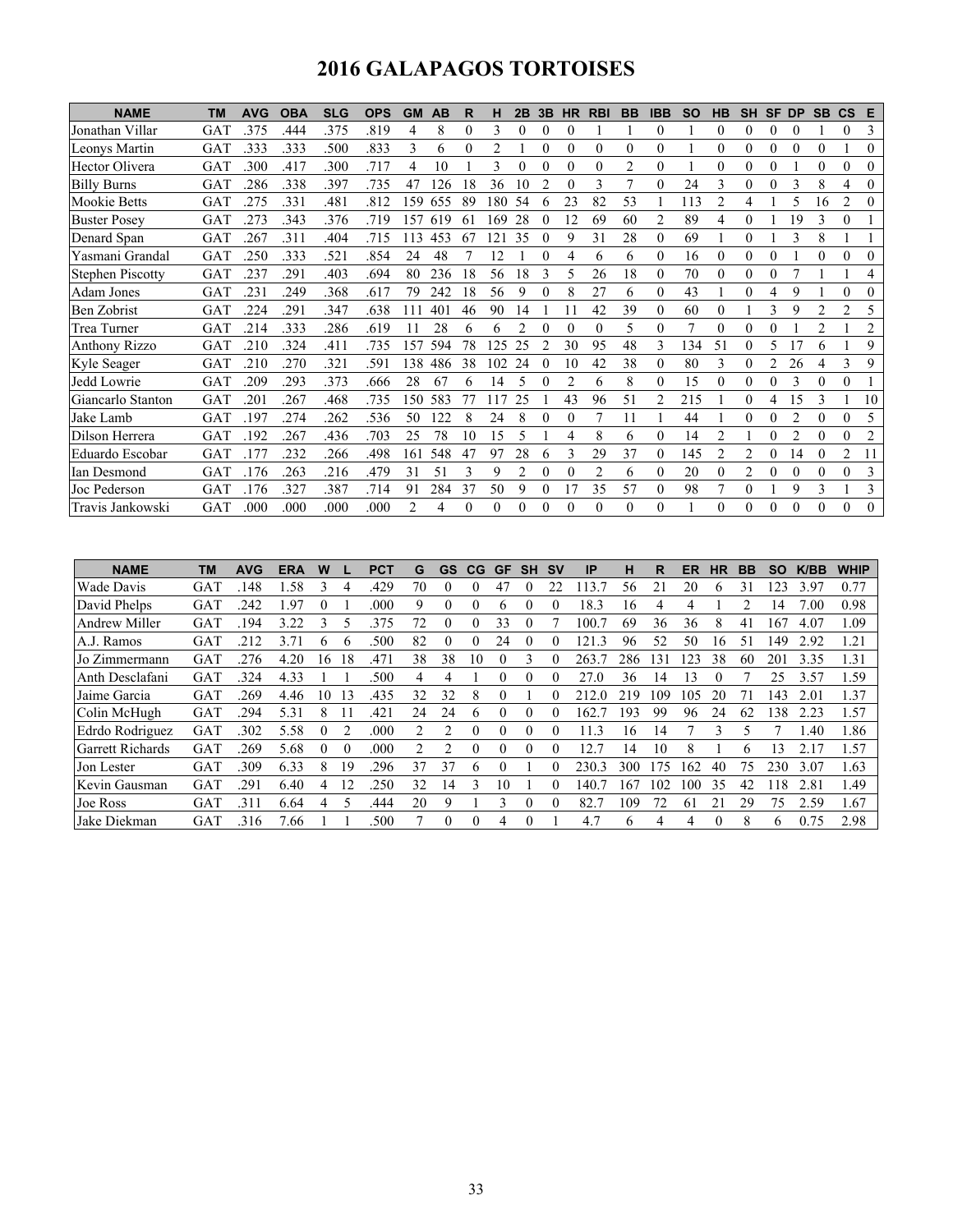# **2016 JACKSON HOLE GUIDES**

| <b>NAME</b>         | TM         | <b>AVG</b> | <b>OBA</b> | <b>SLG</b> | <b>OPS</b> | <b>GM</b>      | AB  | R        | н   | 2Β             | 3B       | HR       | <b>RBI</b> | <b>BB</b> | <b>IBB</b> | <b>SO</b> | HB             | <b>SH</b>      | <b>SF</b> | <b>DP</b> | <b>SB</b>      | $\mathsf{cs}$  | E              |
|---------------------|------------|------------|------------|------------|------------|----------------|-----|----------|-----|----------------|----------|----------|------------|-----------|------------|-----------|----------------|----------------|-----------|-----------|----------------|----------------|----------------|
| Darin Ruf           | JAG        | 325        | .408       | .482       | .890       | 54             | 114 | 18       | 37  | 3              |          |          | 20         | 13        |            | 25        | 3              | 0              | 0         | 0         | 0              | $\theta$       | $\overline{c}$ |
| Carlos Beltran      | JAG        | .300       | .356       | .539       | .895       | 111            | 373 | 52       | 112 | 40             |          | 15       | 45         | 33        | 0          | 71        | $\theta$       | $\theta$       |           | 7         |                | $\theta$       | $\theta$       |
| <b>Bryce Harper</b> | JAG        | .284       | .419       | .575       | .994       | 157            | 557 | 20       | 158 | 39             |          | 41       | 94         | 123       |            | 157       | $\mathfrak{D}$ | $\Omega$       | 3         | 21        | 3              | $\theta$       | 8              |
| Stephen Vogt        | JAG        | .282       | .332       | .544       | .876       | 136            | 443 | 62       | 125 | 25             |          | 29       | 73         | 34        | 0          | 102       | 3              | $\theta$       | 8         | 13        | $\theta$       | $\theta$       |                |
| Ender Inciarte      | JAG        | .273       | .313       | .349       | .662       | 151            | 527 | 61       | 144 | 21             |          |          | 51         | 25        |            | 65        | 4              | 13             | 3         | 9         | 21             | 7              | 5              |
| Kevin Pillar        | JAG        | .273       | .314       | .333       | .648       | 59             | 33  | 5        | 9   | $\overline{2}$ | $\Omega$ |          | 3          |           | $\theta$   | 8         |                | 4              | $\theta$  |           | $\overline{2}$ | $\theta$       | $\Omega$       |
| Evan Longoria       | JAG        | .272       | 336        | .392       | 728        | 49             | 125 | 16       | 34  | 6              | 0        |          |            | 10        |            | 43        |                |                | $\Omega$  | 4         |                | $\theta$       |                |
| Jason Kipnis        | JAG        | .266       | .342       | .397       | .739       | 148            | 567 | 86       | 151 | 32             | q        |          | 53         | 59        | 0          | 123       |                | 10             |           |           | 8              | $\overline{2}$ | 6              |
| Josh Donaldson      | <b>JAG</b> | .263       | .334       | .498       | .831       | 162            | 623 | 95       | 164 | 37             |          | 35       | 122        | 59        | 3          | 152       | 6              | $\Omega$       | 4         | 13        |                | $\theta$       | 22             |
| Jarrett Parker      | JAG        | .263       | .275       | .658       | .933       | 28             | 38  | 8        | 10  | 0              |          | 5        | 18         |           | 0          | 15        | $\theta$       | $\theta$       |           | 3         | 0              | $\theta$       | $\Omega$       |
| Albert Pujols       | JAG        | .257       | .333       | .466       | .800       | 51             | 148 | 21       | 38  |                |          |          | 21         | 15        |            | 21        | 2              | $\Omega$       | $\theta$  |           | 0              | $\theta$       |                |
| Carlos Correa       | JAG        | .252       | 317        | .430       | .747       | 162            | 623 | 87       | 157 | 31             |          | 26       | 75         | 61        | $\Omega$   | 143       | $\theta$       | 3              | 3         | 24        | 17             | 5              | 19             |
| Carlos Gonzalez     | JAG        | .236       | .275       | .545       | .820       | 150            | 512 | 75       | 121 | 23             |          | 45       | 103        | 31        | 0          | 145       | $\theta$       | 0              | 9         | 16        |                | $\theta$       | 11             |
| Chris Young         | <b>JAG</b> | .229       | .289       | .443       | .732       | 43             | 70  | 15       | 16  | 4              |          |          | 6          | 4         |            | 21        |                |                | $\Omega$  | 0         |                | $\theta$       | $\Omega$       |
| <b>Brandon Belt</b> | JAG        | 224        | .280       | .400       | .680       | 141            | 407 | 48       | 91  | 17             |          |          | 42         | 25        | $\theta$   | 142       |                | 3              |           |           | 2              | $\theta$       | 3              |
| Jace Peterson       | JAG        | .220       | .264       | .300       | .564       | 25             | 50  | 2        |     |                |          |          | 3          | 3         | $\Omega$   | 16        | $\theta$       | 6              | $\Omega$  |           |                | $\overline{2}$ |                |
| Cameron Rupp        | JAG        | .216       | .255       | .396       | .651       | 79             | 134 | 11       | 29  | 6              | 3        | 4        | 10         | 7         | $\Omega$   | 35        | $\theta$       | $\mathfrak{D}$ | 0         | 4         | $\theta$       | $\theta$       | 3              |
| Ryan Raburn         | JAG        | .196       | .271       | .421       | .692       | 49             | 107 | 11       | 21  | 6              | 0        | 6        | 17         | 6         |            | 33        | 4              | $\theta$       | $\Omega$  | 3         | $\theta$       | $\theta$       | $\overline{2}$ |
| Hank Conger         | JAG        | .167       | .302       | .444       | .747       | 16             | 36  | 4        | 6   |                | 0        | 3        |            | 5         | 0          | 17        | $\overline{c}$ | 0              | 0         | $\theta$  | 0              | $\theta$       | $\Omega$       |
| Alex Gordon         | JAG        | 154        | 143        | .154       | .297       |                | 13  |          | 2   | 0              | $\Omega$ | $\Omega$ |            | $\theta$  | 0          | 5         | $\theta$       | 0              |           | $\theta$  | $\theta$       | $\theta$       | $\Omega$       |
| Aaron Altherr       | JAG        | .079       | .125       | .079       | .204       | 27             | 38  |          | 3   | $\theta$       | 0        |          | 0          |           | $\theta$   | 18        |                | 0              | 0         | 3         |                |                | $\Omega$       |
| Jose Ramirez        | JAG        | .000       | .000       | .000       | .000       | $\mathfrak{D}$ | 4   | $\Omega$ | 0   | $\theta$       | $\Omega$ |          | $\Omega$   | $\theta$  | $\theta$   | $\theta$  | $\theta$       | $\Omega$       | $\Omega$  | $\Omega$  | 0              | $\theta$       | $\Omega$       |

| <b>NAME</b>        | ΤM  | <b>AVG</b> | <b>ERA</b> | W  |          | <b>PCT</b> | G  | <b>GS</b> | CG.      | GF | <b>SH</b> | <b>SV</b>         | IP    | н   | R        | ER       | <b>HR</b> | BB  | <b>SO</b>    | K/BB | <b>WHIP</b> |
|--------------------|-----|------------|------------|----|----------|------------|----|-----------|----------|----|-----------|-------------------|-------|-----|----------|----------|-----------|-----|--------------|------|-------------|
| Arodys Vizcaino    | JAG | .120       | 0.00       | 0  | $\Omega$ | .000       | 15 |           |          | 6  | $\Omega$  | $\theta$          | 14.3  | 6   | $\Omega$ | $\Omega$ | O         | ٩   | 15           | 5.00 | 0.63        |
| Dalier Hinojosa    | JAG | .286       | 1.76       |    |          | .000       | 16 |           |          |    |           |                   | l 5.3 | 18  | 4        |          |           |     | 21           | 5.25 | 1.44        |
| Carson Smith       | JAG | .198       | 2.34       | 9  |          | .692       | 84 | $\theta$  | $\theta$ | 31 | $\theta$  |                   | 19.3  | 82  | 33       | 31       | 10        | 27  | 126          | 4.67 | 0.91        |
| Will Smith         | JAG | 200        | 2.95       |    |          | 556        | 68 | 0         |          | 3  |           |                   | 76.3  | 55  |          | 25       |           | 28  | l 18         | 4.21 | 1.09        |
| <b>Brett Cecil</b> | JAG | .212       | 3.19       | 3  |          | .000       |    | $\theta$  | 0        | 26 | $\theta$  | 6                 | 81.7  | 63  | 33       | 29       | Q         | 24  | 98           | 4.08 | 1.06        |
| Hunter Strickland  | JAG | .239       | 3.21       |    | 6        | 455        | 79 | $\theta$  | $\theta$ | 46 | $\theta$  | 16                | 84.0  | 76  | 33       | 30       | q         | 34  | 79           | 2.32 | 1.31        |
| Marco Estrada      | JAG | .226       | 3.48       | 14 |          | 560        | 31 | 31        | 6        |    |           |                   | 217.3 | 183 | 92       | 84       | 32        | 74  | 144          | .95  | 1.18        |
| Justin Grimm       | JAG | .180       | 3.54       | 2  |          | .000       | 25 | $\theta$  | $\Omega$ | 10 | $\Omega$  |                   | 28.0  | 18  | 12       |          | 4         | 25  | 39           | .56  | 1.54        |
| Jose Fernandez     | JAG | .286       | 4.73       |    | 4        | 333        |    |           |          |    | $\Omega$  | $_{0}$            | 64.7  | 76  | 42       | 34       | 10        | 12  | 91           | '.58 | 1.36        |
| Dallas Keuchel     | JAG | .289       | 5.05       | 10 | 19       | 345        | 36 | 36        | 10       |    | 2         | 0                 | 240.  | 276 | 48       | 135      | 36        | 93  | 244          | 2.62 | 1.53        |
| Shelby Miller      | JAG | .276       | 5.09       | 13 | 10       | 565        | 31 | 31        |          |    | $\Omega$  | $\theta$          | 185.  | 206 | 15       | 105      | 28        |     | 164          | 2.13 | 1.52        |
| Mike Leake         | JAG | .277       | 5.52       |    | 8        | .467       | 20 | 20        | 0        |    | $\Omega$  | 0                 | 106.0 | 14  | 69       | 65       | 18        | 31  | 62           | 2.00 | 1.37        |
| Lance McCullers    | JAG | .272       | 5.61       |    | 14       | .440       | 32 | 32        | 4        |    | $\Omega$  | $\mathbf{\Omega}$ | 202.0 | 21  | 31       | 126      | 25        | 104 | 209          | 2.01 | 1.59        |
| Taijuan Walker     | JAG | .345       | 10.00      | 0  | $\Omega$ | .000       |    |           | $\Omega$ |    | $\Omega$  | $\theta$          | 6.3   | 10  | 10       |          | 4         | ς   | <sub>t</sub> | 2.00 | 2.06        |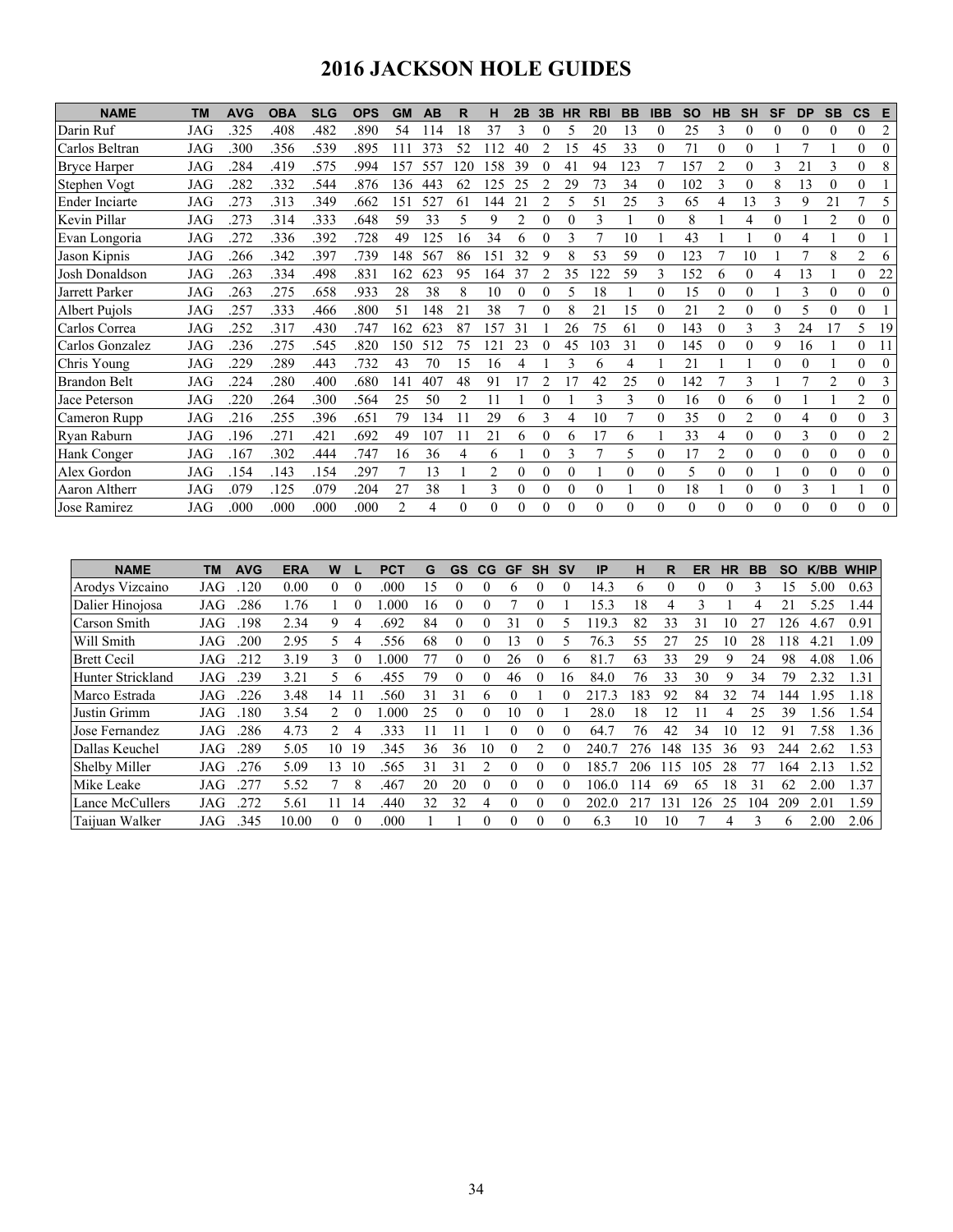# **2016 MALIBU WAVE**

| <b>NAME</b>               | ТM         | AVG  | <b>OBA</b> | <b>SLG</b> | <b>OPS</b> | <b>GM</b> | AB     | R              | н              | 2B             | 3B             | <b>HR</b>      | <b>RBI</b>     | <b>BB</b>               | <b>IBB</b>     | <b>SO</b>      | <b>HB</b>      | <b>SH</b>        | <b>SF</b>        | <b>DP</b>      | <b>SB</b>      | $\mathsf{cs}$  | Е              |
|---------------------------|------------|------|------------|------------|------------|-----------|--------|----------------|----------------|----------------|----------------|----------------|----------------|-------------------------|----------------|----------------|----------------|------------------|------------------|----------------|----------------|----------------|----------------|
| Marwin Gonzalez           | <b>MAW</b> | .391 | .417       | .435       | .851       | 18        | 23     | 4              | 9              |                | $\theta$       | $\Omega$       | $\overline{2}$ |                         | $\theta$       | 6              | $\theta$       |                  | $\theta$         | $\theta$       | $\theta$       | $\theta$       | $\mathbf{1}$   |
| Andrew McCutchen          | <b>MAW</b> | .311 | .415       | .507       | .922       | 156       | 576    | 102            | 179            | 37             | 5              | 22             | 94             | 96                      | 3              | 141            | 7              | $\theta$         | $\overline{4}$   | 11             | 4              | $\theta$       | $\mathbf{1}$   |
| A.J. Pierzynski           | <b>MAW</b> | .309 | .337       | .452       | .789       | 120       | 356    | 29             | 110            | 15             | $\theta$       | 12             | 41             | 6                       | $\overline{2}$ | 43             | 8              |                  | $\overline{2}$   | 15             | $\theta$       | $\theta$       | 3              |
| <b>Aaron Hicks</b>        | <b>MAW</b> | .299 | .359       | .488       | .847       | 63        | 127    | 20             | 38             | 3              | $\overline{0}$ | 7              | 25             | 13                      | $\overline{0}$ | 46             | $\overline{0}$ | $\mathbf{0}$     | $\overline{c}$   |                | $\overline{4}$ |                | $\mathbf{0}$   |
| <b>Brock Holt</b>         | <b>MAW</b> | .296 | .367       | .408       | .776       | 24        | 71     | 8              | 21             | 6              |                | $\Omega$       | 6              | 8                       | $\Omega$       | 16             | $\theta$       | $\theta$         | $\theta$         | 3              | $\theta$       | $\theta$       | $\overline{c}$ |
| Adeiny Hechavarria        | <b>MAW</b> | .292 | .351       | .403       | .754       | 65        | 154    | 26             | 45             | 11             | $\theta$       | $\overline{2}$ | 16             | 12                      | $\Omega$       | 33             | $\overline{c}$ | 3                | $\mathbf{0}$     | 4              | 4              |                | $\overline{4}$ |
| Cesar Hernandez           | <b>MAW</b> | .292 | .347       | .342       | .689       | 119       | 319    | 36             | 93             | 10             | 3              | $\Omega$       | 20             | 22                      | $\overline{0}$ | 79             | 5              | 12               | $\mathbf{0}$     | 4              | 16             | 5              | 8              |
| <b>Ben Revere</b>         | <b>MAW</b> | .290 | .324       | .320       | .644       | 26        | 100    | 15             | 29             | $\mathbf{1}$   |                | $\Omega$       | 6              | $\overline{\mathbf{5}}$ | 1              | 12             | $\theta$       | $\overline{2}$   | $\theta$         | $\overline{c}$ | 8              |                | $\Omega$       |
| Howie Kendrick            | <b>MAW</b> | .287 | .329       | .446       | .776       | 106       | 307    | 51             | 88             | 21             | 5              | 6              | 32             | 19                      | $\theta$       | 60             | $\overline{2}$ | $\theta$         | 3                | 13             | $\overline{4}$ |                | 3              |
| Victor Martinez           | MAW        | .286 | .286       | .429       | .714       | 3         | $\tau$ | 1              | $\overline{2}$ | $\mathbf{1}$   | $\mathbf{0}$   | $\overline{0}$ |                | $\theta$                | $\overline{0}$ | $\mathbf{0}$   | $\overline{0}$ | $\theta$         | $\mathbf{0}$     | $\overline{2}$ | $\overline{0}$ | $\mathbf{0}$   | $\mathbf{0}$   |
| Jhonny Peralta            | <b>MAW</b> | .280 | .308       | .320       | .628       | 10        | 25     | 1              | $\overline{7}$ | $\mathbf{1}$   | $\theta$       | $\theta$       | 1              | 1                       | $\theta$       | $\overline{4}$ | $\overline{0}$ | $\theta$         | $\theta$         | $\mathbf{1}$   | $\mathbf{0}$   | $\theta$       | $\mathbf{1}$   |
| Mike Moustakas            | <b>MAW</b> | .275 | .329       | .403       | .732       | 145       | 534    | 61             | 147            | 29             | $\theta$       | 13             | 64             | 32                      |                | 111            | 12             |                  | $\overline{4}$   | 20             | $\mathbf{0}$   | $\overline{0}$ | 10             |
| Chris Colabello           | <b>MAW</b> | .268 | .318       | .439       | .757       | 25        | 82     | 9              | 22             | $\overline{2}$ | $\Omega$       | 4              | 12             | 6                       | $\theta$       | 28             | $\theta$       | $\theta$         | $\theta$         | 3              | $\theta$       |                | $\mathfrak{2}$ |
| <b>Andrelton Simmons</b>  | <b>MAW</b> | .261 | .305       | .309       | .614       | 132       | 391    | 34             | 102            | 15             | $\overline{2}$ | $\Omega$       | 22             | 17                      | $\theta$       | 61             | 8              | $\theta$         |                  | 13             | 3              | $\theta$       | 3              |
| Randall Grichuk           | <b>MAW</b> | .259 | .303       | .443       | .746       | 88        | 255    | 29             | 66             | 15             | 7              | 6              | 33             | 13                      | $\theta$       | 98             | 3              | $\theta$         | $\theta$         | 8              | $\overline{4}$ | $\overline{c}$ | 5              |
| Mark Trumbo               | <b>MAW</b> | .258 | .303       | .548       | .851       | 15        | 31     | 3              | 8              | $\mathbf{0}$   | $\theta$       | 3              | 5              | $\overline{2}$          | $\Omega$       | 7              | $\overline{0}$ | $\boldsymbol{0}$ | $\boldsymbol{0}$ | $\mathbf{0}$   | $\mathbf{0}$   | $\overline{0}$ | $\mathbf{0}$   |
| Michael Conforto          | <b>MAW</b> | .252 | .319       | .514       | .833       | 135       | 401    | 50             | 101            | 37             |                | 22             | 73             | 40                      | $\theta$       | 97             | $\mathbf{1}$   | $\theta$         | $\overline{3}$   | 9              | $\theta$       | $\theta$       | $\theta$       |
| Jay Bruce                 | <b>MAW</b> | .250 | .250       | .500       | .750       | 11        | 16     | $\overline{2}$ | 4              |                | $\theta$       |                | $\overline{2}$ | $\theta$                | $\theta$       | 5              | $\theta$       | $\theta$         | $\theta$         | 1              | $\theta$       | $\theta$       | $\Omega$       |
| <b>Franklin Gutierrez</b> | <b>MAW</b> | .235 | .304       | .545       | .849       | 142       | 523    | 80             | 123            | 27             | $\theta$       | 45             | 116            | 44                      | 2              | 207            | 10             | $\mathbf{0}$     | 9                | 10             | $\mathbf{0}$   | $\mathbf{0}$   | 5              |
| Ryan Zimmerman            | <b>MAW</b> | .226 | .276       | .404       | .680       | 64        | 146    | 21             | 33             | 11             | $\theta$       | 5              | 23             | $\overline{7}$          | $\mathbf{1}$   | 33             | $\overline{2}$ | $\theta$         | $\theta$         | $\overline{2}$ | 1              | $\theta$       | $\overline{4}$ |
| Gregory Polanco           | <b>MAW</b> | .219 | .247       | .384       | .631       | 106       | 242    | 31             | 53             | 12             | 2              | 8              | 24             | 9                       | $\theta$       | 48             | $\overline{0}$ |                  | $\mathbf{0}$     | 6              | 8              | 4              | $\mathbf{0}$   |
| Jonathan Lucroy           | <b>MAW</b> | .215 | .297       | .285       | .581       | 54        | 130    | 15             | 28             | 3              | $\mathbf{0}$   | 2              | 12             | 15                      | $\overline{0}$ | 24             | $\mathbf{0}$   | $\mathbf{0}$     | $\boldsymbol{0}$ | 6              | $\mathbf{0}$   | $\mathbf{0}$   | $\overline{c}$ |
| James Loney               | <b>MAW</b> | .215 | .276       | .228       | .504       | 28        | 79     | 5              | 17             | $\mathbf{1}$   | $\theta$       | $\theta$       | 5              | $\overline{7}$          | $\theta$       | 15             | $\theta$       | $\theta$         | $\mathbf{1}$     | $\theta$       | $\theta$       | $\theta$       | $\theta$       |
| Brayan Pena               | <b>MAW</b> | .200 | .333       | .200       | .533       | 4         | 10     | $\theta$       | $\overline{2}$ | $\mathbf{0}$   | $\theta$       | $\theta$       | $\theta$       | $\overline{c}$          | $\theta$       | $\mathbf{1}$   | $\overline{0}$ | $\theta$         | $\mathbf{0}$     | $\theta$       | $\theta$       | $\mathbf{0}$   | $\theta$       |
| Rvan Hanigan              | <b>MAW</b> | .197 | .305       | .296       | .601       | 35        | 71     | 4              | 14             | 4              | $\overline{0}$ |                | 5              | 9                       | $\Omega$       | 20             | $\overline{2}$ |                  | $\mathbf{0}$     | $\mathbf{0}$   | $\mathbf{0}$   | $\mathbf{0}$   | $\mathbf{0}$   |
| Delino Deshields Jr       | <b>MAW</b> | .196 | .293       | .237       | .530       | 87        | 224    | 31             | 44             | $\overline{7}$ |                | $\theta$       | 10             | 31                      | $\theta$       | 59             | $\overline{0}$ | 8                |                  | 3              | $\overline{7}$ | $\overline{4}$ | $\mathfrak{2}$ |
| Lucas Duda                | <b>MAW</b> | .168 | .265       | .341       | .606       | 88        | 273    | 37             | 46             | 17             | $\theta$       | 10             | 22             | 28                      | $\theta$       | 83             | 8              | $\theta$         | $\theta$         | 8              | $\theta$       | $\overline{0}$ | 3              |
| <b>Wilson Ramos</b>       | <b>MAW</b> | .167 | .167       | .167       | .333       | 12        | 12     | 1              | $\overline{2}$ | $\mathbf{0}$   | $\theta$       | $\theta$       | $\theta$       | $\theta$                | 0              | $\overline{2}$ | $\theta$       | $\theta$         | $\overline{0}$   | $\theta$       | $\theta$       | $\theta$       | $\theta$       |
| Michael Taylor            | <b>MAW</b> | .125 | .300       | .125       | .425       | 19        | 8      | $\theta$       |                | $\theta$       | $\theta$       | $\theta$       | $\theta$       | $\overline{2}$          | $\Omega$       | 4              | $\overline{0}$ | $\mathbf{0}$     | $\mathbf{0}$     | $\mathbf{0}$   | $\theta$       | $\overline{0}$ | $\mathbf{0}$   |
| Clint Robinson            | <b>MAW</b> | .042 | .179       | .083       | .262       | 10        | 24     | 3              |                |                | $\overline{0}$ | $\theta$       | $\mathbf{0}$   | 4                       | $\overline{0}$ | 9              | $\overline{0}$ | $\mathbf{0}$     | $\mathbf{0}$     |                | $\overline{0}$ | $\overline{0}$ | $\overline{c}$ |
| Jefry Marte               | <b>MAW</b> | .000 | .000       | .000       | .000       |           |        | $\theta$       | $\Omega$       | $\Omega$       | $\Omega$       | 0              | $\theta$       | $\Omega$                | 0              | $\theta$       | $\theta$       | $\theta$         | $\Omega$         | $\Omega$       | $\theta$       | $\theta$       | $\theta$       |

| <b>NAME</b>        | <b>TM</b>  | <b>AVG</b> | <b>ERA</b> | W              |    | <b>PCT</b> | G  | <b>GS</b> | CG       | <b>GF</b> | <b>SH</b> | <b>SV</b>    | IP                    | н   | R   | ER | <b>HR</b> | BB | <b>SO</b> | K/BB | <b>WHIP</b> |
|--------------------|------------|------------|------------|----------------|----|------------|----|-----------|----------|-----------|-----------|--------------|-----------------------|-----|-----|----|-----------|----|-----------|------|-------------|
| <b>Trevor Gott</b> | <b>MAW</b> | .150       | .50        |                |    | .000       | 4  |           |          |           |           |              | 6.0                   | 3   |     |    |           |    |           | 4.00 | 0.50        |
| Felipe Rivero      | <b>MAW</b> | .348       | .80        |                |    | .000       |    |           |          |           |           |              | 5.0                   | 8   |     |    |           |    |           | 4.00 | 1.60        |
| Michael Blazek     | <b>MAW</b> | .201       | 2.70       | 9              | 6  | .600       | 64 | 0         |          | 48        |           | <sub>6</sub> | 86.7                  | 65  | 29  | 26 |           | 28 | 74        | .64  | 1.07        |
| Zack Greinke       | <b>MAW</b> | .207       | 2.79       | 26             | 10 | 722        | 41 | 41        | 20       |           |           |              | 335                   | 255 |     | 04 | 37        | 86 | 294       | 3.42 | 1.02        |
| Mark Lowe          | <b>MAW</b> | .228       | 3.12       | 4              |    | .667       | 52 | 0         | $\Omega$ | 20        |           |              | 57                    | 46  |     | 20 |           |    | 55        | 2.62 | 1.16        |
| Aroldis Chapman    | MAW        | .286       | 3.64       |                |    | 333        | 35 | 0         |          | 18        |           |              | 29.7                  | 34  | 13  | 12 | 4         | 20 | 44        | .20  | 1.82        |
| Noah Syndergaard   | MAW        | .247       | 3.90       | ۱4             | 13 | .519       | 33 | 33        | 16       |           |           |              | 256.0                 | 239 |     |    | 38        | 73 | 247       | 3.38 | 1.22        |
| Clayton Buchholz   | MAW        | .266       | 4.10       | $\cdot$ 2.     | 10 | .545       | 28 | 28        |          |           |           |              | 193.<br>$\mathcal{R}$ | 199 | 92  | 88 | 19        | 45 | 74        | 3.87 | 1.26        |
| Adam Warren        | <b>MAW</b> | .271       | 4.55       | $\overline{4}$ | 14 | 500        | 34 | 33        | 4        |           |           |              | 223                   | 234 | 21  | 13 | 38        | 83 | 157       | .89  | 1.42        |
| John Lackey        | <b>MAW</b> | .259       | 4.71       | 10             | 14 | .417       | 27 | 27        | 8        |           |           |              | 187<br>3              | 184 | 107 | 98 | 33        | 69 | 130       | .88  | 1.35        |
| Sam Dyson          | MAW        | .330       | 4.81       |                |    | .000       | 37 | 0         | 0        | 14        |           |              | 43.0                  | 58  | 27  | 23 | 4         |    | 40        | 2.35 | 1.74        |
| Kelvin Herrera     | <b>MAW</b> | .263       | 9.00       | 0              | 0  | .000       |    | 0         |          |           |           |              | $\Omega$              | 21  |     |    | 6         |    | ۱9        | 12   | 1.81        |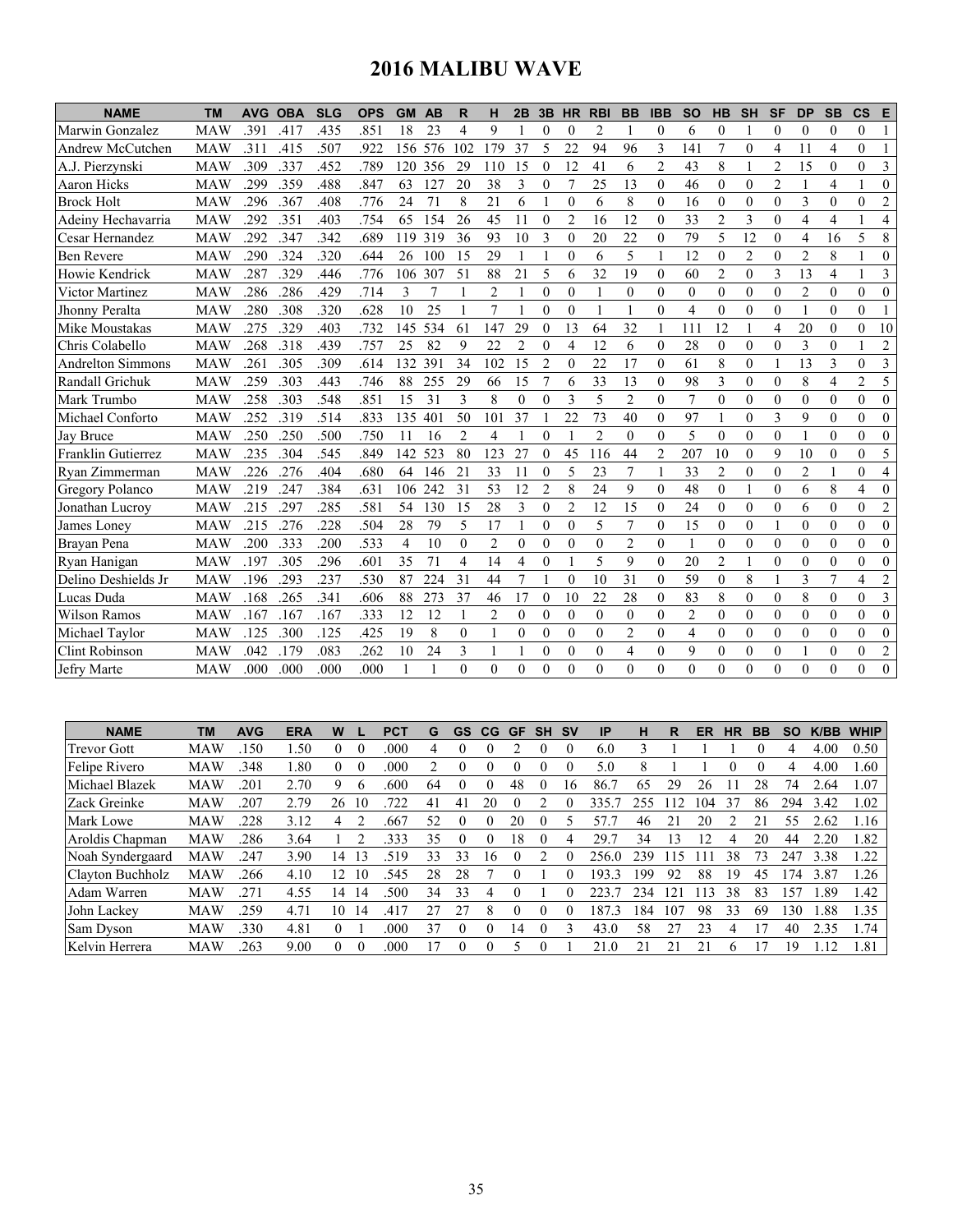# **2016 NEW YORK KNIGHTS**

| <b>NAME</b>            | <b>TM</b>  | <b>AVG</b> | <b>OBA</b> | <b>SLG</b> | <b>OPS</b> | <b>GM</b> | AB  | R        | н        | 2Β       | 3B             | <b>HR</b> | <b>RBI</b>     | <b>BB</b> | <b>IBB</b>     | SΟ             | HB             | <b>SH</b>      | SF       | DP       | <b>SB</b> | $\mathsf{cs}$ | Е        |
|------------------------|------------|------------|------------|------------|------------|-----------|-----|----------|----------|----------|----------------|-----------|----------------|-----------|----------------|----------------|----------------|----------------|----------|----------|-----------|---------------|----------|
| Luis Valbuena          | NYK        | 308        | .429       | .596       | 1.025      | 21        | 52  | 9        | 16       | 3        | $_{0}$         | 4         | 8              | 10        | $\Omega$       | 15             |                | 0              | 0        | 0        | 0         | $\theta$      | $\Omega$ |
| D.J. Lemahieu          | NYK        | 306        | 354        | .345       | .699       | 90        | 252 | 36       | 77       |          |                |           | 15             | 20        | $\theta$       | 59             | $\theta$       |                | 2        | 6        | 10        | 3             |          |
| Yeonix Cespedes        | <b>NYK</b> | .304       | .338       | .595       | .934       | 147       | 546 | 84       | 166      | 35       |                | 40        | 116            | 20        | 2              | 134            | 10             | 0              |          | 24       | 5         | 3             |          |
| Ketel Marte            | NYK        | .301       | .368       | .402       | .770       | 141       | 532 | 85       | 160      | 33       | 6              |           | 47             | 58        | $\theta$       | 131            | 0              | $\mathfrak{D}$ | 3        | 6        | 30        | 8             | 19       |
| Martin Prado           | <b>NYK</b> | 300        | .361       | .425       | .786       | 93        | 233 | 33       | 70       | 12       |                | 5         | 19             | 18        |                | 27             | 3              | 0              | 0        | 3        | $\theta$  |               | 4        |
| Jonathan Schoop        | NYK        | .296       | .318       | .499       | .816       | 102       | 351 | 42       | 104      | 23       | $\theta$       | 16        | 40             |           | $\theta$       | 78             | 5              | 0              | 2        | 11       | 0         | $\theta$      |          |
| Justin Turner          | NYK        | .296       | .377       | .496       | .873       | 125       | 466 | 67       | 138      | 40       |                |           | 57             | 36        |                | 91             | 24             |                |          | 10       | 5         |               | 12       |
| Devon Travis           | <b>NYK</b> | 288        | .333       | .418       | .751       | 58        | 146 | 15       | 42       | 4        | 0              |           | 23             | 12        | $\Omega$       | 33             | 0              | 0              | 4        | 6        |           | $\mathbf{0}$  | $\Omega$ |
| <b>Scooter Gennett</b> | NYK        | .261       | .261       | .304       | .565       | 9         | 23  |          | 6        |          | 0              |           | $\overline{c}$ | 0         | $\Omega$       | 6              | $\Omega$       | 4              | $\theta$ | $\theta$ | 0         | $\theta$      | $\theta$ |
| Freddie Freeman        | <b>NYK</b> | 254        | .333       | .458       | .790       | 134       | 461 | 69       | 117      | 19       |                | 25        | 76             | 51        | $\overline{c}$ | 114            | 4              | 0              | 5        |          |           |               |          |
| David Ortiz            | <b>NYK</b> | .252       | .343       | .532       | .875       | 129       | 457 | 66       | 115      | 26       |                | 34        | 89             | 61        | 4              | 75             |                | 0              | 3        | 23       | $\theta$  | $\mathbf{0}$  | $\Omega$ |
| J.D. Martinez          | NYK        | .251       | .308       | .501       | .809       | 146       | 537 | 79       | 135      | 21       |                | 37        | 89             | 41        |                | 182            | 3              | 0              | 3        | 9        | 0         | $\mathbf{0}$  |          |
| Travis Shaw            | NYK        | .247       | .275       | .404       | .679       | 56        | 146 | 12       | 36       | 5        |                |           |                | 6         | 0              | 47             | $\theta$       | 0              |          | 3        | 0         | $\theta$      |          |
| Brian McCann           | NYK        | .240       | .314       | .491       | .805       | 85        | 171 | 27       | 41       |          | 0              |           | 21             | 17        | $\theta$       | 41             | $\overline{c}$ | 2              |          | $\theta$ | 0         | $\theta$      |          |
| Colby Rasmus           | NYK        | 233        | .303       | .525       | .828       | 47        | 120 | 18       | 28       | 5        | 0              | 10        | 20             | 12        | $\theta$       | 46             | $\Omega$       | 0              | 0        | 4        | 0         | $\mathbf{0}$  | $\theta$ |
| Jose Bautista          | <b>NYK</b> | .232       | .356       | .439       | .795       | 151       | 526 | 95       | 122      | 30       |                | 25        | 70             | 103       | $\theta$       | 126            | $\overline{c}$ | 0              |          | 13       |           | $\theta$      |          |
| Travis D'Arnaud        | NYK        | .226       | .304       | .453       | .756       | 118       | 380 | 53       | 86       | 20       |                | 22        | 56             | 36        | $\theta$       | 92             |                | 0              | 2        | 16       | $\theta$  | $\theta$      | 6        |
| Eugenio Suarez         | <b>NYK</b> | 220        | .256       | .354       | .610       | 52        | 127 | 12       | 28       | 5        | 0              | 4         | 15             | 6         | $\Omega$       | 39             | $\Omega$       |                | 0        | 5        | 0         | $\theta$      | 10       |
| Kevin Kiermaier        | <b>NYK</b> | .209       | .242       | .339       | .581       | 94        | 115 | 15       | 24       | 5        | $\overline{2}$ | 2         |                | 5         | $\Omega$       | 33             | 0              | $\overline{c}$ | 0        | 3        | 4         |               | $\Omega$ |
| Dioner Navarro         | NYK        | .061       | .179       | .061       | .240       | 15        | 33  | 2        | 2        | $\theta$ | 0              | $\theta$  |                | 5         | $\theta$       | $\overline{c}$ | $\theta$       | $\theta$       |          |          | 0         | $\theta$      |          |
| Josh Harrison          | <b>NYK</b> | .000       | .000       | .000       | .000       |           | 4   | $\Omega$ | $\Omega$ | 0        | 0              |           | $\theta$       | 0         | $\Omega$       | $\Omega$       | $\Omega$       | $\Omega$       | 0        |          | 0         | $\Omega$      | $\theta$ |

| <b>NAME</b>         | ТM         | <b>AVG</b> | <b>ERA</b> | W  |    | PCT  | G  | GS       | CG | GF       | <b>SH</b> | <b>SV</b> | ΙP    | н        | R   | ER  | HR | BB  | <b>SO</b> | K/BB | <b>WHIP</b> |
|---------------------|------------|------------|------------|----|----|------|----|----------|----|----------|-----------|-----------|-------|----------|-----|-----|----|-----|-----------|------|-------------|
| Jonathan Broxton    | <b>NYK</b> | .000       | $0.00\,$   |    | 0  | .000 |    |          |    |          |           |           | . 7   | $\Omega$ |     |     |    |     |           | .50  | 1.18        |
| Koji Uehara         | NYK        | 175        | .91        |    |    | 714  | 68 |          |    |          |           |           | 103.  | 63       | 22  | 22  |    | 32  | 14        | 3.56 | 0.92        |
| Marcus Stroman      | NYK        | 196        | 2.20       |    |    | .500 |    |          |    |          |           |           | 28.7  | 20       | 8   |     |    |     |           | .42  | 1.11        |
| Tony Sipp           | NYK        | 216        | 2.52       |    |    | 375  | 49 |          |    | 20       |           |           | 82.0  | 64       | 23  | 23  | 9  | 25  | 103       | 4.12 | 1.09        |
| Francisco Rodriguez | <b>NYK</b> | .245       | 3.03       |    | 9  | .250 | 66 |          |    | 51       |           | 27        | 89.0  | 80       | 34  | 30  | 14 | 24  | 98        | 4.08 | 1.17        |
| Steven Cishek       | <b>NYK</b> | .167       | 3.60       |    | 0  | .000 | 4  | $\Omega$ |    |          |           |           | 5.0   | 3        | っ   | ∍   |    |     | 4         | 4.00 | 0.80        |
| Garrit Cole         | <b>NYK</b> | .275       | 4.39       | 20 | 14 | 588  | 42 | 41       |    |          |           |           | 299.0 | 321      | -58 | 146 | 30 | 88  | 300       | 3.41 | 1.37        |
| Darren O'Dav        | <b>NYK</b> | .248       | 4.42       |    |    | .625 | 70 |          |    | 25       |           |           | 101.7 | 96       | 51  | 50  | 14 |     | 108       | 5.14 | 1.15        |
| Masahiro Tanaka     | <b>NYK</b> | 266        | 4.48       | 7  | 13 | 567  | 34 | 34       |    |          |           |           | 249.3 | 263      | 32  | 124 | 45 | 66  | 241       | 3.65 | 1.32        |
| <b>Tyson Ross</b>   | NYK        | .278       | 4.68       | 14 | 12 | 538  | 32 | 32       |    | $\Omega$ |           |           | 204.0 | 220      | 13  | 106 | 3  | 102 | 214       | 2.10 | 1.58        |
| Jason Hammel        | NYK        | .296       | 5.64       |    | h  | .600 | 23 | 23       |    | $\theta$ |           |           | 137.3 | -65      | 93  | 86  | 28 | 39  |           | 2.90 | 1.49        |
| Madison Bumgarner   | <b>NYK</b> | .306       | 6.07       | Q  |    | .450 | 28 | 28       | 4  |          |           |           | 166.0 | 209      | 18  |     | 31 | 58  |           | 2.95 | 1.61        |
| Jonathan Papelbon   | NYK        | .000       | 60.00      |    | 0  | .000 |    |          |    | $\Omega$ |           |           | 0.3   | 3        |     |     |    |     | $\Omega$  | 0.00 | 10.00       |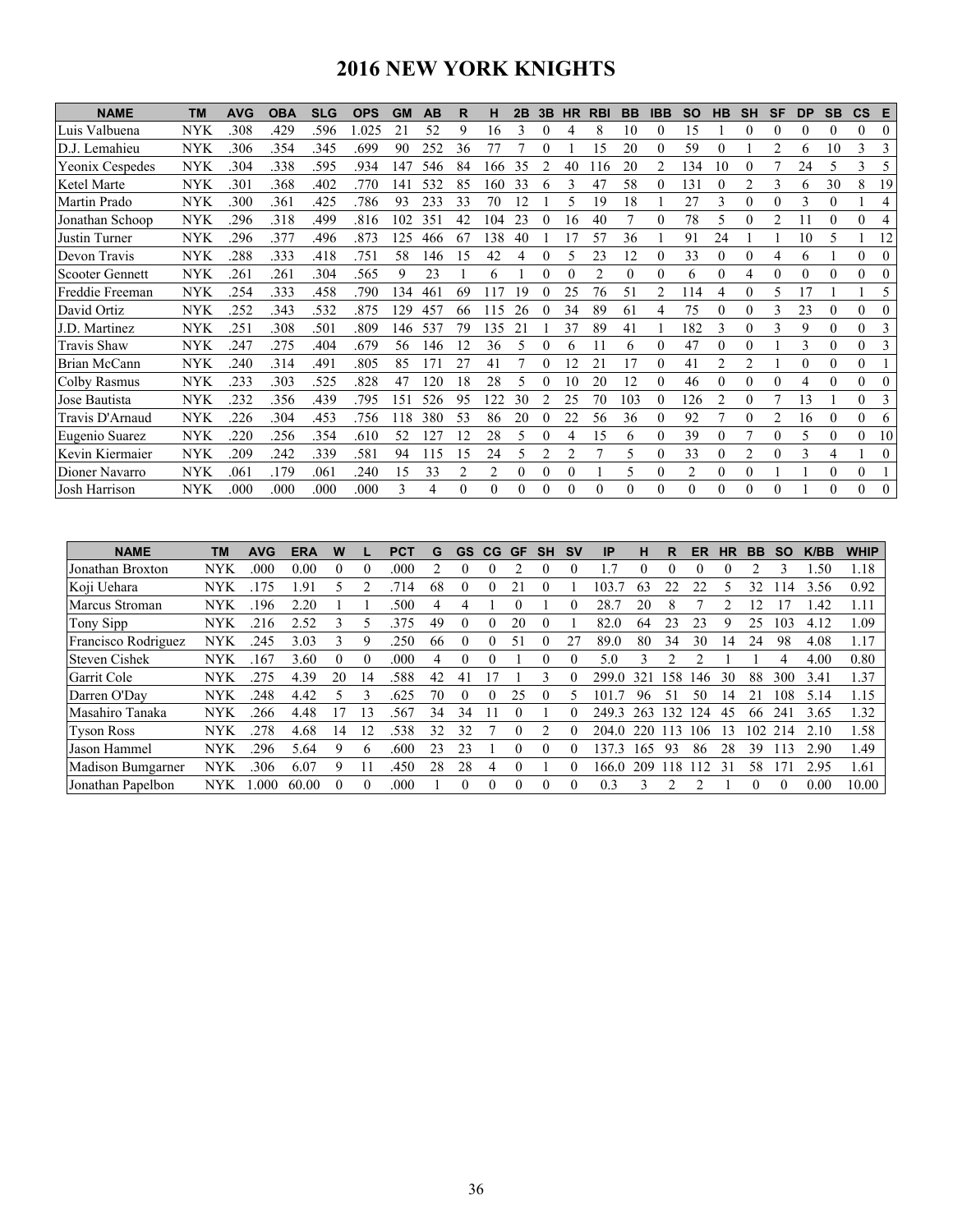# **2016 ST. GEORGE SUN RAYS**

| <b>NAME</b>          | <b>AVG</b><br>TM |      | <b>OBA</b> | <b>SLG</b> | <b>OPS</b> | GM  | <b>AB</b> | R  | н   | 2B             | 3B       | <b>HR</b>      | <b>RBI</b>      | <b>BB</b>      | <b>IBB</b>     | <b>SO</b>      | HB             | <b>SH</b>        | <b>SF</b> | <b>DP</b>      | <b>SB</b> | $\mathsf{cs}$  | E              |
|----------------------|------------------|------|------------|------------|------------|-----|-----------|----|-----|----------------|----------|----------------|-----------------|----------------|----------------|----------------|----------------|------------------|-----------|----------------|-----------|----------------|----------------|
| Matt Hollidav        | SGS              | .314 | .444       | .371       | .816       | 17  | 35        |    | 11  | 2              | $\theta$ | 0              | 3               |                |                |                | $\overline{c}$ | 0                |           |                | 0         | $\theta$       | $\theta$       |
| Chris Colabello      | SGS              | .304 | .312       | .533       | .763       | 48  | 135       | 13 | 41  | 4              | $\theta$ | 9              | 25              | $\mathfrak{D}$ | $\theta$       | 47             | $\theta$       | $\theta$         |           | 3              | 0         | $\theta$       | 3              |
| Adam Eaton           | SGS<br>.261      |      | .348       | .381       | .730       | 146 | 540       | 68 | 141 | 19             |          | 12             | 43              | 56             |                | 142            | 16             |                  | 0         | 8              | 16        | 6              |                |
| Nolan Arenado        | SGS              | .259 | .280       | .519       | .799       | 158 | 642       | 73 | 166 | 36             |          | 43             | 11 <sup>7</sup> | 17             |                | 134            | 4              | $\theta$         | 4         | 31             | 0         | $\theta$       | 13             |
| <b>Wilmer Flores</b> | SGS              | .256 | .266       | .438       | .704       | 41  | 121       | 12 | 31  | 10             | 0        |                |                 | 0              | $\theta$       | 20             | 2              | $\theta$         |           | 11             | 0         | $\mathbf{0}$   | $\Omega$       |
| Nick Hundley         | SGS              | .255 | .302       | .397       | .699       | 125 | 474       | 51 | 121 | 20             |          | 13             | 54              | 31             | $\Omega$       | 98             | 3              |                  | 5         | 22             | 3         | 4              |                |
| Carlos Gomez         | SGS<br>.241      |      | .302       | .355       | .657       | 136 | 423       | 42 | 102 | 27             |          |                | 32              | 29             | $\Omega$       | 104            | 9              |                  |           | 5              | 24        | 3              |                |
| Phil Gosselin        | SGS              | .235 | .307       | .382       | .689       | 41  | 68        | 4  | 16  | $\mathfrak{D}$ |          | $\mathfrak{D}$ | 9               | 6              | $\Omega$       | 18             |                | 0                | 0         |                | 0         | $\overline{2}$ |                |
| Adam Lind            | SGS              | .228 | .314       | .332       | .646       | 133 | 452       | 49 | 103 |                | $\theta$ | 12             | 42              | 56             |                | 109            | $\Omega$       | $\theta$         |           | 8              | 0         | $\theta$       | $\Omega$       |
| Kyle Schwarber       | SGS              | .219 | .336       | .427       | .764       | 118 | 393       | 56 | 86  | 9              |          | 23             | 44              | 60             | 2              | 150            | 9              | $\theta$         | 3         |                |           |                |                |
| Troy Tulowitzki      | SGS              | .218 | .282       | .329       | .612       | 153 | 577       | 55 | 126 | 16             |          | 16             | 44              | 48             |                | 151            | 4              | 0                | 4         | 14             |           | $\theta$       | 11             |
| Jake Marisnick       | SGS              | .216 | .266       | .341       | .607       | 83  | 185       | 20 | 40  | 4              |          | 5              | 15              | 12             | $\theta$       | 64             |                |                  |           | $\Omega$       | 11        | 3              |                |
| J.T. Realmuto        | SGS              | .214 | .244       | .364       | .607       | 52  | 154       | 15 | 33  | $\overline{c}$ |          | 5              | 13              | 3              | $\theta$       | 32             | 3              | $\theta$         | 0         | 5              |           | $\theta$       |                |
| Matt Kemp            | SGS              | .210 | .279       | .414       | .693       | 61  | 186       | 22 | 39  | 8              | $\theta$ | 10             | 27              | 17             | $\theta$       | 56             |                | $\theta$         | 0         | 3              | 2         |                |                |
| Brian Dozier         | SGS<br>.201      |      | 269        | .354       | .623       | 161 | 587       | 57 | 118 | 27             | 3        | 19             | 45              | 51             | $\Omega$       | 167            | 4              | 2                | 2         | 18             | 4         | $\overline{2}$ |                |
| Preston Tucker       | SGS              | 200  | .250       | .400       | .650       | 5   | 15        |    | 3   | $\theta$       | 0        |                | 2               |                | $\theta$       | 4              | $\theta$       | $\boldsymbol{0}$ | 0         | $\theta$       | 0         | $\theta$       | $\theta$       |
| Yasiel Puig          | SGS              | .199 | .247       | .352       | .599       | 108 | 347       | 34 | 69  | 9              |          | 12             | 34              | 22             | $\theta$       | 98             |                | $\theta$         | 2         | 5              | 2         |                | $\overline{2}$ |
| <b>Steven Souza</b>  | SGS              | 186  | 280        | .349       | .629       | 15  | 43        | 6  | 8   |                | $\Omega$ | 2              | 3               | 5              | $\Omega$       | 19             |                | $\theta$         |           | $\theta$       | 2         |                |                |
| Mark Reynolds        | SGS              | 182  | .250       | .400       | .650       | 24  | 55        | 5  | 10  |                |          | 3              | 6               | 4              | $\Omega$       | 26             |                | $\theta$         | 0         |                | 0         | $\mathbf{0}$   |                |
| Sandy Leon           | SGS              | 182  | .250       | .182       | .432       | 4   | 11        |    |     | $\Omega$       | $\theta$ | 0              | $\Omega$        | 0              | $\overline{0}$ | $\overline{c}$ |                | $\theta$         | 0         |                | 0         | $\theta$       |                |
| Nick Ahmed           | SGS              | .120 | .154       | .120       | 274        | 10  | 25        |    | 3   | 0              | $\Omega$ | 0              | $\theta$        |                |                | 5              | $\theta$       | $\theta$         | 0         | $\mathfrak{D}$ | $\theta$  |                | $\theta$       |

| <b>NAME</b>            | <b>TM</b> | <b>AVG</b> | <b>ERA</b> | W  |          | <b>PCT</b> | G  | GS       | CG       | <b>GF</b> | <b>SH</b> | <b>SV</b> | IP        | н   | R   | ER  | ΗR | BB | <b>SO</b> | <b>K/BB</b> | <b>WHIP</b> |
|------------------------|-----------|------------|------------|----|----------|------------|----|----------|----------|-----------|-----------|-----------|-----------|-----|-----|-----|----|----|-----------|-------------|-------------|
| Daniel Hudson          | SGS       | .256       | 2.03       |    | $\theta$ | .000       | 23 |          |          | h         |           | 0         | 31.0      | 30  | 8   |     | ∍  | 9  | 33        | 3.67        | 1.26        |
| J.J. Hoover            | SGS       | .221       | 2.93       |    |          | .500       | 24 |          | 0        | 9         | 0         |           | 30.3      | 25  | 12  | 10  | ٩  | 15 | 25        | 1.67        | 1.32        |
| David Robertson        | SGS       | .199       | 2.94       | 0  | 4        | .000       | 51 |          | 0        | 27        | $\theta$  |           | 64.3      | 46  | 22  | 21  | 8  | 25 | 96        | 3.84        | 1.10        |
| Ian Kennedy            | SGS       | .241       | 3.00       | 0  | 3        | .000       | 4  |          |          | 0         | $\Omega$  | 0         | 30.0      | 28  | 12  | 10  | 3  | 5  | 33        | 6.60        | 1.10        |
| <b>Dellin Betances</b> | SGS       | .188       | 3.03       | 4  | 6        | .400       | 55 | 0        | 0        | 34        | 0         |           | 65.3      | 42  | 23  | 22  | 5  | 44 | 93        | 2.11        | 1.32        |
| Jeurys Familia         | SGS       | .239       | 3.10       |    | 6        | .250       | 60 |          |          | 26        |           |           | 69.7      | 60  | 27  | 24  | 8  | 23 | 68        | 2.96        | 1.19        |
| James Paxton           | SGS       | .211       | 3.31       |    | 3        | .250       | 5  | 5        |          | 0         | $\theta$  | 0         | 35.3      | 26  | 15  | 13  | 5  | 21 | 17        | 0.81        | 1.33        |
| Drew Pomeranz          | SGS       | .244       | 3.75       |    | 0        | .000       |    | 0        | $_{0}$   |           | $\Omega$  | 0         | 12.0      | 11  | 5   | 5   |    | 3  | 14        | 4.67        | 1.17        |
| Tony Watson            | SGS       | .273       | 3.91       | 3  | 4        | .429       | 54 | 0        | 0        | 17        | 0         | 3         | 55.3      | 59  | 30  | 24  | 3  | 22 | 36        | 1.64        | 1.46        |
| Matt Harvey            | SGS       | .262       | 4.01       | 10 | 13       | .435       | 27 | 27       |          |           | $\Omega$  |           | 199.7     | 205 | 104 | 89  | 30 | 39 | 179       | 4.59        | 1.22        |
| Carlos Martinez        | SGS       | .271       | 4.31       |    | 15       | .318       | 31 | 31       |          |           |           |           | 211       | 222 | 108 | 101 | 22 | 91 | 229       | 2.52        | 1.48        |
| Felix Hernandez        | SGS       | .269       | 4.79       | 10 | 22       | .313       | 39 | 39       |          | 0         |           |           | 261<br>.0 | 272 | 150 | 139 | 45 | 92 | 240       | 2.61        | 1.39        |
| Max Scherzer           | SGS       | .253       | 4.92       | 16 | 18       | .471       | 39 | 39       | 15       | $_{0}$    | 4         |           | 276.3     | 277 | 163 | 151 | 50 | 72 | 301       | 4.18        | 1.26        |
| Taylor Jungmann        | SGS       | .265       | 5.56       |    | 8        | .111       | 14 | 14       |          | 0         | $\theta$  | 0         | 81.0      | 82  | 53  | 50  | 9  | 58 | 57        | 0.98        | 1.73        |
| Kevin Siegrist         | SGS       | .345       | 6.43       | 0  | $\Omega$ | .000       | 7  | $\Omega$ | $\Omega$ | 4         | $\Omega$  | 0         | 7.0       | 10  | 8   | 5   |    | 5  | 12        | 2.40        | 2.14        |
| Anibal Sanchez         | SGS       | .338       | 13.21      |    | 3        | .000       | 3  |          | 0        |           | 0         |           | 15.2      | 24  | 26  | 23  | 8  | 12 | 10        | 0.83        | 2.37        |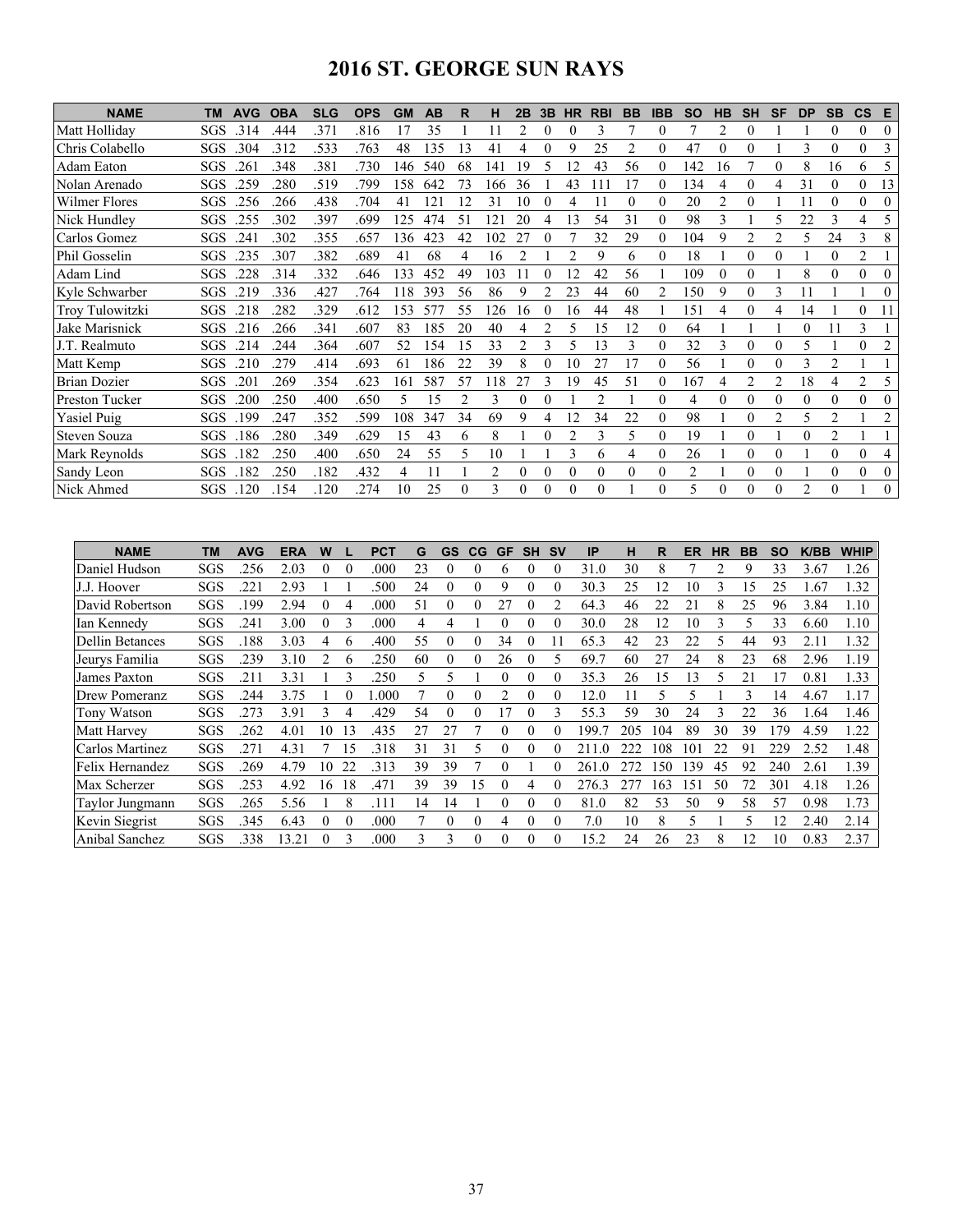# **2016 VERNAL EQUINOX**

| <b>NAME</b>             | <b>TM</b>  | <b>AVG</b> | <b>OBA</b> | <b>SLG</b> | <b>OPS</b> | <b>GM</b>      | AB             | R              | н              | 2B            | 3B               | <b>HR</b>      | <b>RBI</b> | <b>BB</b>      | <b>IBB</b>     | <b>SO</b>      | <b>HB</b>      | <b>SH</b>        | <b>SF</b>      | <b>DP</b>      | <b>SB</b>      | $\mathsf{cs}$  | Е              |
|-------------------------|------------|------------|------------|------------|------------|----------------|----------------|----------------|----------------|---------------|------------------|----------------|------------|----------------|----------------|----------------|----------------|------------------|----------------|----------------|----------------|----------------|----------------|
| Geovany Soto            | <b>VEE</b> | .500       | .500       | .500       | 1.000      |                | $\overline{c}$ | $\theta$       |                | $\theta$      | $\theta$         | $\theta$       | $\theta$   | $\theta$       | $\theta$       | $\theta$       | $\theta$       | $\theta$         | $\theta$       | $\theta$       | $\theta$       | $\theta$       | $\theta$       |
| Melky Cabrera           | <b>VEE</b> | .500       | .500       | .500       | 1.000      | $\overline{c}$ | $\overline{c}$ |                |                | $\theta$      | $\theta$         | $\theta$       | $\theta$   | $\theta$       | $\theta$       | $\theta$       | $\Omega$       | $\theta$         | $\theta$       | $\theta$       | $\theta$       | $\theta$       | $\theta$       |
| Adonis Garcia           | <b>VEE</b> | .500       | .500       | 1.250      | 1.750      | 5              | 4              |                | $\overline{2}$ | $\Omega$      | $\mathbf{0}$     |                | 3          | $\theta$       | $\theta$       | 1              | $\Omega$       | $\theta$         | $\theta$       | $\mathbf{0}$   | $\theta$       | $\theta$       | $\theta$       |
| Kelby Tomlinson         | <b>VEE</b> | .320       | .344       | .492       | .836       | 52             | 122            | 21             | 39             | 3             | $\mathbf{0}$     | 6              | 17         | 5              | $\theta$       | 40             | $\Omega$       | $\theta$         |                | 3              | $\theta$       | $\mathbf{0}$   | $\overline{2}$ |
| Chris Stewart           | <b>VEE</b> | .313       | .313       | .375       | .688       | 6              | 16             |                | 5              |               | $\theta$         | $\theta$       | 2          | $\theta$       | $\theta$       | 3              | 0              | $\overline{0}$   | $\theta$       | $\mathbf{0}$   | $\theta$       | $\theta$       | $\theta$       |
| Matt Duffy              | <b>VEE</b> | .296       | .334       | 409        | .743       | 155            | 548            | 69             | 162            | 33            | 4                | 7              | 50         | 25             |                | 89             | $\tau$         | $\theta$         | 3              | 22             | 11             | $\theta$       | 20             |
| Jose Abreu              | <b>VEE</b> | .276       | .328       | .525       | .853       | 83             | 221            | 38             | 61             |               | $\theta$         | 16             | 41         | 12             |                | 59             | 4              | $\boldsymbol{0}$ | $\theta$       | 7              | $\theta$       | $\Omega$       | 6              |
| Tommy Pham              | <b>VEE</b> | .275       | .346       | .399       | .745       | 55             | 138            | 19             | 38             | 6             | 4                |                | 13         | 15             | $\theta$       | 40             | $\Omega$       | $\theta$         | $\theta$       | 3              |                |                | $\theta$       |
| Andre Ethier            | <b>VEE</b> | .265       | .333       | .483       | .816       | 142            | 453            | 67             | 120            | 23            | 8                | 20             | 72         | 46             | $\theta$       | 96             | 2              | $\theta$         | 4              | 14             | $\theta$       | $\theta$       | 6              |
| Lorenson Cain           | <b>VEE</b> | .265       | .328       | .407       | .735       | 157            | 597            | 73             | 158            | 18            | 2                | 21             | 78         | 42             |                | 136            | 15             | $\overline{0}$   | 4              | 20             | 22             | $\overline{7}$ | 8              |
| Carlos Perez            | <b>VEE</b> | .259       | .286       | .333       | .619       | 19             | 54             | 3              | 14             | 4             | $\theta$         | $\theta$       | 3          | $\overline{2}$ | $\theta$       | 17             | $\theta$       | $\theta$         | $\theta$       | $\theta$       | $\theta$       | $\theta$       |                |
| <b>Starling Marte</b>   | <b>VEE</b> | .258       | .292       | .395       | .687       | 157            | 623            | 87             | 161            | 19            | 3                | 20             | 60         | 15             | $\theta$       | 148            | 17             | $\overline{2}$   | 6              | 18             | 32             | $\overline{7}$ | $\overline{2}$ |
| <b>Brandon Phillips</b> | <b>VEE</b> | .253       | .297       | 342        | .639       | 155            | 491            | 48             | 124            | 12            |                  | 10             | 48         | 23             | $\overline{2}$ | 77             | $\tau$         |                  | $\overline{2}$ | 23             | 14             | $\mathbf{1}$   | $\overline{7}$ |
| David Wright            | <b>VEE</b> | .250       | .368       | .469       | .837       | 51             | 96             | 15             | 24             | 3             | 0                | 6              | 16         | 17             |                | 27             | 0              | $\theta$         | $\theta$       | 3              | $\theta$       | $\theta$       | 3              |
| Miguel Sano             | <b>VEE</b> | .248       | .373       | .527       | .900       | 145            | 505            | 103            | 125            | 18            | 3                | 39             | 93         | 98             | $\theta$       | 170            | 4              | $\theta$         |                | 8              | $\theta$       | $\overline{0}$ | $\theta$       |
| Miguel Montero          | VEE        | .235       | .328       | .405       | .733       | 126            | 328            | 38             | 77             | 11            | $\theta$         | 15             | 46         | 43             | $\theta$       | 99             | 3              | $\mathbf{0}$     |                | 9              | $\theta$       | $\mathbf{0}$   | 8              |
| Elvis Andrus            | <b>VEE</b> | .233       | .295       | .353       | .648       | 98             | 258            | 30             | 60             | 15            | $\overline{2}$   | 4              | 23         | 21             | $\theta$       | 41             | $\overline{2}$ | 11               | $\theta$       | $\overline{4}$ | 10             | 5              | 8              |
| Derek Norris            | <b>VEE</b> | .220       | .275       | .312       | .587       | 69             | 141            | 12             | 31             | 10            | $\theta$         |                | 13         | 10             | $\theta$       | 40             |                | $\theta$         |                | 5              | $\theta$       | $\theta$       | $\overline{2}$ |
| Mark Teixeira           | VEE        | .214       | .312       | .509       | .820       | 140            | 397            | 60             | 85             | 27            | 0                | 30             | 89         | 53             | 2              | 86             | 3              | $\overline{0}$   | 4              | 14             | $\overline{c}$ | $\mathbf{0}$   | $\overline{2}$ |
| <b>Trayce Thompson</b>  | <b>VEE</b> | .209       | .260       | .435       | .695       | 66             | 115            | 16             | 24             | 13            | $\overline{2}$   | 3              | 16         | 8              | $\mathbf{0}$   | 34             | $\theta$       | $\overline{0}$   | $\mathbf{0}$   | 3              |                | $\theta$       |                |
| Jarrod Dyson            | <b>VEE</b> | .194       | .219       | .226       | .445       | 30             | 31             | 5              | 6              |               | $\boldsymbol{0}$ | $\theta$       |            |                | $\theta$       | $\,$ 8 $\,$    | $\theta$       | 4                | $\theta$       | $\mathbf{0}$   | 5              | $\overline{c}$ | $\Omega$       |
| <b>Brandon Crawford</b> | <b>VEE</b> | 184        | .279       | 342        | .621       | 25             | 76             | 12             | 14             | $\mathcal{E}$ | $\theta$         | 3              | 8          | 6              | $\theta$       | 25             | 4              | $\theta$         | 0              | $\overline{4}$ | $\theta$       | $\theta$       |                |
| Ryan Goins              | <b>VEE</b> | .183       | .275       | .251       | .527       | 101            | 235            | 25             | 43             | 8             |                  | $\overline{2}$ | 17         | 28             | $\overline{0}$ | 47             | 2              | 11               | $\mathbf{0}$   | 8              | $\theta$       | $\mathbf{0}$   | $\overline{2}$ |
| Kyle Blanks             | VEE        | .182       | .308       | .182       | .490       | 9              | 11             |                | $\overline{2}$ | $\theta$      | $\theta$         | $\theta$       | $\theta$   |                |                | $\mathfrak{Z}$ | $\theta$       | $\theta$         | $\theta$       | $\theta$       | $\theta$       | $\theta$       | $\theta$       |
| <b>Ben Paulsen</b>      | <b>VEE</b> | .182       | .167       | .455       | .621       | 4              | 11             |                | $\overline{2}$ |               |                  | $\theta$       | 3          | $\Omega$       | $\theta$       | 6              | $\Omega$       | $\theta$         |                | $\theta$       | $\theta$       | $\mathbf{0}$   |                |
| Scott Van Slyke         | VEE        | .158       | .238       | .211       | .449       | 10             | 19             | $\overline{2}$ | 3              |               | $\overline{0}$   | $\theta$       | 4          | $\overline{2}$ | $\theta$       | 9              | $\Omega$       | $\overline{0}$   | $\theta$       | $\mathbf{0}$   | $\mathbf{0}$   | $\mathbf{0}$   | $\theta$       |
| Derek Dietrich          | <b>VEE</b> | .152       | .264       | .196       | .460       | 26             | 46             | 4              | 7              | 2             | $\mathbf{0}$     | $\mathbf{0}$   | 2          | 5              | $\mathbf{0}$   | 12             | $\overline{2}$ | $\mathbf{0}$     | $\mathbf{0}$   | $\overline{2}$ | $\mathbf{0}$   | $\mathbf{0}$   | $\theta$       |
| Yongarvis Solarte       | <b>VEE</b> | .000       | .000       | .000       | .000       |                | $\theta$       | $\theta$       | $\theta$       | $\Omega$      | 0                | $\Omega$       | $\Omega$   | $\Omega$       | $\theta$       | $\theta$       | $\Omega$       | $\Omega$         | 0              | $\theta$       | 0              | $\theta$       | $\theta$       |

| <b>NAME</b>           | TM         | <b>AVG</b> | <b>ERA</b> | w        |          | PCT  | G            | <b>GS</b> | CG       | GF       | <b>SH</b> | <b>SV</b> | IP    | н    | R   | ER  | НR | BB  | <b>SO</b> | K/BB | <b>WHIP</b> |
|-----------------------|------------|------------|------------|----------|----------|------|--------------|-----------|----------|----------|-----------|-----------|-------|------|-----|-----|----|-----|-----------|------|-------------|
| <b>Sean Gilmartin</b> | VEE        | .235       | .25        | 4        | $\theta$ | .000 | 31           | 0         | $\theta$ | 19       | $\Omega$  | 4         | 50.3  | 44   | 10  |     | 0  | 3   | 45        | 3.46 | 1.13        |
| Matt Andriese         | <b>VEE</b> | .280       | 2.69       | $\theta$ | 0        | .000 |              |           |          |          |           |           | 6.7   |      |     |     |    |     | 4         | 2.00 | 1.34        |
| Cody Allen            | VEE        | 186        | 2.83       | っ        |          | .400 | 39           | 0         |          | 18       | 0         |           | 54.0  | 35   |     |     |    | 16  | 66        | 4.13 | 0.94        |
| Chris Archer          | VEE        | 234        | 3.06       | 25       |          | .694 | 41           | 41        | 23       | $\theta$ | 4         | 0         | 320.3 | 281  |     | 109 | 42 | 103 | 368       | 3.57 | 1.20        |
| Jesse Hahn            | <b>VEE</b> | .268       | 3.43       | 14       | 13       | 519. | 33           | 33        | 14       |          | 3         |           | 246.7 | 255  | 103 | 94  | 24 | 74  | 136       | .84  | 1.33        |
| Ryan Madson           | VEE        | .256       | 3.61       |          |          | .41  | 56           | $\theta$  |          | 22       |           | h.        | 77.3  | 73   | 37  | 31  | 12 | 27  | 64        | 2.37 | 1.29        |
| Cody Anderson         | VEE        | .256       | 3.91       | 16       |          | 593  | 33           | 33        | 12       | $_{0}$   |           | 0         | 243.7 | 239  | 13  | 106 | 40 | 61  | 112       | .84  | 1.23        |
| Yordano Ventura       | <b>VEE</b> | .256       | 4.26       | 9        |          | .563 | 25           | 25        | 4        | $\theta$ |           | 0         | 162.7 | 159  | 84  | 77  | 18 | 70  | 157       | 2.24 | 1.41        |
| Jason Grilli          | VEE        | .286       | 4.74       |          |          | .000 | 4            | $\Omega$  |          |          |           |           | 5.7   | 6    |     |     | 0  | 4   | 4         | 1.00 | 1.75        |
| Jerad Eickhoff        | <b>VEE</b> | .261       | 4.96       |          |          | .500 | <sub>b</sub> | 6         | $\theta$ | $\theta$ | $\theta$  |           | 36.3  | 36   | 20  | 20  | 8  | 15  | 21        | .40  | 1.40        |
| Francisco Liriano     | VEE        | .267       | 4.99       | 8        |          | 533  | 23           | 23        |          | $\theta$ |           | 0         | 44.3  | l 50 | 80  | 80  |    | 56  | 140       | 2.50 | 1.43        |
| Keone Kela            | <b>VEE</b> | .289       | 5.06       |          |          | .500 | 34           | $\theta$  |          |          |           |           | 37.3  | 39   | 21  | 21  | h  | 18  | 37        | 2.06 | 1.53        |
| Ken Giles             | VEE        | 278        | 5.51       |          |          | 313  | 68           | $\Omega$  |          | 35       | $\Omega$  | 12        | 83.3  | 92   | 52  | 51  | 12 | 36  | 93        | 2.58 | 1.54        |